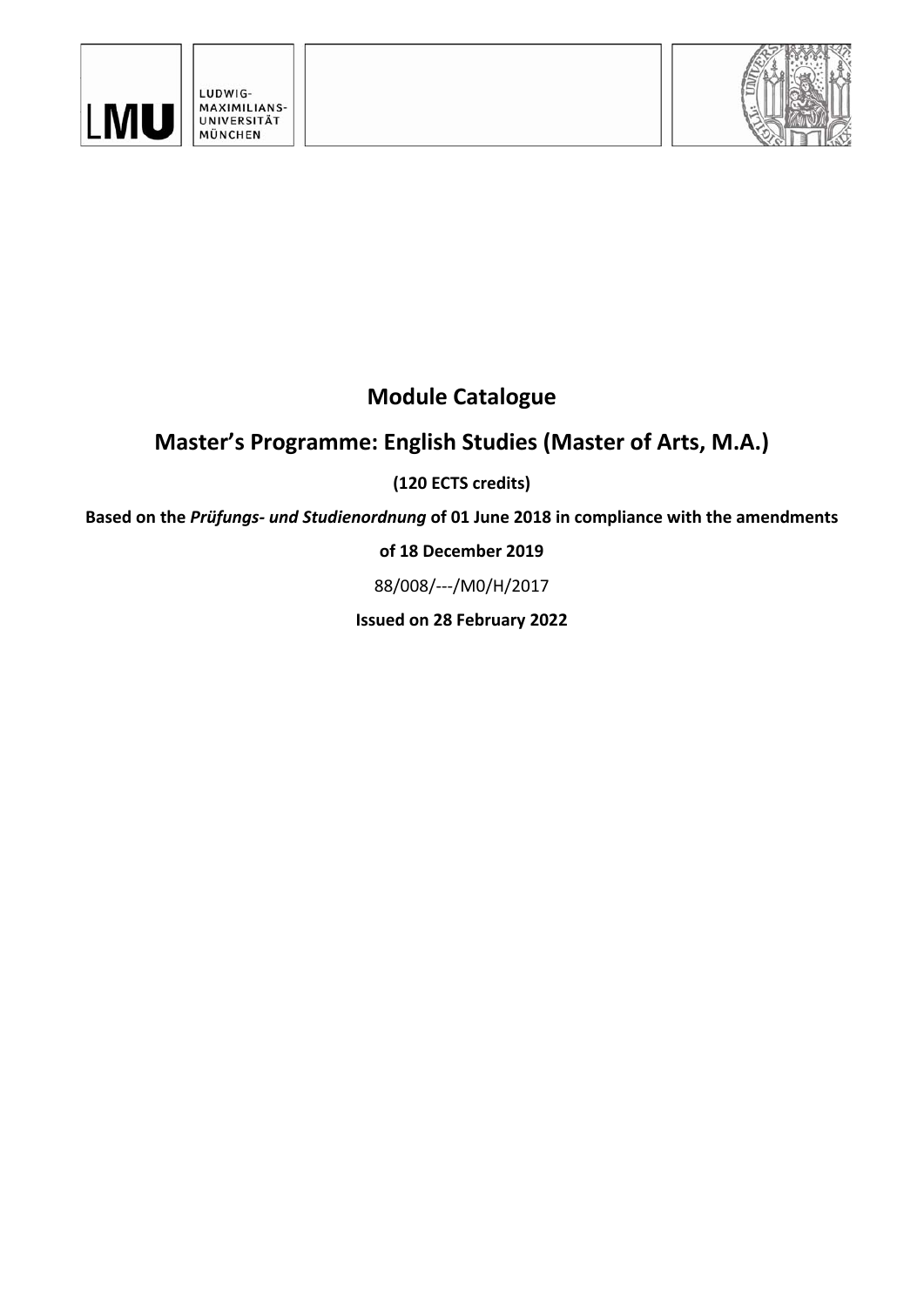### **Index**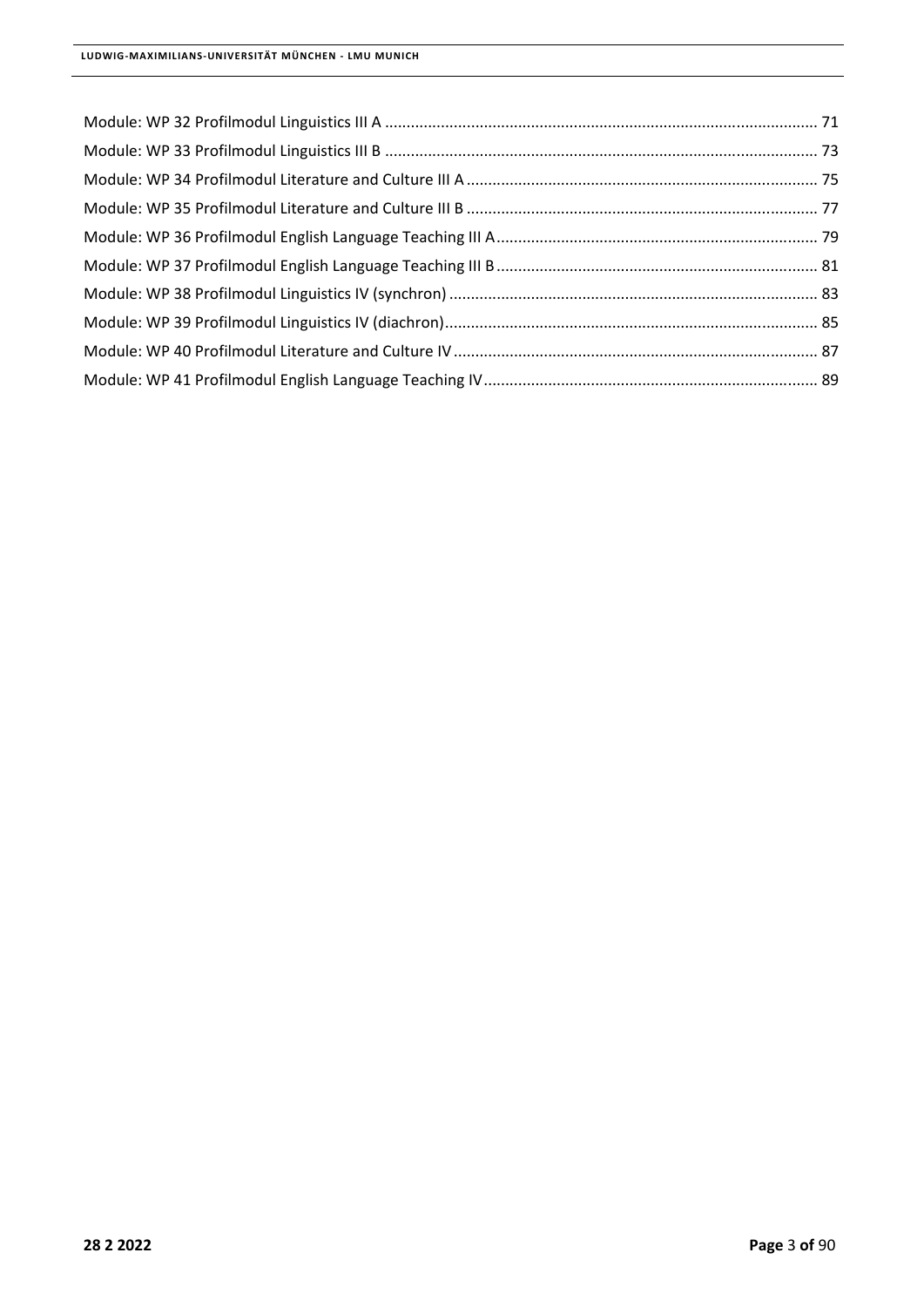### **Abbreviations and annotations**

| <b>CP</b>   | Credit Points, ECTS credits                      |
|-------------|--------------------------------------------------|
| <b>ECTS</b> | European Credit Transfer and Accumulation System |
| h           | hours                                            |
| SoSe        | summer semester                                  |
| <b>SWS</b>  | contact hours                                    |
| WiSe        | winter semester                                  |
| <b>WP</b>   | compulsory elective course/module                |
| P           | mandatory course/module                          |
|             |                                                  |

1. The ECTS credits assigned in the module catalogue are designated as follows: Credit points not listed in parentheses are awarded when the pertinent examination of the module or module parts have/has been successfully completed. Credit Points in parentheses are listed for calculatory purposes only.

2. The semester for taking a module can either be binding or may be considered as a recommendation, depending on the applicable data in Anlage 2 of the *Prüfungs‐ und Studienordnung* for your Programme. In this module catalogue, the options are indicated as "scheduled semester" and "recommended semester".

3. Please note: The module catalogue is merely intended to serve as an orientation whereas the provisions of the applicable version of the *Prüfungs‐ und Studienordnung* (in German only) of your programme are legally binding. See: www.lmu.de/studienangebot and select your programme.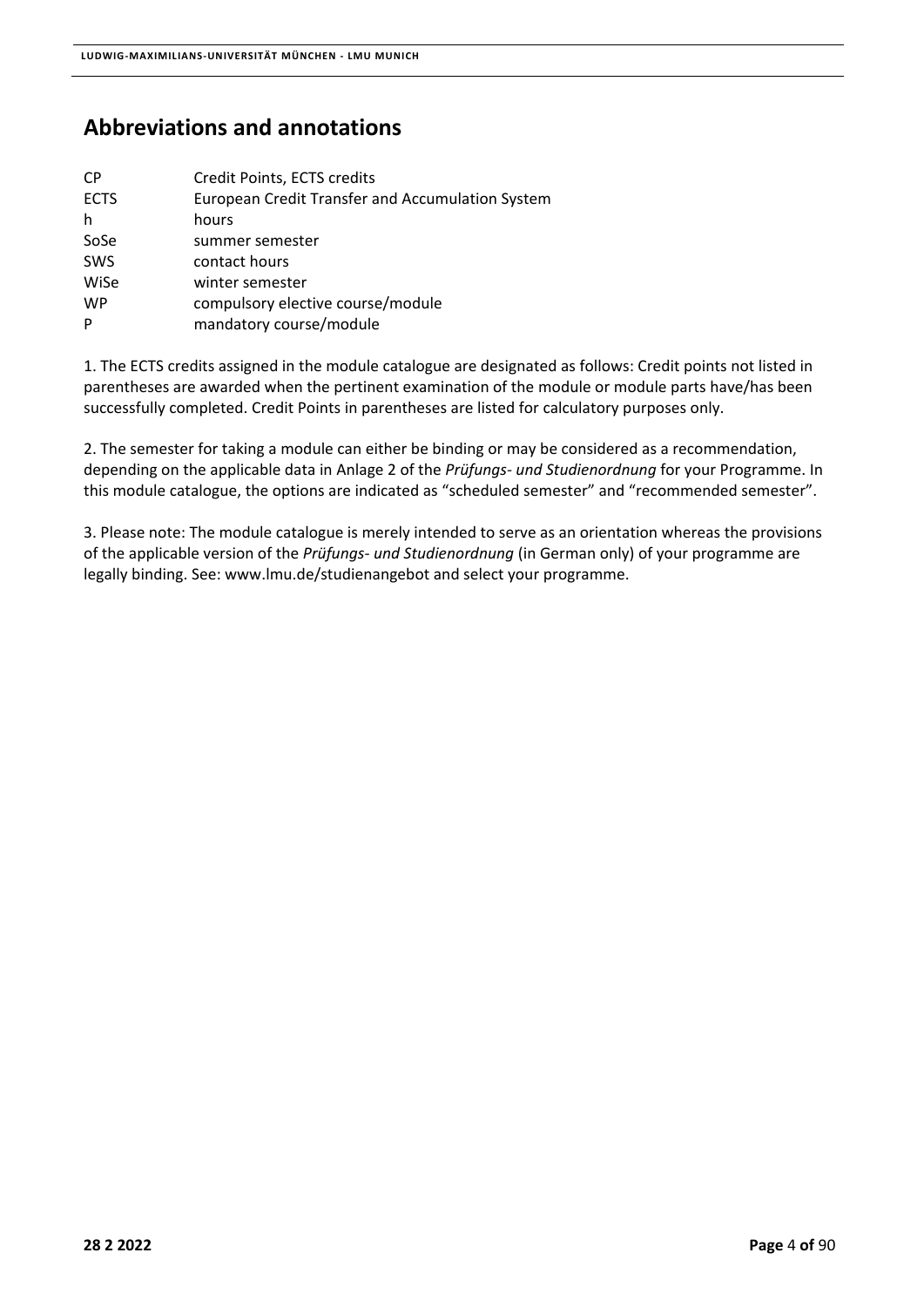$\overline{\phantom{a}}$ 

# **Module: P 1 Basismodul English Language Practice I**

| Programme                   |                                                                                                                                                                                               |      | (Master of Arts, M.A.) | Master's Programme: English Studies    |                     |             |
|-----------------------------|-----------------------------------------------------------------------------------------------------------------------------------------------------------------------------------------------|------|------------------------|----------------------------------------|---------------------|-------------|
| <b>Related module parts</b> |                                                                                                                                                                                               |      |                        |                                        |                     |             |
| <b>Course</b><br>type       | Course (mandatory)                                                                                                                                                                            |      | <b>Rotation</b>        | <b>Contact hours</b>                   | Self-study<br>hours | <b>ECTS</b> |
| Exercise<br>course          | P 1.1 Master Speaking Skills                                                                                                                                                                  |      | WiSe and<br>SoSe       | 30 h (2 SWS)                           | 60 h                | (3)         |
|                             | For successful completion of the module, 3 ECTS credits have to be acquired. Class attendance averages<br>about 2 contact hours. Including time for self-study, 90 hours have to be invested. |      |                        |                                        |                     |             |
| Module type                 |                                                                                                                                                                                               |      |                        | Mandatory module with mandatory course |                     |             |
| programmes                  | Usability of the module in other                                                                                                                                                              | None |                        |                                        |                     |             |
| <b>Elective guidelines</b>  |                                                                                                                                                                                               | None |                        |                                        |                     |             |

| Module type                                       | Mandatory module with mandatory course                                                                                                                                                                    |
|---------------------------------------------------|-----------------------------------------------------------------------------------------------------------------------------------------------------------------------------------------------------------|
| Usability of the module in other<br>programmes    | None                                                                                                                                                                                                      |
| <b>Elective guidelines</b>                        | None                                                                                                                                                                                                      |
| <b>Entry requirements</b>                         | None                                                                                                                                                                                                      |
| Semester                                          | Recommended semester: 1                                                                                                                                                                                   |
| <b>Duration</b>                                   | The completion of the module takes 1 semester.                                                                                                                                                            |
| Content                                           | Students will extend their oral communication skills and practise<br>genre-specific speaking skills (stylistic, lexical or syntactic) inherent<br>to the special areas of science and academic discourse. |
| <b>Learning outcomes</b>                          | Advanced oral communicative skills in the special area of<br>academic discourse                                                                                                                           |
| <b>Type of examination</b>                        | Oral examination                                                                                                                                                                                          |
| <b>Type of assessment</b>                         | The module will not be graded.                                                                                                                                                                            |
| <b>Requirements for acquiring ECTS</b><br>credits | ECTS credits will be granted when the module examination (or the<br>examination of pertinent mandatory and potential compulsory<br>elective module parts) has/have been successfully completed.           |
| <b>Responsible contact</b>                        | Rachel McIntyre                                                                                                                                                                                           |
| Language(s)                                       | English                                                                                                                                                                                                   |
| <b>Additional information</b>                     | None                                                                                                                                                                                                      |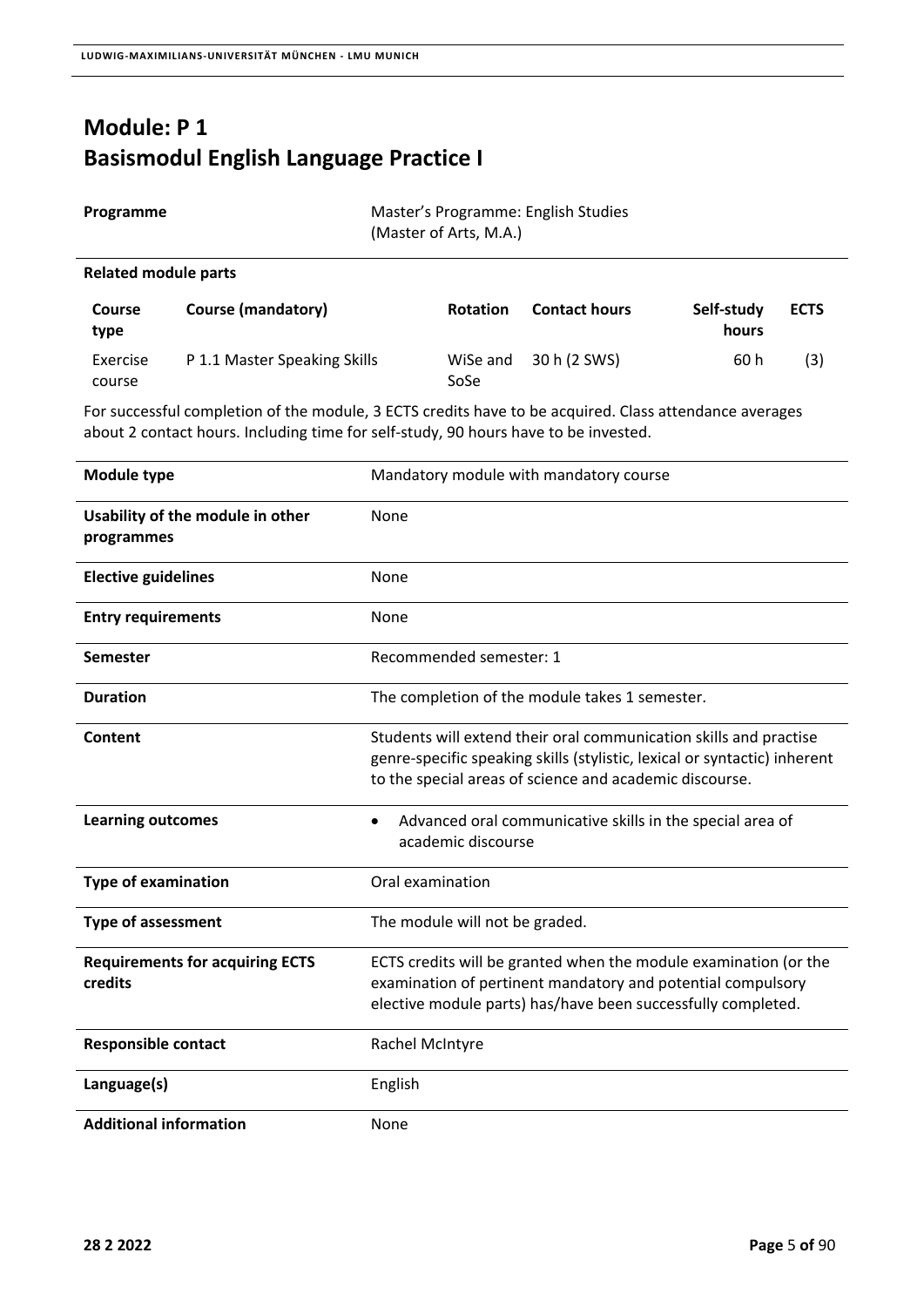## **Module: WP 1 Basismodul Linguistics I A**

| Programme | Master's Programme: English Studies |
|-----------|-------------------------------------|
|           | (Master of Arts, M.A.)              |

### **Related module parts**

| <b>Course</b><br>type | Course (mandatory)             | <b>Rotation</b>  | <b>Contact hours</b> | Self-study<br>hours | <b>ECTS</b> |
|-----------------------|--------------------------------|------------------|----------------------|---------------------|-------------|
| Lecture               | WP 1.1 Vorlesung Linguistics A | WiSe and<br>SoSe | 30 h (2 SWS)         | 150 h               | (6)         |

| <b>Module type</b>                             | Compulsory elective module with mandatory course                                                                                                                                                                                                                                                                                                                                                                                               |
|------------------------------------------------|------------------------------------------------------------------------------------------------------------------------------------------------------------------------------------------------------------------------------------------------------------------------------------------------------------------------------------------------------------------------------------------------------------------------------------------------|
| Usability of the module in other<br>programmes | Gemeinsamer Geistes- und Sozialwissenschaftlicher<br>$\bullet$<br>Profilbereich (PStO 2012): WP Ang 1<br>Gemeinsamer Geistes- und Sozialwissenschaftlicher<br>$\bullet$<br>Profilbereich (PStO 2020): WP Ang 1<br>Masterstudiengang "Mittelalter- und Renaissancestudien": WP<br>$\bullet$<br>27                                                                                                                                               |
| <b>Elective guidelines</b>                     | The module can be chosen in compliance with the following rules:<br>The compulsory elective modules (WP 1 and WP 2) or (WP 3 and WP<br>4) or (WP 5 and WP 6) must be selected from the compulsory<br>elective modules WP 1 to WP 6. Those who choose the compulsory<br>elective modules (WP 5 and WP 6) may not choose the compulsory<br>elective modules (WP 11 to WP 13).                                                                    |
| <b>Entry requirements</b>                      | Please consult the course catalogue on the online platform LSF for<br>recommended preparatory reading.                                                                                                                                                                                                                                                                                                                                         |
| <b>Semester</b>                                | Recommended semester: 1                                                                                                                                                                                                                                                                                                                                                                                                                        |
| <b>Duration</b>                                | The completion of the module takes 1 semester.                                                                                                                                                                                                                                                                                                                                                                                                 |
| Content                                        | This lecture provides detailed insight into core areas of synchronic<br>and/or diachronic linguistics and explores the problems and issues<br>connected to these.<br>Based on sophisticated discussion of relevant theoretical ap-<br>proaches and, where appropriate, their application to corpora of<br>appropriate texts, students further develop and expand their<br>knowledge of core areas of synchronic and/or diachronic linguistics. |
| <b>Learning outcomes</b>                       | Advanced knowledge about core areas of synchronic and/or<br>$\bullet$<br>diachronic linguistics<br>Ability to differentiate between various key theories of                                                                                                                                                                                                                                                                                    |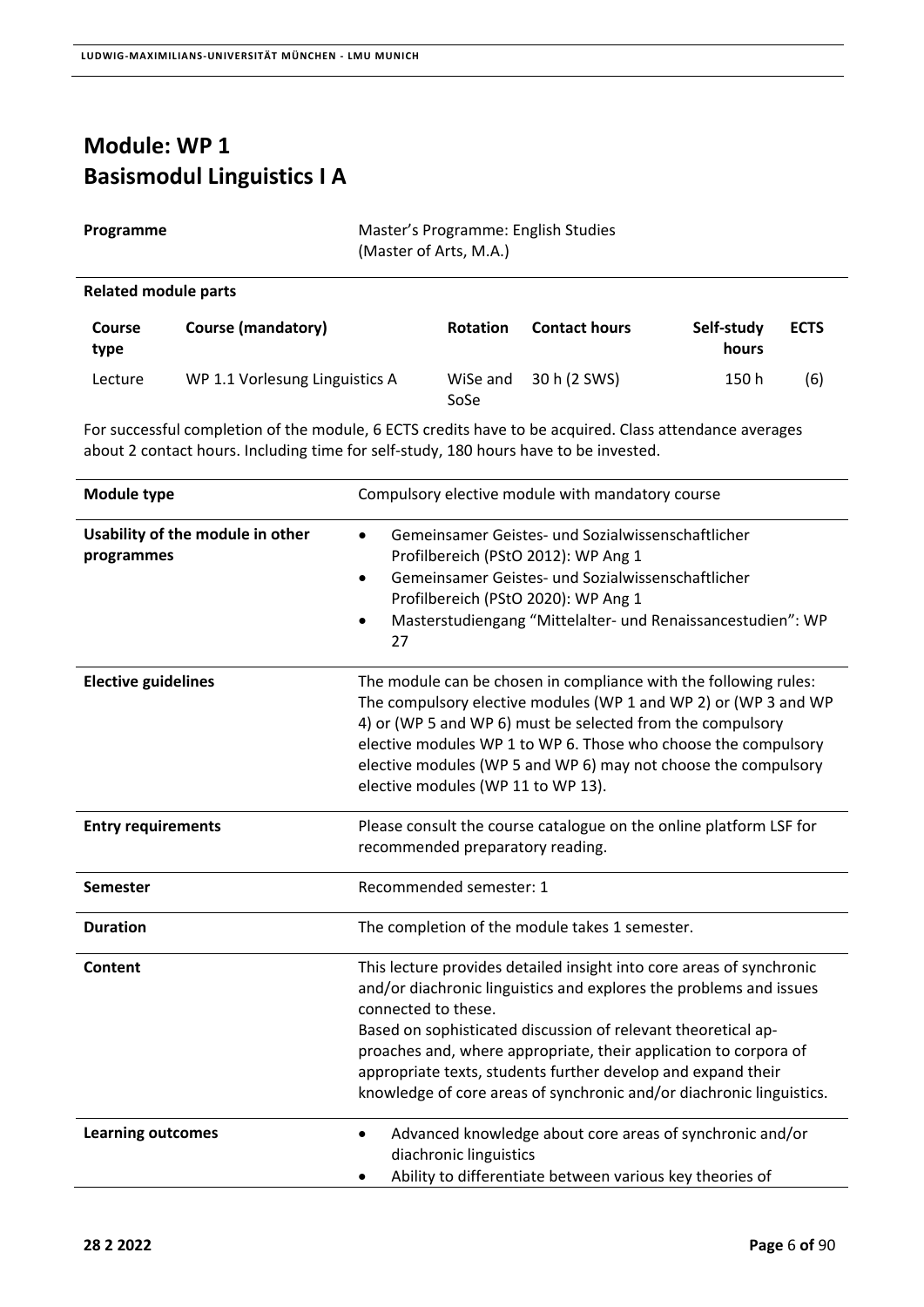|                                                   | synchronic and/or diachronic linguistics<br>Ability to provide a nuanced discussion of the merits and<br>$\bullet$<br>shortcomings of these theories and to do so within the context<br>of debates on methodological and theoretical approaches in<br>current academic linguistic discourse |
|---------------------------------------------------|---------------------------------------------------------------------------------------------------------------------------------------------------------------------------------------------------------------------------------------------------------------------------------------------|
| <b>Type of examination</b>                        | Written or oral examination                                                                                                                                                                                                                                                                 |
| <b>Type of assessment</b>                         | The module will not be graded.                                                                                                                                                                                                                                                              |
| <b>Requirements for acquiring ECTS</b><br>credits | ECTS credits will be granted when the module examination (or the<br>examination of pertinent mandatory and potential compulsory<br>elective module parts) has/have been successfully completed.                                                                                             |
| <b>Responsible contact</b>                        | Dr. Franziska Günther                                                                                                                                                                                                                                                                       |
| Language(s)                                       | English                                                                                                                                                                                                                                                                                     |
| <b>Additional information</b>                     | none                                                                                                                                                                                                                                                                                        |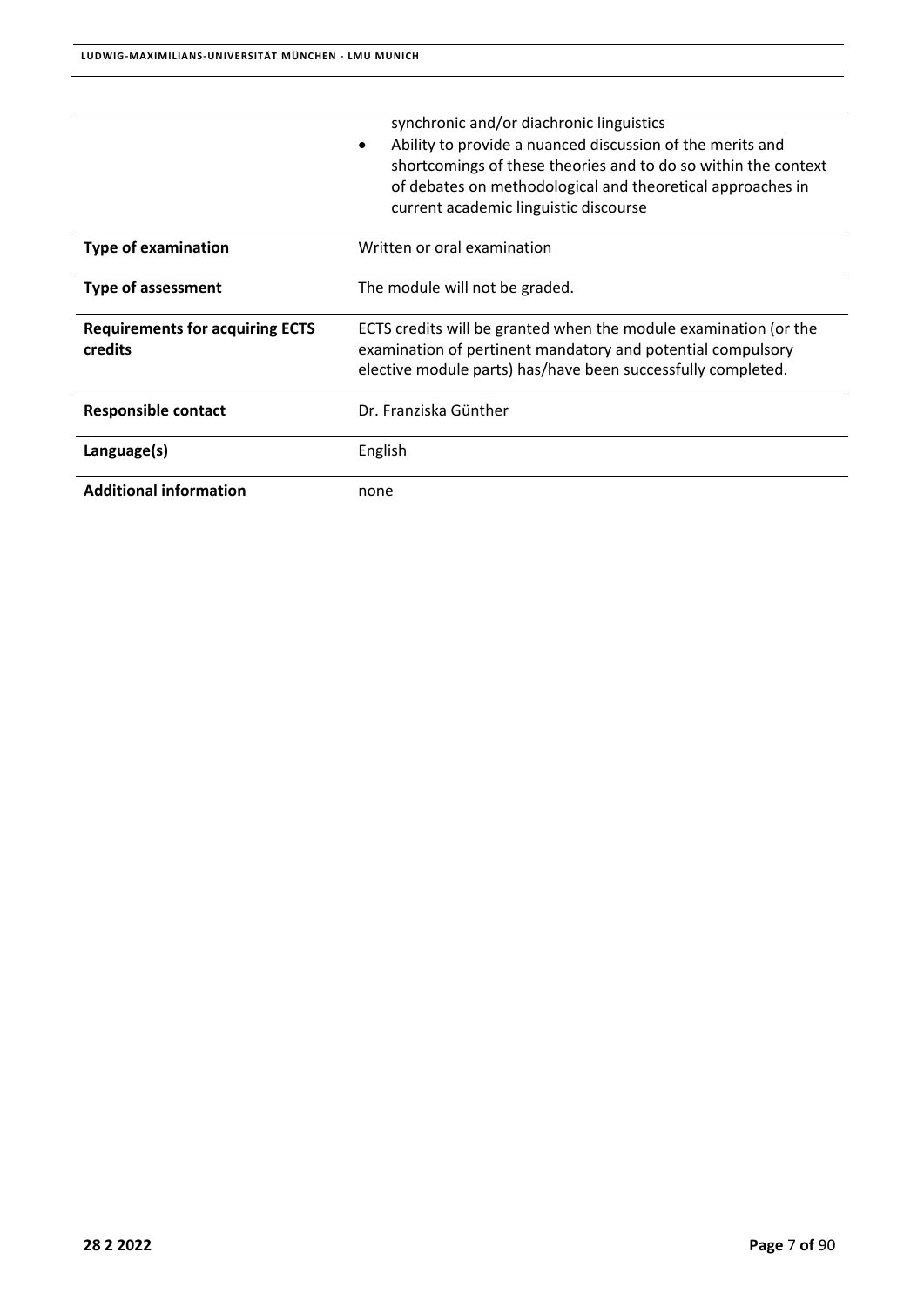### **Module: WP 2 Basismodul Linguistics I B**

|  |  | Programme |
|--|--|-----------|
|--|--|-----------|

**Master's Programme: English Studies** (Master of Arts, M.A.)

### **Related module parts**

| <b>Course</b><br>type          | Course (mandatory)               | <b>Rotation</b>  | <b>Contact hours</b> | Self-study<br>hours | <b>ECTS</b> |
|--------------------------------|----------------------------------|------------------|----------------------|---------------------|-------------|
| Master's<br>exercise<br>course | WP 2.1 Masterübung Linguistics A | WiSe and<br>SoSe | 30 h (2 SWS)         | 150 h               | (6)         |

| Module type                                    | Compulsory elective module with mandatory course                                                                                                                                                                                                                                                                                                                                                                                 |
|------------------------------------------------|----------------------------------------------------------------------------------------------------------------------------------------------------------------------------------------------------------------------------------------------------------------------------------------------------------------------------------------------------------------------------------------------------------------------------------|
| Usability of the module in other<br>programmes | Gemeinsamer Geistes- und Sozialwissenschaftlicher<br>$\bullet$<br>Profilbereich (PStO 2012): WP Ang 2                                                                                                                                                                                                                                                                                                                            |
|                                                | Gemeinsamer Geistes- und Sozialwissenschaftlicher<br>$\bullet$<br>Profilbereich (PStO 2020): WP Ang 2<br>Masterstudiengang "Mittelalter- und Renaissancestudien": WP<br>$\bullet$<br>26                                                                                                                                                                                                                                          |
| <b>Elective guidelines</b>                     | The module can be chosen in compliance with the following rules:<br>The compulsory elective modules (WP 1 and WP 2) or (WP 3 and WP<br>4) or (WP 5 and WP 6) must be selected from the compulsory<br>elective modules WP 1 to WP 6. Those who choose the compulsory<br>elective modules (WP 5 and WP 6) may not choose the compulsory<br>elective modules (WP 11 to WP 13).                                                      |
| <b>Entry requirements</b>                      | Please consult the course catalogue on the online platform LSF for<br>recommended preparatory reading.                                                                                                                                                                                                                                                                                                                           |
| Semester                                       | Recommended semester: 1                                                                                                                                                                                                                                                                                                                                                                                                          |
| <b>Duration</b>                                | The completion of the module takes 1 semester.                                                                                                                                                                                                                                                                                                                                                                                   |
| <b>Content</b>                                 | In this Master's exercise course students revise and enhance their<br>knowledge of theoretical and methodological approaches in<br>synchronic and diachronic linguistics by applying their skills to a<br>broad range of texts and corpora. In active peer group discussion of<br>specific issues relating to synchronic and/or diachronic linguistics,<br>students reflect on their own methods in their specific subject area. |
| <b>Learning outcomes</b>                       | Advanced knowledge about a specific subject area within<br>$\bullet$<br>linguistics<br>Deepened methodological skills in this subject area and ability                                                                                                                                                                                                                                                                           |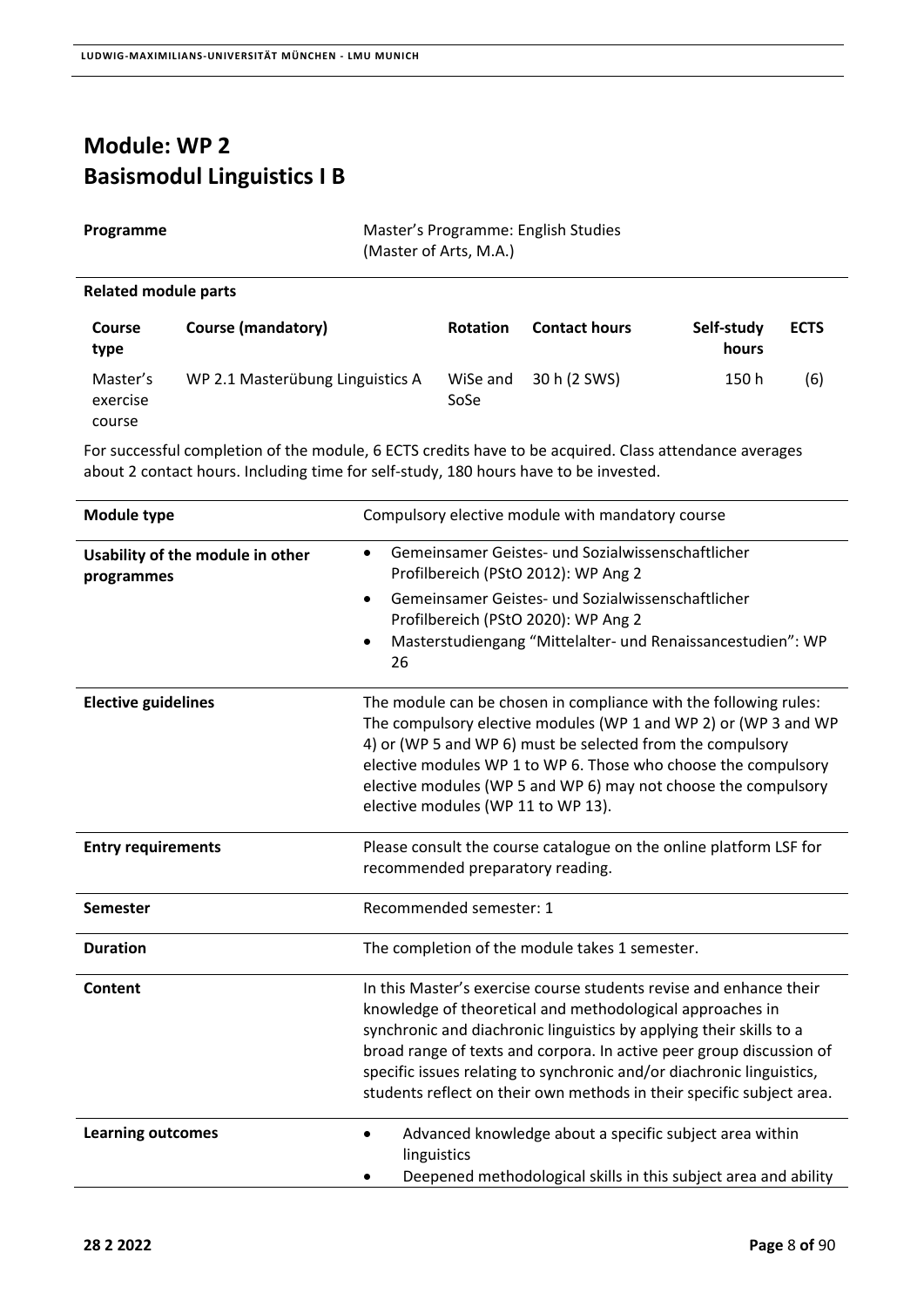|                                                   | to critically reflect and contextualize these methods based on<br>practical application<br>Advanced research skills<br>Advanced skills in documenting and presenting the results of<br>one's own research in a target-oriented, productive way<br>Ability to deal with different and divergent linguistic<br>approaches in a manner appropriate to academic discourse at<br>an advanced level |  |
|---------------------------------------------------|-----------------------------------------------------------------------------------------------------------------------------------------------------------------------------------------------------------------------------------------------------------------------------------------------------------------------------------------------------------------------------------------------|--|
| <b>Type of examination</b>                        | Essay or written examination                                                                                                                                                                                                                                                                                                                                                                  |  |
| <b>Type of assessment</b>                         | The module will not be graded.                                                                                                                                                                                                                                                                                                                                                                |  |
| <b>Requirements for acquiring ECTS</b><br>credits | ECTS credits will be granted when the module examination (or the<br>examination of pertinent mandatory and potential compulsory<br>elective module parts) has/have been successfully completed.                                                                                                                                                                                               |  |
| <b>Responsible contact</b>                        | Dr. Franziska Günther                                                                                                                                                                                                                                                                                                                                                                         |  |
| Language(s)                                       | English                                                                                                                                                                                                                                                                                                                                                                                       |  |
| <b>Additional information</b>                     | none                                                                                                                                                                                                                                                                                                                                                                                          |  |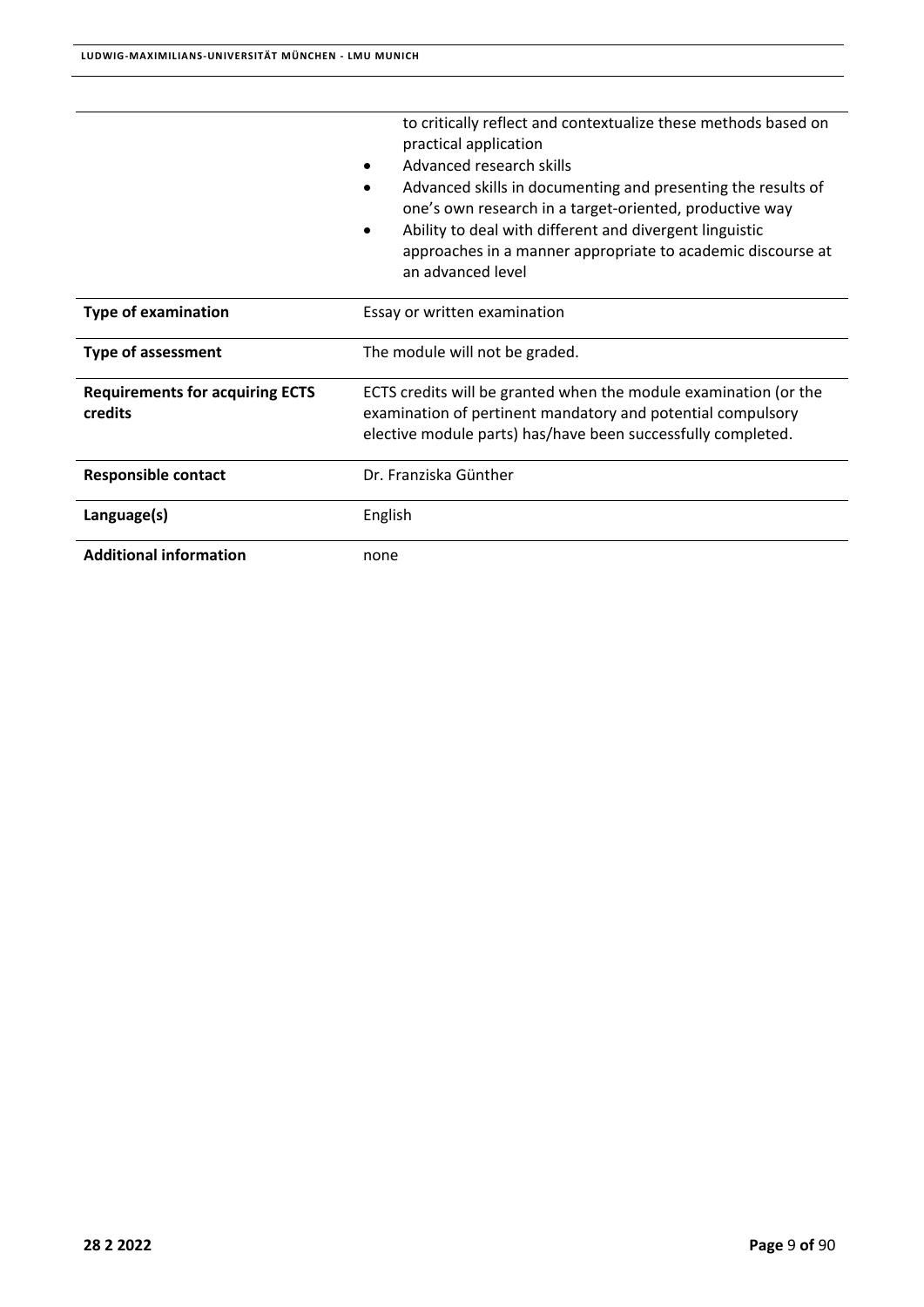## **Module: WP 3 Basismodul Literature and Culture I A**

| Programme | Master's Programme: English Studies |
|-----------|-------------------------------------|
|           | (Master of Arts, M.A.)              |

### **Related module parts**

| <b>Course</b><br>type          | <b>Course (mandatory)</b>                          | <b>Rotation</b>  | <b>Contact hours</b> | Self-study<br>hours | <b>ECTS</b> |
|--------------------------------|----------------------------------------------------|------------------|----------------------|---------------------|-------------|
| Master's<br>exercise<br>course | WP 3.1 Self-Study Unit Literature<br>and Culture A | WiSe and<br>SoSe | 30 h (2 SWS)         | 150 h               | (6)         |

| <b>Module type</b>                             | Compulsory elective module with mandatory course                                                                                                                                                                                                                                                                                                                                                                                                                                                                                                                                   |
|------------------------------------------------|------------------------------------------------------------------------------------------------------------------------------------------------------------------------------------------------------------------------------------------------------------------------------------------------------------------------------------------------------------------------------------------------------------------------------------------------------------------------------------------------------------------------------------------------------------------------------------|
| Usability of the module in other<br>programmes | None                                                                                                                                                                                                                                                                                                                                                                                                                                                                                                                                                                               |
| <b>Elective guidelines</b>                     | The module can be chosen in compliance with the following rules:<br>The compulsory elective modules (WP 1 and WP 2) or (WP 3 and<br>WP 4) or (WP 5 and WP 6) must be selected from the compulsory<br>elective modules WP 1 to WP 6. Those who choose the compulsory<br>elective modules (WP 5 and WP 6) may not choose the compulsory<br>elective modules (WP 11 to WP 13).                                                                                                                                                                                                        |
| <b>Entry requirements</b>                      | Please consult the course catalogue on the online platform LSF for<br>recommendations on how to prepare for this class type.                                                                                                                                                                                                                                                                                                                                                                                                                                                       |
| <b>Semester</b>                                | Recommended semester: 1                                                                                                                                                                                                                                                                                                                                                                                                                                                                                                                                                            |
| <b>Duration</b>                                | The completion of the module takes 1 semester.                                                                                                                                                                                                                                                                                                                                                                                                                                                                                                                                     |
| Content                                        | Building on existing basic, subject-specific theoretical and<br>methodological knowledge and skills, students work on a corpus of<br>literary and/or theoretical texts on a specific topic. Supported by<br>their supervisor, they do so individually and largely independently.<br>They research and work on relevant research literature on their<br>topic and develop their own position on this basis. To enable<br>students to do so, students are instructed in how to use the<br>university's literature research facilities and tools in an efficient,<br>advanced manner. |
| <b>Learning outcomes</b>                       | Ability to independently analyze a corpus of literary and/or<br>$\bullet$<br>theoretical texts with respect to a specific research question<br>under consideration of current debates in the subject<br>Ability to orally present the results of own research in a                                                                                                                                                                                                                                                                                                                 |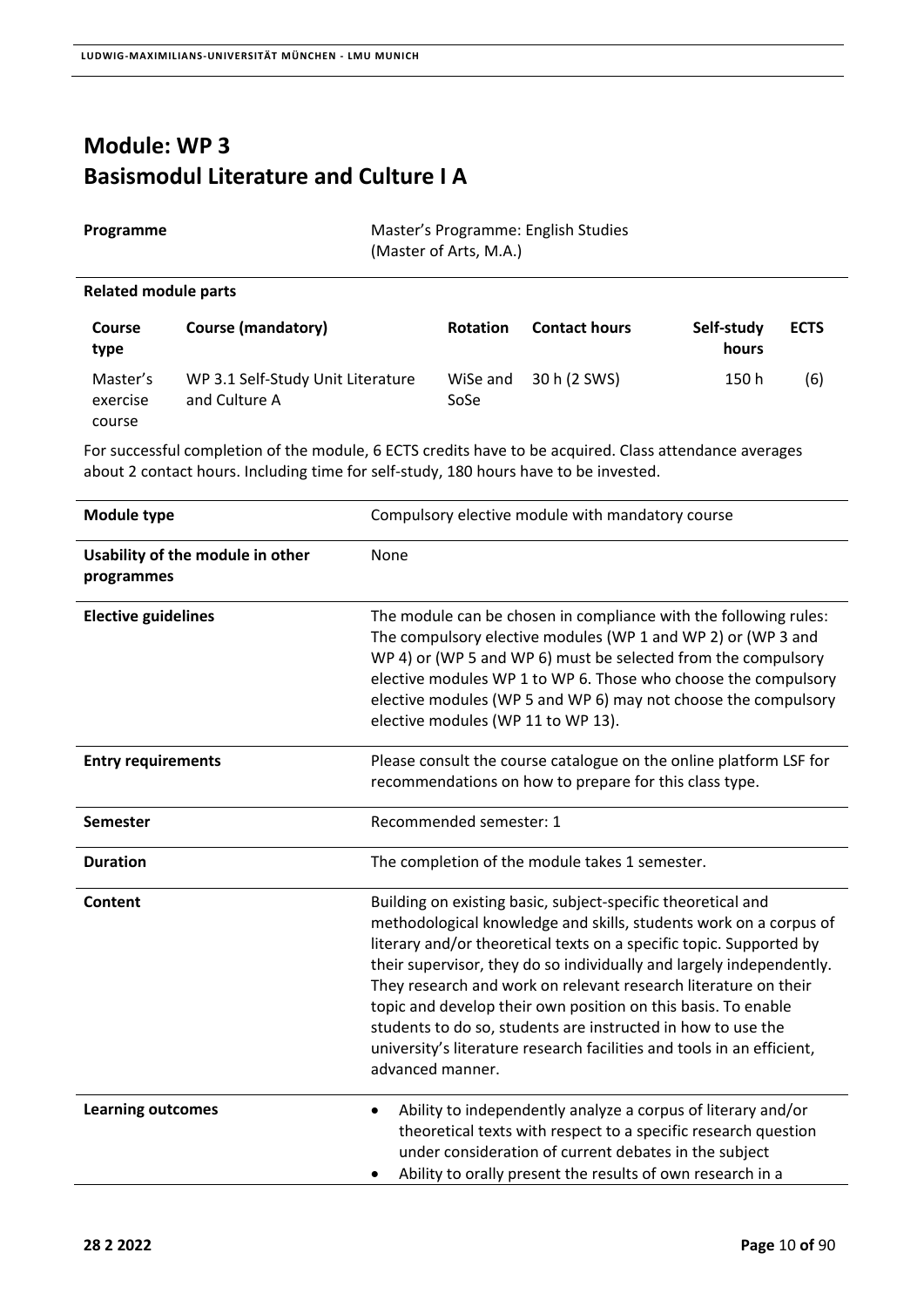|                                                   | manner adequate to academic discourse<br>Ability to formulate abstract hypotheses based on one's own<br>$\bullet$<br>research findings, and to position these findings in a larger<br>research context |
|---------------------------------------------------|--------------------------------------------------------------------------------------------------------------------------------------------------------------------------------------------------------|
| <b>Type of examination</b>                        | Oral examination                                                                                                                                                                                       |
| <b>Type of assessment</b>                         | The module will not be graded.                                                                                                                                                                         |
| <b>Requirements for acquiring ECTS</b><br>credits | ECTS credits will be granted when the module examination (or the<br>examination of pertinent mandatory and potential elective<br>compulsary module parts) has/have been successfully completed.        |
| <b>Responsible contact</b>                        | apl. Prof. Dr. Enno Ruge                                                                                                                                                                               |
| Language(s)                                       | English                                                                                                                                                                                                |
| <b>Additional information</b>                     | none                                                                                                                                                                                                   |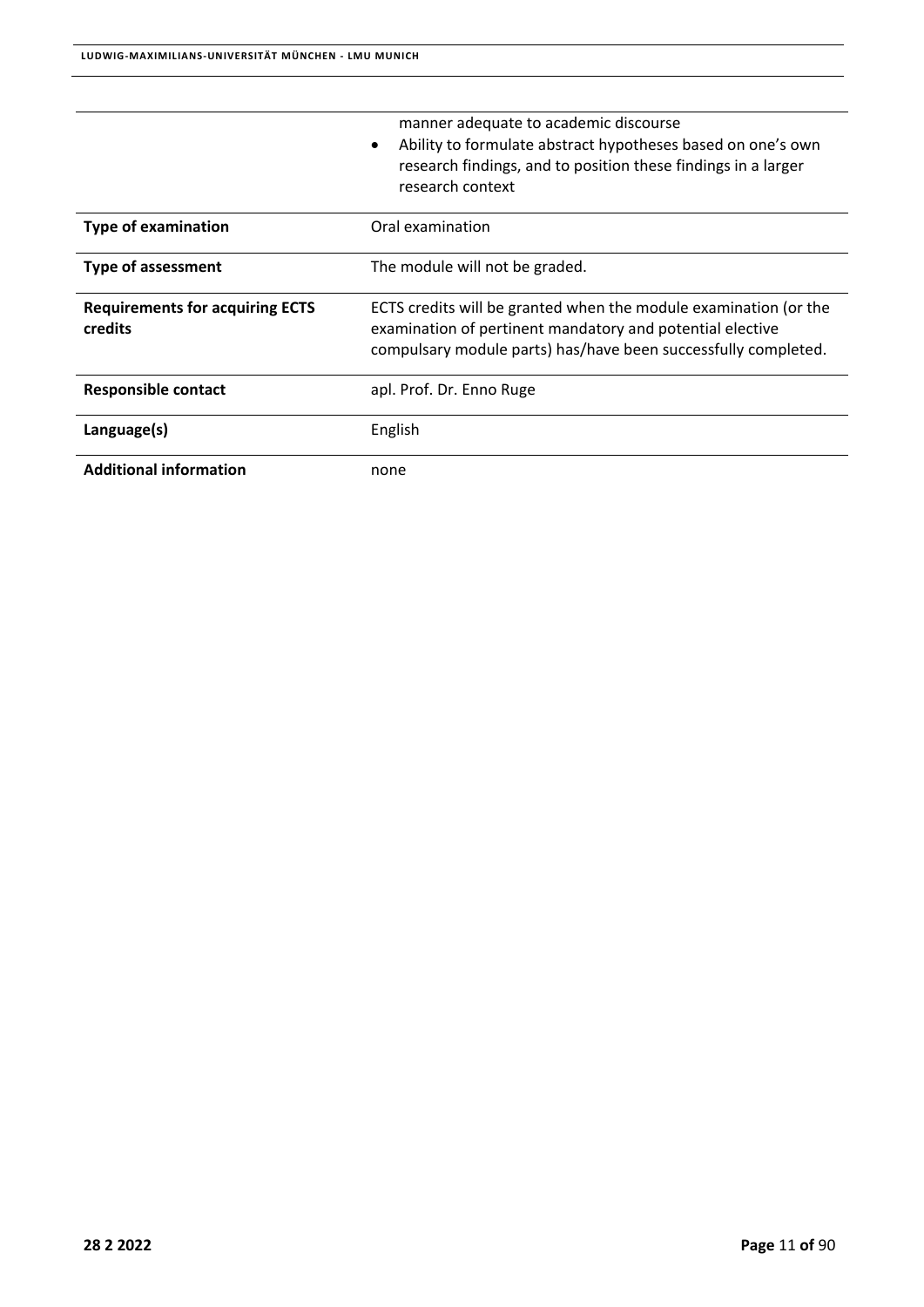### **Module: WP 4 Basismodul Literature and Culture I B**

| Programme | Master's Programme: English Studies |
|-----------|-------------------------------------|
|           | (Master of Arts, M.A.)              |

### **Related module parts**

| <b>Course</b><br>type          | <b>Course (mandatory)</b>                              | <b>Rotation</b>  | <b>Contact hours</b> | Self-study<br>hours | <b>ECTS</b> |
|--------------------------------|--------------------------------------------------------|------------------|----------------------|---------------------|-------------|
| Master's<br>exercise<br>course | WP 4.1 Masterübung English<br>Literature and Culture A | WiSe and<br>SoSe | 30 h (2 SWS)         | 150 h               | (6)         |

| Module type                                    | Compulsory elective module with mandatory course                                                                                                                                                                                                                                                                                                                                                                                                                                                                                                                                                                                                                                               |
|------------------------------------------------|------------------------------------------------------------------------------------------------------------------------------------------------------------------------------------------------------------------------------------------------------------------------------------------------------------------------------------------------------------------------------------------------------------------------------------------------------------------------------------------------------------------------------------------------------------------------------------------------------------------------------------------------------------------------------------------------|
| Usability of the module in other<br>programmes | Gemeinsamer Geistes- und Sozialwissenschaftlicher<br>$\bullet$<br>Profilbereich (PStO 2012): WP Ang 11, WP Ang 14, WP Ang 15<br>Gemeinsamer Geistes- und Sozialwissenschaftlicher<br>Profilbereich (PStO 2020): WP Ang 11                                                                                                                                                                                                                                                                                                                                                                                                                                                                      |
| <b>Elective guidelines</b>                     | The module can be chosen in compliance with the following rules:<br>The compulsory elective modules (WP 1 and WP 2) or (WP 3 and<br>WP 4) or (WP 5 and WP 6) must be selected from the compulsory<br>elective modules WP 1 to WP 6. Those who choose the compulsory<br>elective modules (WP 5 and WP 6) may not choose the compulsory<br>elective modules (WP 11 to WP 13).                                                                                                                                                                                                                                                                                                                    |
| <b>Entry requirements</b>                      | Please consult the course catalogue on the online platform LSF for<br>recommended preparatory reading.                                                                                                                                                                                                                                                                                                                                                                                                                                                                                                                                                                                         |
| <b>Semester</b>                                | Recommended semester: 1                                                                                                                                                                                                                                                                                                                                                                                                                                                                                                                                                                                                                                                                        |
| <b>Duration</b>                                | The completion of the module takes 1 semester.                                                                                                                                                                                                                                                                                                                                                                                                                                                                                                                                                                                                                                                 |
| Content                                        | In this Master's exercise course students further develop and<br>expand their methodological expertise and their knowledge and<br>skills in literary studies. They apply their expertise to a chosen body<br>of texts which, taken together, provide a comprehensive insight<br>into the growth and development, the cultural contexts and the<br>current state of research of a chosen topic regarding a specific<br>genre, a specific author or a specific period of literary history.<br>Students focus primarily on the study of representative and<br>exemplary texts and areas of English literature (e.g. authors,<br>genres, lines of development) from its beginnings to the present. |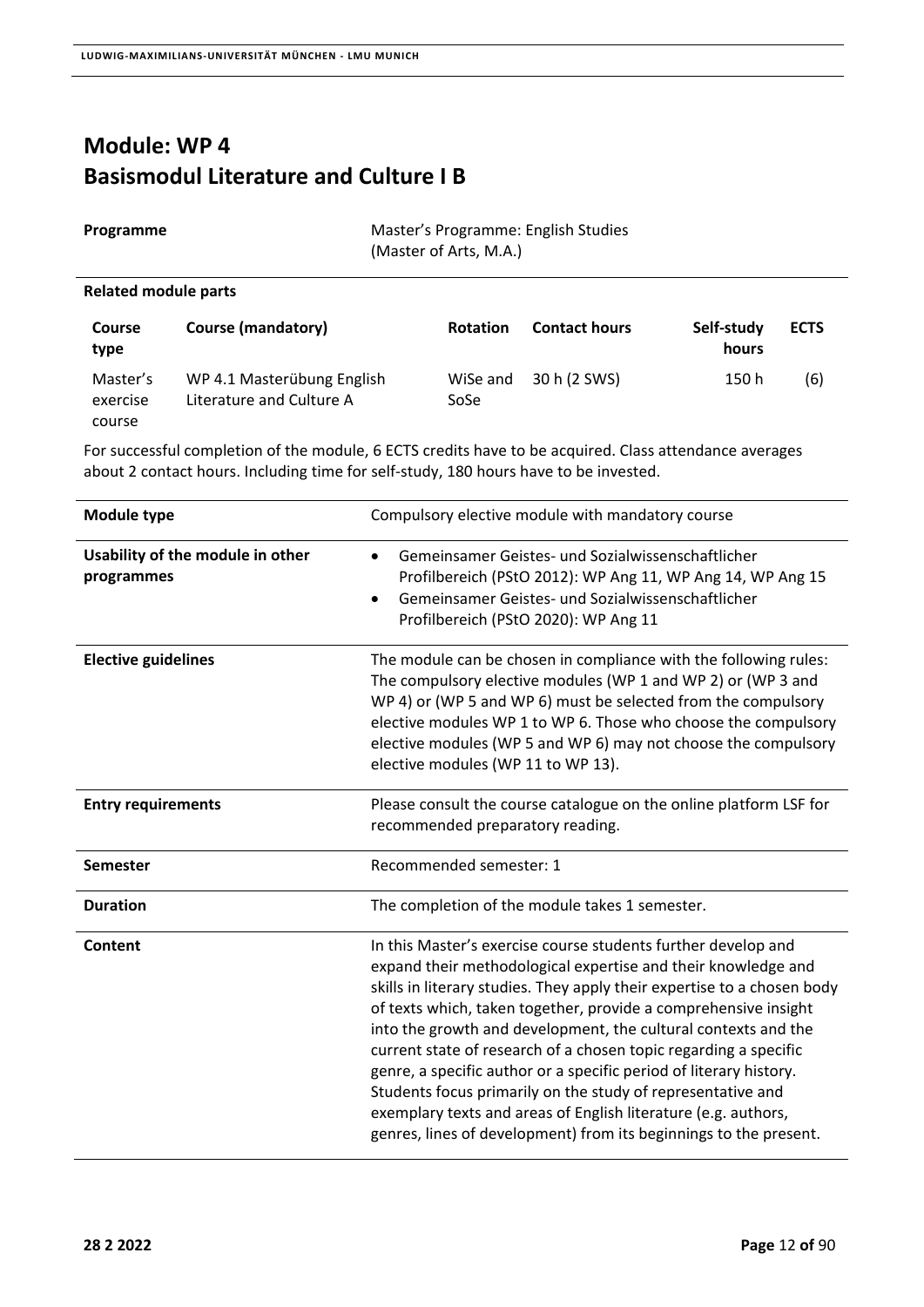| Deep understanding of current scholarly debates as well as of<br>transcultural and transdisciplinary interrelations<br>Ability to critically reflect on one's own methodological<br>$\bullet$<br>approaches, based on the study of a diversified body of texts<br>and their contexts<br>Advanced competence in formulating and presenting one's<br>$\bullet$<br>own, individual research question(s)<br>Ability to present own findings orally and in writing in a manner<br>$\bullet$<br>appropriate to the high standards of advanced academic<br>discourse |  |
|---------------------------------------------------------------------------------------------------------------------------------------------------------------------------------------------------------------------------------------------------------------------------------------------------------------------------------------------------------------------------------------------------------------------------------------------------------------------------------------------------------------------------------------------------------------|--|
| Essay                                                                                                                                                                                                                                                                                                                                                                                                                                                                                                                                                         |  |
| The module will not be graded.                                                                                                                                                                                                                                                                                                                                                                                                                                                                                                                                |  |
| ECTS credits will be granted when the module examination (or the<br>examination of pertinent mandatory and potential compulsory<br>elective module parts) has/have been successfully completed.                                                                                                                                                                                                                                                                                                                                                               |  |
| Dr. Gabriela Schmidt                                                                                                                                                                                                                                                                                                                                                                                                                                                                                                                                          |  |
| English                                                                                                                                                                                                                                                                                                                                                                                                                                                                                                                                                       |  |
| none                                                                                                                                                                                                                                                                                                                                                                                                                                                                                                                                                          |  |
|                                                                                                                                                                                                                                                                                                                                                                                                                                                                                                                                                               |  |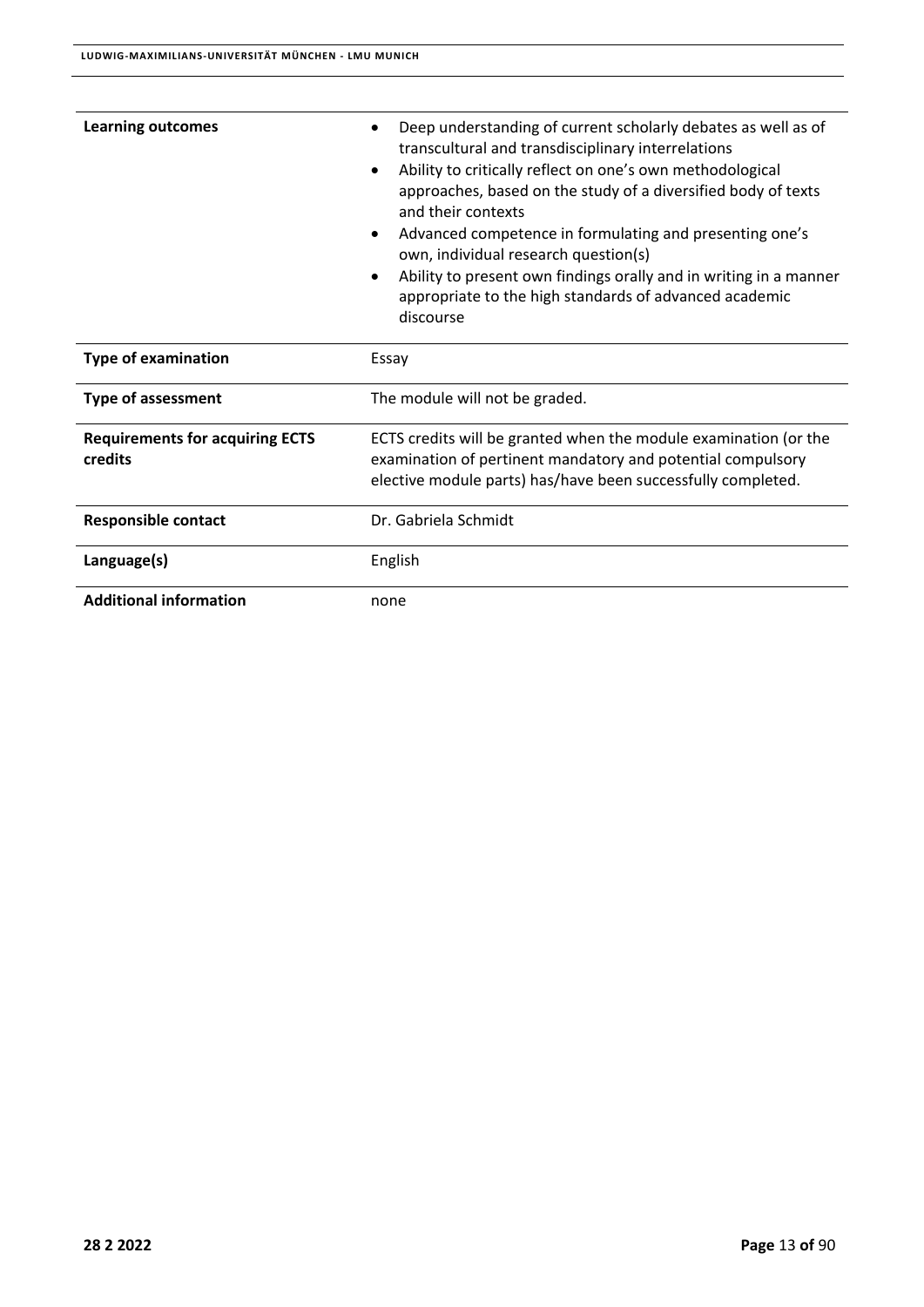## **Module: WP 5 Basismodul English Language Teaching I A**

**Programme Master's Programme: English Studies** (Master of Arts, M.A.)

### **Related module parts**

| <b>Course</b><br>type | <b>Course (mandatory)</b>                               | <b>Rotation</b>  | <b>Contact hours</b> | Self-study<br>hours | <b>ECTS</b> |
|-----------------------|---------------------------------------------------------|------------------|----------------------|---------------------|-------------|
| Exercise<br>course    | WP 5.1 Foundations Course                               | WiSe             | 30 h (2 SWS)         | 150 h               | (6)         |
| Exercise<br>course    | WP 5.2 Current Research in English<br>Language Teaching | WiSe and<br>SoSe | 30 h (2 SWS)         | 60 h                | (3)         |

| <b>Module type</b>                             | Compulsory elective module with mandatory courses                                                                                                                                                                                                                                                                                                                                                                                                                                                                                                  |
|------------------------------------------------|----------------------------------------------------------------------------------------------------------------------------------------------------------------------------------------------------------------------------------------------------------------------------------------------------------------------------------------------------------------------------------------------------------------------------------------------------------------------------------------------------------------------------------------------------|
| Usability of the module in other<br>programmes | none                                                                                                                                                                                                                                                                                                                                                                                                                                                                                                                                               |
| <b>Elective guidelines</b>                     | The module can be chosen in compliance with the following rules:<br>The compulsory elective modules (WP 1 and WP 2) or (WP 3 and WP<br>4) or (WP 5 and WP 6) must be selected from the compulsory elective<br>modules WP 1 to WP 6. Those who choose the compulsory elective<br>modules (WP 5 and WP 6) may not choose the compulsory elective<br>modules (WP 11 to WP 13).                                                                                                                                                                        |
| <b>Entry requirements</b>                      | Please consult the course catalogue on the online platform LSF for<br>recommended preparatory reading.                                                                                                                                                                                                                                                                                                                                                                                                                                             |
| Semester                                       | Recommended semester: 1                                                                                                                                                                                                                                                                                                                                                                                                                                                                                                                            |
| <b>Duration</b>                                | The completion of the module takes 1 semester.                                                                                                                                                                                                                                                                                                                                                                                                                                                                                                     |
| Content                                        | Students will acquire an overview over the key ideas, theories and<br>processes of Teaching English as a Foreign Language. They will gain<br>insight into the central aspects of teaching and learning English<br>language and literature in their specific intercultural contexts. The<br>module provides opportunities of studying subject-specific texts as<br>well of discussing current topics and issues of the field. This includes<br>a look into current research with its implications for the practice of<br>English language teaching. |
| <b>Learning outcomes</b>                       | Overview over language acquisition theories and the influence of<br>$\bullet$<br>key characteristics of the learners on individual learning<br>outcomes<br>Understanding of the theories about communicative English                                                                                                                                                                                                                                                                                                                               |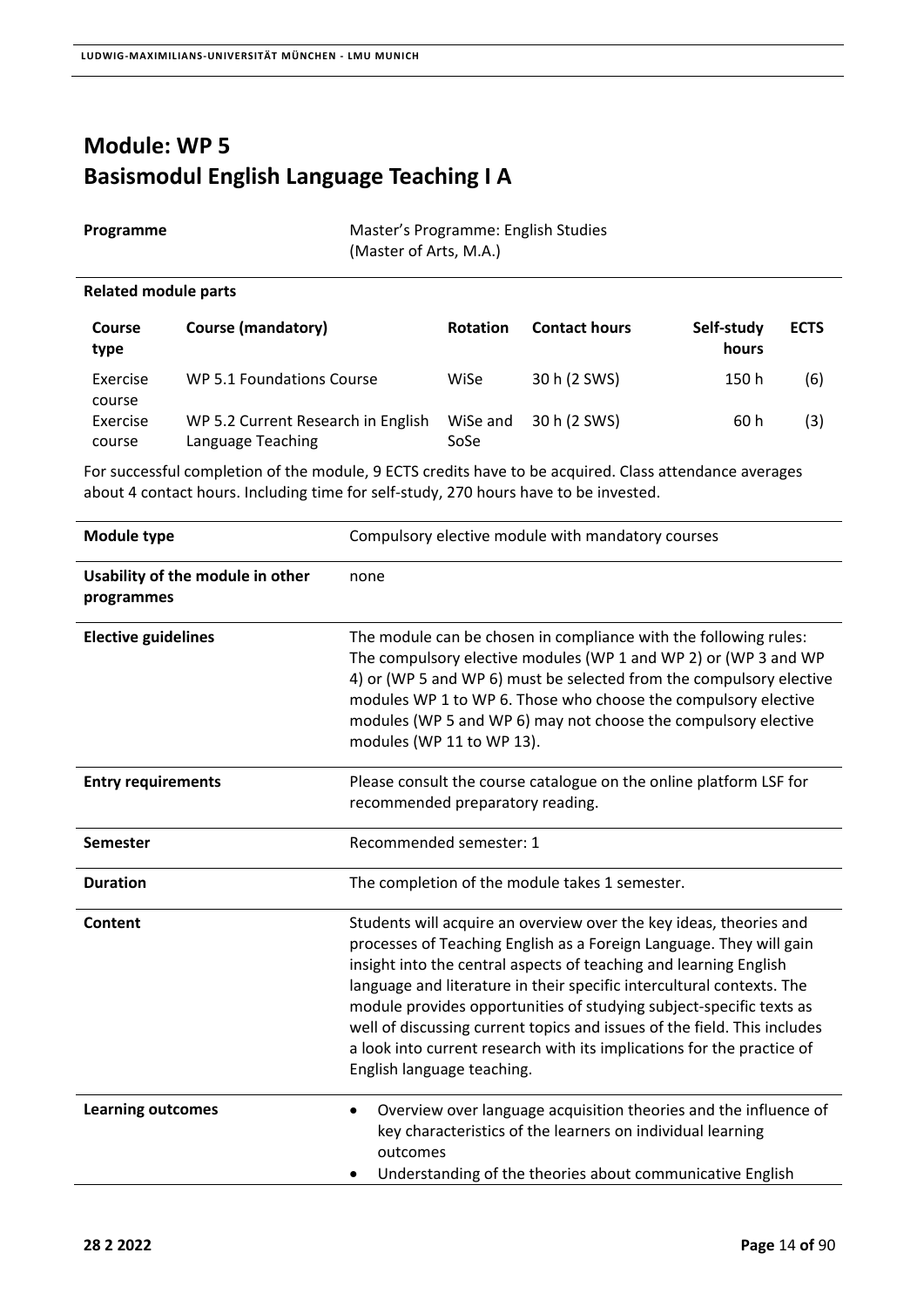|                                                   | language teaching<br>Overview over theories about intercultural learning<br>Ability to discuss and critically assess current issues of the<br>ongoing debates of TEFL and relate these to basic theoretical<br>assumptions<br>Ability to transfer important aspects of this discourse to practical<br>$\bullet$<br>problems of the learning and teaching of languages, as well as to<br>questions of cultural, literary and medial learning |
|---------------------------------------------------|---------------------------------------------------------------------------------------------------------------------------------------------------------------------------------------------------------------------------------------------------------------------------------------------------------------------------------------------------------------------------------------------------------------------------------------------|
| <b>Type of examination</b>                        | Written examinations:                                                                                                                                                                                                                                                                                                                                                                                                                       |
|                                                   | WP 5.1: written test                                                                                                                                                                                                                                                                                                                                                                                                                        |
|                                                   | WP 5.2: written assignment (academic commentary/handbook entry)                                                                                                                                                                                                                                                                                                                                                                             |
| <b>Type of assessment</b>                         | The module will be graded.                                                                                                                                                                                                                                                                                                                                                                                                                  |
| <b>Requirements for acquiring ECTS</b><br>credits | ECTS credits will be granted when the module examination (or the<br>examination of pertinent mandatory and potential compulsory<br>elective module parts) has/have been successfully completed.                                                                                                                                                                                                                                             |
| <b>Responsible contact</b>                        | <b>Annkristin Schwalb</b>                                                                                                                                                                                                                                                                                                                                                                                                                   |
| Language(s)                                       | English                                                                                                                                                                                                                                                                                                                                                                                                                                     |
| <b>Additional information</b>                     | The module examination consists of two parts, one of which is held in<br>each of the two classes. Therefore, module parts WP 5.1 and WP 5.2<br>can be done in different semesters and, in case of failure of an<br>examination, only the examination for the failed module part has to<br>be repeated.                                                                                                                                      |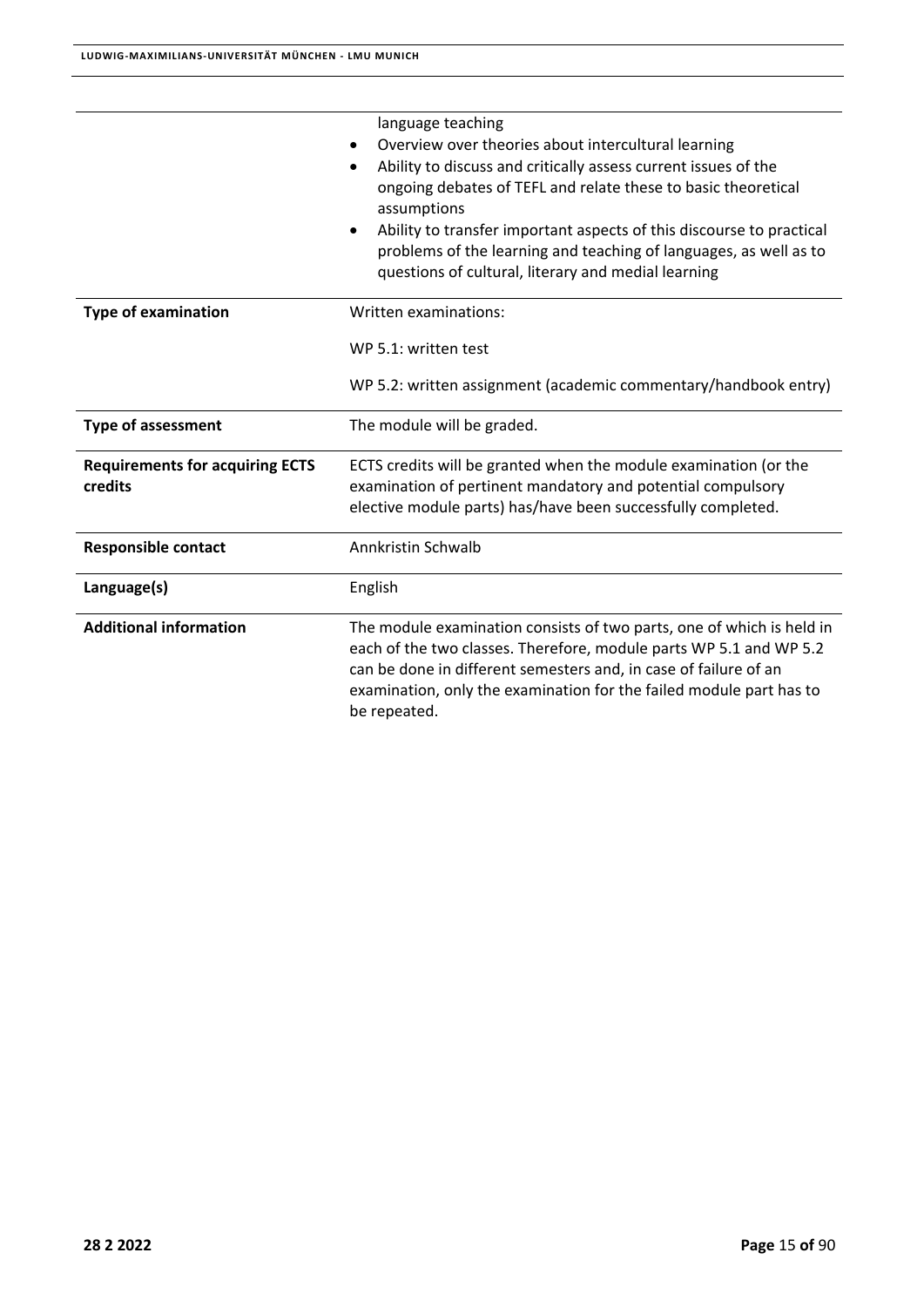## **Module: WP 6 Basismodul English Language Teaching I B**

| Programme            | Master's Programme: English Studies<br>(Master of Arts, M.A.) |
|----------------------|---------------------------------------------------------------|
| Related module parts |                                                               |

| <b>Course</b><br>type | Course (mandatory)                    | <b>Rotation</b>  | <b>Contact hours</b> | Self-study<br>hours | <b>ECTS</b> |
|-----------------------|---------------------------------------|------------------|----------------------|---------------------|-------------|
| Exercise<br>course    | WP 6.1 English Language Teaching<br>А | WiSe and<br>SoSe | 30 h (2 SWS)         | 60 h                | (3)         |

| Module type                                       | Compulsory elective module with mandatory course                                                                                                                                                                                                                                                                                                                            |
|---------------------------------------------------|-----------------------------------------------------------------------------------------------------------------------------------------------------------------------------------------------------------------------------------------------------------------------------------------------------------------------------------------------------------------------------|
| Usability of the module in other<br>programmes    | Gemeinsamer Geistes- und Sozialwissenschaftlicher<br>Profilbereich (PStO 2020): WP Ang 19                                                                                                                                                                                                                                                                                   |
| <b>Elective guidelines</b>                        | The module can be chosen in compliance with the following rules:<br>The compulsory elective modules (WP 1 and WP 2) or (WP 3 and<br>WP 4) or (WP 5 and WP 6) must be selected from the compulsory<br>elective modules WP 1 to WP 6. Those who choose the compulsory<br>elective modules (WP 5 and WP 6) may not choose the compulsory<br>elective modules (WP 11 to WP 13). |
| <b>Entry requirements</b>                         | Please consult the course catalogue on the online platform LSF for<br>recommended preparatory reading.                                                                                                                                                                                                                                                                      |
| Semester                                          | Recommended semester: 1                                                                                                                                                                                                                                                                                                                                                     |
| <b>Duration</b>                                   | The completion of the module takes 1 semester.                                                                                                                                                                                                                                                                                                                              |
| Content                                           | This module covers selected subject areas in Teaching English as a<br>Foreign Language. Students discuss exemplary problems and their<br>practical implications in classroom situations.                                                                                                                                                                                    |
| <b>Learning outcomes</b>                          | Familiarity with the theoretical foundations of selected areas of<br>$\bullet$<br><b>English Language Teaching</b><br>Ability to understand the relevance for classroom practice                                                                                                                                                                                            |
| <b>Type of examination</b>                        | Oral examination                                                                                                                                                                                                                                                                                                                                                            |
| <b>Type of assessment</b>                         | The module will not be graded.                                                                                                                                                                                                                                                                                                                                              |
| <b>Requirements for acquiring ECTS</b><br>credits | ECTS credits will be granted when the module examination (or the<br>examination of pertinent mandatory and potential compulsory                                                                                                                                                                                                                                             |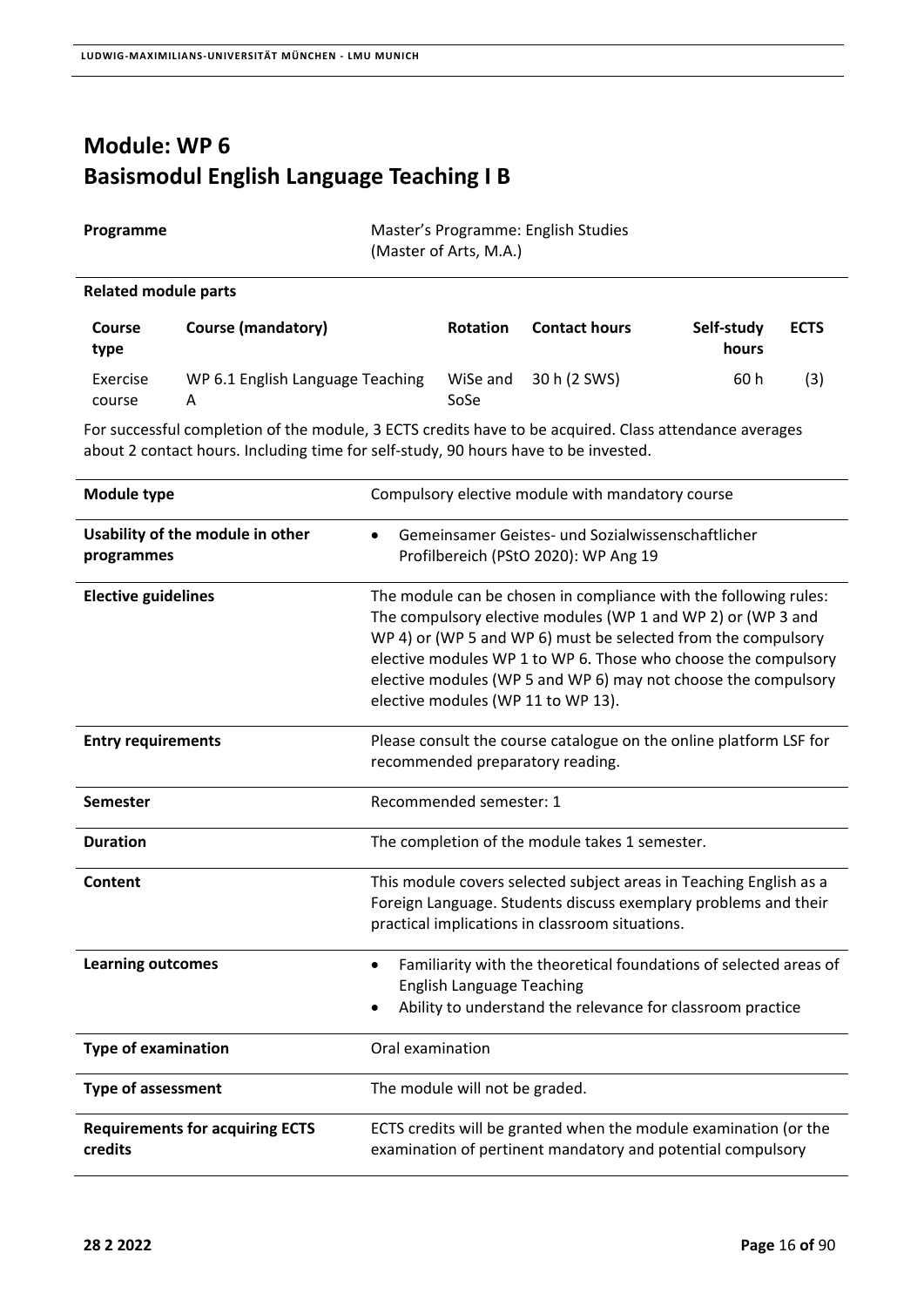|                               | elective module parts) has/have been successfully completed. |
|-------------------------------|--------------------------------------------------------------|
| <b>Responsible contact</b>    | Dr. Dorottya Ruisz                                           |
| Language(s)                   | English                                                      |
| <b>Additional information</b> | none                                                         |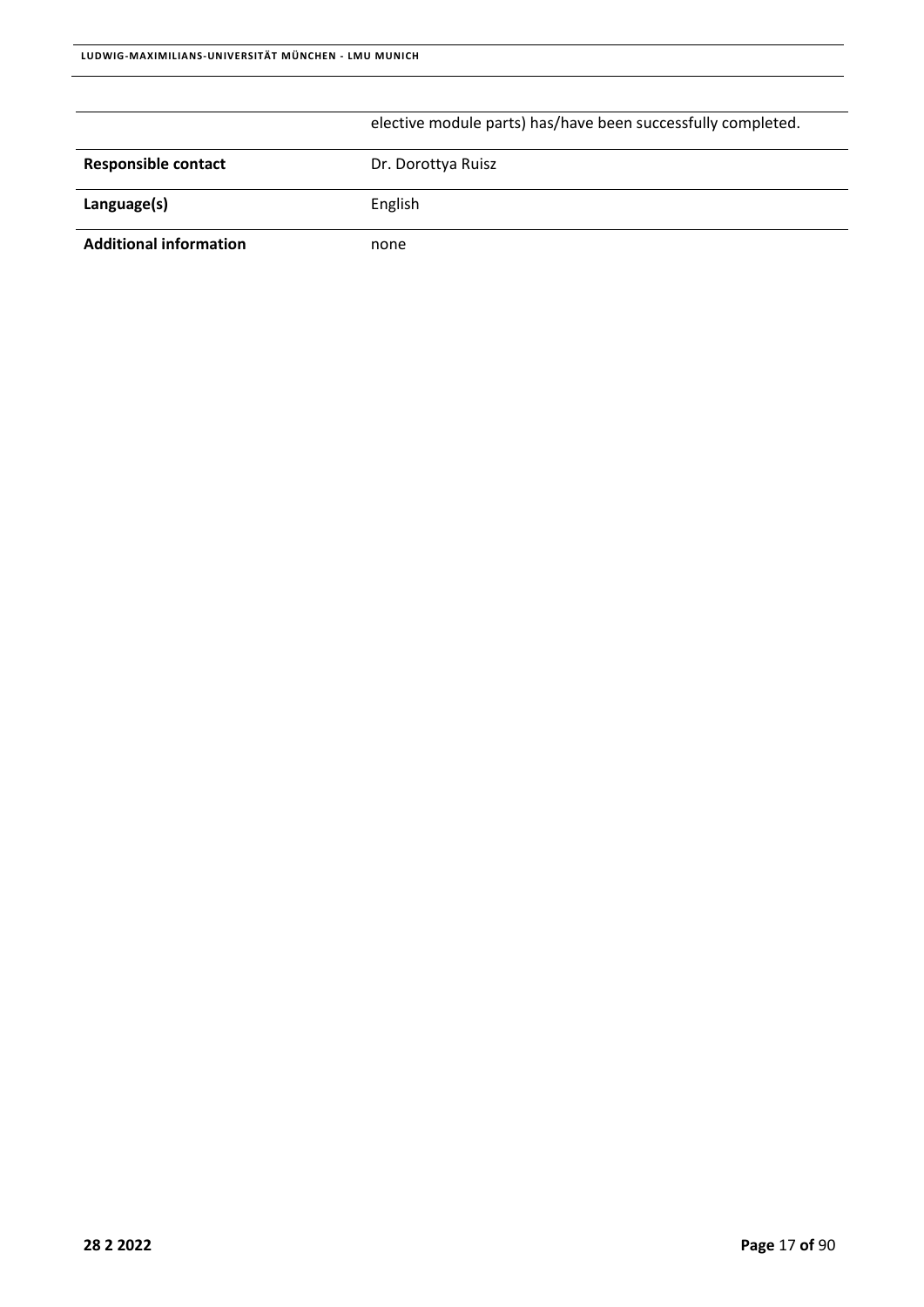## **Module: WP 7 Profilmodul Linguistics I A**

| Programme | Master's Programme: English Studies |
|-----------|-------------------------------------|
|           | (Master of Arts, M.A.)              |

### **Related module parts**

| <b>Course</b><br>type | Course (mandatory)                    | <b>Rotation</b>  | <b>Contact hours</b> | Self-study<br>hours | <b>ECTS</b> |
|-----------------------|---------------------------------------|------------------|----------------------|---------------------|-------------|
| Master's<br>seminar   | WP 7.1 Masterseminar Linguistics<br>А | WiSe and<br>SoSe | 30 h (2 SWS)         | 240 h               | (9)         |

| Module type                                    | Compulsory elective module with mandatory course                                                                                                                                                                                                                                                                                                                                                                                                                       |
|------------------------------------------------|------------------------------------------------------------------------------------------------------------------------------------------------------------------------------------------------------------------------------------------------------------------------------------------------------------------------------------------------------------------------------------------------------------------------------------------------------------------------|
| Usability of the module in other<br>programmes | Gemeinsamer Geistes- und Sozialwissenschaftlicher<br>$\bullet$<br>Profilbereich (PStO 2012): WP Ang 3<br>Gemeinsamer Geistes- und Sozialwissenschaftlicher<br>$\bullet$<br>Profilbereich (PStO 2020): WP Ang 3<br>Masterstudiengang "Mittelalter- und Renaissancestudien": WP<br>$\bullet$<br>25                                                                                                                                                                       |
| <b>Elective guidelines</b>                     | The module can be chosen in compliance with the following rules:<br>The compulsory elective modules (WP 7 and WP 8) or (WP 9 and<br>WP 10) or (WP 11 to WP 13) must be selected from the<br>compulsory elective modules WP 7 to WP 13. Those who choose<br>the compulsory elective modules (WP 11 to WP 13) may not<br>choose the compulsory elective modules (WP 5 and WP 6).                                                                                         |
| <b>Entry requirements</b>                      | Please consult the course catalogue on the online platform LSF for<br>recommended preparatory reading.                                                                                                                                                                                                                                                                                                                                                                 |
| <b>Semester</b>                                | Recommended semester: 1                                                                                                                                                                                                                                                                                                                                                                                                                                                |
| <b>Duration</b>                                | The completion of the module takes 1 semester.                                                                                                                                                                                                                                                                                                                                                                                                                         |
| Content                                        | At an advanced level and based on informed critical reflection of<br>pertinent primary and secondary literature, students take a closer<br>look at a specific topic from synchronic and/or diachronic<br>linguistics and acquire comprehensive and application-oriented<br>knowledge about this subject area. Guided by discussions in the<br>seminar, students autonomously explore the chosen topic and<br>critically assess topically relevant research literature. |
| <b>Learning outcomes</b>                       | Increased expertise in critically analyzing and discussing<br>$\bullet$<br>academic secondary literature<br>Ability to discuss distinct theoretical and methodological                                                                                                                                                                                                                                                                                                 |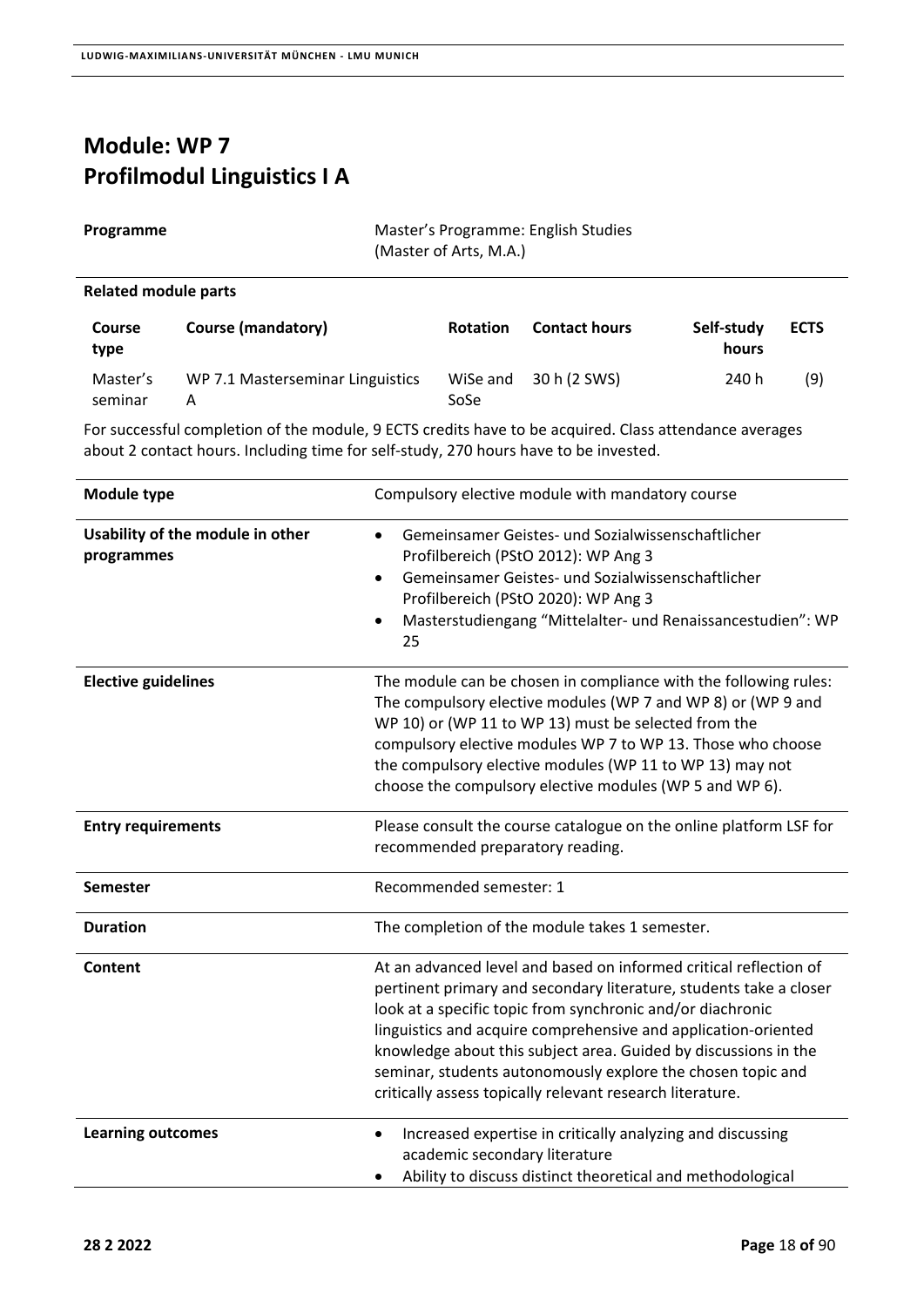|                                                   | approaches to a specific subject area at a high academic level<br>Ability to present own ideas and findings in oral and in written<br>$\bullet$<br>forms appropriate to target-oriented academic discourse at an<br>advanced level |
|---------------------------------------------------|------------------------------------------------------------------------------------------------------------------------------------------------------------------------------------------------------------------------------------|
| <b>Type of examination</b>                        | Seminar paper or written examination or documentation                                                                                                                                                                              |
| <b>Type of assessment</b>                         | The module will be graded.                                                                                                                                                                                                         |
| <b>Requirements for acquiring ECTS</b><br>credits | ECTS credits will be granted when the module examination (or the<br>examination of pertinent mandatory and potential compulsory<br>elective module parts) has/have been successfully completed.                                    |
| <b>Responsible contact</b>                        | Dr. Franziska Günther                                                                                                                                                                                                              |
| Language(s)                                       | English                                                                                                                                                                                                                            |
| <b>Additional information</b>                     | none                                                                                                                                                                                                                               |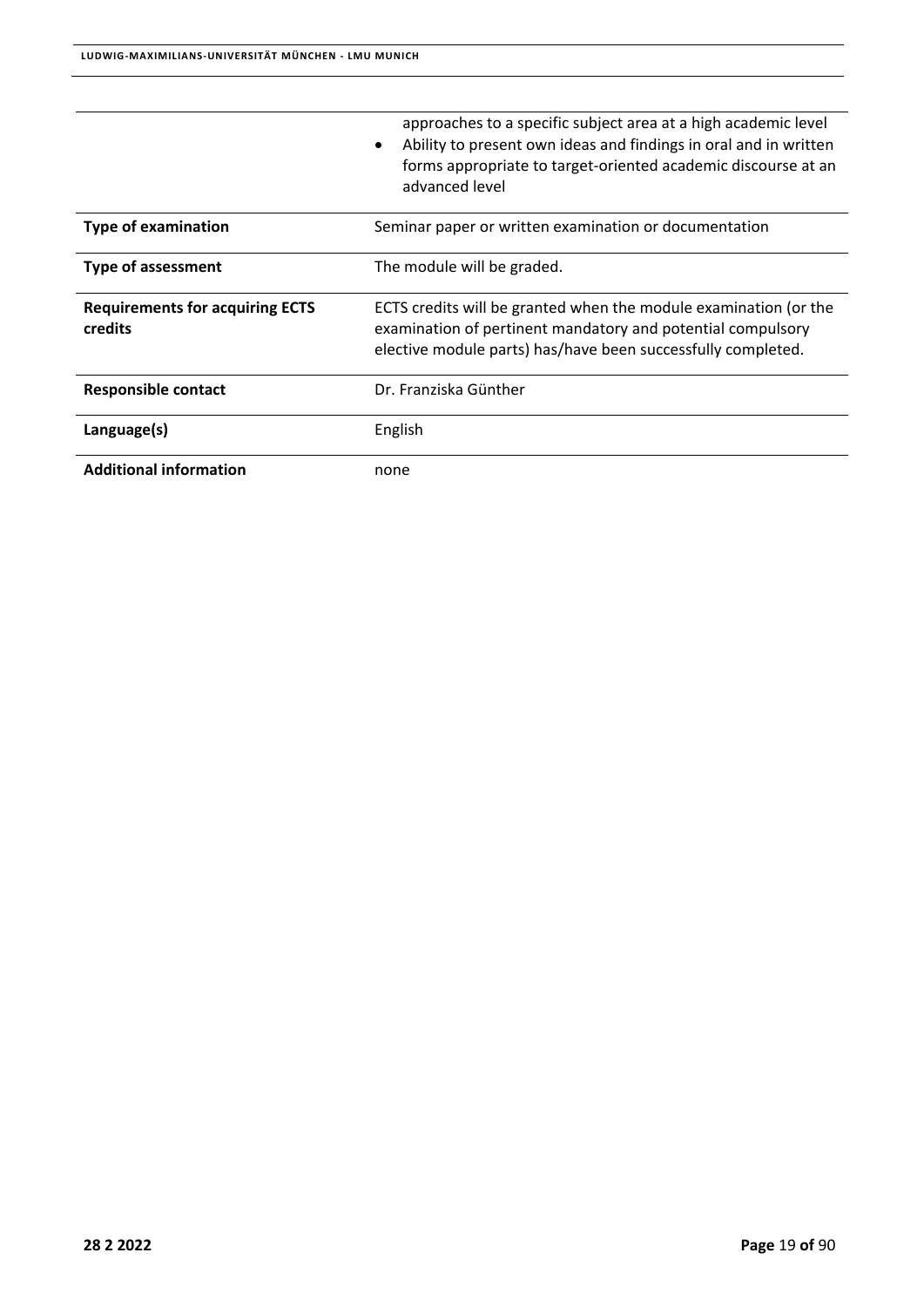### **Module: WP 8 Profilmodul Linguistics I B**

| Programme |  |
|-----------|--|
|-----------|--|

**Master's Programme: English Studies** (Master of Arts, M.A.)

### **Related module parts**

| <b>Course</b><br>type          | <b>Course (mandatory)</b>          | <b>Rotation</b>  | <b>Contact hours</b> | Self-study<br>hours | <b>ECTS</b> |
|--------------------------------|------------------------------------|------------------|----------------------|---------------------|-------------|
| Master's<br>exercise<br>course | WP 8.1 Self-Study Unit Linguistics | WiSe and<br>SoSe | 30 h (2 SWS)         | 150 h               | (6)         |

| Module type                                       | Compulsory elective module with mandatory course                                                                                                                                                                                                                                                                                                                               |
|---------------------------------------------------|--------------------------------------------------------------------------------------------------------------------------------------------------------------------------------------------------------------------------------------------------------------------------------------------------------------------------------------------------------------------------------|
| Usability of the module in other<br>programmes    | Masterstudiengang "Mittelalter- und Renaissancestudien":<br><b>WP 113</b>                                                                                                                                                                                                                                                                                                      |
| <b>Elective guidelines</b>                        | The module can be chosen in compliance with the following rules:<br>The compulsory elective modules (WP 7 and WP 8) or (WP 9 and<br>WP 10) or (WP 11 to WP 13) must be selected from the<br>compulsory elective modules WP 7 to WP 13. Those who choose<br>the compulsory elective modules (WP 11 to WP 13) may not<br>choose the compulsory elective modules (WP 5 and WP 6). |
| <b>Entry requirements</b>                         | Please consult the course catalogue on the online platform LSF for<br>recommendations on how to prepare for this class type.                                                                                                                                                                                                                                                   |
| <b>Semester</b>                                   | Recommended semester: 1                                                                                                                                                                                                                                                                                                                                                        |
| <b>Duration</b>                                   | The completion of the module takes 1 semester.                                                                                                                                                                                                                                                                                                                                 |
| Content                                           | Different tasks to enhance students' skills of realizing independent<br>academic research projects.                                                                                                                                                                                                                                                                            |
| <b>Learning outcomes</b>                          | Advanced academic research skills<br>$\bullet$<br>Ability to compile a bibliography on a predefined topic area<br>Ability to work on and critically evaluate texts                                                                                                                                                                                                             |
| <b>Type of examination</b>                        | Written examination or documentation or poster                                                                                                                                                                                                                                                                                                                                 |
| <b>Type of assessment</b>                         | The module will not be graded.                                                                                                                                                                                                                                                                                                                                                 |
| <b>Requirements for acquiring ECTS</b><br>credits | ECTS credits will be granted when the module examination (or the<br>examination of pertinent mandatory and potential compulsory                                                                                                                                                                                                                                                |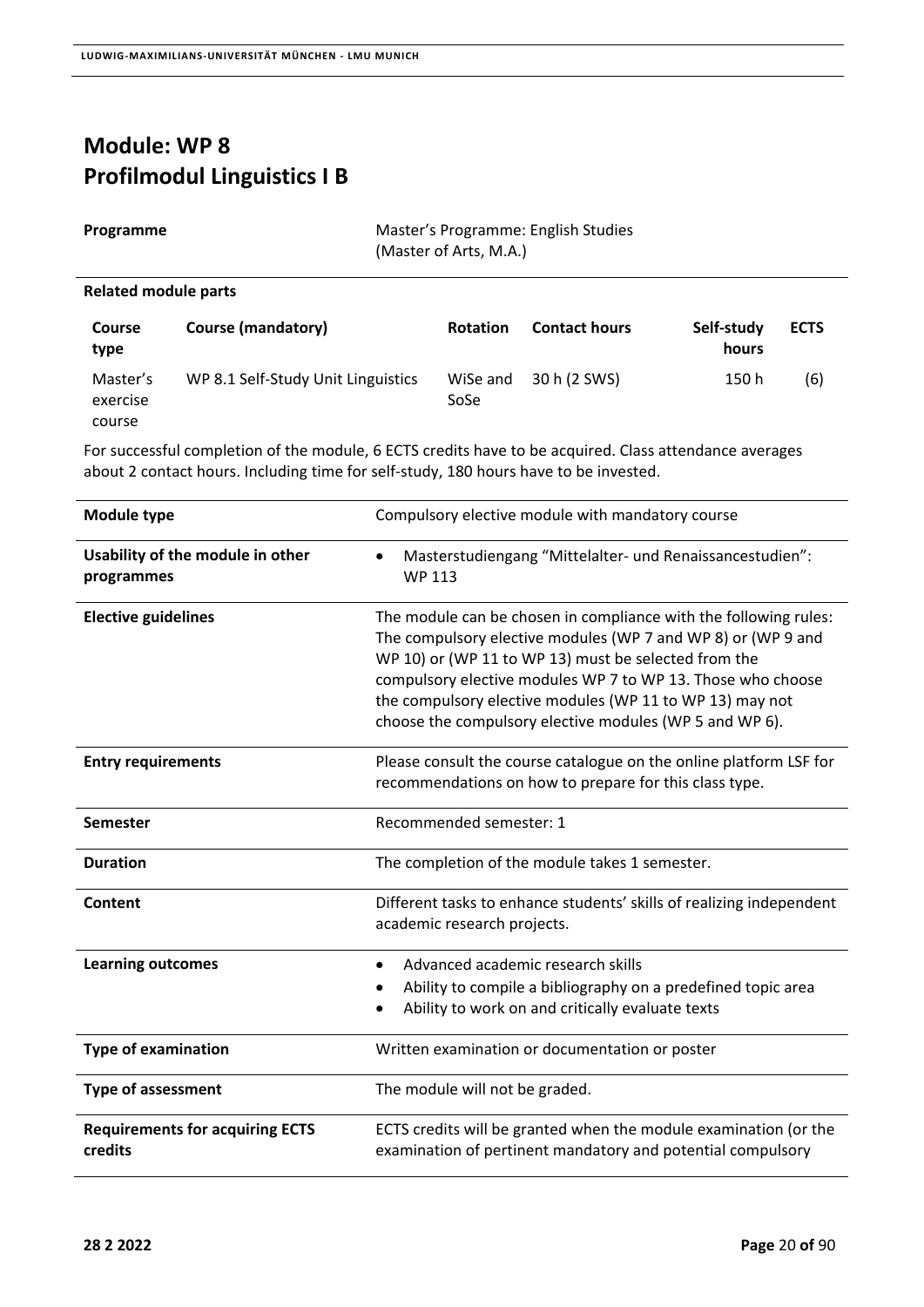|                               | elective module parts) has/have been successfully completed. |
|-------------------------------|--------------------------------------------------------------|
| <b>Responsible contact</b>    | Dr. Renate Bauer                                             |
| Language(s)                   | English                                                      |
| <b>Additional information</b> | none                                                         |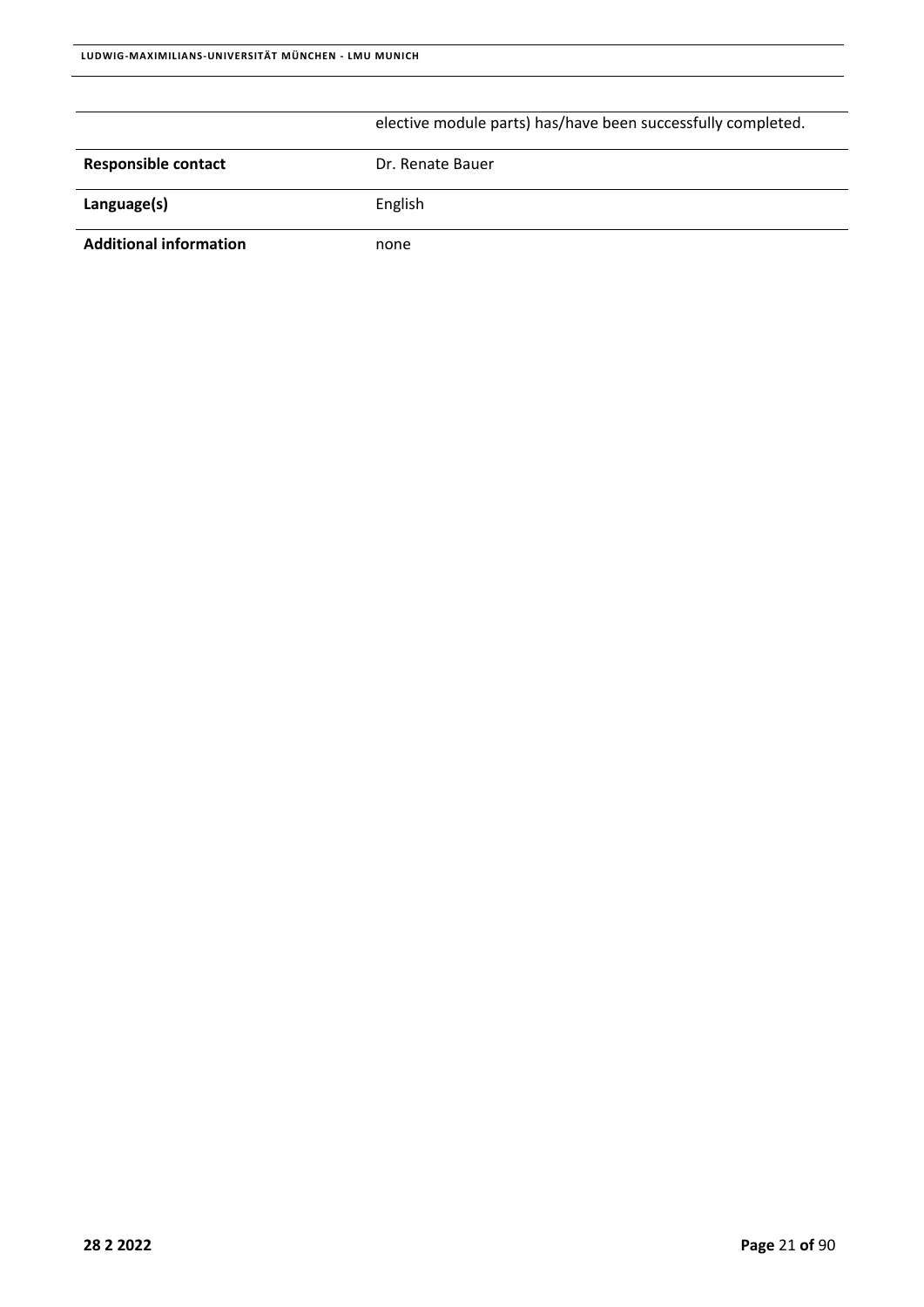### **Module: WP 9 Profilmodul Literature and Culture I A**

| Programme            | Master's Programme: English Studies<br>(Master of Arts, M.A.) |
|----------------------|---------------------------------------------------------------|
| Related module parts |                                                               |

| <b>Course</b><br>type | <b>Course (mandatory)</b>                                | <b>Rotation</b>  | <b>Contact hours</b> | Self-study<br>hours | <b>ECTS</b> |
|-----------------------|----------------------------------------------------------|------------------|----------------------|---------------------|-------------|
| Master's<br>Seminar   | WP 9.1 Masterseminar English<br>Literature and Culture A | WiSe and<br>SoSe | 30 h (2 SWS)         | 240 h               | (9)         |

| <b>Module type</b>                             | Compulsory elective module with mandatory course                                                                                                                                                                                                                                                                                                                                                                                                                                                                                                                                                                                                                                                                                                                                                                               |
|------------------------------------------------|--------------------------------------------------------------------------------------------------------------------------------------------------------------------------------------------------------------------------------------------------------------------------------------------------------------------------------------------------------------------------------------------------------------------------------------------------------------------------------------------------------------------------------------------------------------------------------------------------------------------------------------------------------------------------------------------------------------------------------------------------------------------------------------------------------------------------------|
| Usability of the module in other<br>programmes | Gemeinsamer Geistes- und Sozialwissenschaftlicher<br>$\bullet$<br>Profilbereich (PStO 2012): WP Ang 11<br>Gemeinsamer Geistes- und Sozialwissenschaftlicher<br>$\bullet$<br>Profilbereich (PStO 2020): WP Ang 12                                                                                                                                                                                                                                                                                                                                                                                                                                                                                                                                                                                                               |
| <b>Elective guidelines</b>                     | The module can be chosen in compliance with the following rules:<br>The compulsory elective modules (WP 7 and WP 8) or (WP 9 and<br>WP 10) or (WP 11 to WP 13) must be selected from the compulsory<br>elective modules WP 7 to WP 13. Those who choose the<br>compulsory elective modules (WP 11 to WP 13) may not choose the<br>compulsory elective modules (WP 5 and WP 6).                                                                                                                                                                                                                                                                                                                                                                                                                                                 |
| <b>Entry requirements</b>                      | Please consult the course catalogue on the online platform LSF for<br>recommended preparatory reading.                                                                                                                                                                                                                                                                                                                                                                                                                                                                                                                                                                                                                                                                                                                         |
| Semester                                       | Recommended semester: 1                                                                                                                                                                                                                                                                                                                                                                                                                                                                                                                                                                                                                                                                                                                                                                                                        |
| <b>Duration</b>                                | The completion of the module takes 1 semester.                                                                                                                                                                                                                                                                                                                                                                                                                                                                                                                                                                                                                                                                                                                                                                                 |
| Content                                        | In this seminar, students systematically and comprehensively<br>broaden and deepen the specialist and methodological knowledge<br>and skills they acquired in their undergraduate studies. Based on a<br>chosen body of texts, defined by their historical or cultural or<br>generic interdependence, they develop a deepened and<br>methodologically reflected understanding of the genesis,<br>development and the varied history of reception of these texts,<br>which they discuss within their specific social, political and cultural<br>contexts and with special reference to the current research in that<br>area. Students focus primarily on the study of representative and<br>exemplary texts and areas of English literature (e.g. authors,<br>genres, lines of development) from its beginnings to the present. |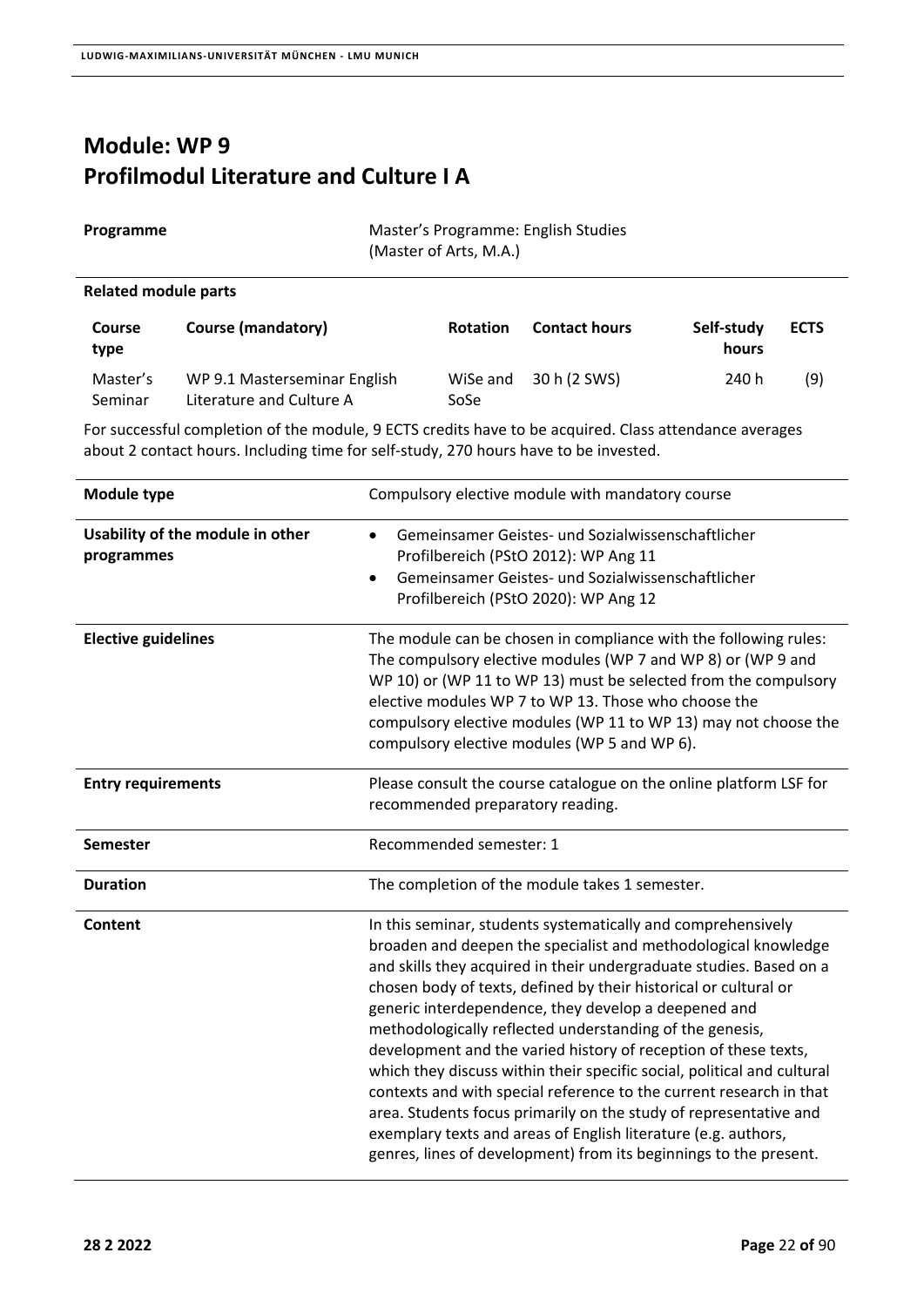| <b>Learning outcomes</b>                          | Proficiency in a broad range of methods of textual analysis and<br>ability to apply them in an individually developed approach to a<br>chosen research problem<br>Advanced knowledge of the current state of research in the<br>$\bullet$<br>respective area, and ability to contribute to various forms of<br>academic discourse<br>Ability to argue one's own position in the ongoing debates on a<br>٠<br>specific issue<br>Ability to independently research a specific topic, evaluate<br>one's own findings and present own results in a well-structured<br>form (both orally and in writing) in appropriate academic<br>discourse |
|---------------------------------------------------|------------------------------------------------------------------------------------------------------------------------------------------------------------------------------------------------------------------------------------------------------------------------------------------------------------------------------------------------------------------------------------------------------------------------------------------------------------------------------------------------------------------------------------------------------------------------------------------------------------------------------------------|
| <b>Type of examination</b>                        | Seminar paper                                                                                                                                                                                                                                                                                                                                                                                                                                                                                                                                                                                                                            |
| <b>Type of assessment</b>                         | The module will be graded.                                                                                                                                                                                                                                                                                                                                                                                                                                                                                                                                                                                                               |
| <b>Requirements for acquiring ECTS</b><br>credits | ECTS credits will be granted when the module examination (or the<br>examination of pertinent mandatory and potential compulsory<br>elective module parts) has/have been successfully completed.                                                                                                                                                                                                                                                                                                                                                                                                                                          |
| <b>Responsible contact</b>                        | Dr. Gabriela Schmidt                                                                                                                                                                                                                                                                                                                                                                                                                                                                                                                                                                                                                     |
| Language(s)                                       | English                                                                                                                                                                                                                                                                                                                                                                                                                                                                                                                                                                                                                                  |
| <b>Additional information</b>                     | none                                                                                                                                                                                                                                                                                                                                                                                                                                                                                                                                                                                                                                     |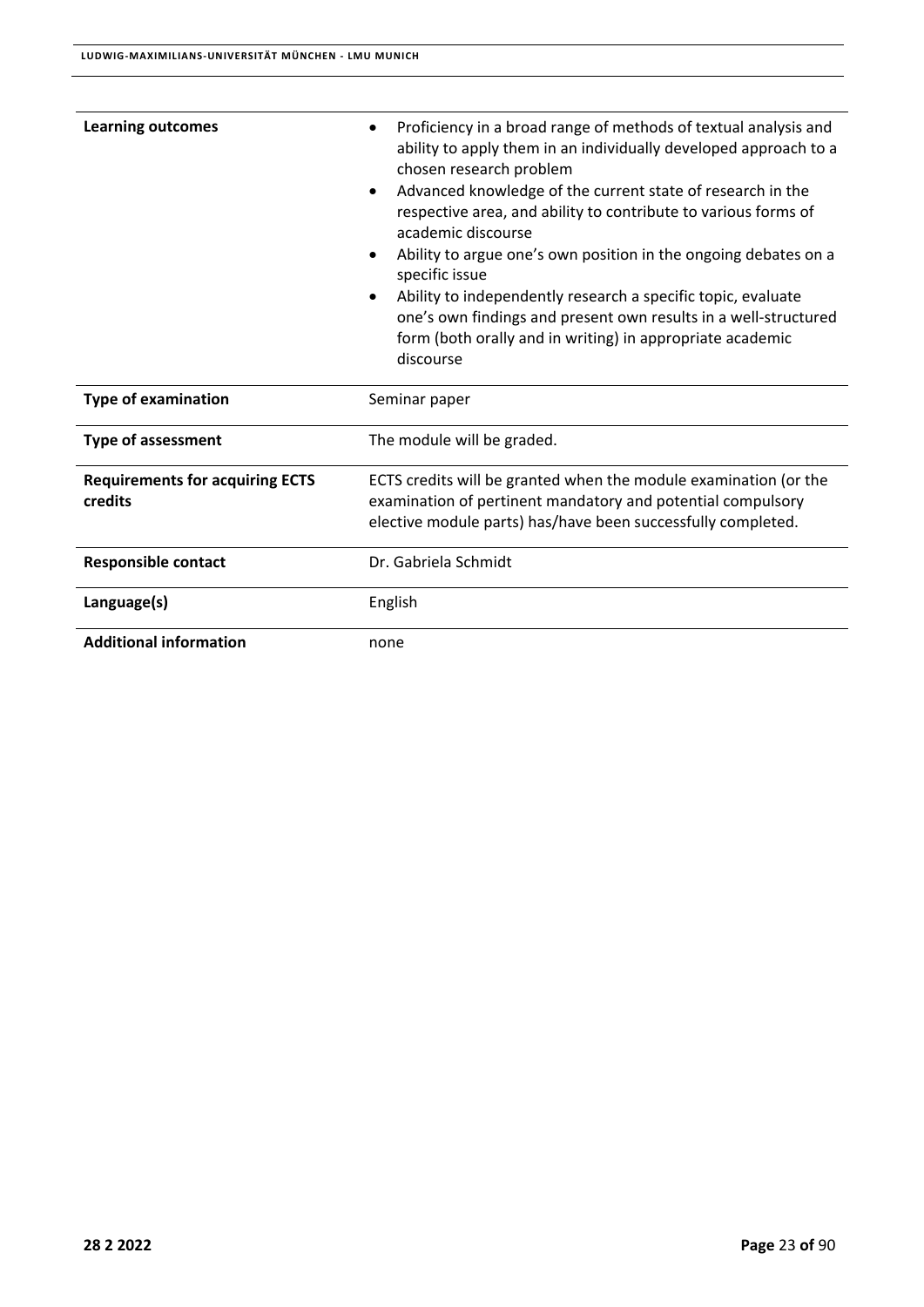### **Module: WP 10 Profilmodul Literature and Culture I B**

| Programme | Master's Programme: English Studies<br>(Master of Arts, M.A.) |
|-----------|---------------------------------------------------------------|
|           |                                                               |

### **Related module parts**

| <b>Course</b><br>type | <b>Course (mandatory)</b>                             | <b>Rotation</b>  | <b>Contact hours</b> | Self-study<br>hours | <b>ECTS</b> |
|-----------------------|-------------------------------------------------------|------------------|----------------------|---------------------|-------------|
| Lecture               | WP 10.1 Vorlesung English<br>Literature and Culture A | WiSe and<br>SoSe | 30 h (2 SWS)         | 150 h               | (6)         |

| <b>Module type</b>                             | Compulsory elective module with mandatory course                                                                                                                                                                                                                                                                                                                                                                                         |
|------------------------------------------------|------------------------------------------------------------------------------------------------------------------------------------------------------------------------------------------------------------------------------------------------------------------------------------------------------------------------------------------------------------------------------------------------------------------------------------------|
| Usability of the module in other<br>programmes | Gemeinsamer Geistes- und Sozialwissenschaftlicher<br>$\bullet$<br>Profilbereich (PStO 2012): WP Ang 9<br>Gemeinsamer Geistes- und Sozialwissenschaftlicher<br>Profilbereich (PStO 2020): WP Ang 10                                                                                                                                                                                                                                       |
| <b>Elective guidelines</b>                     | The module can be chosen in compliance with the following rules:<br>The compulsory elective modules (WP 7 and WP 8) or (WP 9 and<br>WP 10) or (WP 11 to WP 13) must be selected from the compulsory<br>elective modules WP 7 to WP 13. Those who choose the<br>compulsory elective modules (WP 11 to WP 13) may not choose the<br>compulsory elective modules (WP 5 and WP 6).                                                           |
| <b>Entry requirements</b>                      | Please consult the course catalogue on the online platform LSF for<br>recommended preparatory reading.                                                                                                                                                                                                                                                                                                                                   |
| <b>Semester</b>                                | Recommended semester: 1                                                                                                                                                                                                                                                                                                                                                                                                                  |
| <b>Duration</b>                                | The completion of the module takes 1 semester.                                                                                                                                                                                                                                                                                                                                                                                           |
| Content                                        | This lecture provides a broad survey of one or several periods of<br>English literature or of the development of a genre or of more<br>general questions of the study of English literature. It offers first<br>semester students the opportunity to widen and to deepen the<br>knowledge they acquired in their undergraduate studies.                                                                                                  |
| <b>Learning outcomes</b>                       | Advanced, structured knowledge about the literary production<br>$\bullet$<br>of a chosen period in literary history or of a specific genre<br>Ability to critically reflect on this knowledge and apply it to<br>specific problems in the analysis of narrative, dramatic or<br>poetic texts<br>Ability to position individual texts within a certain period in<br>literary history or within a specific genre and to critically discuss |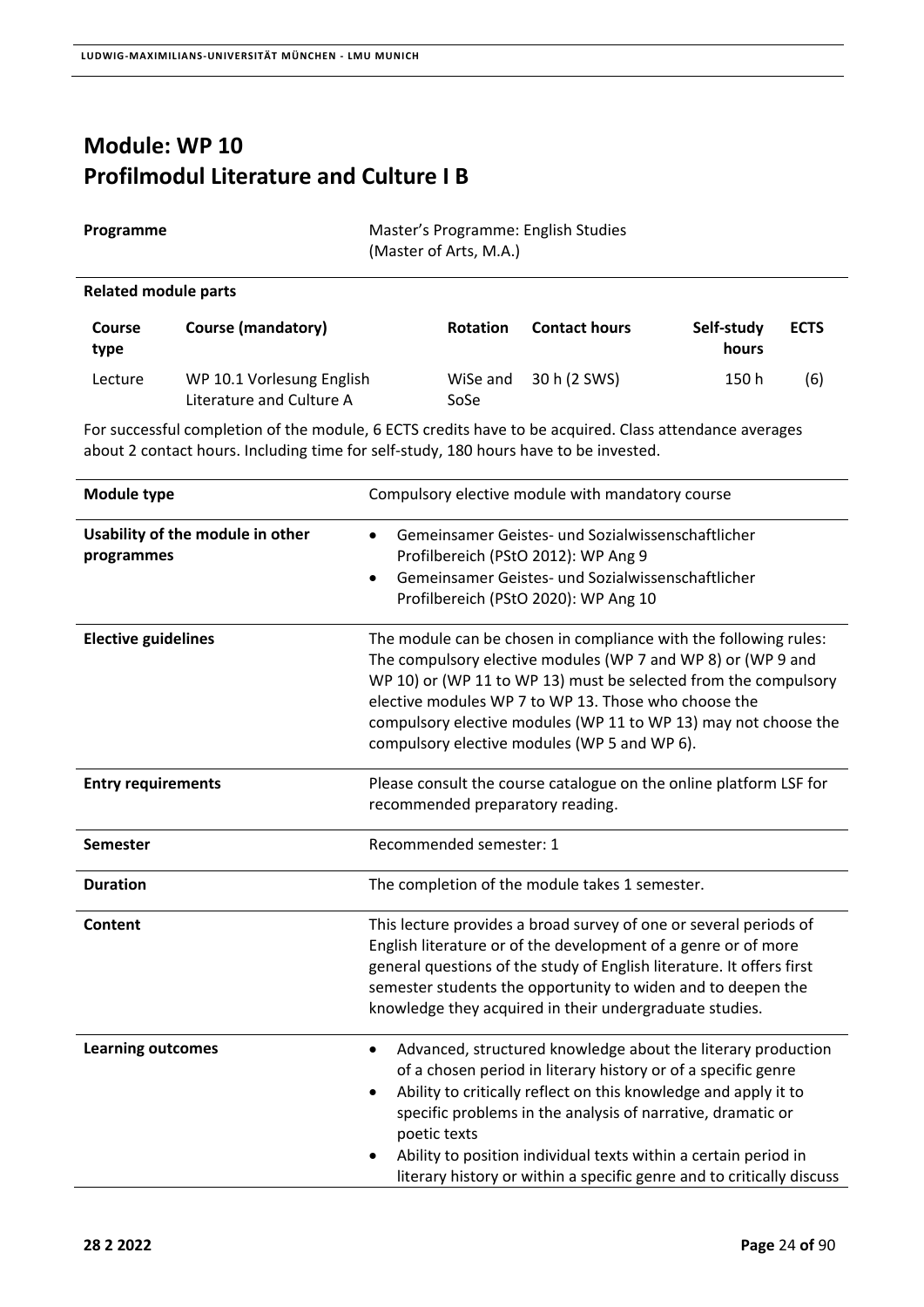|                                                   | the theoretical and methodological assumptions implied in that<br>positioning<br>Ability to critically assess and discuss the advantages and<br>disadvantages of varying traditional concepts of periodical or<br>generic classification |
|---------------------------------------------------|------------------------------------------------------------------------------------------------------------------------------------------------------------------------------------------------------------------------------------------|
| <b>Type of examination</b>                        | Written or oral examination                                                                                                                                                                                                              |
| <b>Type of assessment</b>                         | The module will not be graded.                                                                                                                                                                                                           |
| <b>Requirements for acquiring ECTS</b><br>credits | ECTS credits will be granted when the module examination (or the<br>examination of pertinent mandatory and potential compulsory<br>elective module parts) has/have been successfully completed.                                          |
| <b>Responsible contact</b>                        | Dr. Gabriela Schmidt                                                                                                                                                                                                                     |
| Language(s)                                       | English                                                                                                                                                                                                                                  |
| <b>Additional information</b>                     | none                                                                                                                                                                                                                                     |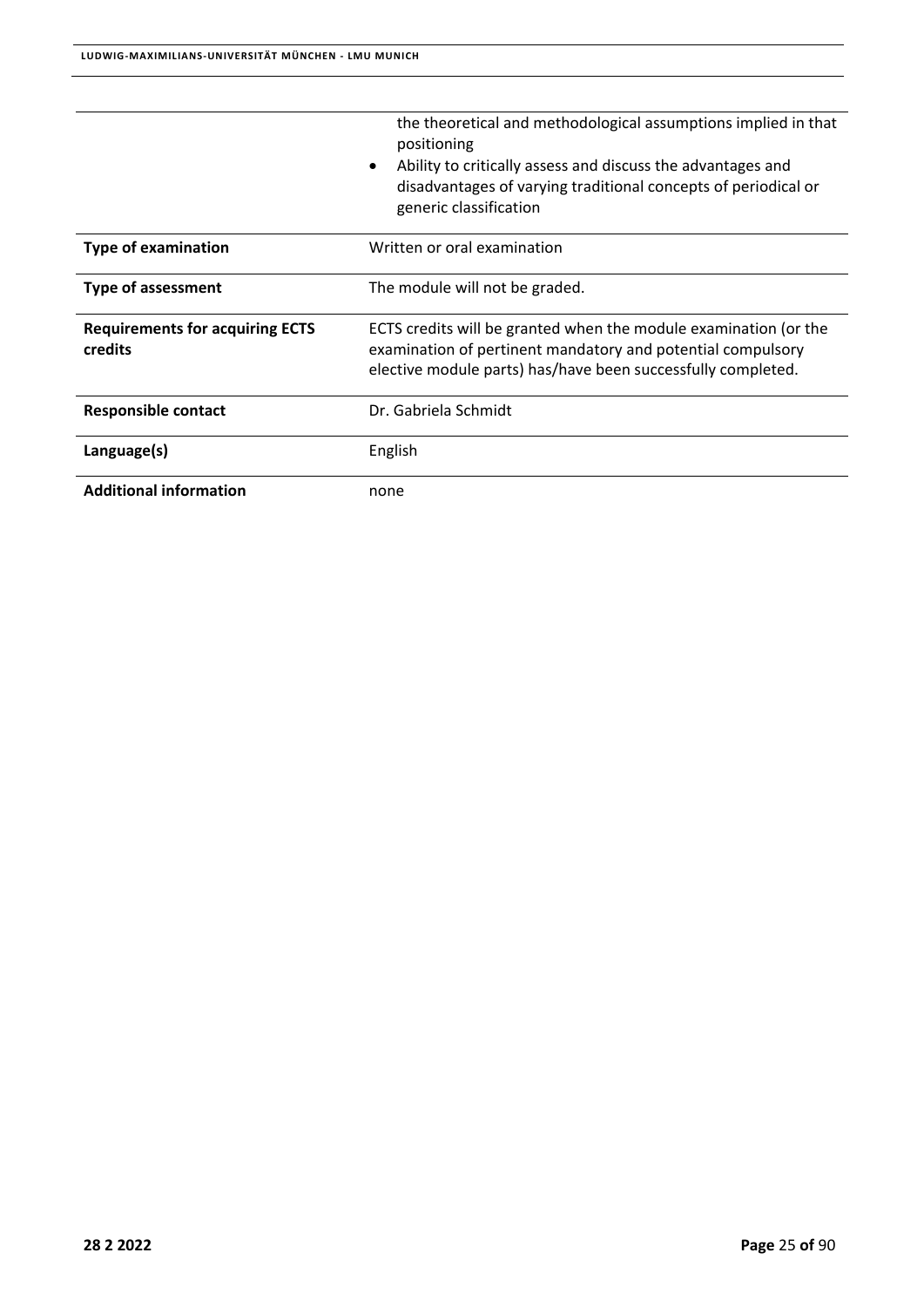## **Module: WP 11 Profilmodul English Language Teaching I A**

| Programme | Master's Programme: English Studies |
|-----------|-------------------------------------|
|           | (Master of Arts, M.A.)              |

#### **Related module parts**

| <b>Course</b><br>type | <b>Course (mandatory)</b>                                       | <b>Rotation</b>  | <b>Contact hours</b> | Self-study<br>hours | <b>ECTS</b> |
|-----------------------|-----------------------------------------------------------------|------------------|----------------------|---------------------|-------------|
| Exercise<br>course    | WP 11.1 Foundations Course                                      | WiSe             | 30 h (2 SWS)         | 150 h               | (6)         |
| Exercise<br>course    | WP 11.2 Current Research in<br><b>English Language Teaching</b> | WiSe and<br>SoSe | 30 h (2 SWS)         | 60 h                | (3)         |

| <b>Module type</b>                             | Compulsory elective module with mandatory courses                                                                                                                                                                                                                                                                                                                                                                                                                                                                                                                                                                     |
|------------------------------------------------|-----------------------------------------------------------------------------------------------------------------------------------------------------------------------------------------------------------------------------------------------------------------------------------------------------------------------------------------------------------------------------------------------------------------------------------------------------------------------------------------------------------------------------------------------------------------------------------------------------------------------|
| Usability of the module in other<br>programmes | Gemeinsamer Geistes- und Sozialwissenschaftlicher<br>Profilbereich (MA 2012): WP Ang 16                                                                                                                                                                                                                                                                                                                                                                                                                                                                                                                               |
| <b>Elective guidelines</b>                     | The module can be chosen in compliance with the following rules:<br>The compulsory elective modules (WP 7 and WP 8) or (WP 9 and<br>WP 10) or (WP 11 to WP 13) must be selected from the<br>compulsory elective modules WP 7 to WP 13. Those who choose<br>the compulsory elective modules (WP 11 to WP 13) may not<br>choose the compulsory elective modules (WP 5 and WP 6).                                                                                                                                                                                                                                        |
| <b>Entry requirements</b>                      | Please consult the course catalogue on the online platform LSF for<br>recommended preparatory reading.                                                                                                                                                                                                                                                                                                                                                                                                                                                                                                                |
| <b>Semester</b>                                | Recommended semester: 1                                                                                                                                                                                                                                                                                                                                                                                                                                                                                                                                                                                               |
| <b>Duration</b>                                | The completion of the module takes 1 semester.                                                                                                                                                                                                                                                                                                                                                                                                                                                                                                                                                                        |
| Content                                        | Students will acquire an overview of the key ideas, theories and<br>processes of Teaching English as a Foreign Language. They will gain<br>insight into the central aspects of teaching and learning the<br>English language and English literature in their specific<br>intercultural contexts. The module provides opportunities for<br>studying subject-specific texts as well as for discussing current<br>topics and issues of the field of Teaching English as a Foreign<br>Language (TEFL). This includes a look into current research with its<br>implications for the practice of English language teaching. |
| <b>Learning outcomes</b>                       | Overview of language acquisition theories and the influence of<br>٠<br>key learner characteristics on individual learning outcomes<br>Understanding of theories about communicative English                                                                                                                                                                                                                                                                                                                                                                                                                           |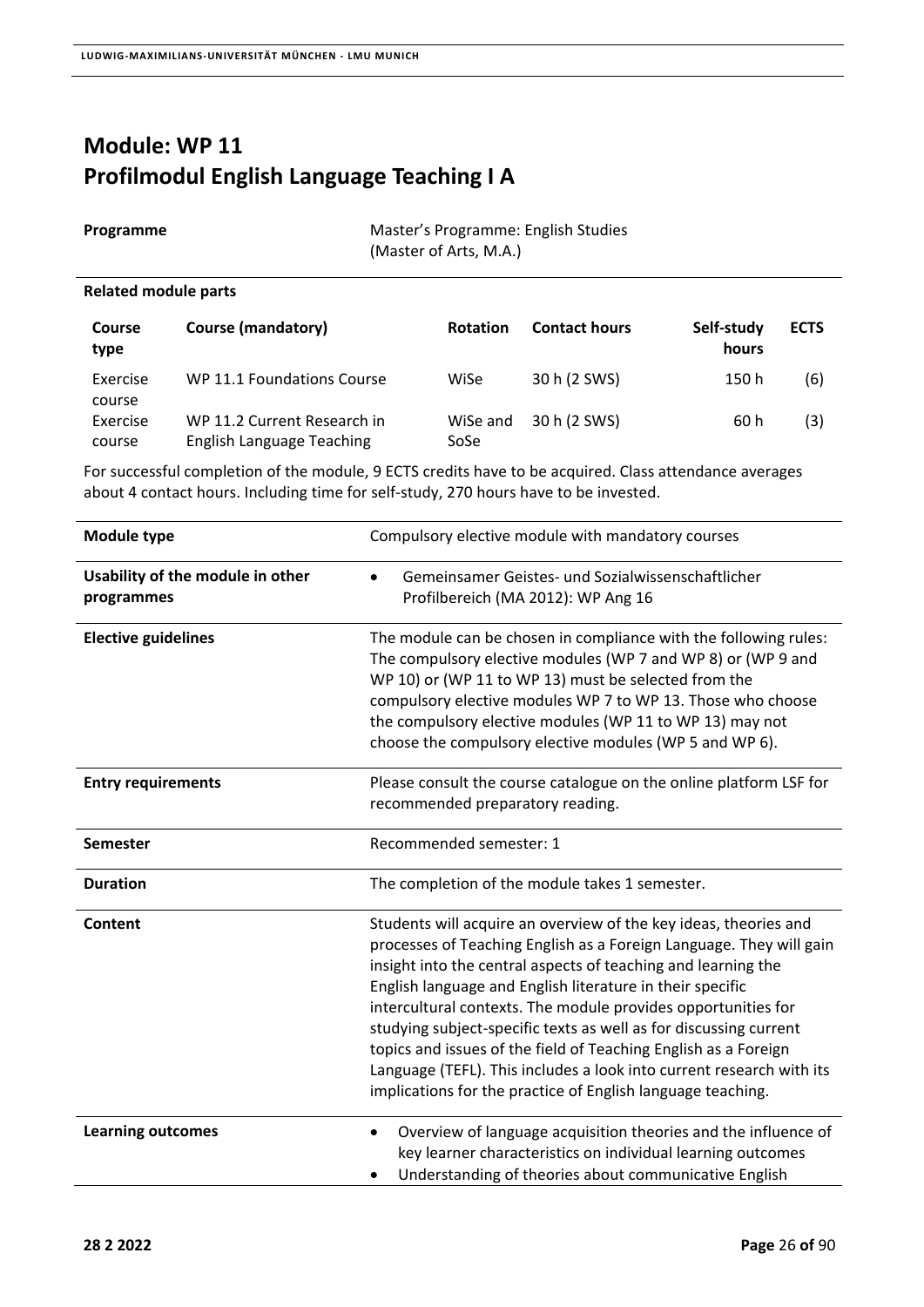|                                                   | language teaching<br>Overview of theories about intercultural learning<br>Ability to discuss and critically assess current issues in the<br>ongoing debates about TEFL and relate these to basic<br>theoretical assumptions<br>Ability to transfer important aspects of this discourse to<br>practical problems in the learning and teaching of languages,<br>as well as to questions of cultural, literary and medial learning |  |
|---------------------------------------------------|---------------------------------------------------------------------------------------------------------------------------------------------------------------------------------------------------------------------------------------------------------------------------------------------------------------------------------------------------------------------------------------------------------------------------------|--|
| <b>Type of examination</b>                        | Written examinations:                                                                                                                                                                                                                                                                                                                                                                                                           |  |
|                                                   | WP 11.1: written test                                                                                                                                                                                                                                                                                                                                                                                                           |  |
|                                                   | WP 11.2: written assignment (academic commentary/handbook<br>entry)                                                                                                                                                                                                                                                                                                                                                             |  |
| <b>Type of assessment</b>                         | The module will be graded.                                                                                                                                                                                                                                                                                                                                                                                                      |  |
| <b>Requirements for acquiring ECTS</b><br>credits | ECTS credits will be granted when the module examination (or the<br>examination of pertinent mandatory and potential compulsory<br>elective module parts) has/have been successfully completed.                                                                                                                                                                                                                                 |  |
| <b>Responsible contact</b>                        | Annkristin Schwalb                                                                                                                                                                                                                                                                                                                                                                                                              |  |
| Language(s)                                       | English                                                                                                                                                                                                                                                                                                                                                                                                                         |  |
| <b>Additional information</b>                     | The module examination consists of two parts, one of which is<br>held in each of the two classes. Therefore, module parts WP 11.1<br>and WP 11.2 can be done in different semesters and, in case of<br>failure of an examination, only the examination for the failed<br>module part has to be repeated.                                                                                                                        |  |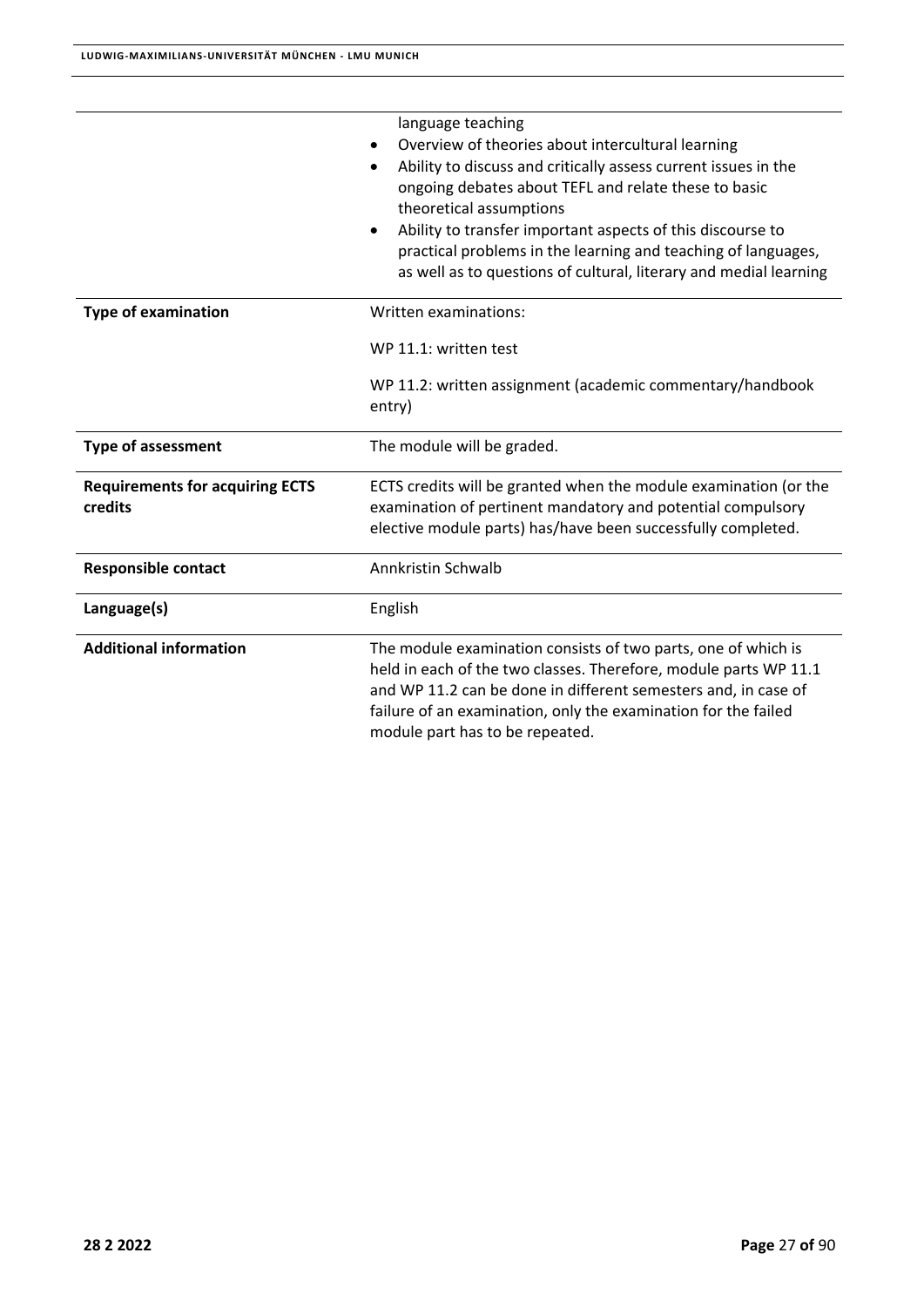## **Module: WP 12 Profilmodul English Language Teaching I B**

| Programme            |                           | Master's Programme: English Studies<br>(Master of Arts, M.A.) |                      |            |
|----------------------|---------------------------|---------------------------------------------------------------|----------------------|------------|
| Related module parts |                           |                                                               |                      |            |
| <b>Course</b>        | <b>Course (mandatory)</b> | <b>Rotation</b>                                               | <b>Contact hours</b> | Self-study |

| type     |                          |      |                       | hours |     |
|----------|--------------------------|------|-----------------------|-------|-----|
| Exercise | WP 12.1 English Language |      | WiSe and 30 h (2 SWS) | 60 h  | (3) |
| course   | Teaching A               | SoSe |                       |       |     |

For successful completion of the module, 3 ECTS credits have to be acquired. Class attendance averages about 2 contact hours. Including time for self‐study, 90 hours have to be invested.

| Module type                                    | Compulsory elective module with mandatory course                                                                                                                                                                                                                                                                                                                               |
|------------------------------------------------|--------------------------------------------------------------------------------------------------------------------------------------------------------------------------------------------------------------------------------------------------------------------------------------------------------------------------------------------------------------------------------|
| Usability of the module in other<br>programmes | Gemeinsamer Geistes- und Sozialwissenschaftlicher<br>$\bullet$<br>Profilbereich (PStO 2020): WP Ang 19                                                                                                                                                                                                                                                                         |
| <b>Elective guidelines</b>                     | The module can be chosen in compliance with the following<br>rules: The compulsory elective modules (WP 7 and WP 8) or (WP<br>9 and WP 10) or (WP 11 to WP 13) must be selected from the<br>compulsory elective modules WP 7 to WP 13. Those who choose<br>the compulsory elective modules (WP 11 to WP 13) may not<br>choose the compulsory elective modules (WP 5 and WP 6). |
| <b>Entry requirements</b>                      | Please consult the course catalogue on the online platform LSF<br>for recommended preparatory reading.                                                                                                                                                                                                                                                                         |
| <b>Semester</b>                                | Recommended semester: 1                                                                                                                                                                                                                                                                                                                                                        |
| <b>Duration</b>                                | The completion of the module takes 1 semester.                                                                                                                                                                                                                                                                                                                                 |
| Content                                        | This module covers selected subject areas in Teaching English as<br>a Foreign Language. Students discuss exemplary problems and<br>their practical implications in classroom situations.                                                                                                                                                                                       |
| <b>Learning outcomes</b>                       | Familiarity with the theoretical foundations of selected areas<br>$\bullet$<br>of English Language Teaching<br>Ability to understand the relevance for classroom practice                                                                                                                                                                                                      |
| <b>Type of examination</b>                     | Oral examination                                                                                                                                                                                                                                                                                                                                                               |
| <b>Type of assessment</b>                      | The module will not be graded.                                                                                                                                                                                                                                                                                                                                                 |
| <b>Requirements for acquiring ECTS credits</b> | ECTS credits will be granted when the module examination (or<br>the examination of pertinent mandatory and potential<br>compulsory elective module parts) has/have been successfully                                                                                                                                                                                           |

**ECTS**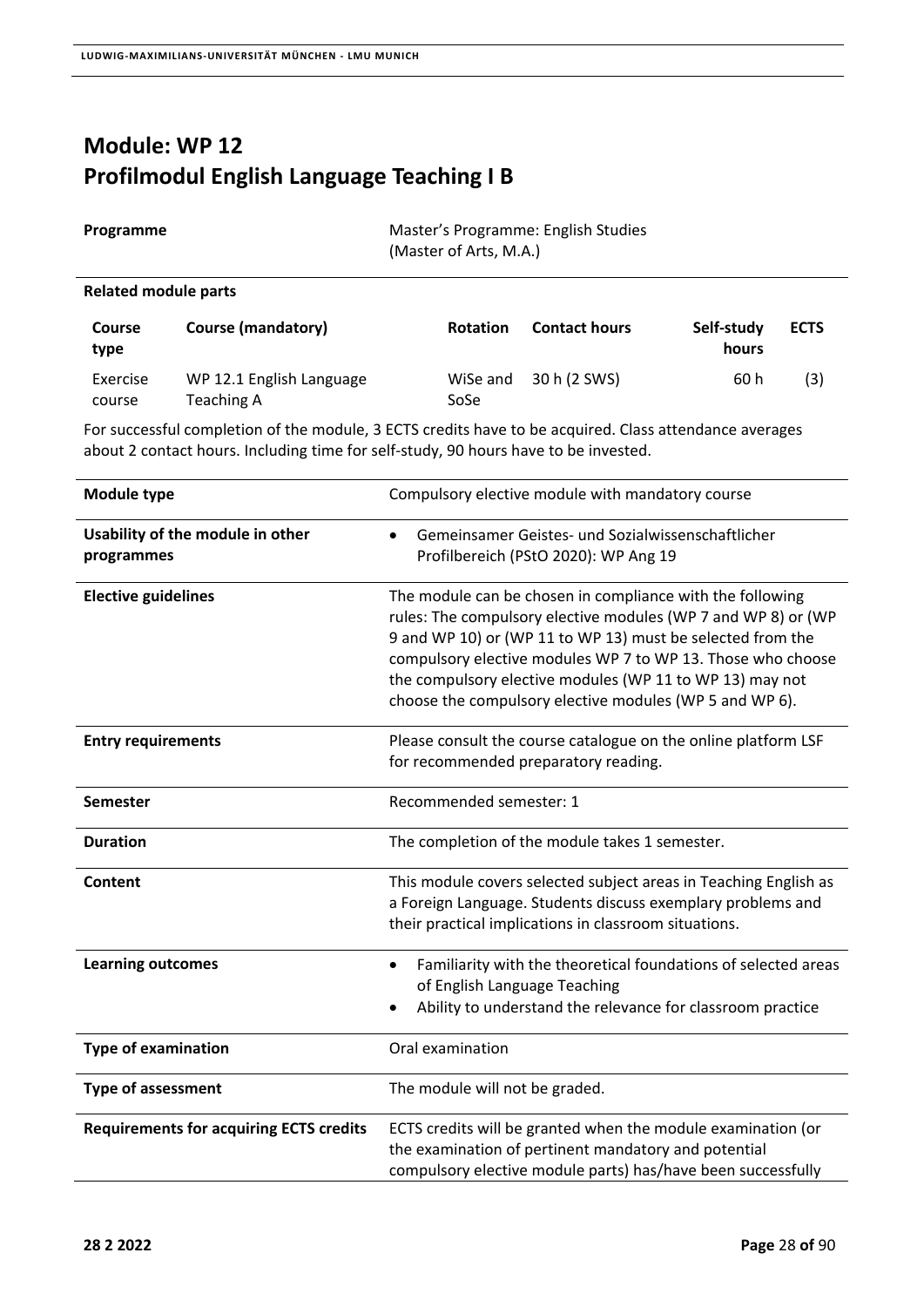|                               | completed.         |
|-------------------------------|--------------------|
|                               |                    |
| <b>Responsible contact</b>    | Dr. Dorottya Ruisz |
| Language(s)                   | English            |
| <b>Additional information</b> | none               |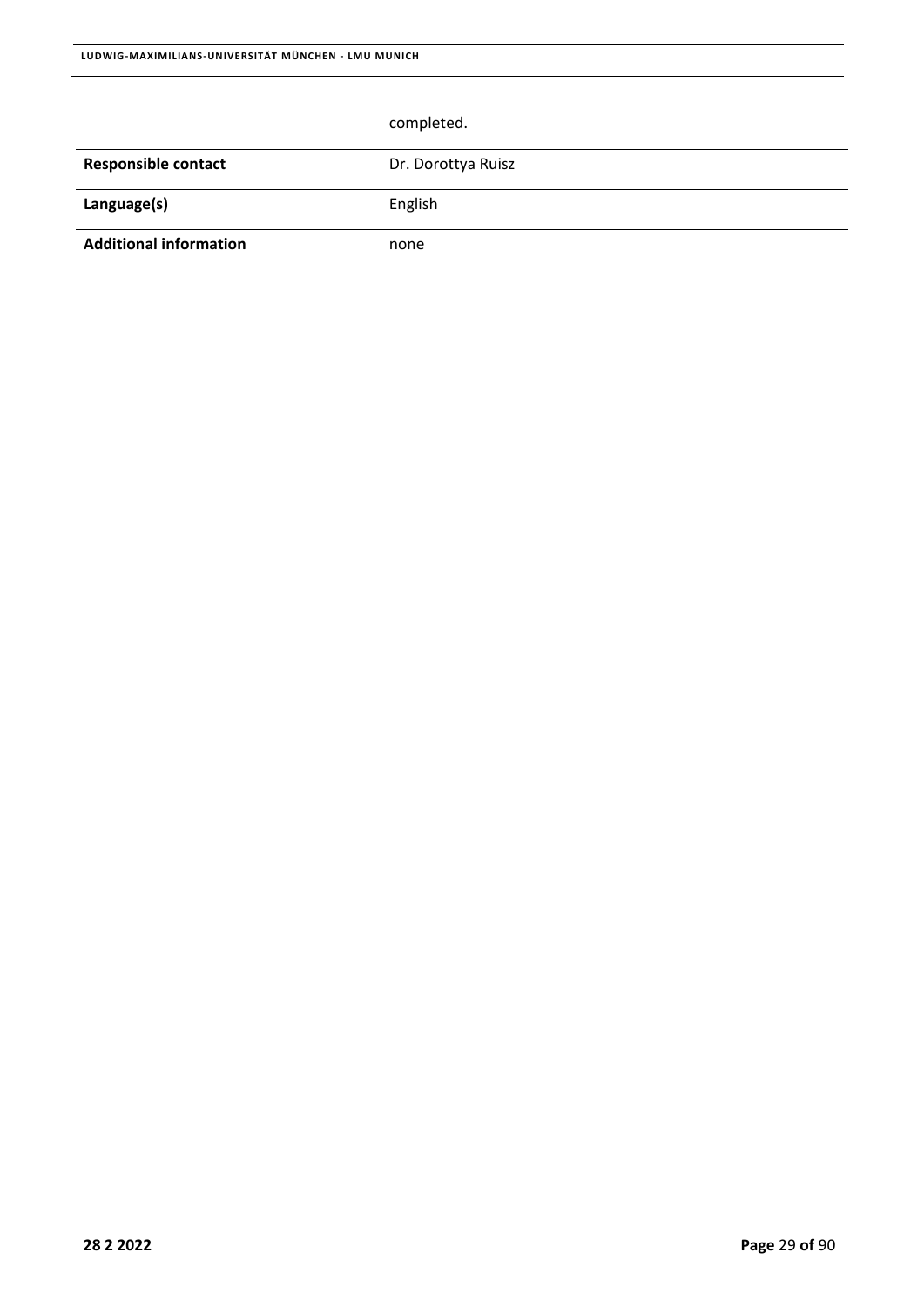## **Module: WP 13 Profilmodul English Language Teaching I C**

| Programme             |                           | Master's Programme: English Studies<br>(Master of Arts, M.A.) |                      |                     |
|-----------------------|---------------------------|---------------------------------------------------------------|----------------------|---------------------|
|                       | Related module parts      |                                                               |                      |                     |
| <b>Course</b><br>type | <b>Course (mandatory)</b> | <b>Rotation</b>                                               | <b>Contact hours</b> | Self-study<br>hours |

| $\mathbf{F}$ |                          |      |                       | .    |     |
|--------------|--------------------------|------|-----------------------|------|-----|
| Exercise     | WP 13.1 English Language |      | WiSe and 30 h (2 SWS) | 60 h | (3) |
| course       | Teaching B               | SoSe |                       |      |     |

For successful completion of the module, 3 ECTS credits have to be acquired. Class attendance averages about 2 contact hours. Including time for self‐study, 90 hours have to be invested.

| <b>Module type</b>                             | Compulsory elective module with mandatory course                                                                                                                                                                                                                                                                                                                               |
|------------------------------------------------|--------------------------------------------------------------------------------------------------------------------------------------------------------------------------------------------------------------------------------------------------------------------------------------------------------------------------------------------------------------------------------|
| Usability of the module in other<br>programmes | Gemeinsamer Geistes- und Sozialwissenschaftlicher<br>$\bullet$<br>Profilbereich (PStO 2020): WP Ang 20                                                                                                                                                                                                                                                                         |
| <b>Elective guidelines</b>                     | The module can be chosen in compliance with the following<br>rules: The compulsory elective modules (WP 7 and WP 8) or (WP<br>9 and WP 10) or (WP 11 to WP 13) must be selected from the<br>compulsory elective modules WP 7 to WP 13. Those who choose<br>the compulsory elective modules (WP 11 to WP 13) may not<br>choose the compulsory elective modules (WP 5 and WP 6). |
| <b>Entry requirements</b>                      | Please consult the course catalogue on the online platform LSF<br>for recommended preparatory reading.                                                                                                                                                                                                                                                                         |
| <b>Semester</b>                                | Recommended semester: 1                                                                                                                                                                                                                                                                                                                                                        |
| <b>Duration</b>                                | The completion of the module takes 1 semester.                                                                                                                                                                                                                                                                                                                                 |
| Content                                        | This module covers selected subject areas in Teaching English as<br>a Foreign Language, which provide opportunities for analysis and<br>in-depth discussions.                                                                                                                                                                                                                  |
| <b>Learning outcomes</b>                       | Familiarity with the theoretical foundations of selected areas<br>$\bullet$<br>in English Language Teaching<br>Ability to participate effectively in academic discussion<br>groups                                                                                                                                                                                             |
| <b>Type of examination</b>                     | Oral examination                                                                                                                                                                                                                                                                                                                                                               |
| <b>Type of assessment</b>                      | The module will not be graded.                                                                                                                                                                                                                                                                                                                                                 |
| <b>Requirements for acquiring ECTS credits</b> | ECTS credits will be granted when the module examination (or<br>the examination of pertinent mandatory and potential                                                                                                                                                                                                                                                           |

**ECTS**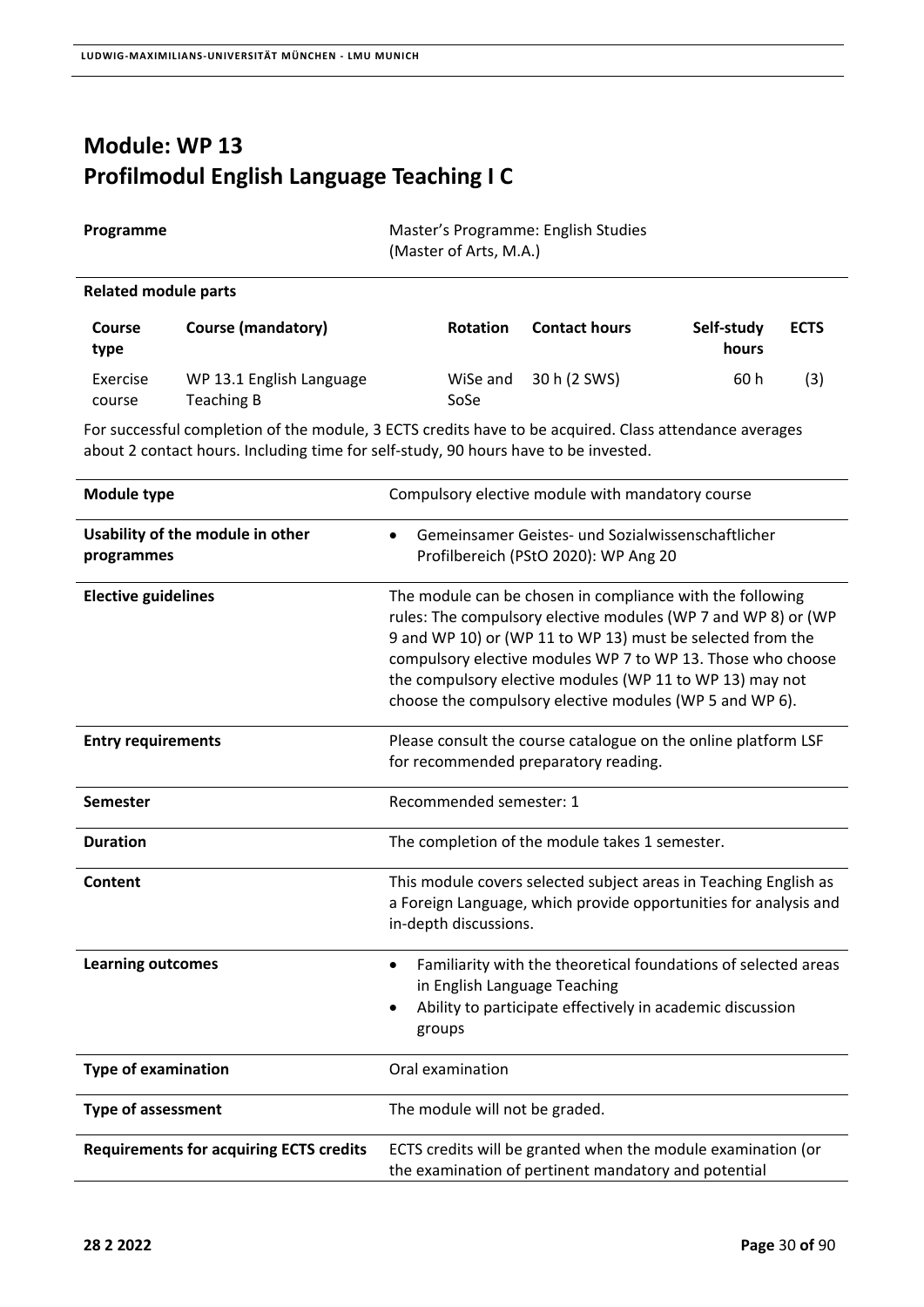|                               | compulsory elective module parts) has/have been successfully<br>completed. |
|-------------------------------|----------------------------------------------------------------------------|
| <b>Responsible contact</b>    | Dr. Stefanie Fuchs                                                         |
| Language(s)                   | English                                                                    |
| <b>Additional information</b> | none                                                                       |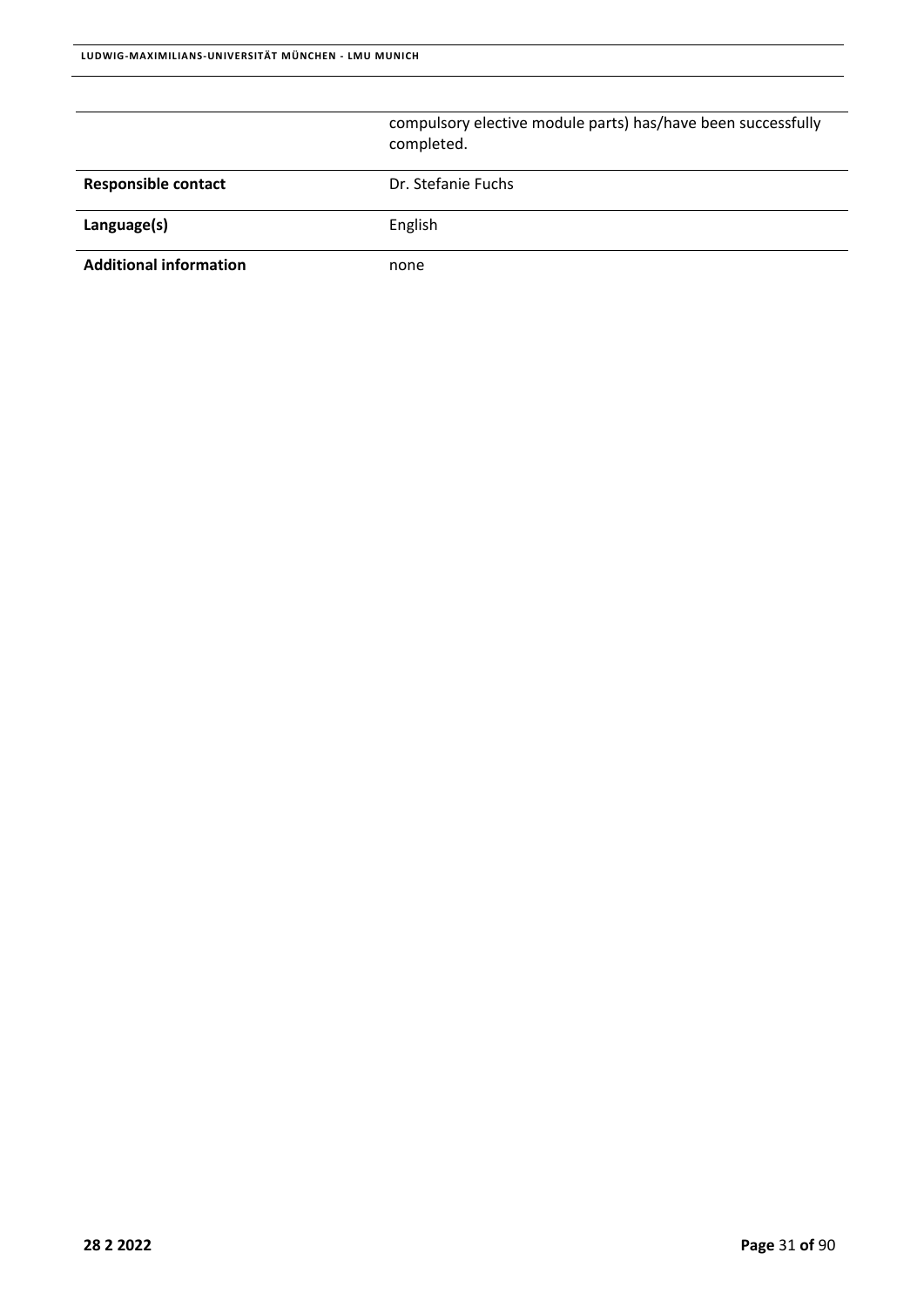## **Module: P 2 Basismodul English Language Practice II**

| Programme | Master's Programme: English Studies |
|-----------|-------------------------------------|
|           | (Master of Arts, M.A.)              |

#### **Related module parts**

| <b>Course</b><br>type | <b>Course (mandatory)</b>       | <b>Rotation</b>  | <b>Contact hours</b> | Self-study<br>hours | <b>ECTS</b> |
|-----------------------|---------------------------------|------------------|----------------------|---------------------|-------------|
| Excursion<br>project  | P 2.1 The Intercultural Project | WiSe and<br>SoSe | 30 h (2 SWS)         | 150 h               | (6)         |

| <b>Module type</b>                                | Mandatory module with mandatory course                                                                                                                                                                                    |
|---------------------------------------------------|---------------------------------------------------------------------------------------------------------------------------------------------------------------------------------------------------------------------------|
| Usability of the module in other<br>programmes    | Masterstudiengang "Wirtschaftspädagogik mit integriertem<br>Wahlfach (Wirtschaftspädagogik II)," Unterrichtsfach<br>Englisch: WP 28.1 (ENGLISCH V: Interkulturelle Kompetenz)                                             |
| <b>Elective guidelines</b>                        | none                                                                                                                                                                                                                      |
| <b>Entry requirements</b>                         | none                                                                                                                                                                                                                      |
| <b>Semester</b>                                   | Recommended semester: 2                                                                                                                                                                                                   |
| <b>Duration</b>                                   | The completion of the module takes 1 semester.                                                                                                                                                                            |
| Content                                           | The project involves a stay abroad of 2-6 months in an English-<br>speaking country with workshops in intercultural communicative<br>competence before and after. The package is rounded off with a<br>reflective report. |
| <b>Learning outcomes</b>                          | Deepened insights into the nature of intercultural<br>٠<br>communication generally and into one's own cultural<br>underpinnings specifically<br>Improved confidence and fluency in speaking.                              |
| <b>Type of examination</b>                        | Project report                                                                                                                                                                                                            |
| <b>Type of assessment</b>                         | The module will not be graded.                                                                                                                                                                                            |
| <b>Requirements for acquiring ECTS</b><br>credits | ECTS credits will be granted when the module examination (or the<br>examination of pertinent mandatory and potential compulsory<br>elective module parts) has/have been successfully completed.                           |
| <b>Responsible contact</b>                        | Dr. Gillian Woodman/Heather Weik-Price/Christopher Thomas                                                                                                                                                                 |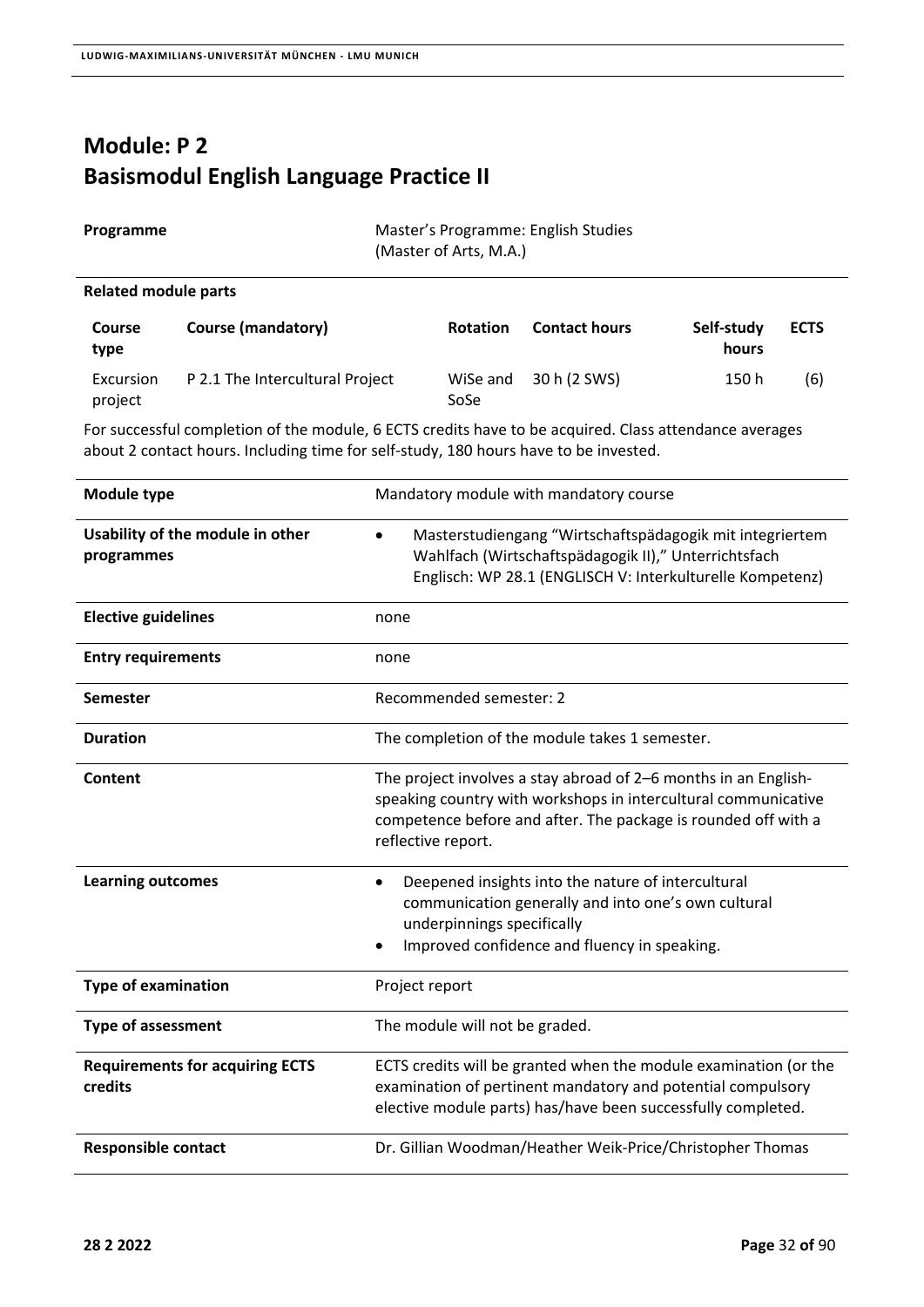### **Language(s) English**

Additional information **none**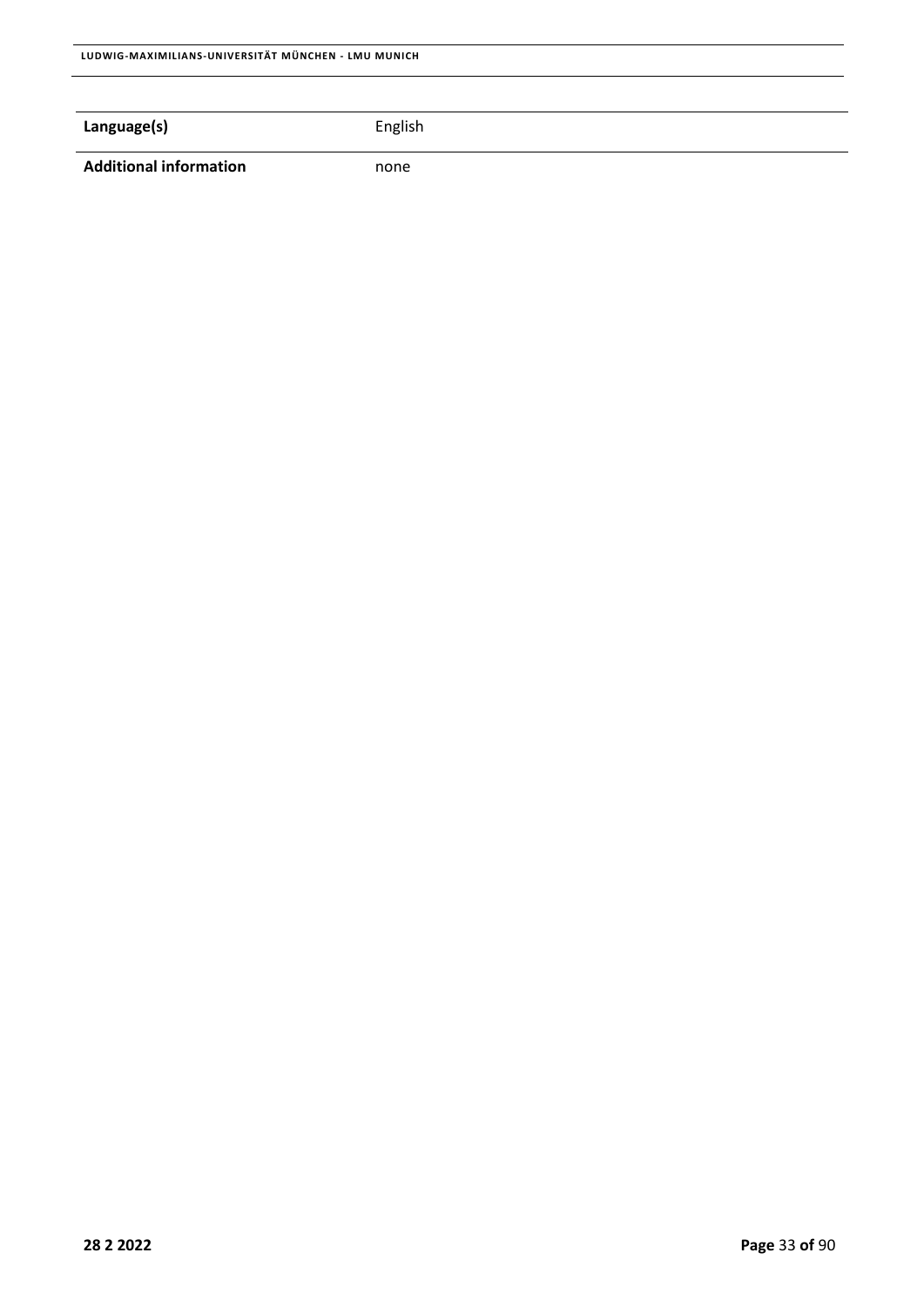## **Module: WP 14 Basismodul Linguistics II (synchron)**

| Programme | Master's Programme: English Studies<br>(Master of Arts, M.A.) |
|-----------|---------------------------------------------------------------|
|           |                                                               |

### **Related module parts**

| <b>Course</b><br>type | <b>Course (mandatory)</b>                        | <b>Rotation</b>  | <b>Contact hours</b> | Self-study<br>hours | <b>ECTS</b> |
|-----------------------|--------------------------------------------------|------------------|----------------------|---------------------|-------------|
| Master's<br>seminar   | WP 14.1 Projektseminar<br>Synchronic Linguistics | WiSe and<br>SoSe | 30 h (2 SWS)         | 240 h               | (9)         |

| <b>Module type</b>                             | Compulsory elective module with mandatory course                                                                                                                                                                                                                                                                                                              |
|------------------------------------------------|---------------------------------------------------------------------------------------------------------------------------------------------------------------------------------------------------------------------------------------------------------------------------------------------------------------------------------------------------------------|
| Usability of the module in other<br>programmes | none                                                                                                                                                                                                                                                                                                                                                          |
| <b>Elective guidelines</b>                     | The module can be chosen in compliance with the following<br>rules: Select one of the compulsory elective modules WP 14 to<br>WP 17. Those who choose the compulsory elective module WP<br>17 may not choose the compulsory elective modules (WP 22<br>and WP 23).                                                                                            |
| <b>Entry requirements</b>                      | Please consult the course catalogue on the online platform LSF<br>for recommendations on how to prepare for this class type.                                                                                                                                                                                                                                  |
| <b>Semester</b>                                | Recommended semester: 2                                                                                                                                                                                                                                                                                                                                       |
| <b>Duration</b>                                | The completion of the module takes 1 semester.                                                                                                                                                                                                                                                                                                                |
| Content                                        | Students are supervised and supported in planning and realizing<br>an empirical research project on a set or self-selected topic<br>from the field of synchronic linguistics. The focus will be on<br>both content and methods, so that students have the<br>opportunity to practice the processes of realizing research<br>projects in all their dimensions. |
| <b>Learning outcomes</b>                       | Advanced proficiency in developing, planning and realizing<br>$\bullet$<br>a research project on a clearly defined topic by using<br>relevant literature and linguistic data (e.g. from electronic<br>corpora)<br>Ability to reflect on and select suitable methods<br>Ability to present own results in a structured manner                                  |
| <b>Type of examination</b>                     | Project report or documentation                                                                                                                                                                                                                                                                                                                               |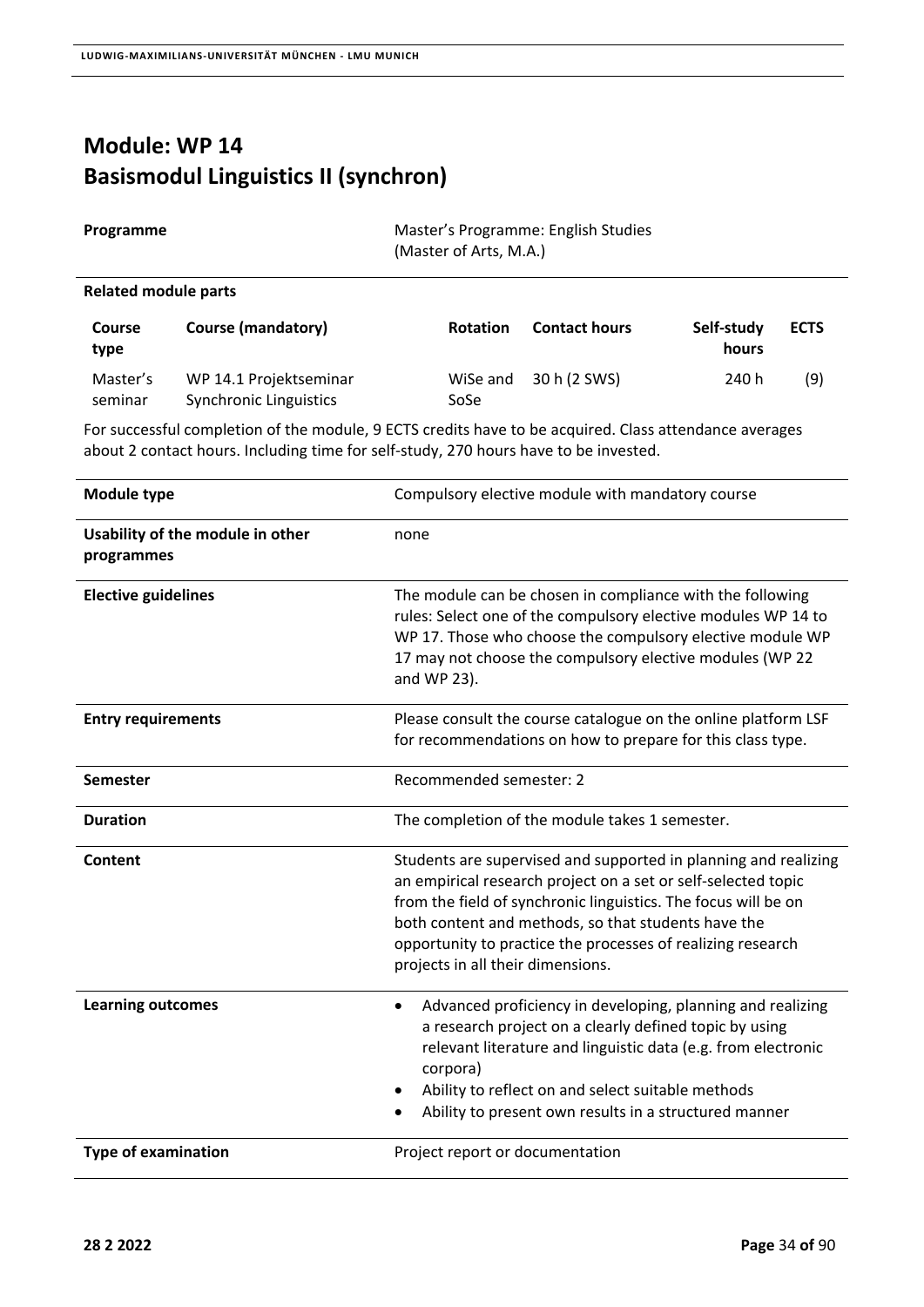| <b>Type of assessment</b>                      | The module will be graded.                                                                                                                                                                         |
|------------------------------------------------|----------------------------------------------------------------------------------------------------------------------------------------------------------------------------------------------------|
| <b>Requirements for acquiring ECTS credits</b> | ECTS credits will be granted when the module examination (or<br>the examination of pertinent mandatory and potential<br>compulsory elective module parts) has/have been successfully<br>completed. |
| <b>Responsible contact</b>                     | Dr. Susanne Handl                                                                                                                                                                                  |
| Language(s)                                    | English                                                                                                                                                                                            |
| <b>Additional information</b>                  | none                                                                                                                                                                                               |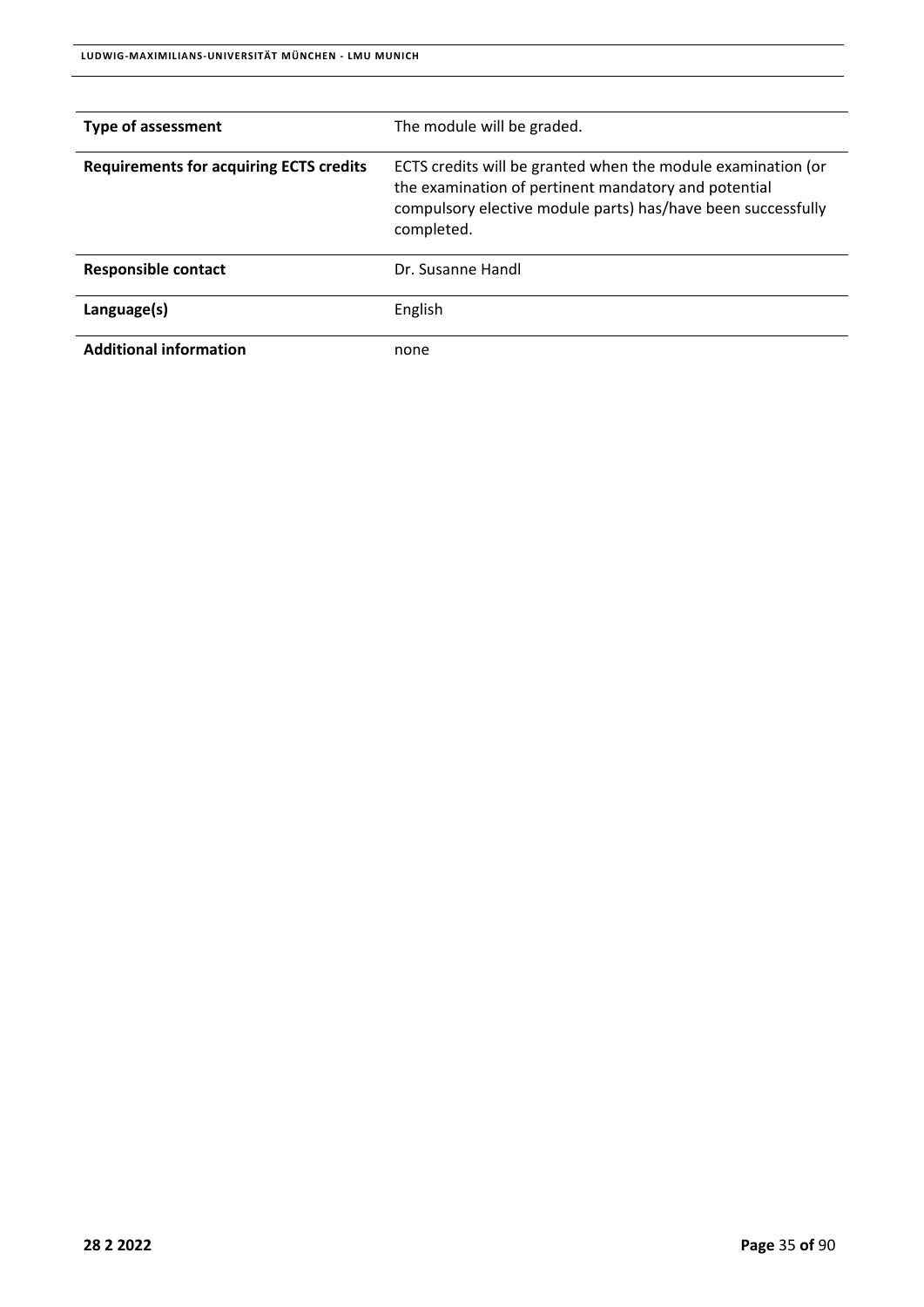## **Module: WP 15 Basismodul Linguistics II (diachron)**

| Programme            | Master's Programme: English Studies<br>(Master of Arts, M.A.) |
|----------------------|---------------------------------------------------------------|
| Related module parts |                                                               |

| <b>Course</b><br>type | Course (mandatory)                               | <b>Rotation</b>  | <b>Contact hours</b> | Self-study<br>hours | <b>ECTS</b> |
|-----------------------|--------------------------------------------------|------------------|----------------------|---------------------|-------------|
| Master's<br>seminar   | WP 15.1 Projektseminar<br>Diachronic Linguistics | WiSe and<br>SoSe | 30 h (2 SWS)         | 240 h               | (9)         |

| Module type                                    | Compulsory elective module with mandatory course                                                                                                                                                                                                                                                                                                              |
|------------------------------------------------|---------------------------------------------------------------------------------------------------------------------------------------------------------------------------------------------------------------------------------------------------------------------------------------------------------------------------------------------------------------|
| Usability of the module in other<br>programmes | Masterstudiengang "Mittelalter- und Renaissancestudien":<br><b>WP 112</b>                                                                                                                                                                                                                                                                                     |
| <b>Elective guidelines</b>                     | The module can be chosen in compliance with the following<br>rules: Select one of the compulsory elective modules WP 14 to<br>WP 17. Those who choose the compulsory elective module WP<br>17 may not choose the compulsory elective modules (WP 22 and<br>WP 23).                                                                                            |
| <b>Entry requirements</b>                      | Please consult the course catalogue on the online platform LSF<br>for recommendations on how to prepare for this class type.                                                                                                                                                                                                                                  |
| <b>Semester</b>                                | Recommended semester: 2                                                                                                                                                                                                                                                                                                                                       |
| <b>Duration</b>                                | The completion of the module takes 1 semester.                                                                                                                                                                                                                                                                                                                |
| Content                                        | Students are supervised and supported in planning and realizing<br>an empirical research project on a set or self-selected topic from<br>the field of diachronic linguistics. The focus will be on both<br>content and methods, so that students have the opportunity to<br>practice the processes of realizing research projects in all their<br>dimensions. |
| <b>Learning outcomes</b>                       | Advanced proficiency in developing, planning and realizing a<br>٠<br>research project on a clearly defined topic by using relevant<br>literature and linguistic data (e.g. from electronic corpora)<br>Ability to reflect on and select suitable methods<br>Ability to present own results in a structured manner                                             |
| <b>Type of examination</b>                     | Project report or documentation                                                                                                                                                                                                                                                                                                                               |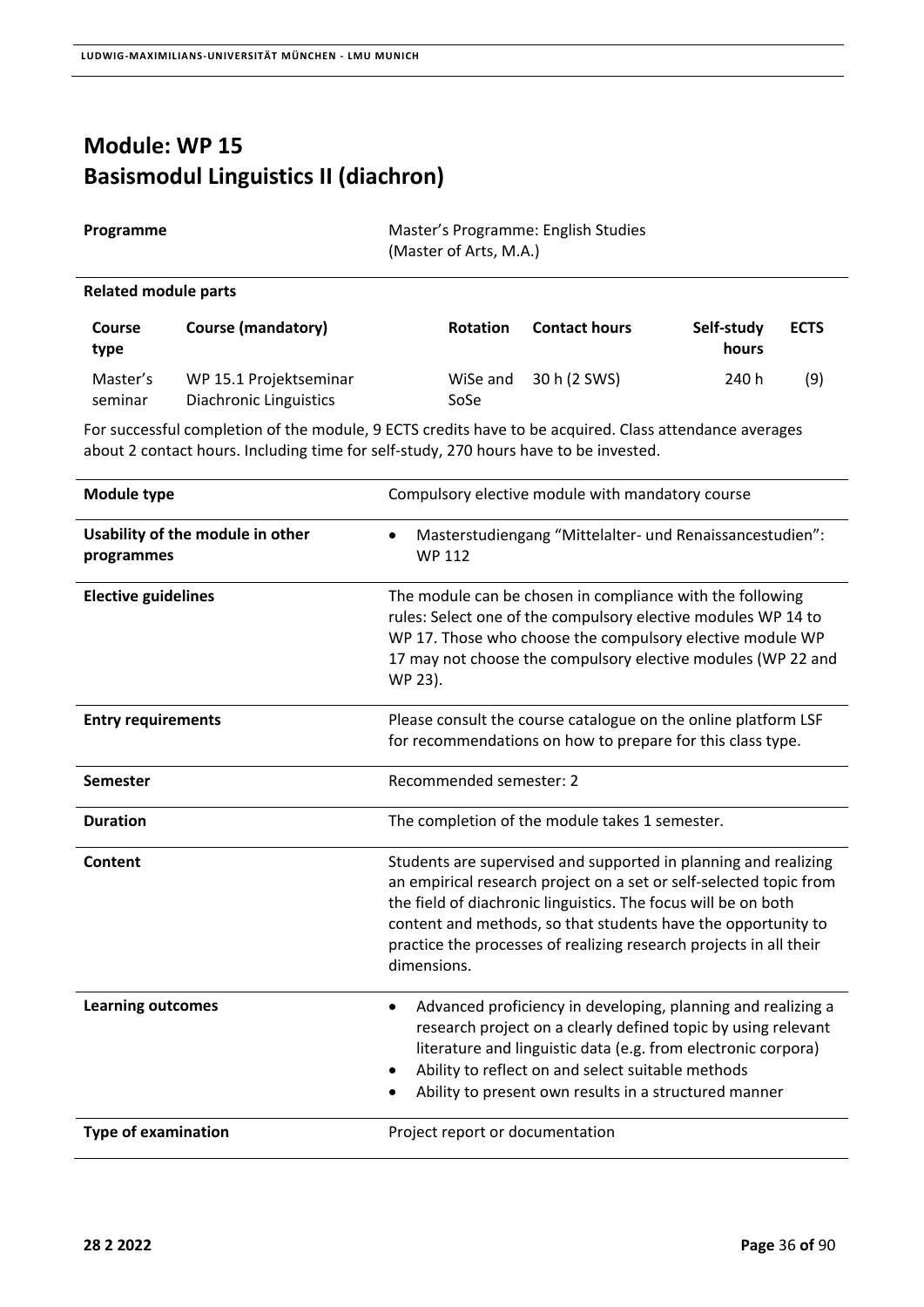| <b>Type of assessment</b>                      | The module will be graded.                                                                                                                                                                         |
|------------------------------------------------|----------------------------------------------------------------------------------------------------------------------------------------------------------------------------------------------------|
| <b>Requirements for acquiring ECTS credits</b> | ECTS credits will be granted when the module examination (or<br>the examination of pertinent mandatory and potential<br>compulsory elective module parts) has/have been successfully<br>completed. |
| <b>Responsible contact</b>                     | Dr. Susanne Handl                                                                                                                                                                                  |
| Language(s)                                    | English                                                                                                                                                                                            |
| <b>Additional information</b>                  | none                                                                                                                                                                                               |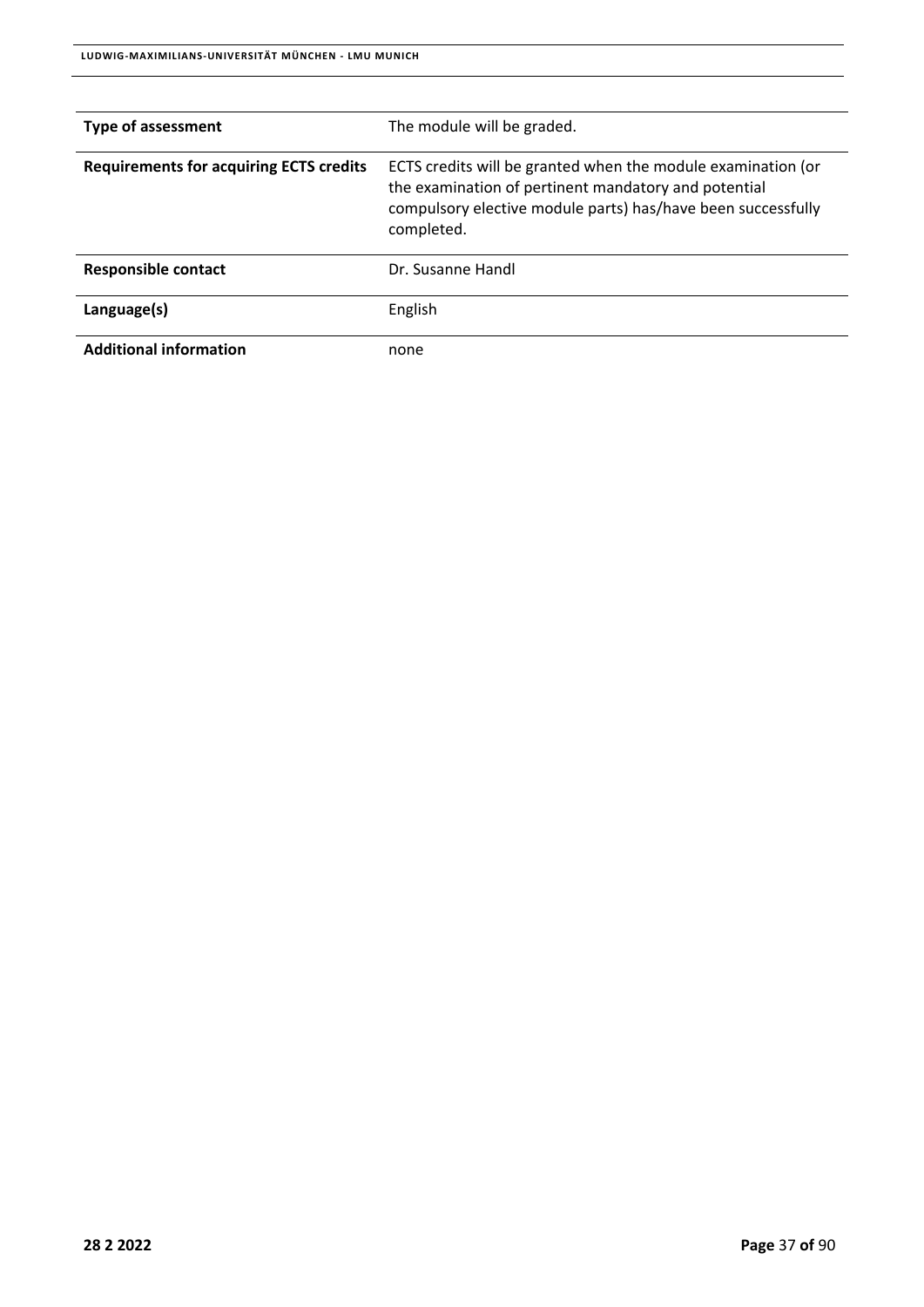#### **Module: WP 16 Basismodul Literature and Culture II**

| Programme | Master's Programme: English Studies |
|-----------|-------------------------------------|
|           | (Master of Arts, M.A.)              |
|           |                                     |

#### **Related module parts**

| <b>Course</b><br>type | <b>Course (mandatory)</b>                                 | <b>Rotation</b>  | <b>Contact hours</b> | Self-study<br>hours | <b>ECTS</b> |
|-----------------------|-----------------------------------------------------------|------------------|----------------------|---------------------|-------------|
| Master's<br>seminar   | WP 16.1 Masterseminar English<br>Literature and Culture B | WiSe and<br>SoSe | 30 h (2 SWS)         | 240 h               | (9)         |

| <b>Module type</b>                             | Compulsory elective module with mandatory course                                                                                                                                                                                                                                                                                                                                                                                                                                                                                                                                                                                                                                                                                                          |
|------------------------------------------------|-----------------------------------------------------------------------------------------------------------------------------------------------------------------------------------------------------------------------------------------------------------------------------------------------------------------------------------------------------------------------------------------------------------------------------------------------------------------------------------------------------------------------------------------------------------------------------------------------------------------------------------------------------------------------------------------------------------------------------------------------------------|
| Usability of the module in other<br>programmes | Gemeinsamer Geistes- und Sozialwissenschaftlicher<br>$\bullet$<br>Profilbereich (PStO 2012): WP Ang 13<br>Gemeinsamer Geistes- und Sozialwissenschaftlicher<br>$\bullet$<br>Profilbereich (PStO 2020): WP Ang 14.1                                                                                                                                                                                                                                                                                                                                                                                                                                                                                                                                        |
| <b>Elective guidelines</b>                     | The module can be chosen in compliance with the following rules:<br>Select one of the compulsory elective modules WP 14 to WP 17.<br>Those who choose the compulsory elective module WP 17 may not<br>choose the compulsory elective modules (WP 22 and WP 23).                                                                                                                                                                                                                                                                                                                                                                                                                                                                                           |
| <b>Entry requirements</b>                      | Please consult the course catalogue on the online platform LSF for<br>recommended preparatory reading.                                                                                                                                                                                                                                                                                                                                                                                                                                                                                                                                                                                                                                                    |
| <b>Semester</b>                                | Recommended semester: 2                                                                                                                                                                                                                                                                                                                                                                                                                                                                                                                                                                                                                                                                                                                                   |
| <b>Duration</b>                                | The completion of the module takes 1 semester.                                                                                                                                                                                                                                                                                                                                                                                                                                                                                                                                                                                                                                                                                                            |
| Content                                        | In this seminar, students systematically and comprehensively<br>broaden and deepen the specialist and methodological knowledge<br>and skills they acquired in their previous studies. Based on a chosen<br>body of texts, defined by their historical or cultural or generic<br>interdependence, they develop a deepened and methodologically<br>reflected understanding of the genesis, development and the varied<br>history of reception of these texts which they discuss within their<br>specific social, political and cultural contexts and with special<br>reference to the current research in that area.<br>Students focus primarily on the study of the generation and<br>development of theories within literary and cultural studies, on the |
|                                                | varying descriptive models of literary and cultural studies as well as<br>media studies and on their practical application in research.                                                                                                                                                                                                                                                                                                                                                                                                                                                                                                                                                                                                                   |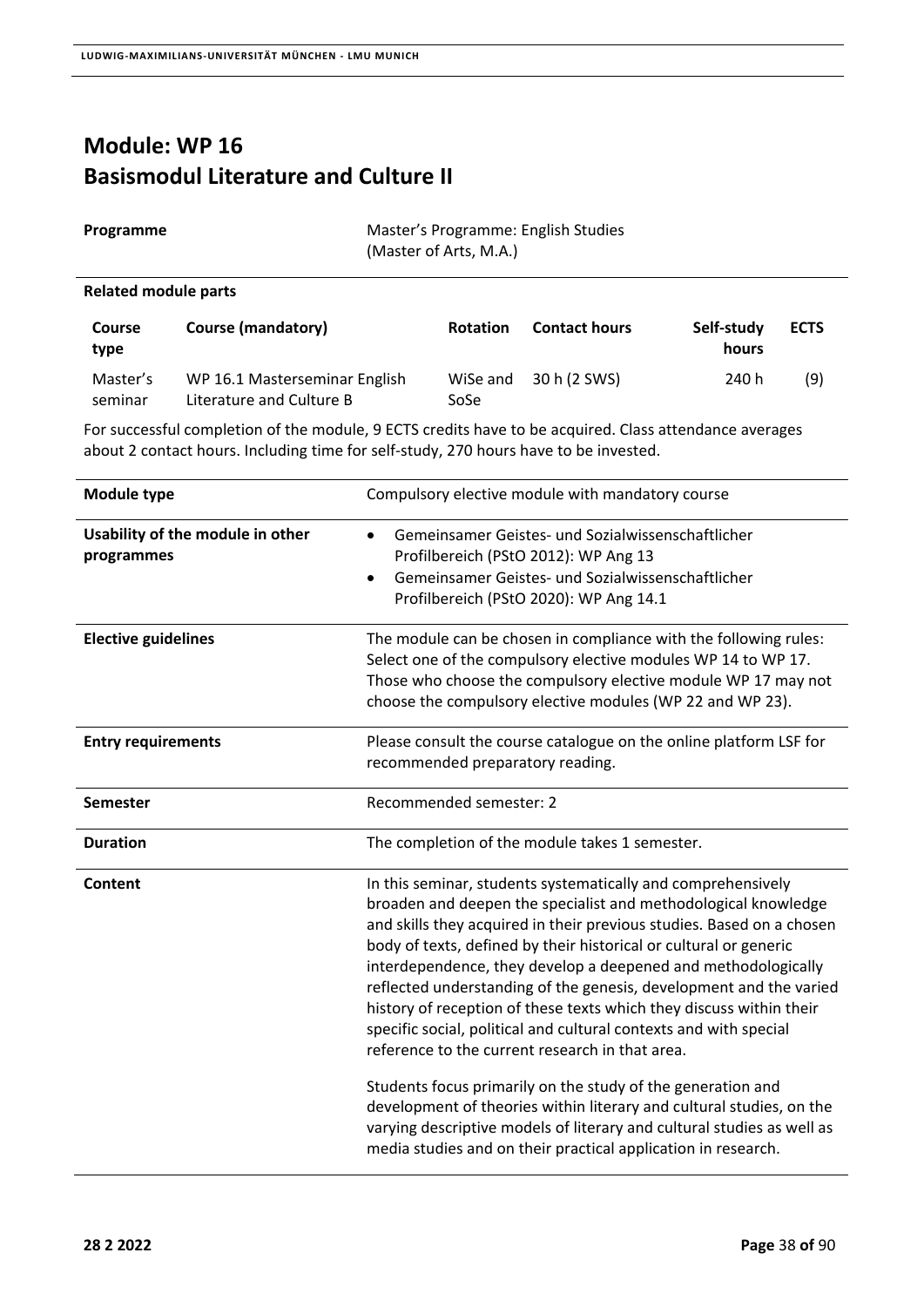| <b>Learning outcomes</b>                          | Advanced specialist compentency with special emphasis on<br>aspects of research<br>Comprehensive insights in a specific area of the theoretical<br>debates in literary and cultural studies as well as media studies<br>Competence and experience in applying theories in an<br>$\bullet$<br>individually developed approach to a chosen research problem<br>Ability to contribute to various forms of academic discourse and<br>to argue one's own position in the ongoing debates on a<br>specific issue<br>Ability to independently research a specific topic, evaluate<br>one's own findings and present one's results in a well-<br>structured form, both orally and in writing, in appropriate<br>academic discourse |  |
|---------------------------------------------------|----------------------------------------------------------------------------------------------------------------------------------------------------------------------------------------------------------------------------------------------------------------------------------------------------------------------------------------------------------------------------------------------------------------------------------------------------------------------------------------------------------------------------------------------------------------------------------------------------------------------------------------------------------------------------------------------------------------------------|--|
| <b>Type of examination</b>                        | Seminar paper                                                                                                                                                                                                                                                                                                                                                                                                                                                                                                                                                                                                                                                                                                              |  |
| <b>Type of assessment</b>                         | The module will be graded.                                                                                                                                                                                                                                                                                                                                                                                                                                                                                                                                                                                                                                                                                                 |  |
| <b>Requirements for acquiring ECTS</b><br>credits | ECTS credits will be granted when the module examination (or the<br>examination of pertinent mandatory and potential compulsory<br>elective module parts) has/have been successfully completed.                                                                                                                                                                                                                                                                                                                                                                                                                                                                                                                            |  |
| <b>Responsible contact</b>                        | Dr. Gabriela Schmidt                                                                                                                                                                                                                                                                                                                                                                                                                                                                                                                                                                                                                                                                                                       |  |
| Language(s)                                       | English                                                                                                                                                                                                                                                                                                                                                                                                                                                                                                                                                                                                                                                                                                                    |  |
| <b>Additional information</b>                     | none                                                                                                                                                                                                                                                                                                                                                                                                                                                                                                                                                                                                                                                                                                                       |  |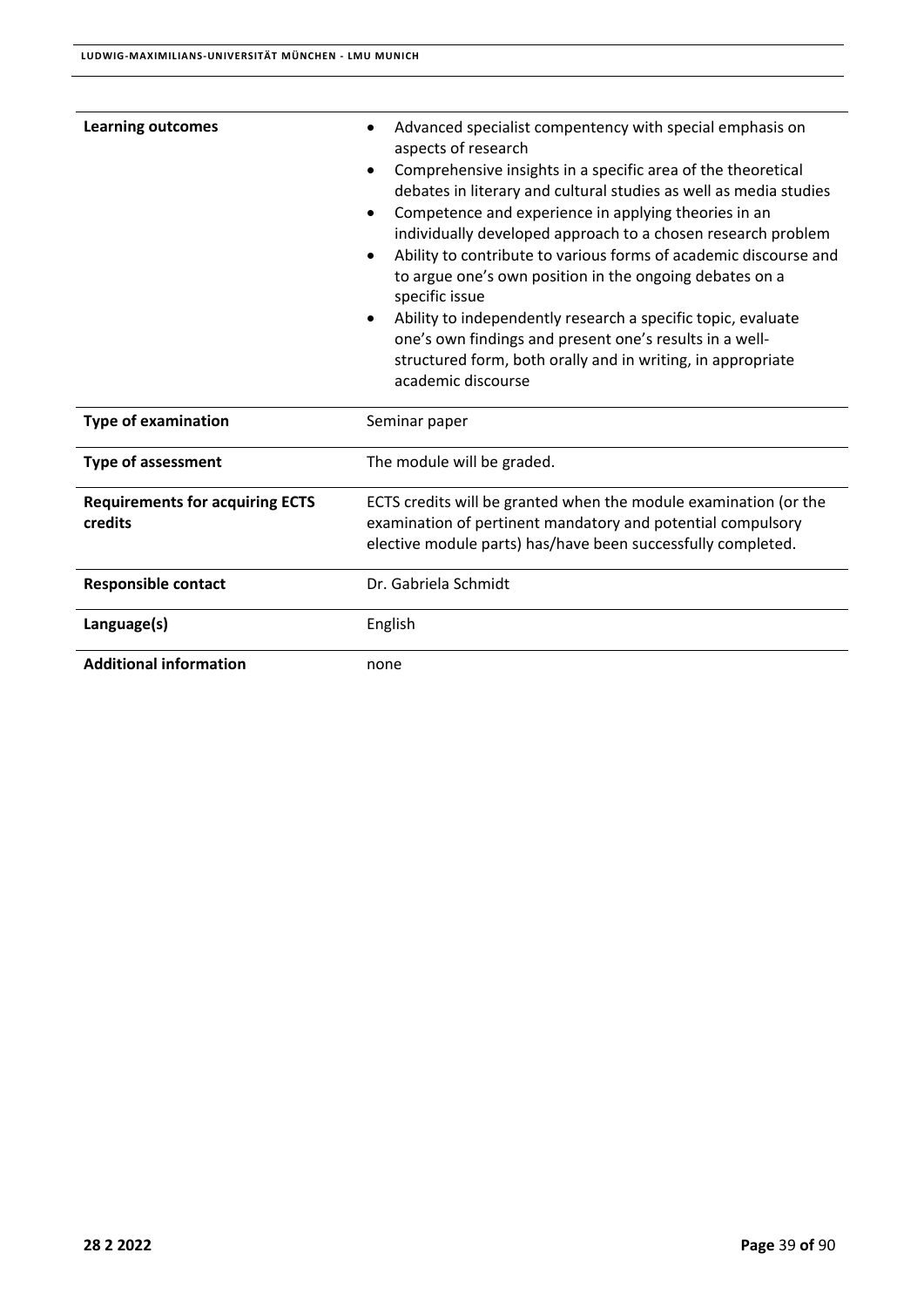# **Module: WP 17 Basismodul English Language Teaching II**

| Programme            | Master's Programme: English Studies<br>(Master of Arts, M.A.) |
|----------------------|---------------------------------------------------------------|
| Related module parts |                                                               |

| <b>Course</b><br>type | <b>Course (mandatory)</b>                                | <b>Rotation</b>  | <b>Contact hours</b> | Self-study<br>hours | <b>ECTS</b> |
|-----------------------|----------------------------------------------------------|------------------|----------------------|---------------------|-------------|
| Advanced<br>seminar   | WP 17.1 Second Language<br><b>Acquisition Research 1</b> | WiSe and<br>SoSe | 30 h (2 SWS)         | 150 h               | (6)         |
| Exercise<br>course    | WP 17.2 English Language<br>Teaching C                   | WiSe and<br>SoSe | 30 h (2 SWS)         | 60 h                | (3)         |

| Module type                                    | Compulsory elective module with mandatory courses                                                                                                                                                                                                                                                                                                                                                                                                                              |
|------------------------------------------------|--------------------------------------------------------------------------------------------------------------------------------------------------------------------------------------------------------------------------------------------------------------------------------------------------------------------------------------------------------------------------------------------------------------------------------------------------------------------------------|
| Usability of the module in other<br>programmes | Gemeinsamer Geistes- und Sozialwissenschaftlicher<br>Profilbereich (PStO 2012): WP Ang 18                                                                                                                                                                                                                                                                                                                                                                                      |
| <b>Elective guidelines</b>                     | The module can be chosen in compliance with the following rules:<br>Select one of the compulsory elective modules WP 14 to WP 17.<br>Those who choose the compulsory elective module WP 17 may not<br>choose the compulsory elective modules (WP 22 and WP 23).                                                                                                                                                                                                                |
| <b>Entry requirements</b>                      | Please consult the course catalogue on the online platform LSF for<br>recommended preparatory reading.                                                                                                                                                                                                                                                                                                                                                                         |
| <b>Semester</b>                                | Recommended semester: 2                                                                                                                                                                                                                                                                                                                                                                                                                                                        |
| <b>Duration</b>                                | The completion of the module takes 1 semester.                                                                                                                                                                                                                                                                                                                                                                                                                                 |
| Content                                        | In this module students independently and comprehensively study<br>chosen topics at an advanced level and critically assess the relevant<br>specialist literature. Students become fully familiar with the details<br>of theoretical concepts, with research methods and with questions<br>relating to the practical application of the selected subject area.<br>They gain experience in analysing, discussing as well as presenting<br>research findings.                    |
| <b>Learning outcomes</b>                       | Ability to critically assess traditional and current theories and<br>methods of Teaching English as a Foreign Language<br>Ability to reflect on established teaching concepts, critically<br>$\bullet$<br>assess and evaluate recent findings about teaching and learning<br>research and scrutinize their practical applicability to<br>individually selected specific learning and teaching situations<br>Ability to independently develop theoretical and application-<br>٠ |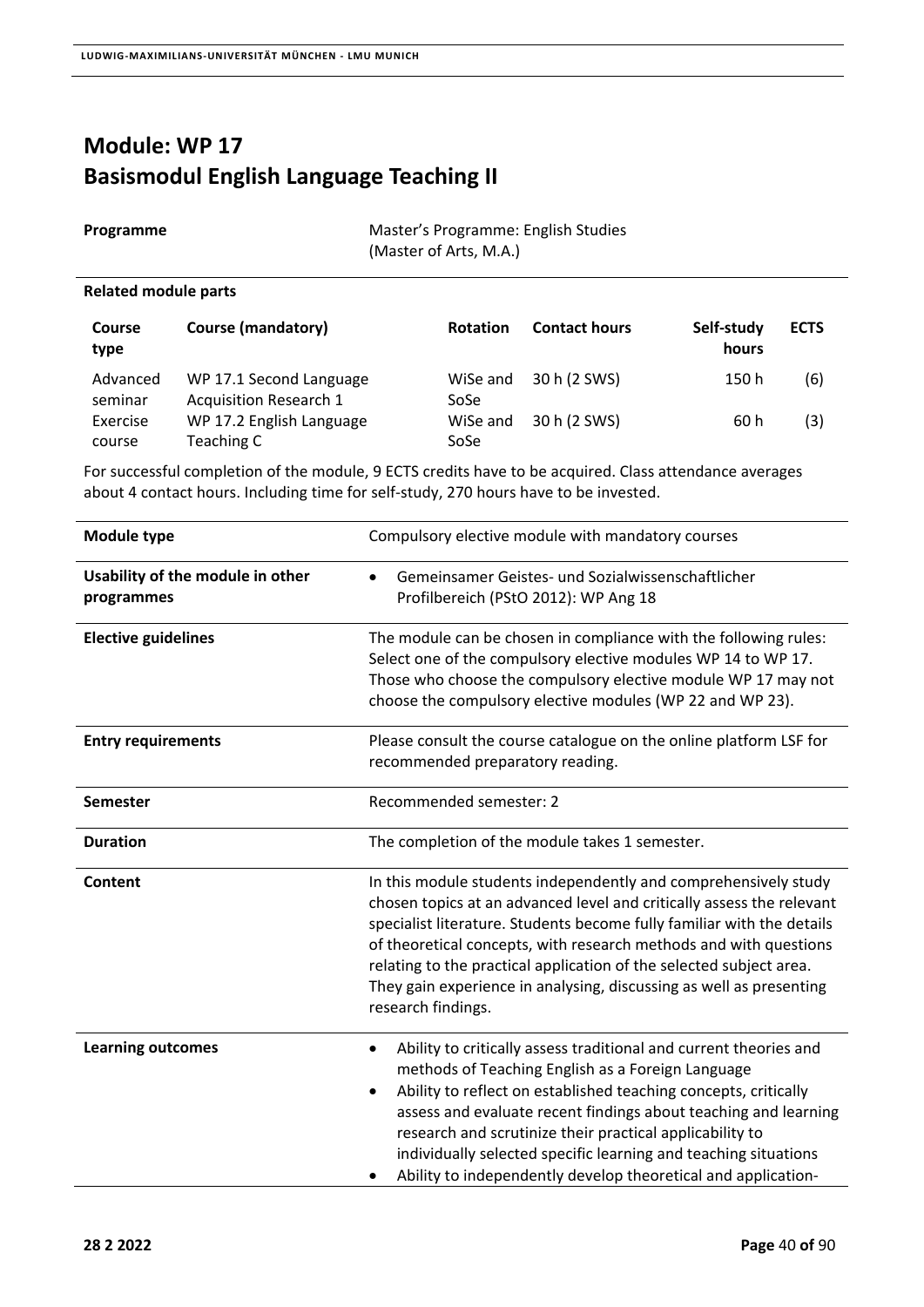|                                                   | oriented questions within a chosen subject area against the<br>background of traditional and current research positions, and<br>to answer these questions using appropriate methods of<br>description and analysis<br>Advanced skills of presenting own results convincingly both<br>$\bullet$<br>orally and in written form<br>Ability to participate effectively in academic discussion<br>٠ |
|---------------------------------------------------|------------------------------------------------------------------------------------------------------------------------------------------------------------------------------------------------------------------------------------------------------------------------------------------------------------------------------------------------------------------------------------------------|
| Type of examination                               | Seminar paper and oral examination                                                                                                                                                                                                                                                                                                                                                             |
| <b>Type of assessment</b>                         | The module will be graded.                                                                                                                                                                                                                                                                                                                                                                     |
| <b>Requirements for acquiring ECTS</b><br>credits | ECTS credits will be granted when the module examination (or the<br>examination of pertinent mandatory and potential compulsory<br>elective module parts) has/have been successfully completed.                                                                                                                                                                                                |
| <b>Responsible contact</b>                        | Dr. Stefanie Fuchs                                                                                                                                                                                                                                                                                                                                                                             |
| Language(s)                                       | English                                                                                                                                                                                                                                                                                                                                                                                        |
| <b>Additional information</b>                     | The module examination consists of two parts, one of which is held<br>in each of the two classes. Therefore, module parts WP 17.1 and<br>WP 17.2 can be done in different semesters and, in case of failure<br>of an examination, only the examination for the failed module part<br>has to be repeated.                                                                                       |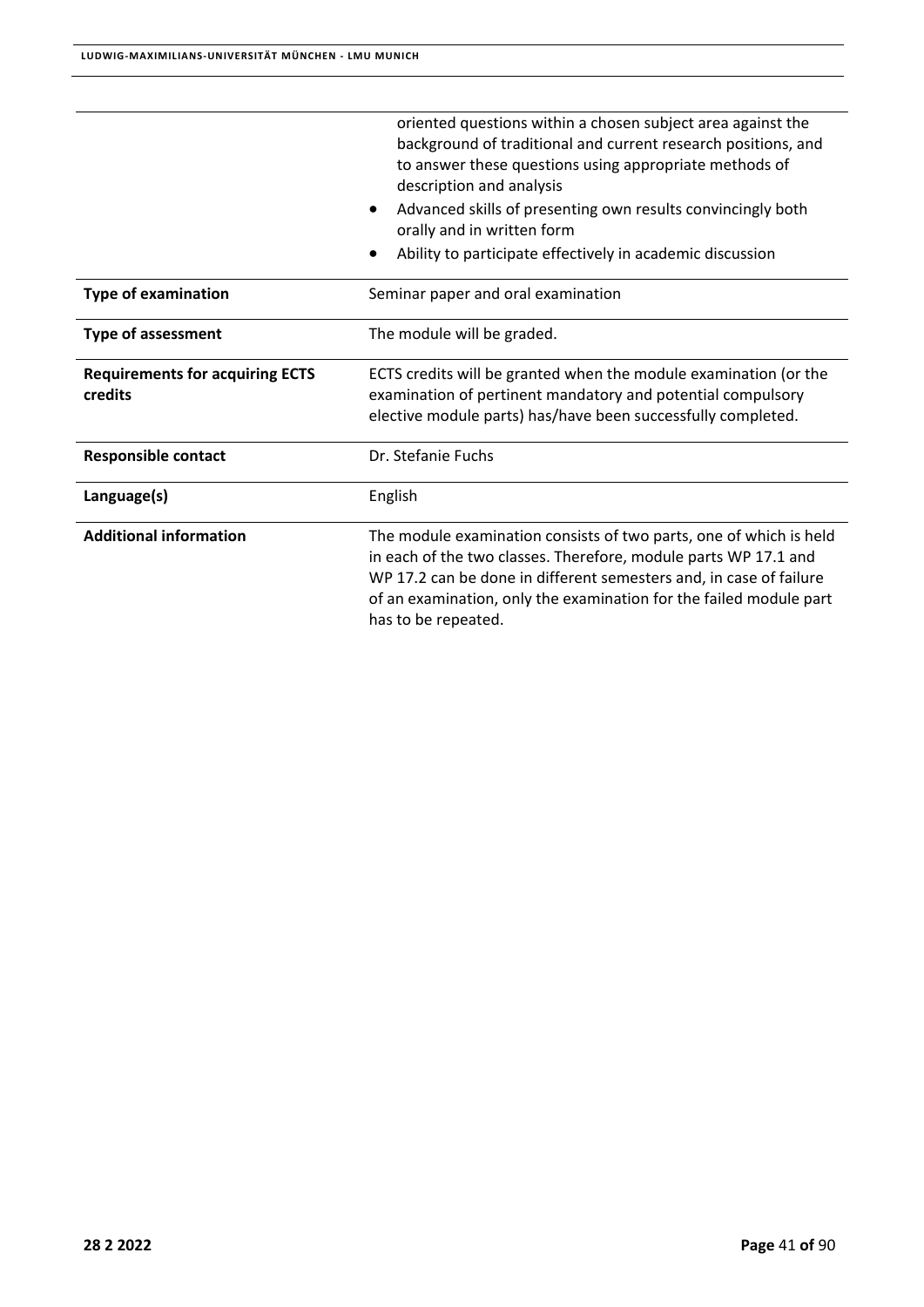### **Module: WP 18 Profilmodul Linguistics II A**

| Programme                   |                           |                 |                      | Master's Programme: English Studies (Master of Arts, M.A.) |             |
|-----------------------------|---------------------------|-----------------|----------------------|------------------------------------------------------------|-------------|
| <b>Related module parts</b> |                           |                 |                      |                                                            |             |
| <b>Course</b>               | <b>Course (mandatory)</b> | <b>Rotation</b> | <b>Contact hours</b> | Self-study                                                 | <b>ECTS</b> |

| type     |                                                         |      | hours |     |
|----------|---------------------------------------------------------|------|-------|-----|
| Master's | WP 18.1 Masterseminar Linguistics WiSe and 30 h (2 SWS) |      | 240 h | (9) |
| seminar  |                                                         | SoSe |       |     |

| Module type                                    | Compulsory elective module with mandatory course                                                                                                                                                                                                                                                                                                                                                                                                                                                                                                                       |
|------------------------------------------------|------------------------------------------------------------------------------------------------------------------------------------------------------------------------------------------------------------------------------------------------------------------------------------------------------------------------------------------------------------------------------------------------------------------------------------------------------------------------------------------------------------------------------------------------------------------------|
| Usability of the module in other<br>programmes | Gemeinsamer Geistes- und Sozialwissenschaftlicher Profilbereich<br>$\bullet$<br>(PStO 2012): WP Ang 5<br>Gemeinsamer Geistes- und Sozialwissenschaftlicher Profilbereich<br>$\bullet$<br>(PStO 2020): WP Ang 5<br>Masterstudiengang "Mittelalter- und Renaissancestudien": WP<br>$\bullet$<br>78                                                                                                                                                                                                                                                                       |
| <b>Elective guidelines</b>                     | The module can be chosen in compliance with the following rules:<br>From the compulsory elective modules (WP 18 and WP 19), (WP 20<br>and WP 21), (WP 22 and WP 23), (WP 32 and WP 33), (WP 34 and WP<br>35) or (WP 36 and WP 37), compulsory elective modules totalling 30<br>ECTS points must be selected. It is recommended to choose<br>compulsory elective modules totalling 15 ECTS points each in the 2nd<br>and 3rd semester. Students who choose the compulsory elective<br>modules (WP 22 and WP 23) may not choose the compulsory elective<br>module WP 17. |
|                                                | As an alternative to the elective modules WP 18 to WP 23 and WP 32<br>to WP 37, elective modules totalling 30 ECTS points can be selected<br>from the Gemeinsamer Geistes- und Sozialwissenschaftlicher<br>Profilbereich. It is recommended to choose compulsory elective<br>modules totalling 15 ECTS points each in the 2nd and 3rd semester.<br>The elective modules of the subject "Anglistik (Ang)" in the<br>Gemeinsamer Geistes- und Sozialwissenschaftlicher Profilbereich may<br>not be chosen.                                                               |
|                                                | Students may only choose either from the elective modules WP 18 to<br>WP 23 and WP 32 to WP 37 or from the Gemeinsamer Geistes- und<br>Sozialwissenschaftlicher Profilbereich.                                                                                                                                                                                                                                                                                                                                                                                         |
| <b>Entry requirements</b>                      | Please consult the course catalogue on the online platform LSF for<br>recommended preparatory reading.                                                                                                                                                                                                                                                                                                                                                                                                                                                                 |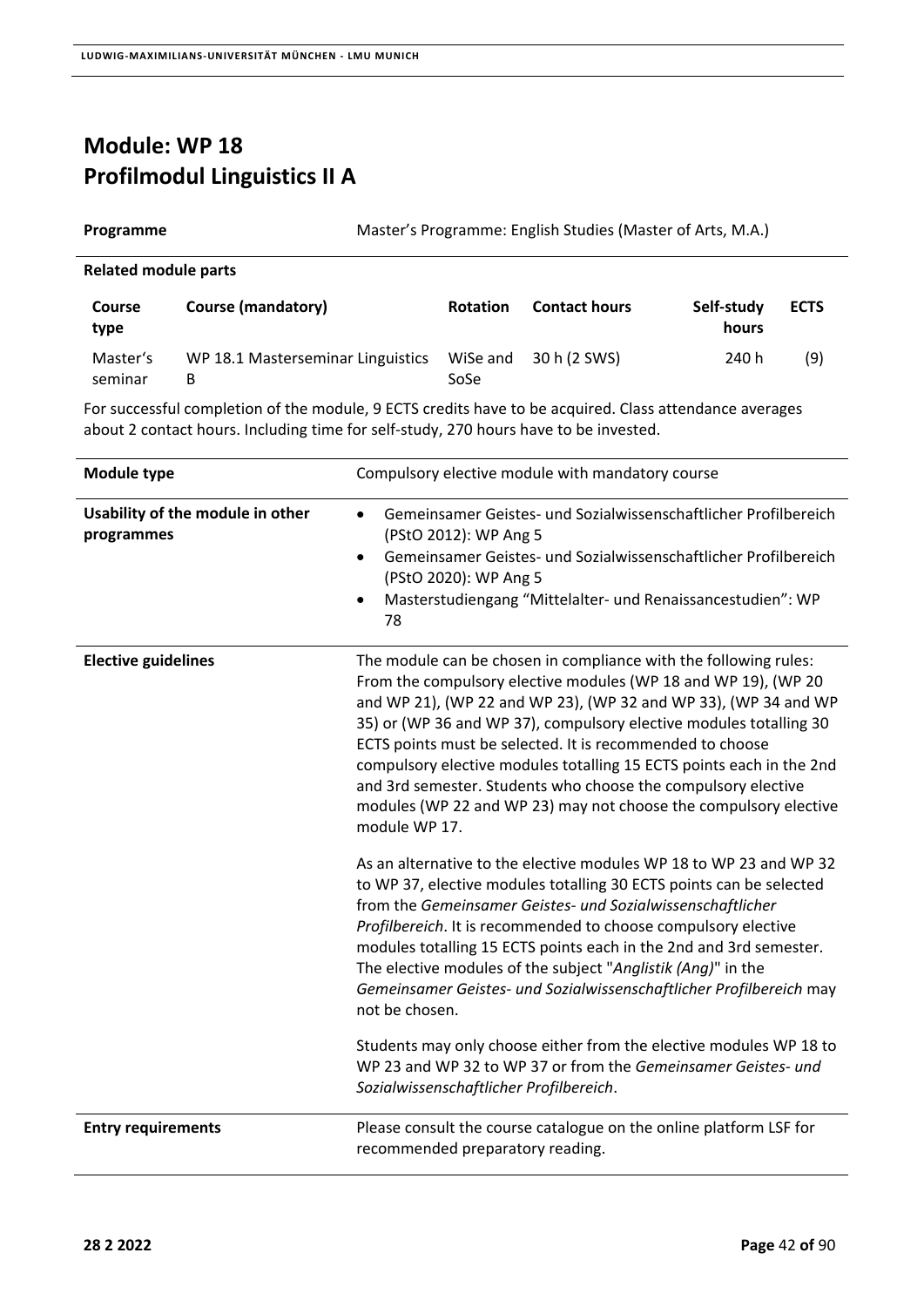| <b>Semester</b>                                   | Recommended semester: 2                                                                                                                                                                                                                                                                                                                                                                                                                                                                                                                  |
|---------------------------------------------------|------------------------------------------------------------------------------------------------------------------------------------------------------------------------------------------------------------------------------------------------------------------------------------------------------------------------------------------------------------------------------------------------------------------------------------------------------------------------------------------------------------------------------------------|
| <b>Duration</b>                                   | The completion of the module takes 1 semester.                                                                                                                                                                                                                                                                                                                                                                                                                                                                                           |
| Content                                           | Students discuss a selected subject area from synchronic or<br>diachronic linguistics, autonomously explore a specialist subject area<br>and critically assess topically relevant current research literature.<br>Based on critical reflection of literature relevant for this subject area,<br>students acquire advanced specialist and application-orientated<br>knowledge about this subject area.                                                                                                                                    |
| <b>Learning outcomes</b>                          | Advanced specialist and application-orientated knowledge of one<br>$\bullet$<br>special field in linguistics<br>Expertise in critically analyzing and discussing academic<br>$\bullet$<br>secondary literature<br>Ability to discuss distinct theoretical and methodological<br>$\bullet$<br>approaches to a specific research-related subject area on a high<br>academic level<br>Ability to present one's ideas and findings in oral and in written<br>forms appropriate to target-oriented academic discourse at an<br>advanced level |
| <b>Type of examination</b>                        | Seminar paper or written examination or documentation                                                                                                                                                                                                                                                                                                                                                                                                                                                                                    |
| <b>Type of assessment</b>                         | The module will be graded.                                                                                                                                                                                                                                                                                                                                                                                                                                                                                                               |
| <b>Requirements for acquiring ECTS</b><br>credits | ECTS credits will be granted when the module examination (or the<br>examination of pertinent mandatory and potential compulsory<br>elective module parts) has/have been successfully completed.                                                                                                                                                                                                                                                                                                                                          |
| <b>Responsible contact</b>                        | Dr. Franziska Günther                                                                                                                                                                                                                                                                                                                                                                                                                                                                                                                    |
| Language(s)                                       | English                                                                                                                                                                                                                                                                                                                                                                                                                                                                                                                                  |
| <b>Additional information</b>                     | none                                                                                                                                                                                                                                                                                                                                                                                                                                                                                                                                     |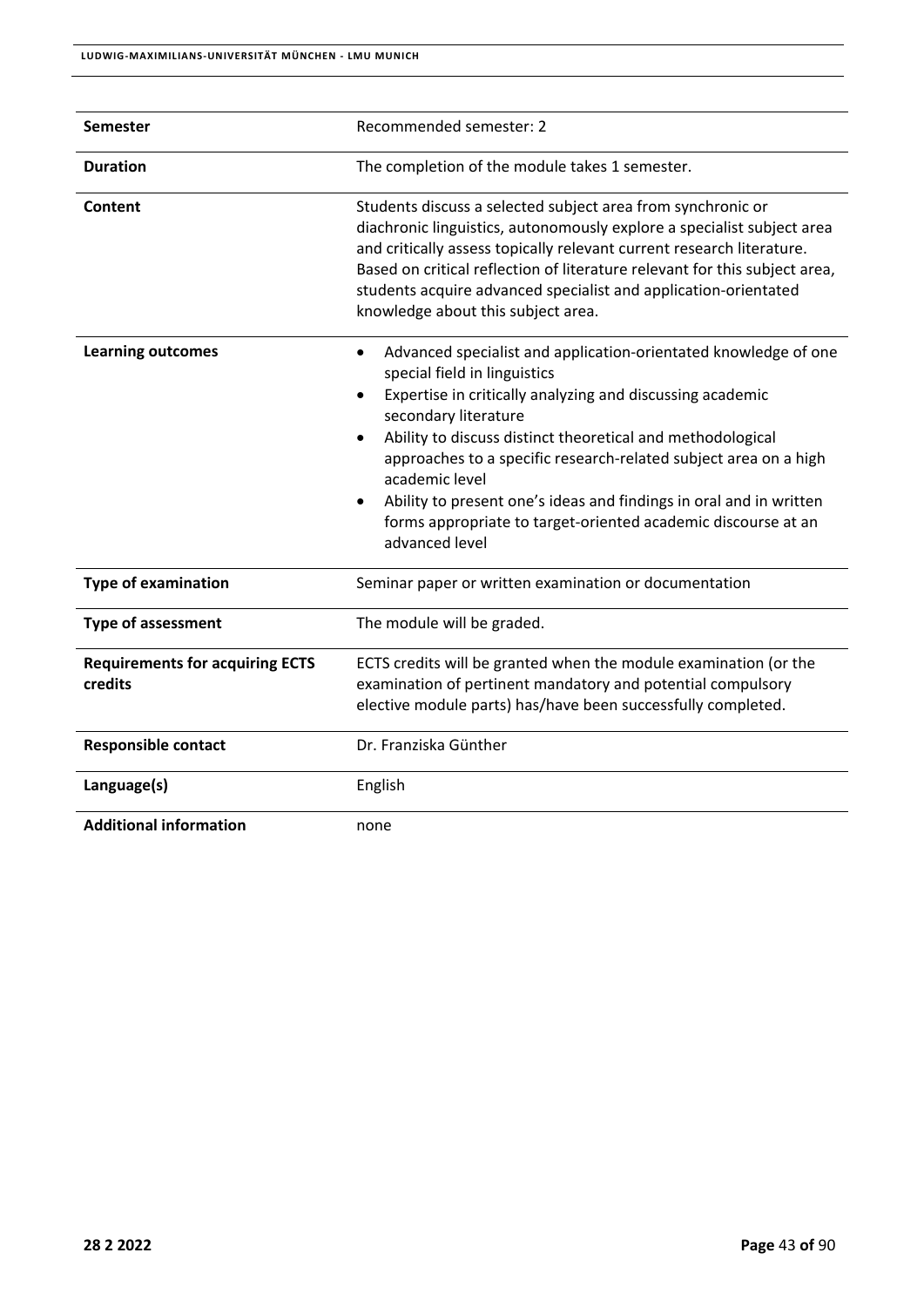# **Module: WP 19 Profilmodul Linguistics II B**

| Programme | Master's Programme: English Studies |
|-----------|-------------------------------------|
|           | (Master of Arts, M.A.)              |

#### **Related module parts**

| <b>Course</b><br>type | Course (mandatory)              | <b>Rotation</b>  | <b>Contact hours</b> | Self-study<br>hours | <b>ECTS</b> |
|-----------------------|---------------------------------|------------------|----------------------|---------------------|-------------|
| Lecture               | WP 19.1 Vorlesung Linguistics B | WiSe and<br>SoSe | 30 h (2 SWS)         | 150 h               | (6)         |

| Module type                                    | Compulsory elective module with mandatory course                                                                                                                                                                                                                                                                                                                                                                                                                                                                                                                       |
|------------------------------------------------|------------------------------------------------------------------------------------------------------------------------------------------------------------------------------------------------------------------------------------------------------------------------------------------------------------------------------------------------------------------------------------------------------------------------------------------------------------------------------------------------------------------------------------------------------------------------|
| Usability of the module in other<br>programmes | Gemeinsamer Geistes- und Sozialwissenschaftlicher Profilbereich<br>$\bullet$<br>(PStO 2012): WP Ang 4<br>Gemeinsamer Geistes- und Sozialwissenschaftlicher Profilbereich<br>$\bullet$<br>(PStO 2020): WP Ang 4<br>Masterstudiengang "Mittelalter- und Renaissancestudien": WP<br>80.1                                                                                                                                                                                                                                                                                  |
| <b>Elective guidelines</b>                     | The module can be chosen in compliance with the following rules:<br>From the compulsory elective modules (WP 18 and WP 19), (WP 20<br>and WP 21), (WP 22 and WP 23), (WP 32 and WP 33), (WP 34 and WP<br>35) or (WP 36 and WP 37), compulsory elective modules totalling 30<br>ECTS points must be selected. It is recommended to choose<br>compulsory elective modules totalling 15 ECTS points each in the 2nd<br>and 3rd semester. Students who choose the compulsory elective<br>modules (WP 22 and WP 23) may not choose the compulsory elective<br>module WP 17. |
|                                                | As an alternative to the elective modules WP 18 to WP 23 and WP 32<br>to WP 37, elective modules totalling 30 ECTS points can be selected<br>from the Gemeinsamer Geistes- und Sozialwissenschaftlicher<br>Profilbereich. It is recommended to choose compulsory elective<br>modules totalling 15 ECTS points each in the 2nd and 3rd semester.<br>The elective modules of the subject "Anglistik (Ang)" may not be<br>chosen.                                                                                                                                         |
|                                                | Students may only choose either from the elective modules WP 18 to<br>WP 23 and WP 32 to WP 37 or from the Gemeinsamer Geistes- und<br>Sozialwissenschaftlicher Profilbereich.                                                                                                                                                                                                                                                                                                                                                                                         |
| <b>Entry requirements</b>                      | Please consult the course catalogue on the online platform LSF for<br>recommended preparatory reading.                                                                                                                                                                                                                                                                                                                                                                                                                                                                 |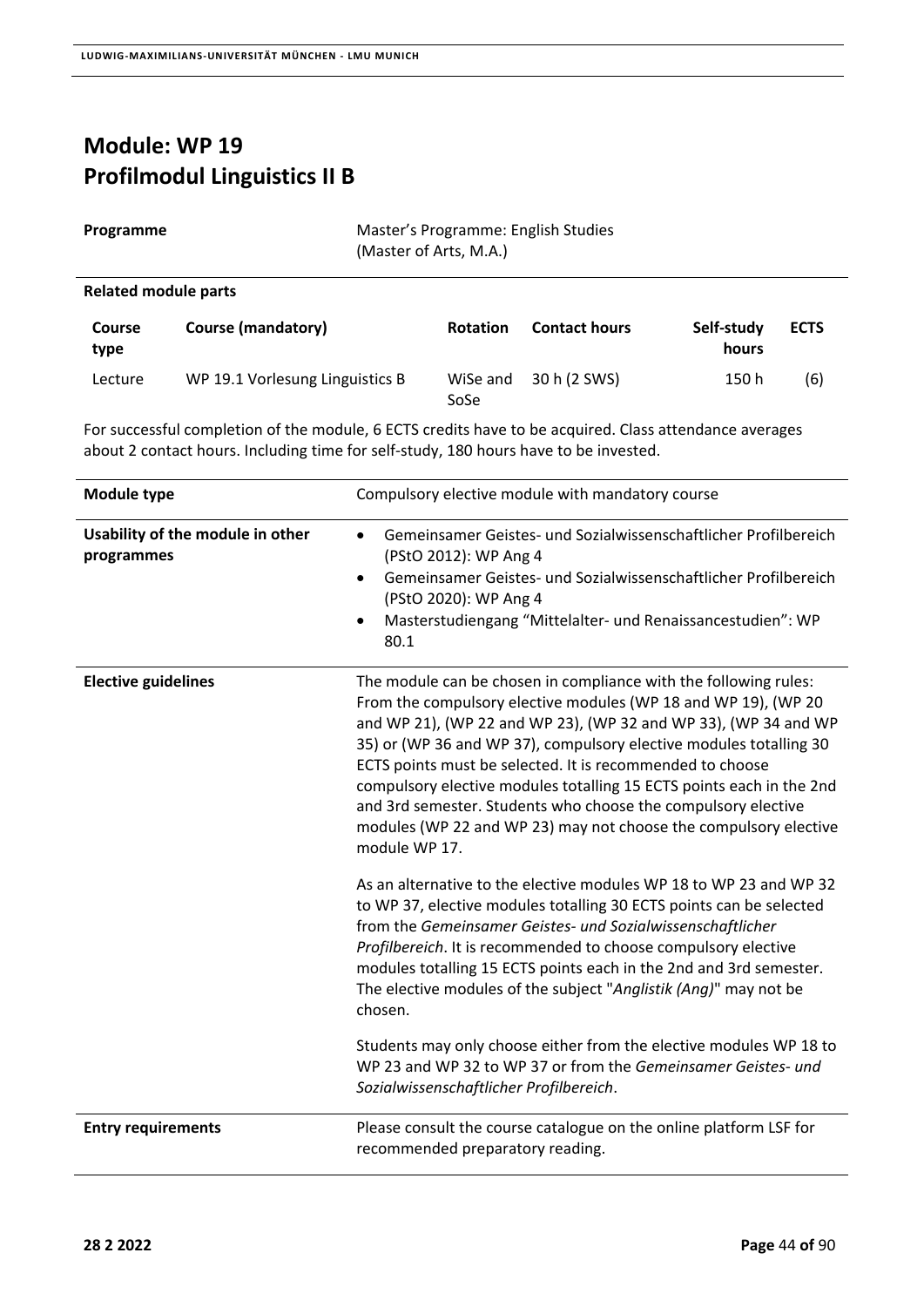| <b>Semester</b>                                   | Recommended semester: 2                                                                                                                                                                                                                                                                                                                                                 |
|---------------------------------------------------|-------------------------------------------------------------------------------------------------------------------------------------------------------------------------------------------------------------------------------------------------------------------------------------------------------------------------------------------------------------------------|
| <b>Duration</b>                                   | The completion of the module takes 1 semester.                                                                                                                                                                                                                                                                                                                          |
| Content                                           | This lecture provides detailed and deepened insight into a specific<br>topic or subject area from synchronic or diachronic linguistics and<br>explores the problems and issues connected to these.                                                                                                                                                                      |
|                                                   | Based on a nuanced discussion of relevant theoretical approaches<br>and, where appropriate, their application on corpora of pertinent<br>texts, students further expand and deepen their knowledge of<br>specific areas currently discussed in synchronic or diachronic<br>linguistics.                                                                                 |
| <b>Learning outcomes</b>                          | Advanced knowledge about selected areas currently discussed in<br>٠<br>synchronic or diachronic linguistics<br>Ability to critically assess selected approaches and descriptive<br>٠<br>models of synchronic and diachronic linguistics and identify one's<br>own position within the context of current linguistic debates on<br>methodological and theoretical issues |
| <b>Type of examination</b>                        | Written or oral examination                                                                                                                                                                                                                                                                                                                                             |
| <b>Type of assessment</b>                         | The module will not be graded.                                                                                                                                                                                                                                                                                                                                          |
| <b>Requirements for acquiring ECTS</b><br>credits | ECTS credits will be granted when the module examination (or the<br>examination of pertinent mandatory and potential compulsory<br>elective module parts) has/have been successfully completed.                                                                                                                                                                         |
| <b>Responsible contact</b>                        | Dr. Franziska Günther                                                                                                                                                                                                                                                                                                                                                   |
| Language(s)                                       | English                                                                                                                                                                                                                                                                                                                                                                 |
| <b>Additional information</b>                     | none                                                                                                                                                                                                                                                                                                                                                                    |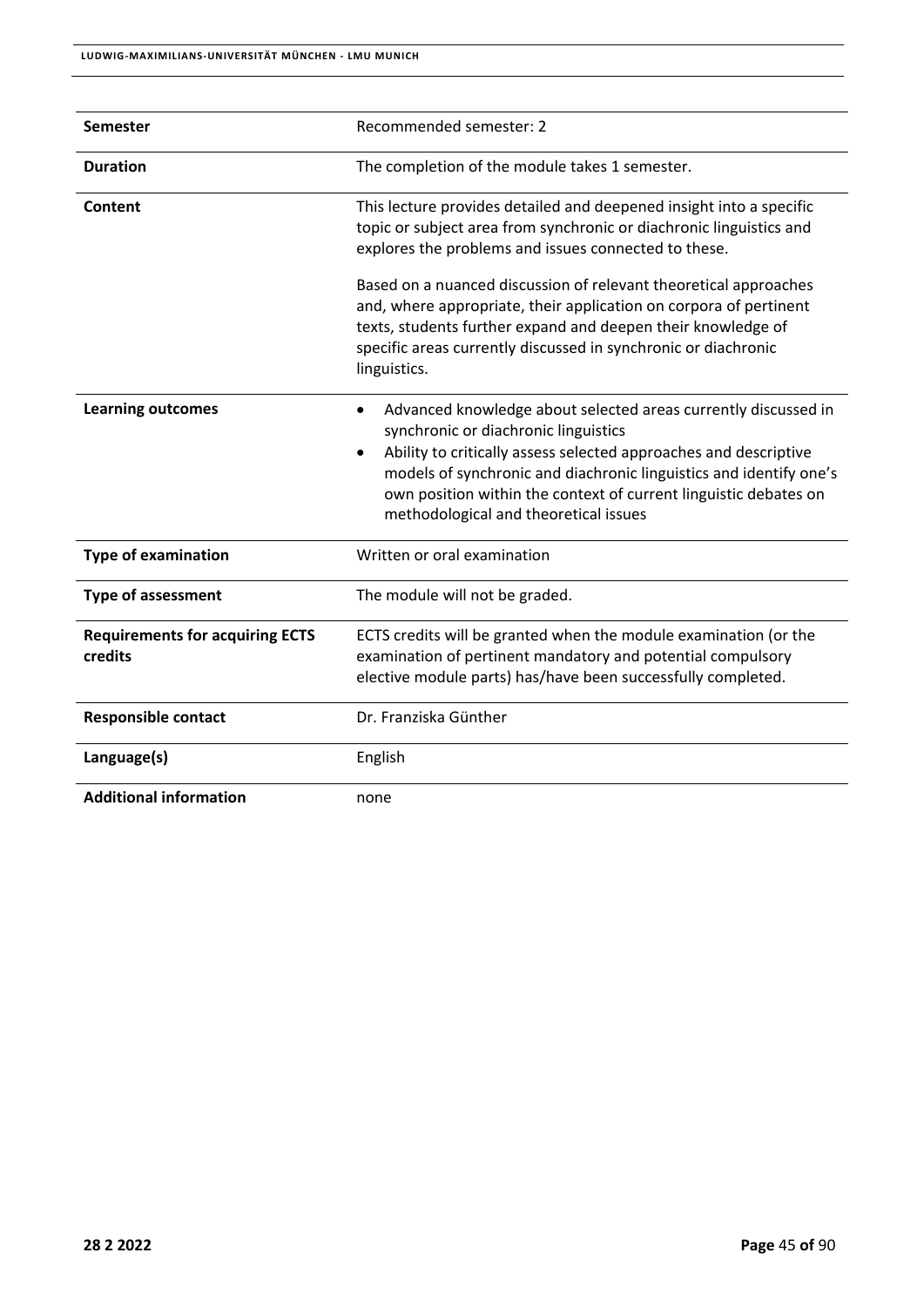#### **Module: WP 20 Profilmodul Literature and Culture II A**

| Programme                      | Master's Programme: English Studies (Master of Arts, M.A.) |                  |                      |                     |             |
|--------------------------------|------------------------------------------------------------|------------------|----------------------|---------------------|-------------|
| <b>Related module parts</b>    |                                                            |                  |                      |                     |             |
| <b>Course</b><br>type          | <b>Course (mandatory)</b>                                  | <b>Rotation</b>  | <b>Contact hours</b> | Self-study<br>hours | <b>ECTS</b> |
| Master's<br>exercise<br>course | WP 20.1 Self-Study Unit Literature<br>and Culture B        | WiSe and<br>SoSe | 30 h (2 SWS)         | 240 h               | (9)         |

| Module type                                    | Compulsory elective module with mandatory course                                                                                                                                                                                                                                                                                                                                                                                                                                                                                                                       |
|------------------------------------------------|------------------------------------------------------------------------------------------------------------------------------------------------------------------------------------------------------------------------------------------------------------------------------------------------------------------------------------------------------------------------------------------------------------------------------------------------------------------------------------------------------------------------------------------------------------------------|
| Usability of the module in other<br>programmes | none                                                                                                                                                                                                                                                                                                                                                                                                                                                                                                                                                                   |
| <b>Elective guidelines</b>                     | The module can be chosen in compliance with the following rules:<br>From the compulsory elective modules (WP 18 and WP 19), (WP 20<br>and WP 21), (WP 22 and WP 23), (WP 32 and WP 33), (WP 34 and<br>WP 35) or (WP 36 and WP 37), compulsory elective modules<br>totalling 30 ECTS points must be selected. It is recommended to<br>choose compulsory elective modules totalling 15 ECTS points each<br>in the 2nd and 3rd semester. Students who choose the compulsory<br>elective modules (WP 22 and WP 23) may not choose the<br>compulsory elective module WP 17. |
|                                                | As an alternative to the elective modules WP 18 to WP 23 and WP<br>32 to WP 37, elective modules totalling 30 ECTS points can be<br>selected from the Gemeinsamer Geistes- und<br>Sozialwissenschaftlicher Profilbereich. It is recommended to choose<br>compulsory elective modules totalling 15 ECTS points each in the<br>2nd and 3rd semester. The elective modules of the subject<br>"Anglistik (Ang)" within the Gemeinsamer Geistes- und<br>Sozialwissenschaftlicher Profilbereich may not be chosen.                                                           |
|                                                | Students may only choose either from the elective modules WP 18<br>to WP 23 and WP 32 to WP 37 or from the Gemeinsamer Geistes-<br>und Sozialwissenschaftlicher Profilbereich.                                                                                                                                                                                                                                                                                                                                                                                         |
| <b>Entry requirements</b>                      | Please consult the course catalogue on the online platform LSF for<br>recommendations on how to prepare for this class type.                                                                                                                                                                                                                                                                                                                                                                                                                                           |
| <b>Semester</b>                                | Recommended semester: 2                                                                                                                                                                                                                                                                                                                                                                                                                                                                                                                                                |
| <b>Duration</b>                                | The completion of the module takes 1 semester.                                                                                                                                                                                                                                                                                                                                                                                                                                                                                                                         |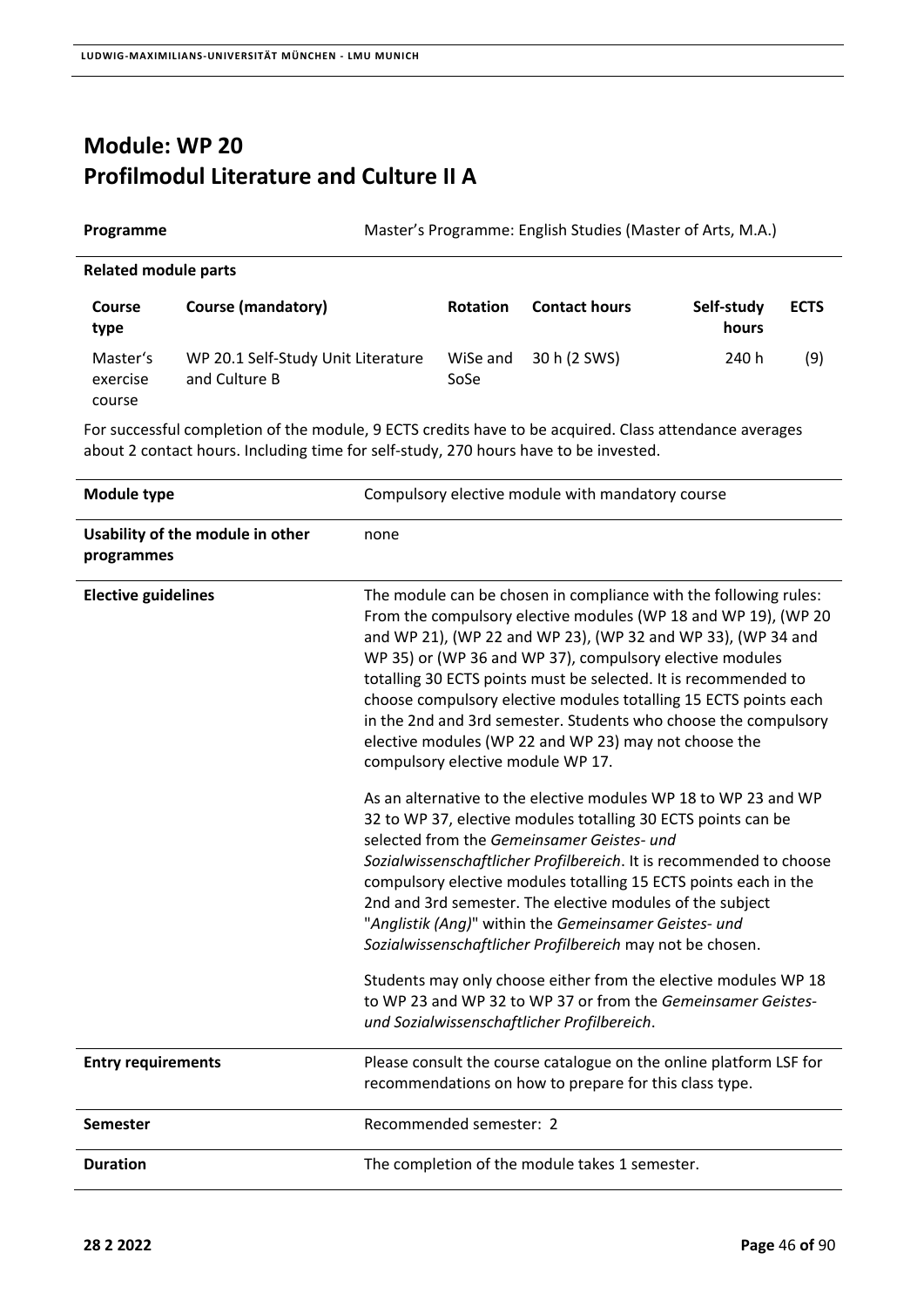| Content                                           | Building on existing basic, subject-specific theoretical and<br>methodological knowledge and skills, students work on a corpus of<br>literary and/or theoretical texts on a specific topic. Supported by<br>their supervisor, they do so individually and largely independently.<br>They research and work on relevant research literature on their<br>topic and develop their own position on this basis. To enable<br>students to do so, students are instructed in how to use the<br>university's literature research facilities and tools in an efficient,<br>advanced manner. The corpus of literary texts has to cover at least<br>two different genres or literary periods. |
|---------------------------------------------------|------------------------------------------------------------------------------------------------------------------------------------------------------------------------------------------------------------------------------------------------------------------------------------------------------------------------------------------------------------------------------------------------------------------------------------------------------------------------------------------------------------------------------------------------------------------------------------------------------------------------------------------------------------------------------------|
| <b>Learning outcomes</b>                          | Ability to independently analyze a corpus of literary and/or<br>theoretical texts with respect to a specific research question<br>under consideration of current debates in the subject<br>Ability to orally present the results of own research in a<br>$\bullet$<br>manner adequate to academic discourse<br>Ability to formulate abstract hypotheses based on one's own<br>research findings, and to position these findings in a larger<br>research context                                                                                                                                                                                                                    |
| <b>Type of examination</b>                        | Oral examination                                                                                                                                                                                                                                                                                                                                                                                                                                                                                                                                                                                                                                                                   |
| <b>Type of assessment</b>                         | The module will be graded.                                                                                                                                                                                                                                                                                                                                                                                                                                                                                                                                                                                                                                                         |
| <b>Requirements for acquiring ECTS</b><br>credits | ECTS credits will be granted when the module examination (or the<br>examination of pertinent mandatory and potential compulsory<br>elective module parts) has/have been successfully completed.                                                                                                                                                                                                                                                                                                                                                                                                                                                                                    |
| <b>Responsible contact</b>                        | apl. Prof. Dr. Enno Ruge                                                                                                                                                                                                                                                                                                                                                                                                                                                                                                                                                                                                                                                           |
| Language(s)                                       | English                                                                                                                                                                                                                                                                                                                                                                                                                                                                                                                                                                                                                                                                            |
| <b>Additional information</b>                     | none                                                                                                                                                                                                                                                                                                                                                                                                                                                                                                                                                                                                                                                                               |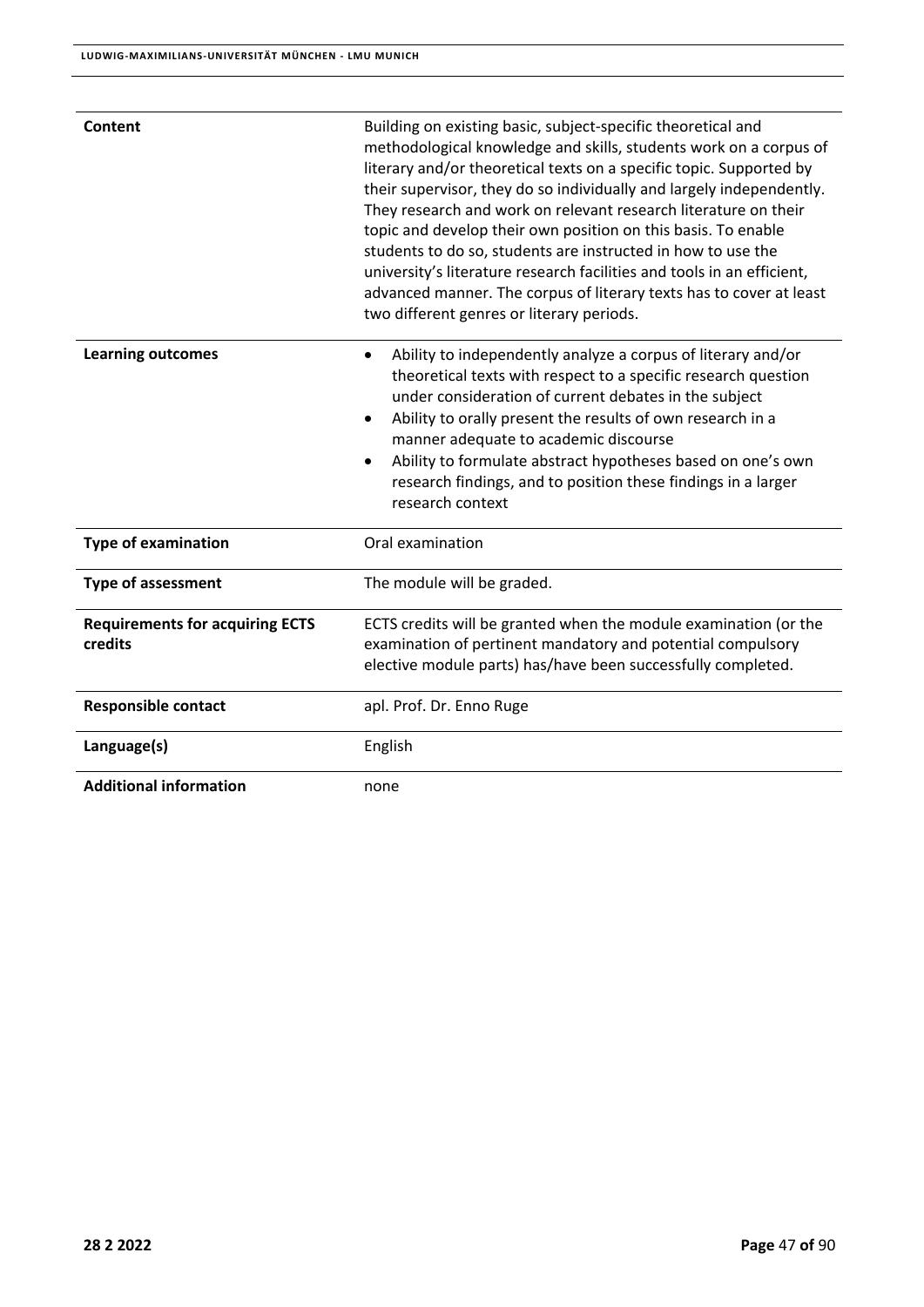#### **Module: WP 21 Profilmodul Literature and Culture II B**

| Programme | Master's Programme: English Studies<br>(Master of Arts, M.A.) |  |
|-----------|---------------------------------------------------------------|--|

#### **Related module parts**

| <b>Course</b><br>type | Course (mandatory)                                    | <b>Rotation</b>  | <b>Contact hours</b> | Self-study<br>hours | <b>ECTS</b> |
|-----------------------|-------------------------------------------------------|------------------|----------------------|---------------------|-------------|
| Lecture               | WP 21.1 Vorlesung English<br>Literature and Culture B | WiSe and<br>SoSe | 30 h (2 SWS)         | 150 h               | (6)         |

| Module type                                    | Compulsory elective module with mandatory course                                                                                                                                                                                                                                                                                                                                                                                                                                                                                                                       |
|------------------------------------------------|------------------------------------------------------------------------------------------------------------------------------------------------------------------------------------------------------------------------------------------------------------------------------------------------------------------------------------------------------------------------------------------------------------------------------------------------------------------------------------------------------------------------------------------------------------------------|
| Usability of the module in other<br>programmes | Gemeinsamer Geistes- und Sozialwissenschaftlicher Profilbereich<br>$\bullet$<br>(PStO 2012): WP Ang 12<br>Gemeinsamer Geistes- und Sozialwissenschaftlicher Profilbereich<br>$\bullet$<br>(PStO 2020): WP Ang 13                                                                                                                                                                                                                                                                                                                                                       |
| <b>Elective guidelines</b>                     | The module can be chosen in compliance with the following rules:<br>From the compulsory elective modules (WP 18 and WP 19), (WP 20<br>and WP 21), (WP 22 and WP 23), (WP 32 and WP 33), (WP 34 and WP<br>35) or (WP 36 and WP 37), compulsory elective modules totalling 30<br>ECTS points must be selected. It is recommended to choose<br>compulsory elective modules totalling 15 ECTS points each in the 2nd<br>and 3rd semester. Students who choose the compulsory elective<br>modules (WP 22 and WP 23) may not choose the compulsory elective<br>module WP 17. |
|                                                | As an alternative to the elective modules WP 18 to WP 23 and WP 32<br>to WP 37, elective modules totalling 30 ECTS points can be selected<br>from the Gemeinsamer Geistes- und Sozialwissenschaftlicher<br>Profilbereich. It is recommended to choose compulsory elective<br>modules totalling 15 ECTS points each in the 2nd and 3rd semester.<br>The elective modules of the subject "Anglistik (Ang)" within the<br>Gemeinsamer Geistes- und Sozialwissenschaftlicher Profilbereich may<br>not be chosen.                                                           |
|                                                | Students may only choose either from the elective modules WP 18 to<br>WP 23 and WP 32 to WP 37 or from the Gemeinsamer Geistes- und<br>Sozialwissenschaftlicher Profilbereich.                                                                                                                                                                                                                                                                                                                                                                                         |
| <b>Entry requirements</b>                      | Please consult the course catalogue on the online platform LSF for<br>recommended preparatory reading.                                                                                                                                                                                                                                                                                                                                                                                                                                                                 |
| <b>Semester</b>                                | Recommended semester: 2                                                                                                                                                                                                                                                                                                                                                                                                                                                                                                                                                |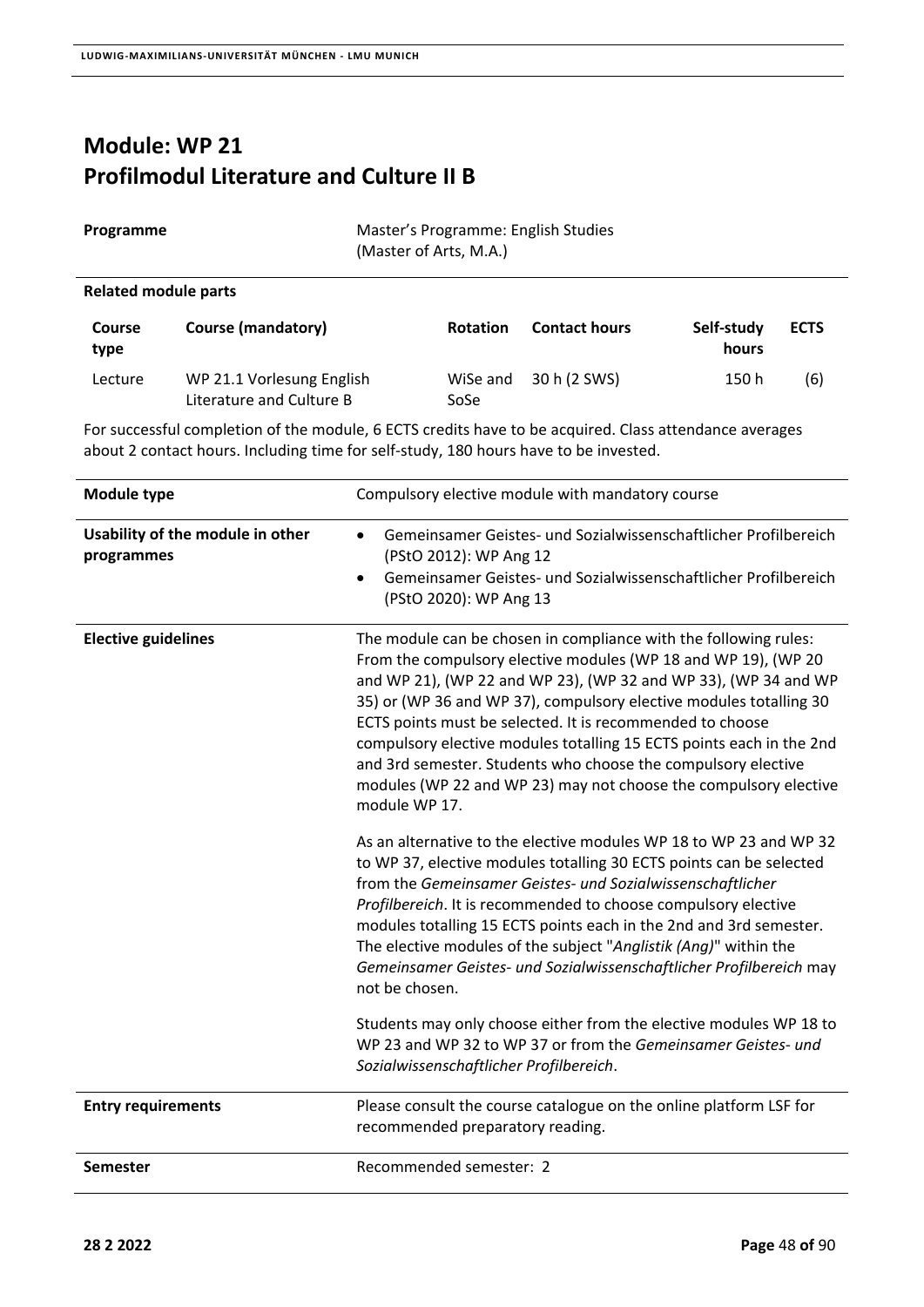| <b>Duration</b>                                   | The completion of the module takes 1 semester.                                                                                                                                                                                                                                                                                                                                                                                                                                                                                                                                                                                                                                                                                    |
|---------------------------------------------------|-----------------------------------------------------------------------------------------------------------------------------------------------------------------------------------------------------------------------------------------------------------------------------------------------------------------------------------------------------------------------------------------------------------------------------------------------------------------------------------------------------------------------------------------------------------------------------------------------------------------------------------------------------------------------------------------------------------------------------------|
| <b>Content</b>                                    | Based on the descriptive models and methods of cultural studies,<br>media studies and literary studies, this lecture discusses recent<br>theoretical approaches as well as specific current issues relating to<br>literary and cultural studies, especially with regard to the application<br>of text and image-based media to the analysis of literary texts, stage<br>productions or films. The students are provided with a deepened<br>insight into special areas of current theoretical descriptive models<br>and methods of literary and cultural studies as well as media studies.                                                                                                                                         |
| <b>Learning outcomes</b>                          | Advanced knowledge of selected special areas of current<br>$\bullet$<br>theoretical descriptive models and methods of literary and<br>cultural studies as well as media studies<br>Ability to critically assess these models and methods and discuss<br>them within the framework of the ongoing scholarly debate on<br>current issues<br>Ability to apply the innovative approaches and current debates of<br>literary and cultural studies to texts, stage productions and film<br>footage and critically evaluate the advantages and disadvantages<br>of recent approaches as opposed to more traditional approaches<br>Ability to reflect on and reproduce newly acquired knowledge in<br>an adequate and target-oriented way |
| <b>Type of examination</b>                        | Written or oral examination                                                                                                                                                                                                                                                                                                                                                                                                                                                                                                                                                                                                                                                                                                       |
| <b>Type of assessment</b>                         | The module will not be graded.                                                                                                                                                                                                                                                                                                                                                                                                                                                                                                                                                                                                                                                                                                    |
| <b>Requirements for acquiring ECTS</b><br>credits | ECTS credits will be granted when the module examination (or the<br>examination of pertinent mandatory and potential compulsory<br>elective module parts) has/have been successfully completed.                                                                                                                                                                                                                                                                                                                                                                                                                                                                                                                                   |
| <b>Responsible contact</b>                        | Dr. Gabriela Schmidt                                                                                                                                                                                                                                                                                                                                                                                                                                                                                                                                                                                                                                                                                                              |
| Language(s)                                       | English                                                                                                                                                                                                                                                                                                                                                                                                                                                                                                                                                                                                                                                                                                                           |
| <b>Additional information</b>                     | none                                                                                                                                                                                                                                                                                                                                                                                                                                                                                                                                                                                                                                                                                                                              |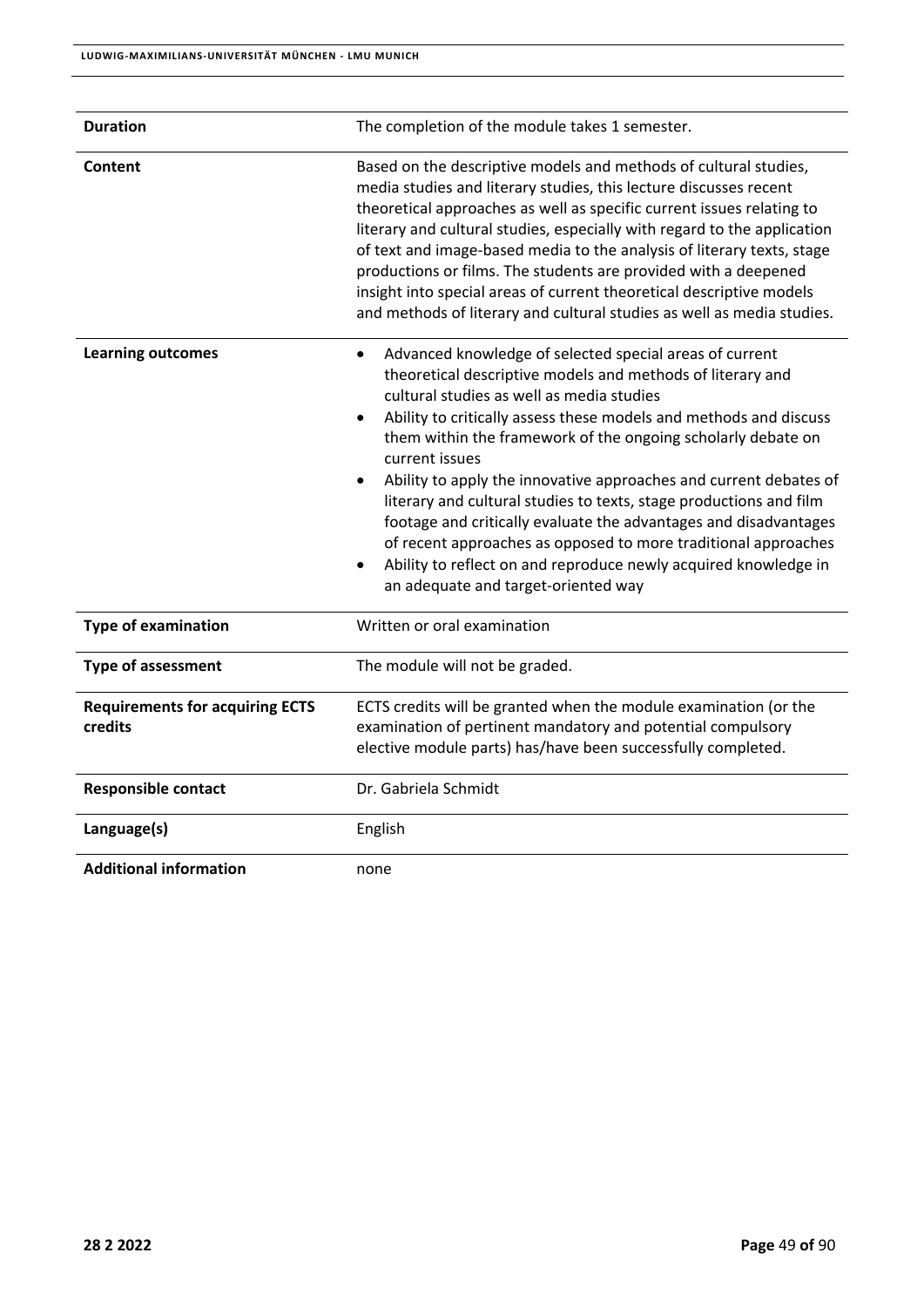#### **Module: WP 22 Profilmodul English Language Teaching II A**

**Programme Master's Programme: English Studies** (Master of Arts, M.A.)

#### **Related module parts**

| <b>Course</b><br>type | <b>Course (mandatory)</b>                                | <b>Rotation</b>  | <b>Contact hours</b> | Self-study<br>hours | <b>ECTS</b> |
|-----------------------|----------------------------------------------------------|------------------|----------------------|---------------------|-------------|
| Advanced<br>seminar   | WP 22.1 Second Language<br><b>Acquisition Research 1</b> | WiSe and<br>SoSe | 30 h (2 SWS)         | 150 h               | (6)         |
| Exercise<br>course    | WP 22.2 English Language<br>Teaching C                   | WiSe and<br>SoSe | 30 h (2 SWS)         | 60 h                | (3)         |

| <b>Module type</b>                             | Compulsory elective module with mandatory courses                                                                                                                                                                                                                                                                                                                                                                                                                                                                                                                      |
|------------------------------------------------|------------------------------------------------------------------------------------------------------------------------------------------------------------------------------------------------------------------------------------------------------------------------------------------------------------------------------------------------------------------------------------------------------------------------------------------------------------------------------------------------------------------------------------------------------------------------|
| Usability of the module in other<br>programmes | Gemeinsamer Geistes- und Sozialwissenschaftlicher Profilbereich<br>(PStO 2012): WP Ang 18                                                                                                                                                                                                                                                                                                                                                                                                                                                                              |
| <b>Elective guidelines</b>                     | The module can be chosen in compliance with the following rules:<br>From the compulsory elective modules (WP 18 and WP 19), (WP 20<br>and WP 21), (WP 22 and WP 23), (WP 32 and WP 33), (WP 34 and WP<br>35) or (WP 36 and WP 37), compulsory elective modules totalling 30<br>ECTS points must be selected. It is recommended to choose<br>compulsory elective modules totalling 15 ECTS points each in the 2nd<br>and 3rd semester. Students who choose the compulsory elective<br>modules (WP 22 and WP 23) may not choose the compulsory elective<br>module WP 17. |
|                                                | As an alternative to the elective modules WP 18 to WP 23 and WP 32<br>to WP 37, elective modules totalling 30 ECTS points can be selected<br>from the Gemeinsamer Geistes- und Sozialwissenschaftlicher<br>Profilbereich. It is recommended to choose compulsory elective<br>modules totalling 15 ECTS points each in the 2nd and 3rd semester.<br>The elective modules of the subject "Anglistik (Ang)" within the<br>Gemeinsamer Geistes- und Sozialwissenschaftlicher Profilbereich may<br>not be chosen.                                                           |
|                                                | Students may only choose either from the elective modules WP 18 to<br>WP 23 and WP 32 to WP 37 or from the Gemeinsamer Geistes- und<br>Sozialwissenschaftlicher Profilbereich.                                                                                                                                                                                                                                                                                                                                                                                         |
| <b>Entry requirements</b>                      | Please consult the course catalogue on the online platform LSF for<br>recommended preparatory reading.                                                                                                                                                                                                                                                                                                                                                                                                                                                                 |
| Semester                                       | Recommended semester: 2                                                                                                                                                                                                                                                                                                                                                                                                                                                                                                                                                |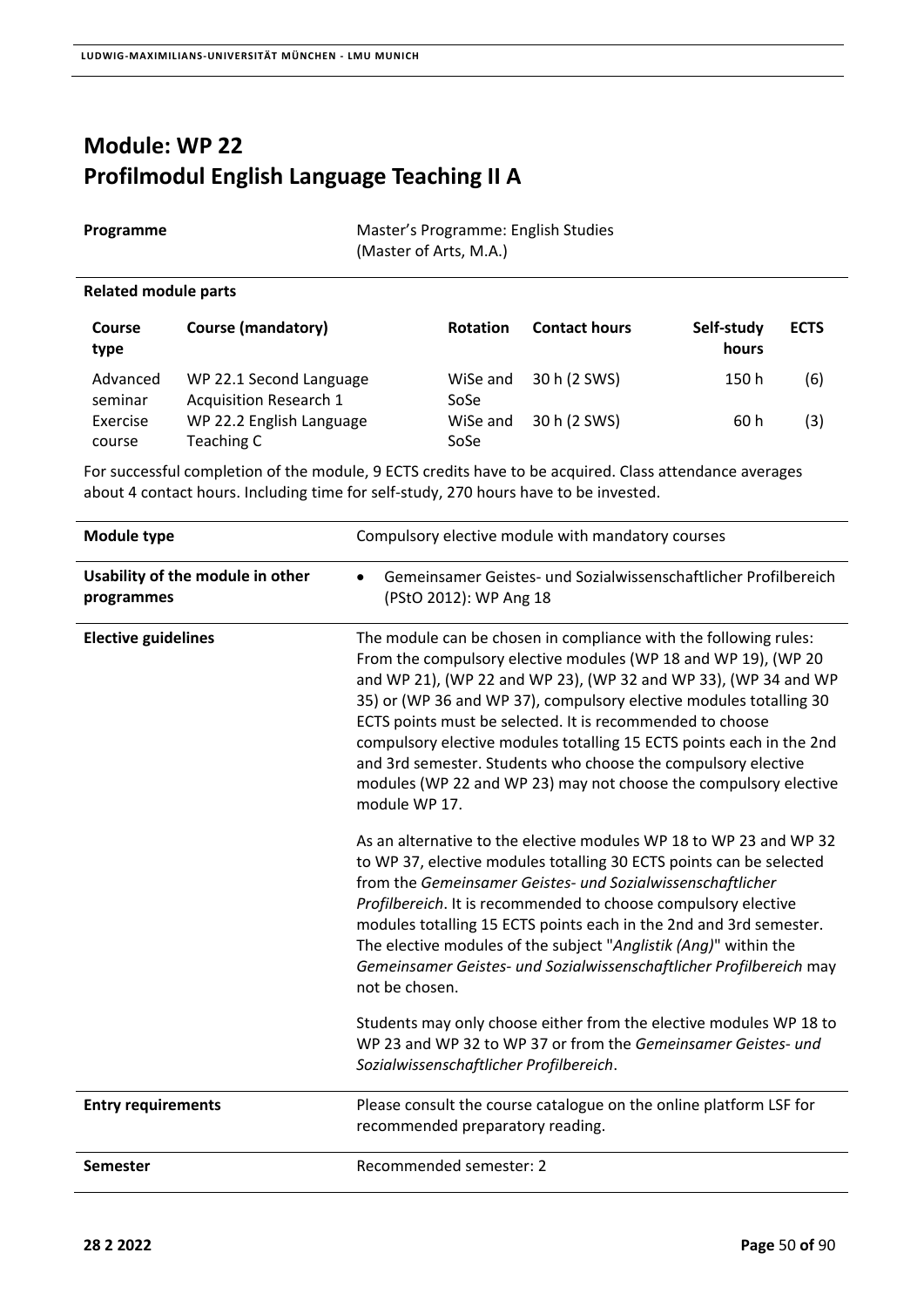| <b>Duration</b>                                   | The completion of the module takes 1 semester.                                                                                                                                                                                                                                                                                                                                                                                                                                                                                                                                                                                                                                                                                                                                 |
|---------------------------------------------------|--------------------------------------------------------------------------------------------------------------------------------------------------------------------------------------------------------------------------------------------------------------------------------------------------------------------------------------------------------------------------------------------------------------------------------------------------------------------------------------------------------------------------------------------------------------------------------------------------------------------------------------------------------------------------------------------------------------------------------------------------------------------------------|
| Content                                           | In this module students independently and comprehensively study<br>chosen topics on an advanced level and critically assess the relevant<br>specialist literature. They are fully familiar with the details of the<br>theoretical concepts, the research methods and questions of the<br>practical application of the selected subject area. Students analyze<br>the potentials for practice in teaching English to different types of<br>learner groups and they develop their own teaching concepts in the<br>context of their research.                                                                                                                                                                                                                                     |
| <b>Learning outcomes</b>                          | Ability to critically assess traditional and current theories and<br>٠<br>methods of Teaching English as a Foreign Language<br>Ability to reflect on established teaching concepts, critically<br>assess and evaluate recent findings of teaching and learning<br>research and scrutinize their practical applicability to individually<br>selected specific learning and teaching situations<br>Ability to independently develop theoretical and application-<br>oriented questions within a chosen subject area against the<br>background of traditional and current research positions, and to<br>answer these questions using appropriate methods of<br>description and analysis<br>Advanced skills for presenting results convincingly both orally<br>and in written form |
| <b>Type of examination</b>                        | Seminar paper and oral examination                                                                                                                                                                                                                                                                                                                                                                                                                                                                                                                                                                                                                                                                                                                                             |
| <b>Type of assessment</b>                         | The module will be graded.                                                                                                                                                                                                                                                                                                                                                                                                                                                                                                                                                                                                                                                                                                                                                     |
| <b>Requirements for acquiring ECTS</b><br>credits | ECTS credits will be granted when the module examination (or the<br>examination of pertinent mandatory and potential compulsory<br>elective module parts) has/have been successfully completed.                                                                                                                                                                                                                                                                                                                                                                                                                                                                                                                                                                                |
| <b>Responsible contact</b>                        | Dr. Stefanie Fuchs                                                                                                                                                                                                                                                                                                                                                                                                                                                                                                                                                                                                                                                                                                                                                             |
| Language(s)                                       | English                                                                                                                                                                                                                                                                                                                                                                                                                                                                                                                                                                                                                                                                                                                                                                        |
| <b>Additional information</b>                     | The module examination consists of two parts, one of which is held in<br>each of the two classes. Therefore, module parts WP 22.1 and WP<br>22.2 can be done in different semesters and, in case of failure of an<br>examination, only the examination for the failed module part has to<br>be repeated.                                                                                                                                                                                                                                                                                                                                                                                                                                                                       |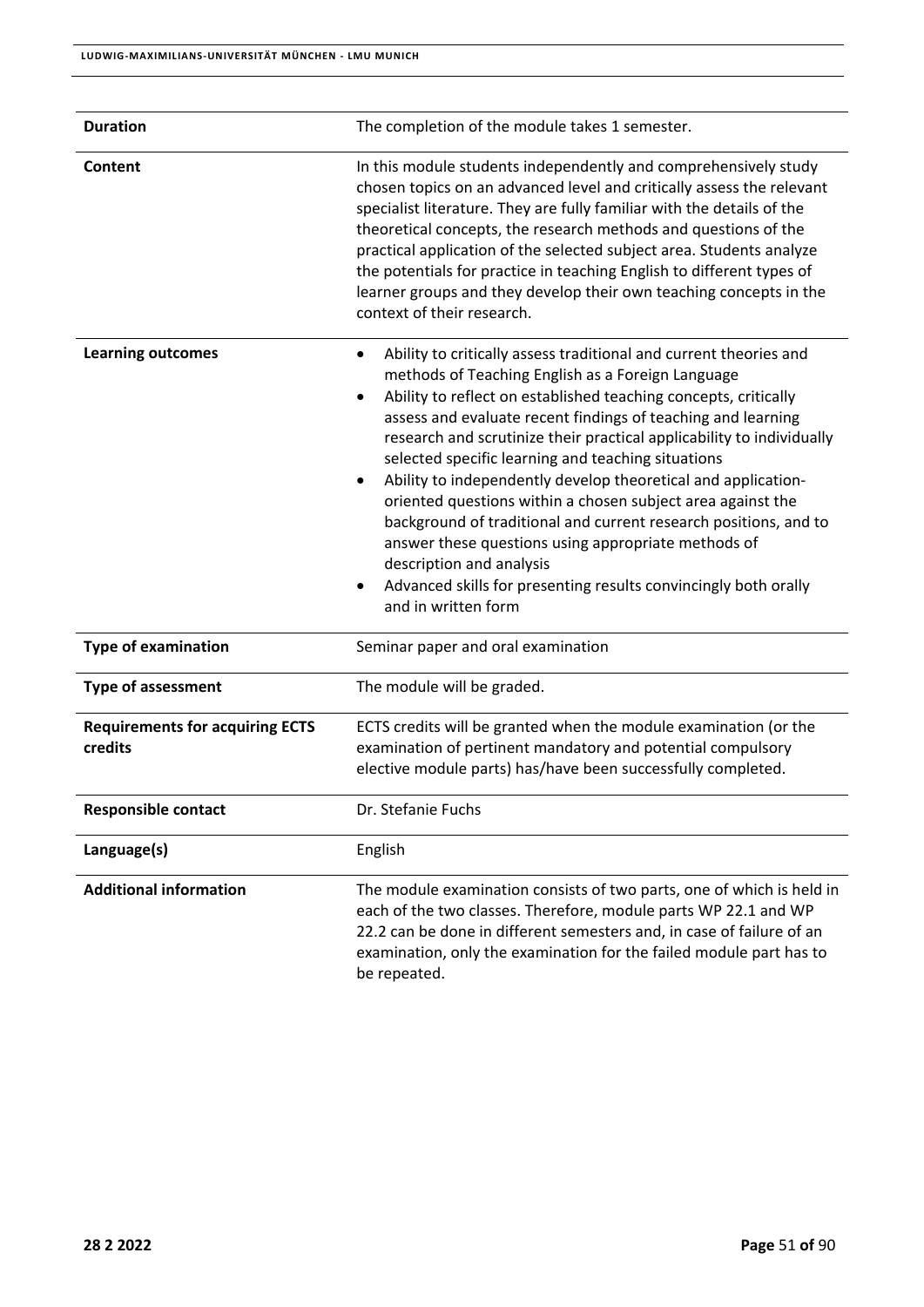# **Module: WP 23 Profilmodul English Language Teaching II B**

| Programme                   |                                              | Master's Programme: English Studies<br>(Master of Arts, M.A.) |                      |                     |             |
|-----------------------------|----------------------------------------------|---------------------------------------------------------------|----------------------|---------------------|-------------|
| <b>Related module parts</b> |                                              |                                                               |                      |                     |             |
| <b>Course</b><br>type       | Course (mandatory)                           | <b>Rotation</b>                                               | <b>Contact hours</b> | Self-study<br>hours | <b>ECTS</b> |
| Advanced<br>seminar         | WP 23.1 Hauptseminar Research<br>Methodology | WiSe and<br>SoSe                                              | 30 h (2 SWS)         | 150 h               | (6)         |

| Module type                                    | Compulsory elective module with mandatory course                                                                                                                                                                                                                                                                                                                                                                                                                                                                                                                       |
|------------------------------------------------|------------------------------------------------------------------------------------------------------------------------------------------------------------------------------------------------------------------------------------------------------------------------------------------------------------------------------------------------------------------------------------------------------------------------------------------------------------------------------------------------------------------------------------------------------------------------|
| Usability of the module in other<br>programmes | none                                                                                                                                                                                                                                                                                                                                                                                                                                                                                                                                                                   |
| <b>Elective guidelines</b>                     | The module can be chosen in compliance with the following rules:<br>From the compulsory elective modules (WP 18 and WP 19), (WP 20<br>and WP 21), (WP 22 and WP 23), (WP 32 and WP 33), (WP 34 and<br>WP 35) or (WP 36 and WP 37), compulsory elective modules<br>totalling 30 ECTS points must be selected. It is recommended to<br>choose compulsory elective modules totalling 15 ECTS points each<br>in the 2nd and 3rd semester. Students who choose the compulsory<br>elective modules (WP 22 and WP 23) may not choose the<br>compulsory elective module WP 17. |
|                                                | As an alternative to the elective modules WP 18 to WP 23 and WP<br>32 to WP 37, elective modules totalling 30 ECTS points can be<br>selected from the Gemeinsamer Geistes- und<br>Sozialwissenschaftlicher Profilbereich. It is recommended to choose<br>compulsory elective modules totalling 15 ECTS points each in the<br>2nd and 3rd semester. The elective modules of the subject<br>"Anglistik (Ang)" within the Gemeinsamer Geistes- und<br>Sozialwissenschaftlicher Profilbereich may not be chosen.                                                           |
|                                                | Students may only choose either from the elective modules WP 18<br>to WP 23 and WP 32 to WP 37 or from the Gemeinsamer Geistes-<br>und Sozialwissenschaftlicher Profilbereich.                                                                                                                                                                                                                                                                                                                                                                                         |
| <b>Entry requirements</b>                      | Please consult the course catalogue on the online platform LSF for<br>recommended preparatory reading.                                                                                                                                                                                                                                                                                                                                                                                                                                                                 |
| <b>Semester</b>                                | Recommended semester: 2                                                                                                                                                                                                                                                                                                                                                                                                                                                                                                                                                |
| <b>Duration</b>                                | The completion of the module takes 1 semester.                                                                                                                                                                                                                                                                                                                                                                                                                                                                                                                         |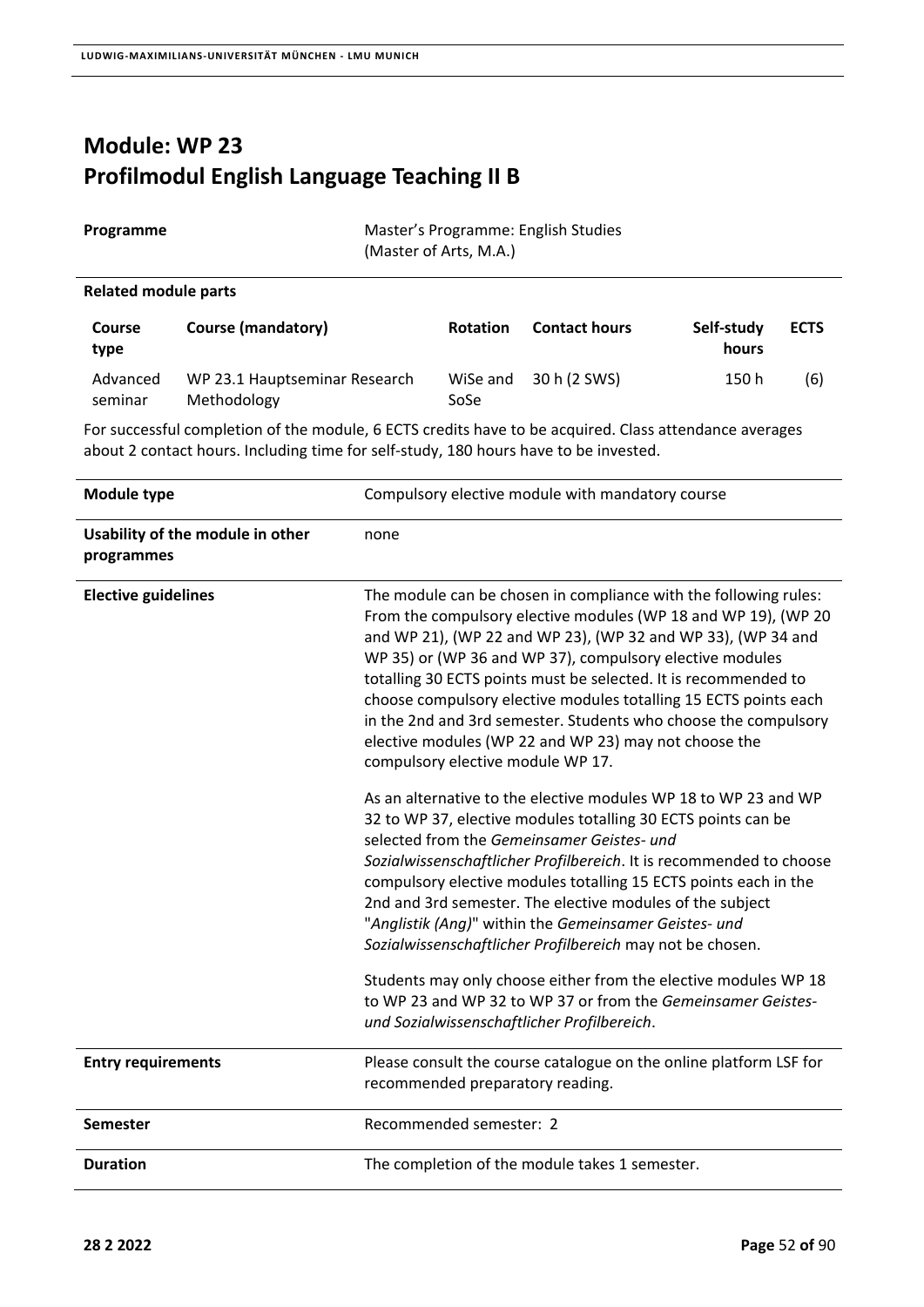| Content                                           | This module is about learning how to read published research<br>studies critically. The focus is on discussing a variety of research<br>methods used in the field of Teaching English as a Foreign<br>Language. Students gain hands-on experience with conducting<br>research, using different research designs and ways of gathering<br>and interpreting empirical data.                                              |
|---------------------------------------------------|------------------------------------------------------------------------------------------------------------------------------------------------------------------------------------------------------------------------------------------------------------------------------------------------------------------------------------------------------------------------------------------------------------------------|
| <b>Learning outcomes</b>                          | Ability to critically read published research studies in the field<br>$\bullet$<br>of Teaching English as a Foreign Language<br>Ability to reflect on the effectiveness of the research methods<br>$\bullet$<br>used in studies on English language teaching<br>Ability to formulate appropriate research questions and<br>develop adequate research designs<br>Advanced skills of presenting own results convincingly |
| <b>Type of examination</b>                        | Poster                                                                                                                                                                                                                                                                                                                                                                                                                 |
| <b>Type of assessment</b>                         | The module will be graded.                                                                                                                                                                                                                                                                                                                                                                                             |
| <b>Requirements for acquiring ECTS</b><br>credits | ECTS credits will be granted when the module examination (or the<br>examination of pertinent mandatory and potential compulsory<br>elective module parts) has/have been successfully completed.                                                                                                                                                                                                                        |
| <b>Responsible contact</b>                        | Dr. Stefanie Fuchs                                                                                                                                                                                                                                                                                                                                                                                                     |
| Language(s)                                       | English                                                                                                                                                                                                                                                                                                                                                                                                                |
| <b>Additional information</b>                     | none                                                                                                                                                                                                                                                                                                                                                                                                                   |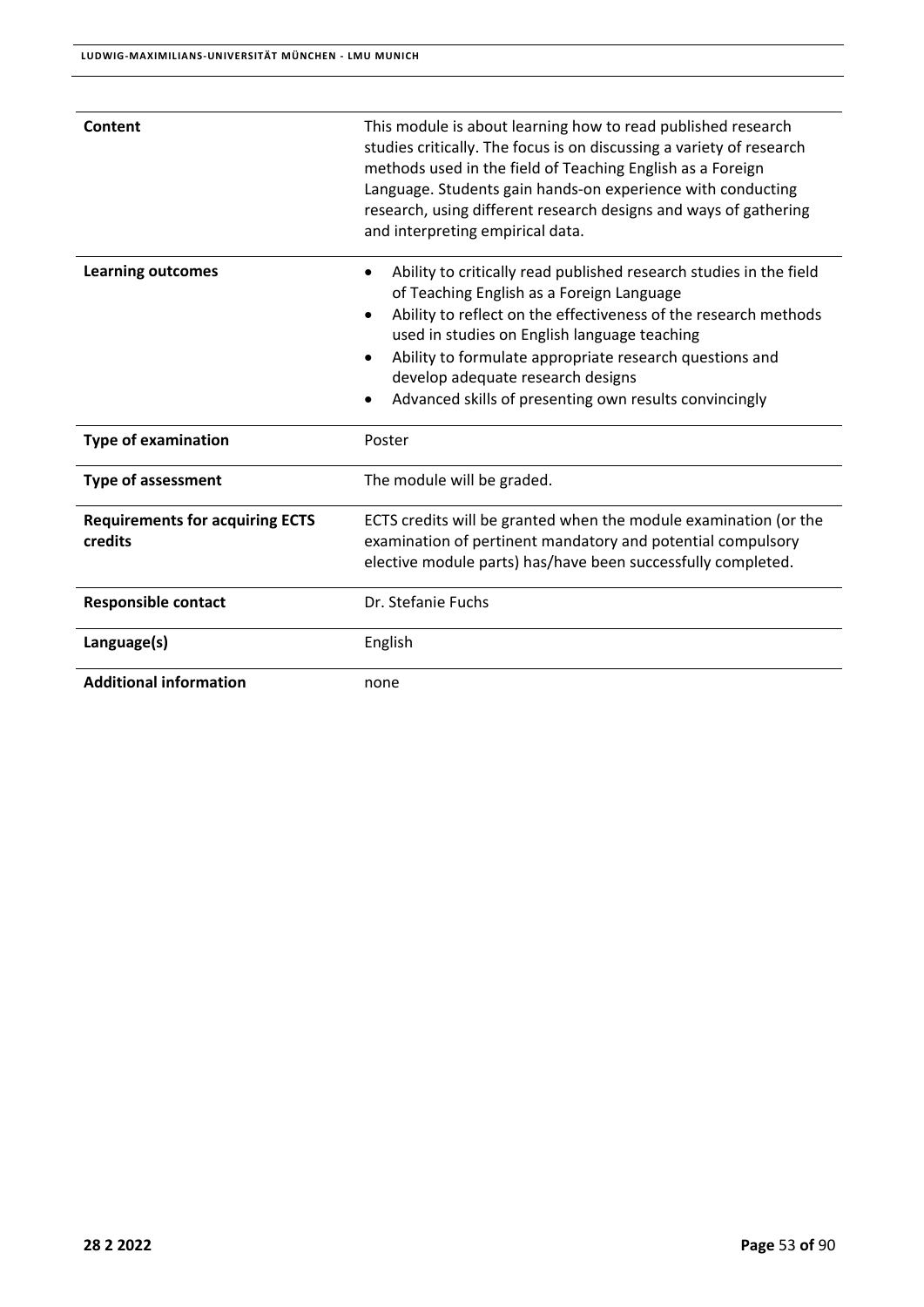# **Module: P 3 Basismodul English Language Practice III**

| Programme |  |  |
|-----------|--|--|
|-----------|--|--|

**Master's Programme: English Studies** (Master of Arts, M.A.)

#### **Related module parts**

| <b>Course</b><br>type | Course (mandatory)          | <b>Rotation</b>  | <b>Contact hours</b> | Self-study<br>hours | <b>ECTS</b> |
|-----------------------|-----------------------------|------------------|----------------------|---------------------|-------------|
| Exercise<br>course    | P 3.1 Master Writing Skills | WiSe and<br>SoSe | 30 h (2 SWS)         | 60 h                | (3)         |

| Module type                                       | Mandatory module with mandatory course                                                                                                                                                                                                                                              |
|---------------------------------------------------|-------------------------------------------------------------------------------------------------------------------------------------------------------------------------------------------------------------------------------------------------------------------------------------|
| Usability of the module in other<br>programmes    | none                                                                                                                                                                                                                                                                                |
| <b>Elective guidelines</b>                        | none                                                                                                                                                                                                                                                                                |
| <b>Entry requirements</b>                         | none                                                                                                                                                                                                                                                                                |
| <b>Semester</b>                                   | Recommended semester: 3                                                                                                                                                                                                                                                             |
| <b>Duration</b>                                   | The completion of the module takes 1 semester.                                                                                                                                                                                                                                      |
| Content                                           | Students will extend their writing skills by applying them to the<br>specific area of science and academic discourse. They will also<br>practise specific forms of communication and new, genre-specific<br>writing features (stylistic, lexical or syntactic) of academic writing. |
| <b>Learning outcomes</b>                          | Academic writing skills on an advanced level                                                                                                                                                                                                                                        |
| <b>Type of examination</b>                        | Documentation                                                                                                                                                                                                                                                                       |
| <b>Type of assessment</b>                         | The module will not be graded.                                                                                                                                                                                                                                                      |
| <b>Requirements for acquiring ECTS</b><br>credits | ECTS credits will be granted when the module examination (or the<br>examination of pertinent mandatory and potential compulsory<br>elective module parts) has/have been successfully completed.                                                                                     |
| <b>Responsible contact</b>                        | Rachel McIntyre                                                                                                                                                                                                                                                                     |
| Language(s)                                       | English                                                                                                                                                                                                                                                                             |
| <b>Additional information</b>                     | none                                                                                                                                                                                                                                                                                |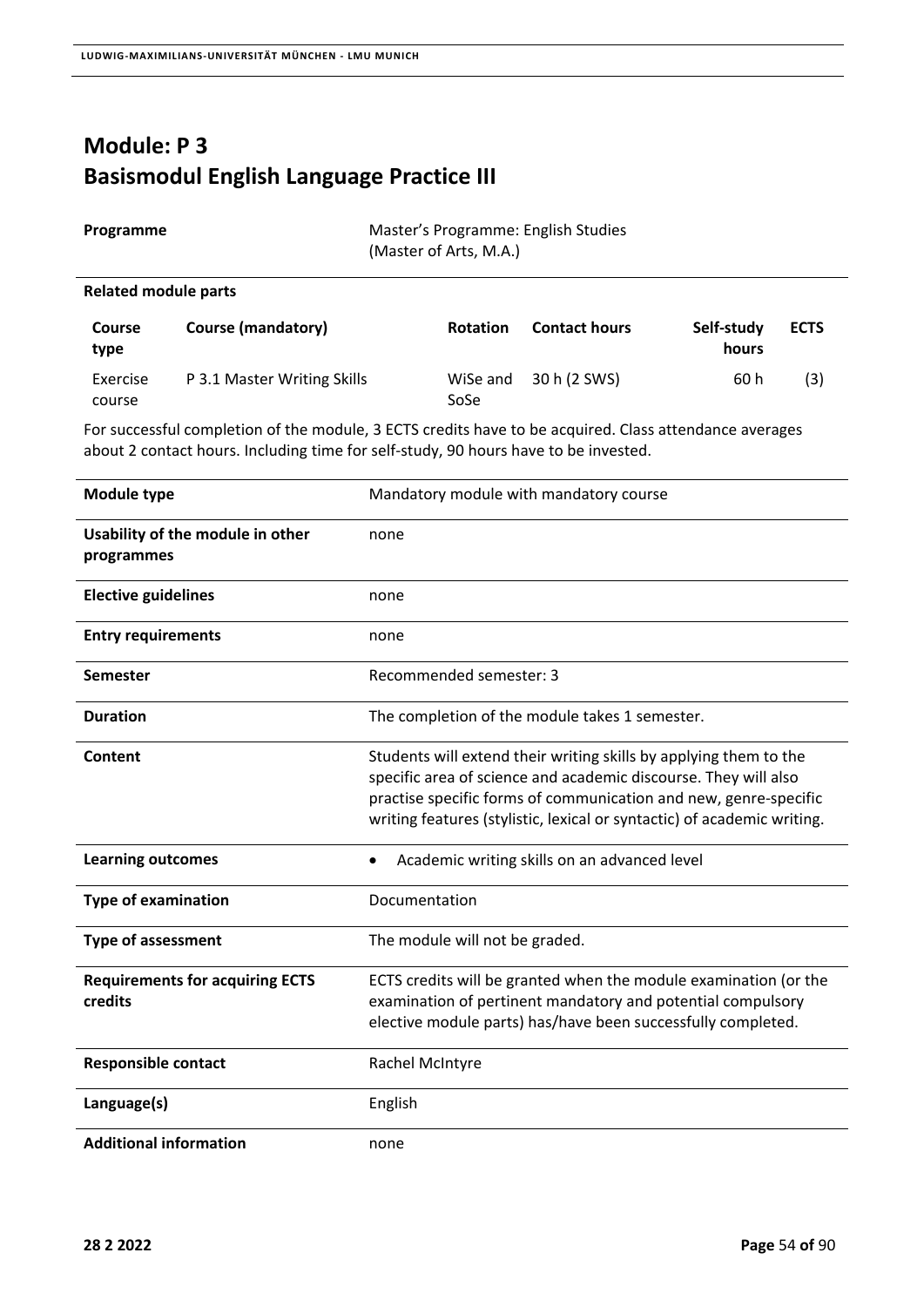### **Module: WP 24 Basismodul Linguistics III A (synchron)**

| Programme                   | Master's Programme: English Studies<br>(Master of Arts, M.A.) |                  |                      |                     |             |
|-----------------------------|---------------------------------------------------------------|------------------|----------------------|---------------------|-------------|
| <b>Related module parts</b> |                                                               |                  |                      |                     |             |
| <b>Course</b><br>type       | Course (mandatory)                                            | <b>Rotation</b>  | <b>Contact hours</b> | Self-study<br>hours | <b>ECTS</b> |
| Master's<br>exercise        | WP 24.1 Masterübung Synchronic<br>Linguistics                 | WiSe and<br>SoSe | 30 h (2 SWS)         | 150 h               | (6)         |

For successful completion of the module, 6 ECTS credits have to be acquired. Class attendance averages about 2 contact hours. Including time for self‐study, 180 hours have to be invested.

| Module type                                    | Compulsory elective module with mandatory course                                                                                                                                                                                                                                                                                                                                                                                    |
|------------------------------------------------|-------------------------------------------------------------------------------------------------------------------------------------------------------------------------------------------------------------------------------------------------------------------------------------------------------------------------------------------------------------------------------------------------------------------------------------|
| Usability of the module in other<br>programmes | Gemeinsamer Geistes- und Sozialwissenschaftlicher<br>Profilbereich (PStO 2012): WP Ang 8<br>Gemeinsamer Geistes- und Sozialwissenschaftlicher<br>$\bullet$<br>Profilbereich (PStO 2020): WP Ang 8                                                                                                                                                                                                                                   |
| <b>Elective guidelines</b>                     | The module can be chosen in compliance with the following<br>rules: From the compulsory elective modules WP 24 to WP 31,<br>the compulsory elective modules (WP 24 and WP 25) or (WP 24<br>and WP 26) or (WP 25 and WP 27) or (WP 26 and WP 27) or (WP<br>28 and WP 29) or (WP 30 and WP 31) must be selected. Those<br>who choose the elective modules (WP 30 and WP 31) may not<br>choose the elective modules (WP 36 and WP 37). |
| <b>Entry requirements</b>                      | Please consult the course catalogue on the online platform LSF<br>for recommended preparatory reading.                                                                                                                                                                                                                                                                                                                              |
| <b>Semester</b>                                | Recommended semester: 3                                                                                                                                                                                                                                                                                                                                                                                                             |
| <b>Duration</b>                                | The completion of the module takes 1 semester.                                                                                                                                                                                                                                                                                                                                                                                      |
| Content                                        | In this Master's exercise course students revise and enhance<br>their knowledge of theoretical and methodological approaches<br>in synchronic and diachronic linguistics by applying their skills to<br>a broad range of texts and corpora. In active peer group<br>discussion of specific issues relating to synchronic or diachronic<br>linguistics, students reflect on their own methods in their<br>specific subject area.     |
| <b>Learning outcomes</b>                       | Advanced knowledge about a specific subject area within<br>linguistics<br>Deepened methodological skills in this subject area and                                                                                                                                                                                                                                                                                                   |

course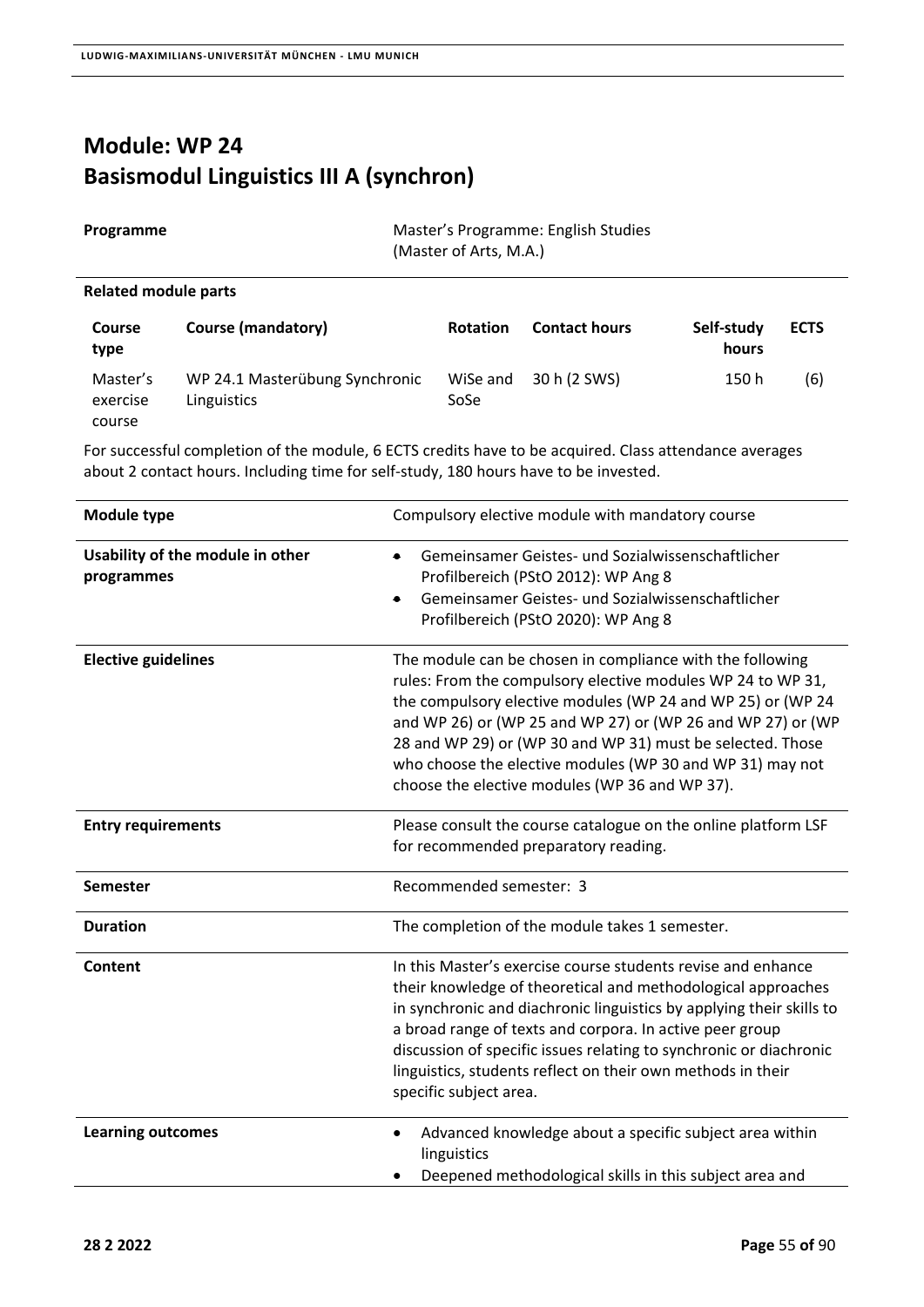|                                                | ability to critically reflect on and contextualize these<br>methods based on practical application<br>Advanced research skills as well as advanced techniques in<br>documenting and presenting the results of one's own<br>research in a target-oriented, productive way<br>Ability to deal with different and divergent linguistic<br>approaches in a manner appropriate to academic discourse<br>at an advanced level |
|------------------------------------------------|-------------------------------------------------------------------------------------------------------------------------------------------------------------------------------------------------------------------------------------------------------------------------------------------------------------------------------------------------------------------------------------------------------------------------|
| <b>Type of examination</b>                     | Essay or written examination or documentation or project<br>report                                                                                                                                                                                                                                                                                                                                                      |
| <b>Type of assessment</b>                      | The module will not be graded.                                                                                                                                                                                                                                                                                                                                                                                          |
| <b>Requirements for acquiring ECTS credits</b> | ECTS credits will be granted when the module examination (or<br>the examination of pertinent mandatory and potential<br>compulsory elective module parts) has/have been successfully<br>completed.                                                                                                                                                                                                                      |
| <b>Responsible contact</b>                     | Dr. Franziska Günther                                                                                                                                                                                                                                                                                                                                                                                                   |
| Language(s)                                    | English                                                                                                                                                                                                                                                                                                                                                                                                                 |
| <b>Additional information</b>                  | none                                                                                                                                                                                                                                                                                                                                                                                                                    |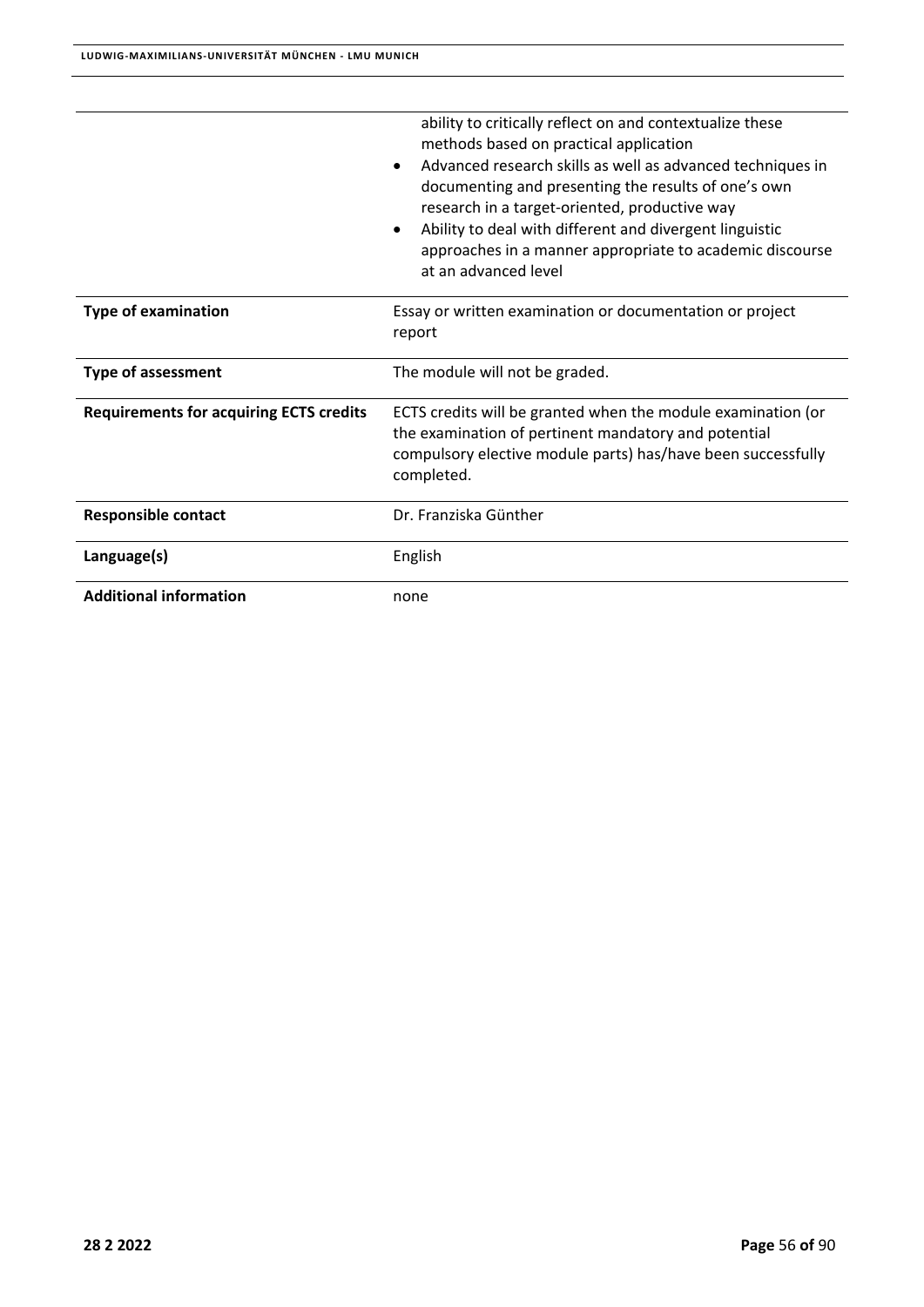#### **Module: WP 25 Basismodul Linguistics III B**

| Programme |
|-----------|
|-----------|

**Master's Programme: English Studies** (Master of Arts, M.A.)

#### **Related module parts**

| <b>Course</b><br>type          | <b>Course (mandatory)</b>         | <b>Rotation</b>  | <b>Contact hours</b> | Self-study<br>hours | <b>ECTS</b> |
|--------------------------------|-----------------------------------|------------------|----------------------|---------------------|-------------|
| Master's<br>exercise<br>course | WP 25.1 Masterübung Linguistics B | WiSe and<br>SoSe | 30 h (2 SWS)         | 150 h               | (6)         |

| <b>Module type</b>                             | Compulsory elective module with mandatory course                                                                                                                                                                                                                                                                                                                                                                                    |
|------------------------------------------------|-------------------------------------------------------------------------------------------------------------------------------------------------------------------------------------------------------------------------------------------------------------------------------------------------------------------------------------------------------------------------------------------------------------------------------------|
| Usability of the module in other<br>programmes | Gemeinsamer Geistes- und Sozialwissenschaftlicher<br>Profilbereich (PStO 2012): WP Ang 6<br>Gemeinsamer Geistes- und Sozialwissenschaftlicher<br>$\bullet$<br>Profilbereich (PStO 2020): WP Ang 6<br>Masterstudiengang "Mittelalter- und Renaissancestudien": WP<br>79                                                                                                                                                              |
| <b>Elective guidelines</b>                     | The module can be chosen in compliance with the following rules:<br>From the compulsory elective modules WP 24 to WP 31, the<br>compulsory elective modules (WP 24 and WP 25) or (WP 24 and<br>WP 26) or (WP 25 and WP 27) or (WP 26 and WP 27) or (WP 28 and<br>WP 29) or (WP 30 and WP 31) must be selected. Those who choose<br>the elective modules (WP 30 and WP 31) may not choose the<br>elective modules (WP 36 and WP 37). |
| <b>Entry requirements</b>                      | Please consult the course catalogue on the online platform LSF for<br>recommended preparatory reading.                                                                                                                                                                                                                                                                                                                              |
| <b>Semester</b>                                | Recommended semester: 3                                                                                                                                                                                                                                                                                                                                                                                                             |
| <b>Duration</b>                                | The completion of the module takes 1 semester.                                                                                                                                                                                                                                                                                                                                                                                      |
| Content                                        | In this Master's exercise course students expand their knowledge<br>of theoretical and methodological approaches at an advanced level<br>by applying their skills to a range of texts or corpora. Students<br>reflect on their own methodological frameworks by discussing<br>specific issues relating to synchronic or diachronic linguistics with<br>their peer group.                                                            |
| <b>Learning outcomes</b>                       | Substantial insight into a selected research topic<br>Ability to critically assess the methodological frameworks and                                                                                                                                                                                                                                                                                                                |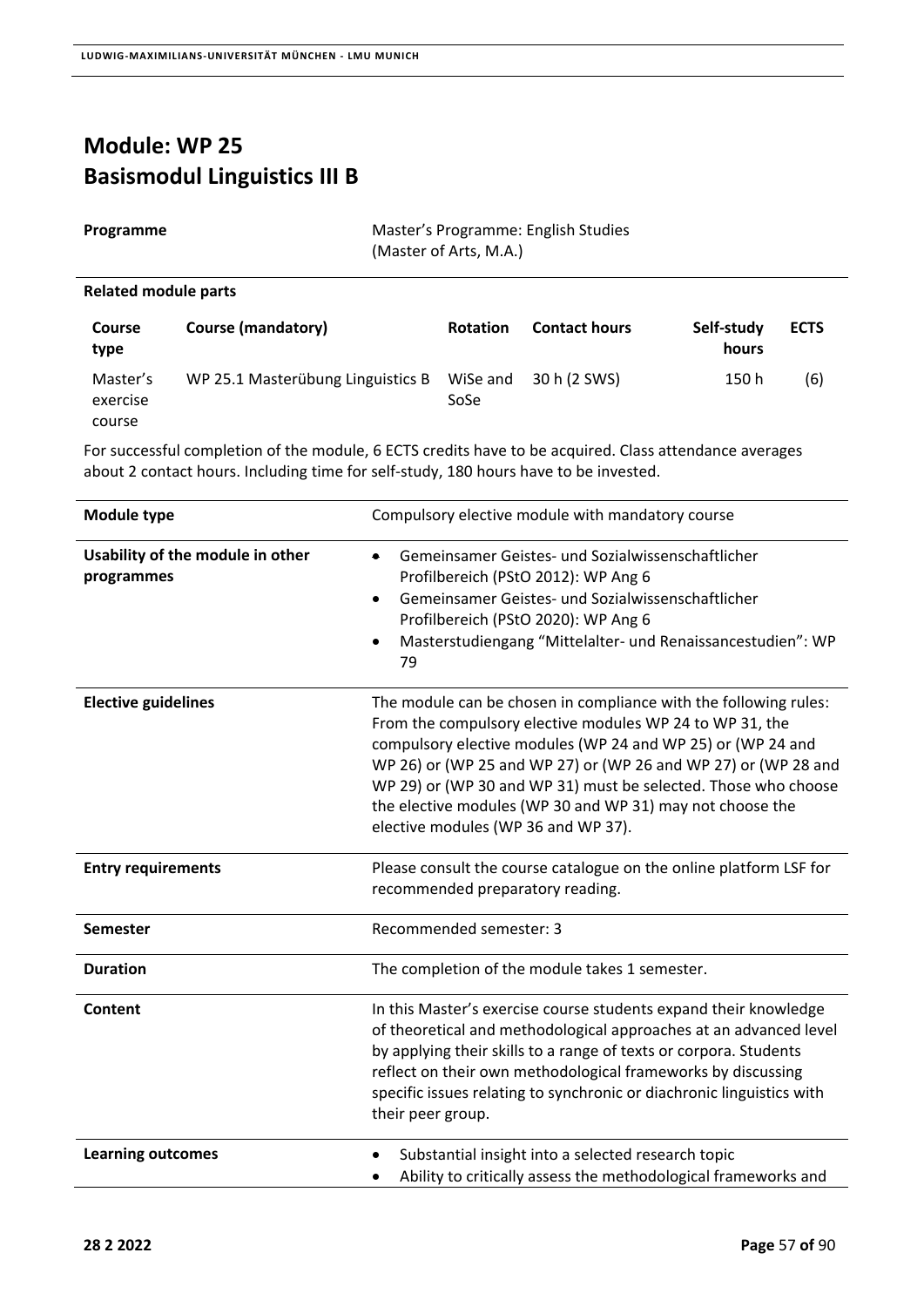|                                                          | contexts connected to this topic and explore their implications<br>through practical application<br>Consolidated skills in independent research and in adequately<br>$\bullet$<br>processing and presenting the results of one's own research<br>Competence in discussing various linguistic approaches in<br>appropriate academic discourse |
|----------------------------------------------------------|----------------------------------------------------------------------------------------------------------------------------------------------------------------------------------------------------------------------------------------------------------------------------------------------------------------------------------------------|
| <b>Type of examination</b>                               | Essay or written examination or project report or documentation                                                                                                                                                                                                                                                                              |
| <b>Type of assessment</b>                                | The module will not be graded.                                                                                                                                                                                                                                                                                                               |
| <b>Requirements for acquiring ECTS</b><br><b>credits</b> | ECTS credits will be granted when the module examination (or the<br>examination of pertinent mandatory and potential compulsory<br>elective module parts) has/have been successfully completed.                                                                                                                                              |
| <b>Responsible contact</b>                               | Dr. Franziska Günther                                                                                                                                                                                                                                                                                                                        |
| Language(s)                                              | English                                                                                                                                                                                                                                                                                                                                      |
| <b>Additional information</b>                            | none                                                                                                                                                                                                                                                                                                                                         |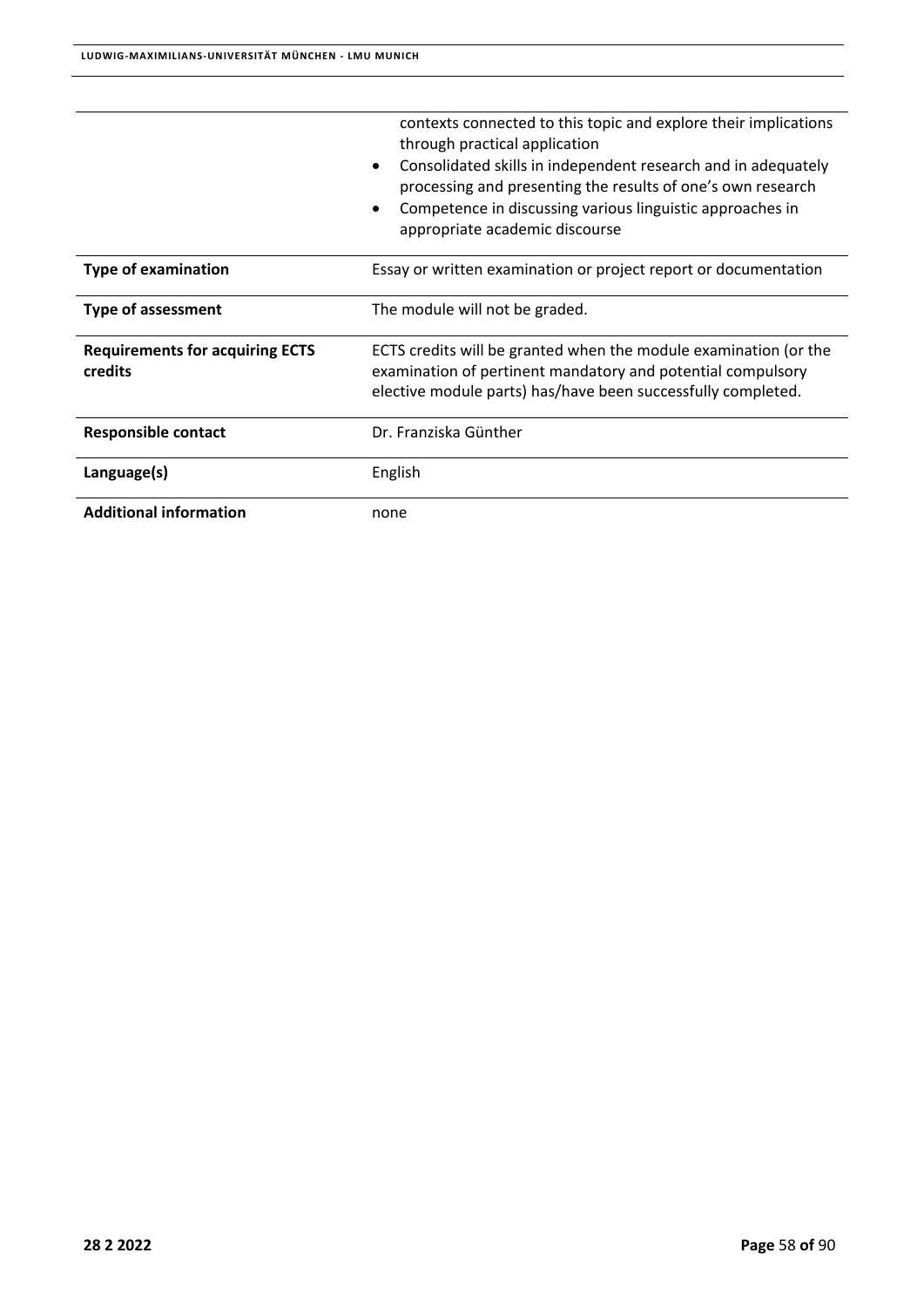Datenstrukturierung

### **Module: WP 26 Basismodul Linguistics III C**

course

 $\overline{a}$ 

| Programme                   |                                            | Master's Programme: English Studies<br>(Master of Arts, M.A.) |                      |                     |             |
|-----------------------------|--------------------------------------------|---------------------------------------------------------------|----------------------|---------------------|-------------|
| <b>Related module parts</b> |                                            |                                                               |                      |                     |             |
| <b>Course</b><br>type       | <b>Course (mandatory)</b>                  | <b>Rotation</b>                                               | <b>Contact hours</b> | Self-study<br>hours | <b>ECTS</b> |
| Lecture                     | WP 26.1 Theorie der<br>Datenstrukturierung | WiSe and<br>SoSe                                              | 30 h (2 SWS)         | 60 h                | (3)         |
| Exercise                    | WP 26.2 Übungen zur                        | WiSe and                                                      | 15–30 h (1–2         | 75–60 h             | (3)         |

For successful completion of the module, 6 ECTS credits have to be acquired. Class attendance averages about 3–4 contact hours. Including time for self‐study, 180 hours have to be invested.

SoSe

SWS)

| Module type                                    | Compulsory elective module with mandatory courses                                                                                                                                                                                                                                                                                                                                                                                                                                                           |
|------------------------------------------------|-------------------------------------------------------------------------------------------------------------------------------------------------------------------------------------------------------------------------------------------------------------------------------------------------------------------------------------------------------------------------------------------------------------------------------------------------------------------------------------------------------------|
| Usability of the module in other<br>programmes | Masterstudiengang "Cultural and Cognitive Linguistics (CCL)": P<br>6<br>Masterstudiengang "Vergleichende Indoeuropäische<br>$\bullet$<br>Sprachwissenschaft (VIS)": P 9, WP 13<br>Masterstudiengang "Romanistik": WP 28<br>Masterstudiengang "Slawische Philologie": WP 20                                                                                                                                                                                                                                  |
| <b>Elective guidelines</b>                     | The module can be chosen in compliance with the following rules:<br>From the compulsory elective modules WP 24 to WP 31, the<br>compulsory elective modules (WP 24 and WP 25) or (WP 24 and<br>WP 26) or (WP 25 and WP 27) or (WP 26 and WP 27) or (WP 28 and<br>WP 29) or (WP 30 and WP 31) must be selected. Those who choose<br>the elective modules (WP 30 and WP 31) may not choose the<br>elective modules (WP 36 and WP 37).                                                                         |
| <b>Entry requirements</b>                      | none                                                                                                                                                                                                                                                                                                                                                                                                                                                                                                        |
| Semester                                       | Recommended semester: 3                                                                                                                                                                                                                                                                                                                                                                                                                                                                                     |
| <b>Duration</b>                                | The completion of the module takes 1 semester.                                                                                                                                                                                                                                                                                                                                                                                                                                                              |
| Content                                        | Basics of data literacy / data competence: students acquire<br>theoretical knowledge and (IT-)-methodological skills that enable<br>them to structure, represent, annotate and analyze language- and<br>text-corpora, covering different levels of linguistic description and<br>analysis. Studens will also practically apply these skills by<br>investigating specific research questions.<br>(Das Modul vermittelt Grundlagen der Data Literacy/<br>Datenkompetenz. Dazu gehören einerseits Theorien und |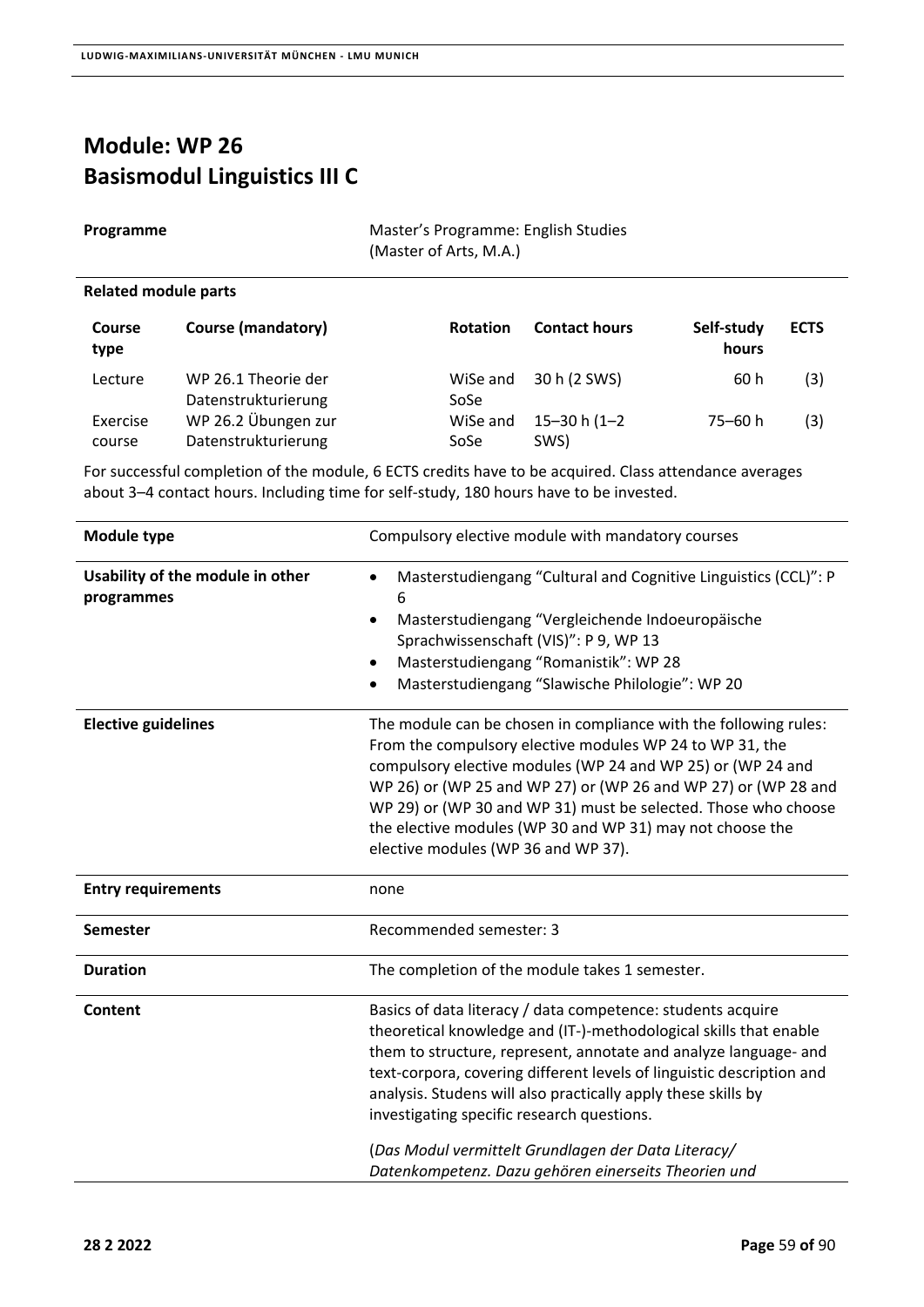| <b>Additional information</b>                     | Both module parts need to be taken in the same semester (there is<br>one joint module examination).                                                                                                                                                                                                                                                                                                                                                                                                   |
|---------------------------------------------------|-------------------------------------------------------------------------------------------------------------------------------------------------------------------------------------------------------------------------------------------------------------------------------------------------------------------------------------------------------------------------------------------------------------------------------------------------------------------------------------------------------|
| Language(s)                                       | German                                                                                                                                                                                                                                                                                                                                                                                                                                                                                                |
| <b>Responsible contact</b>                        | Dr. Christinan Riepl/Dr. Stephan Lücke                                                                                                                                                                                                                                                                                                                                                                                                                                                                |
| <b>Requirements for acquiring ECTS</b><br>credits | ECTS credits will be granted when the module examination (or the<br>examination of pertinent mandatory and potential compulsory<br>elective module parts) has/have sucessfully been completed.                                                                                                                                                                                                                                                                                                        |
| <b>Type of assessment</b>                         | The module will be graded.                                                                                                                                                                                                                                                                                                                                                                                                                                                                            |
| <b>Type of examination</b>                        | Written examination or exercise portfolio                                                                                                                                                                                                                                                                                                                                                                                                                                                             |
|                                                   | (Fähigkeit, aus anwendungsbezogener, technisch-methodischer<br>und gesellschaftlich-kultureller Perspektive Daten zu nutzen,<br>daraus gewonnene Informationen einzuordnen und<br>datengestützt zu argumentieren<br>Fähigkeit, die eigenen theoretischen Kenntnisse aus der<br>Linguistik für die Anwendung auf konkrete Forschungsvorhaben<br>zu bewerten<br>Fähigkeit geeignete Methoden und Analyseansätze zu<br>entwickeln und die Machbarkeit von korpus- und textbasierten<br>Studien erproben) |
| <b>Learning outcomes</b>                          | Ability to handle data with a focus on application, technical-<br>methodological issues and/or sociocultural aspects; ability to<br>use data as evidence in support of ideas or arguments.<br>Ability to evaluate whether and how theoretical linguistic<br>knowledge can find application in and/or motivate (empirical)<br>research projects.<br>Ability to develop methodological and analytical approaches<br>and to evaluate the feasability of corpus- and text-based<br>investigations         |
|                                                   | informatische Methoden zur Strukturierung, Abbildung, Annotation<br>und Analyse von Sprach- und Textkorpora auf verschiedenen<br>linguistischen Beschreibungsebenen. Andererseits werden diese für<br>die Untersuchung konkreter Forschungsfragen praktisch eingeübt.)                                                                                                                                                                                                                                |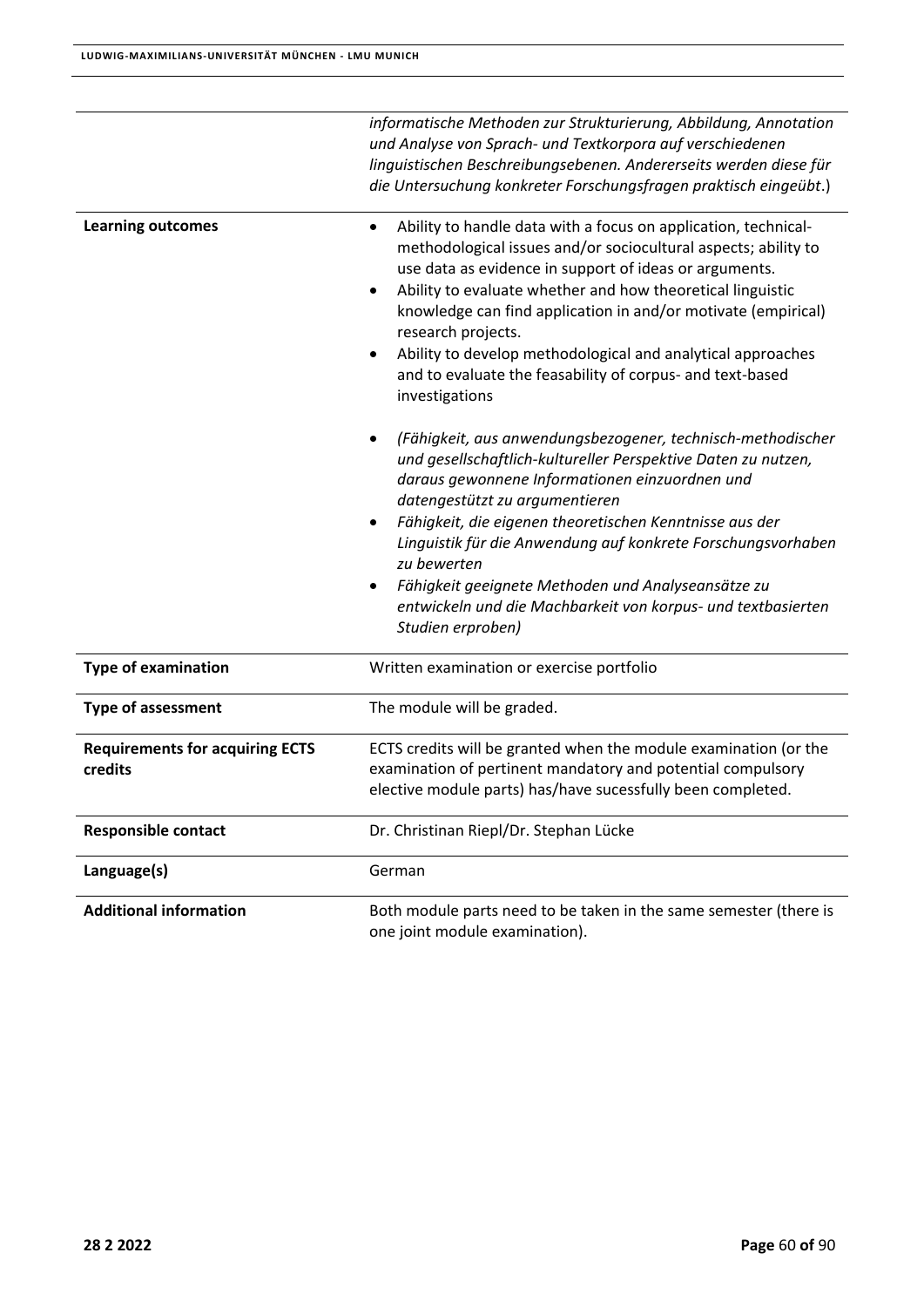# **Module: WP 27 Basismodul Linguistics III D (diachron)**

| Programme                      |                                               | (Master of Arts, M.A.) | Master's Programme: English Studies |                     |             |
|--------------------------------|-----------------------------------------------|------------------------|-------------------------------------|---------------------|-------------|
| <b>Related module parts</b>    |                                               |                        |                                     |                     |             |
| Course<br>type                 | <b>Course (mandatory)</b>                     | <b>Rotation</b>        | <b>Contact hours</b>                | Self-study<br>hours | <b>ECTS</b> |
| Master's<br>exercise<br>course | WP 27.1 Masterübung Diachronic<br>Linguistics | WiSe and<br>SoSe       | 30 h (2 SWS)                        | 150 h               | (6)         |

| Module type                                    | Compulsory elective module with mandatory courses                                                                                                                                                                                                                                                                                                                                                                                   |
|------------------------------------------------|-------------------------------------------------------------------------------------------------------------------------------------------------------------------------------------------------------------------------------------------------------------------------------------------------------------------------------------------------------------------------------------------------------------------------------------|
| Usability of the module in other<br>programmes | Gemeinsamer Geistes- und Sozialwissenschaftlicher<br>$\bullet$<br>Profilbereich (PStO 2012): WP Ang 8                                                                                                                                                                                                                                                                                                                               |
|                                                | Gemeinsamer Geistes- und Sozialwissenschaftlicher<br>$\bullet$<br>Profilbereich (PStO 2020): WP Ang 9                                                                                                                                                                                                                                                                                                                               |
| <b>Elective guidelines</b>                     | The module can be chosen in compliance with the following<br>rules: From the compulsory elective modules WP 24 to WP 31,<br>the compulsory elective modules (WP 24 and WP 25) or (WP 24<br>and WP 26) or (WP 25 and WP 27) or (WP 26 and WP 27) or (WP<br>28 and WP 29) or (WP 30 and WP 31) must be selected. Those<br>who choose the elective modules (WP 30 and WP 31) may not<br>choose the elective modules (WP 36 and WP 37). |
| <b>Entry requirements</b>                      | Please consult the course catalogue on the online platform LSF<br>for recommended preparatory reading.                                                                                                                                                                                                                                                                                                                              |
| <b>Semester</b>                                | Recommended semester: 3                                                                                                                                                                                                                                                                                                                                                                                                             |
| <b>Duration</b>                                | The completion of the module takes 1 semester.                                                                                                                                                                                                                                                                                                                                                                                      |
| <b>Content</b>                                 | In this Master's exercise course students revise and enhance<br>their knowledge of theoretical and methodological approaches<br>in diachronic linguistics by applying their skills to a broad range<br>of texts and corpora. In active peer group discussion of specific<br>issues relating to diachronic linguistics, students reflect on their<br>own methods in their specific subject area.                                     |
| <b>Learning outcomes</b>                       | Advanced knowledge about a specific subject area within<br>$\bullet$<br>diachronic linguistics<br>Deepened methodological skills in this subject area and<br>ability to critically reflect on and contextualize these                                                                                                                                                                                                               |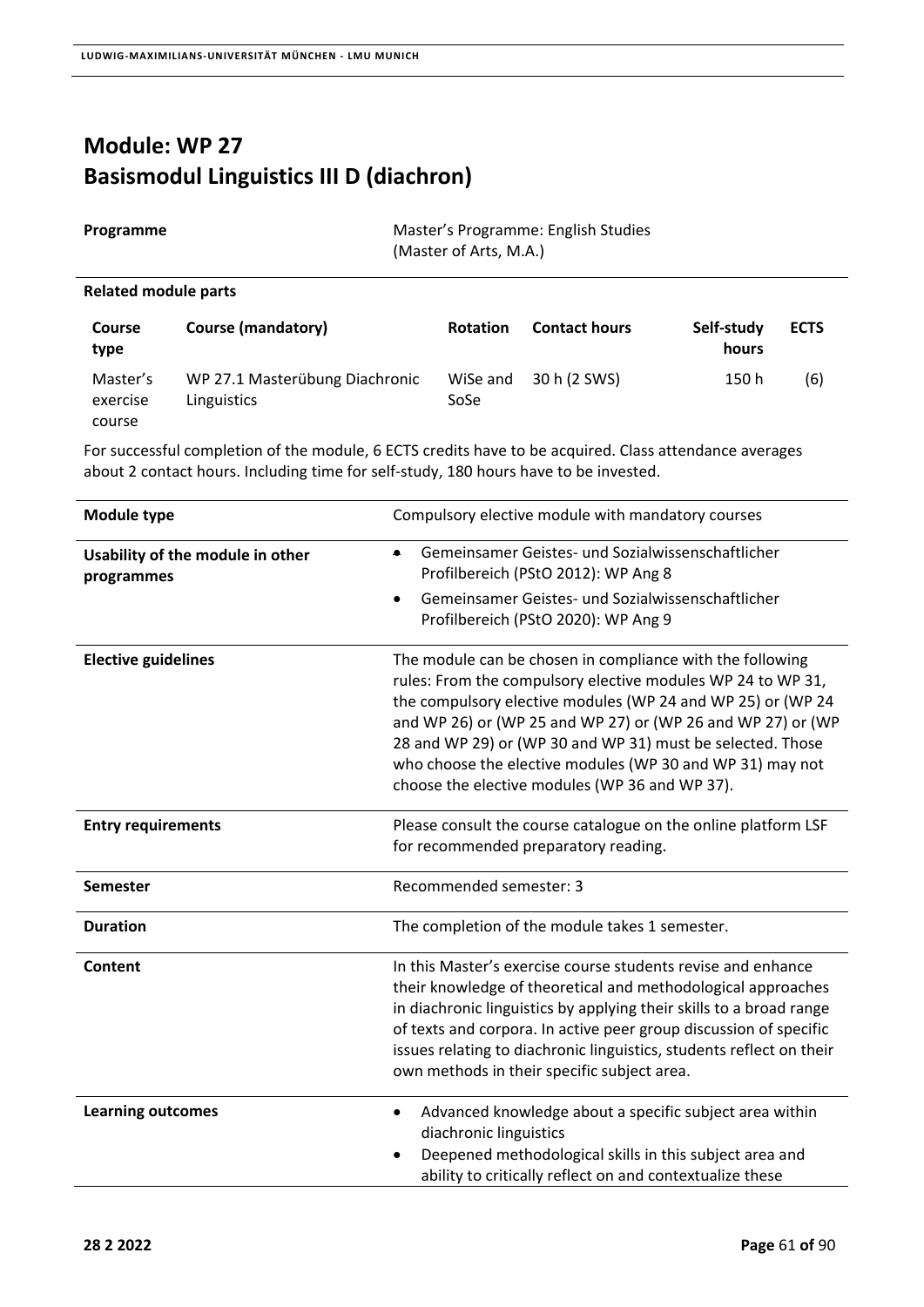|                                                | methods based on practical application<br>Advanced research skills as well as advanced techniques in<br>documenting and presenting the results of one's own<br>research in a target-oriented, productive way<br>Ability to deal with different and divergent linguistic<br>approaches in a manner appropriate to academic discourse<br>at an advanced level |  |
|------------------------------------------------|-------------------------------------------------------------------------------------------------------------------------------------------------------------------------------------------------------------------------------------------------------------------------------------------------------------------------------------------------------------|--|
| <b>Type of examination</b>                     | Essay or written examination or documentation or project<br>report                                                                                                                                                                                                                                                                                          |  |
| <b>Type of assessment</b>                      | The module will not be graded.                                                                                                                                                                                                                                                                                                                              |  |
| <b>Requirements for acquiring ECTS credits</b> | ECTS credits will be granted when the module examination (or<br>the examination of pertinent mandatory and potential<br>compulsory elective module parts) has/have been successfully<br>completed.                                                                                                                                                          |  |
| <b>Responsible contact</b>                     | Dr. Franziska Günther                                                                                                                                                                                                                                                                                                                                       |  |
| Language(s)                                    | English                                                                                                                                                                                                                                                                                                                                                     |  |
| <b>Additional information</b>                  | none                                                                                                                                                                                                                                                                                                                                                        |  |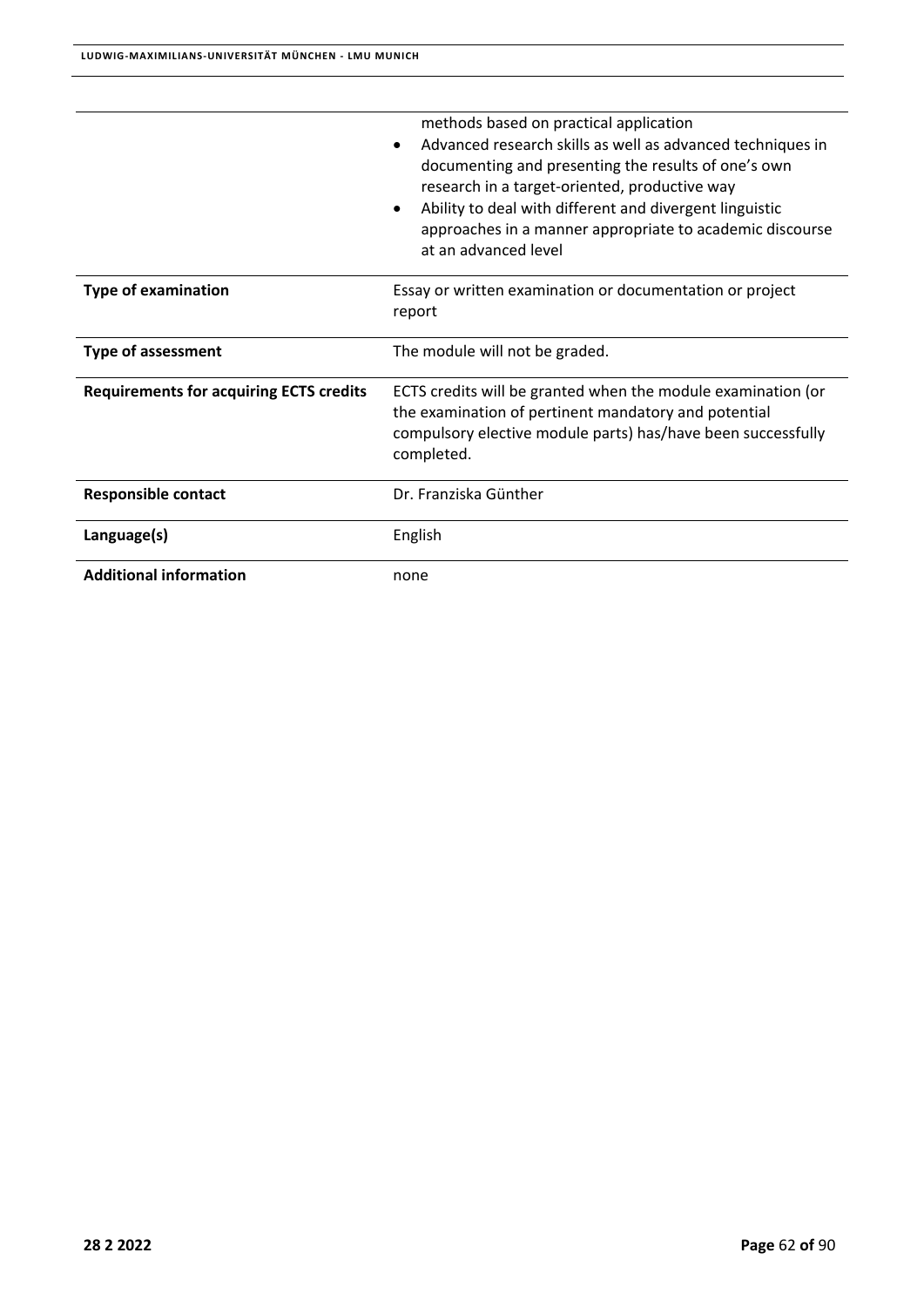#### **Module: WP 28 Basismodul Literature and Culture III A**

| Programme            | Master's Programme: English Studies<br>(Master of Arts, M.A.) |
|----------------------|---------------------------------------------------------------|
| Related module parts |                                                               |

#### **Course type Course (mandatory) Rotation Contact hours Self‐study hours ECTS**  Master's exercise course WP 28.1 Self‐Study Unit Literature and Culture C WiSe and 30 h (2 SWS) 150 h (6) SoSe

| <b>Module type</b>                             | Compulsory elective module with mandatory course                                                                                                                                                                                                                                                                                                                                                                                                                                                                                                                                   |
|------------------------------------------------|------------------------------------------------------------------------------------------------------------------------------------------------------------------------------------------------------------------------------------------------------------------------------------------------------------------------------------------------------------------------------------------------------------------------------------------------------------------------------------------------------------------------------------------------------------------------------------|
| Usability of the module in other<br>programmes | none                                                                                                                                                                                                                                                                                                                                                                                                                                                                                                                                                                               |
| <b>Elective guidelines</b>                     | The module can be chosen in compliance with the following rules:<br>From the compulsory elective modules WP 24 to WP 31, the<br>compulsory elective modules (WP 24 and WP 25) or (WP 24 and<br>WP 26) or (WP 25 and WP 27) or (WP 26 and WP 27) or (WP 28<br>and WP 29) or (WP 30 and WP 31) must be selected. Those who<br>choose the elective modules (WP 30 and WP 31) may not choose<br>the elective modules (WP 36 and WP 37).                                                                                                                                                |
| <b>Entry requirements</b>                      | Please consult the course catalogue on the online platform LSF for<br>recommendations on how to prepare for this class type.                                                                                                                                                                                                                                                                                                                                                                                                                                                       |
| <b>Semester</b>                                | Recommended semester: 3                                                                                                                                                                                                                                                                                                                                                                                                                                                                                                                                                            |
| <b>Duration</b>                                | The completion of the module takes 1 semester.                                                                                                                                                                                                                                                                                                                                                                                                                                                                                                                                     |
| Content                                        | Building on existing basic, subject-specific theoretical and<br>methodological knowledge and skills, students work on a corpus<br>of literary and/or theoretical texts on a specific topic. Supported<br>by their supervisor, they do so individually and largely<br>independently. They research and work on relevant research<br>literature on their topic and develop their own position on this<br>basis. To enable students to do so, students are instructed in how<br>to use the university's literature research facilities and tools in an<br>efficient, advanced manner. |
| <b>Learning outcomes</b>                       | Ability to independently analyze a corpus of literary and/or<br>$\bullet$<br>theoretical texts with respect to a specific research question<br>under consideration of current debates in the subject                                                                                                                                                                                                                                                                                                                                                                               |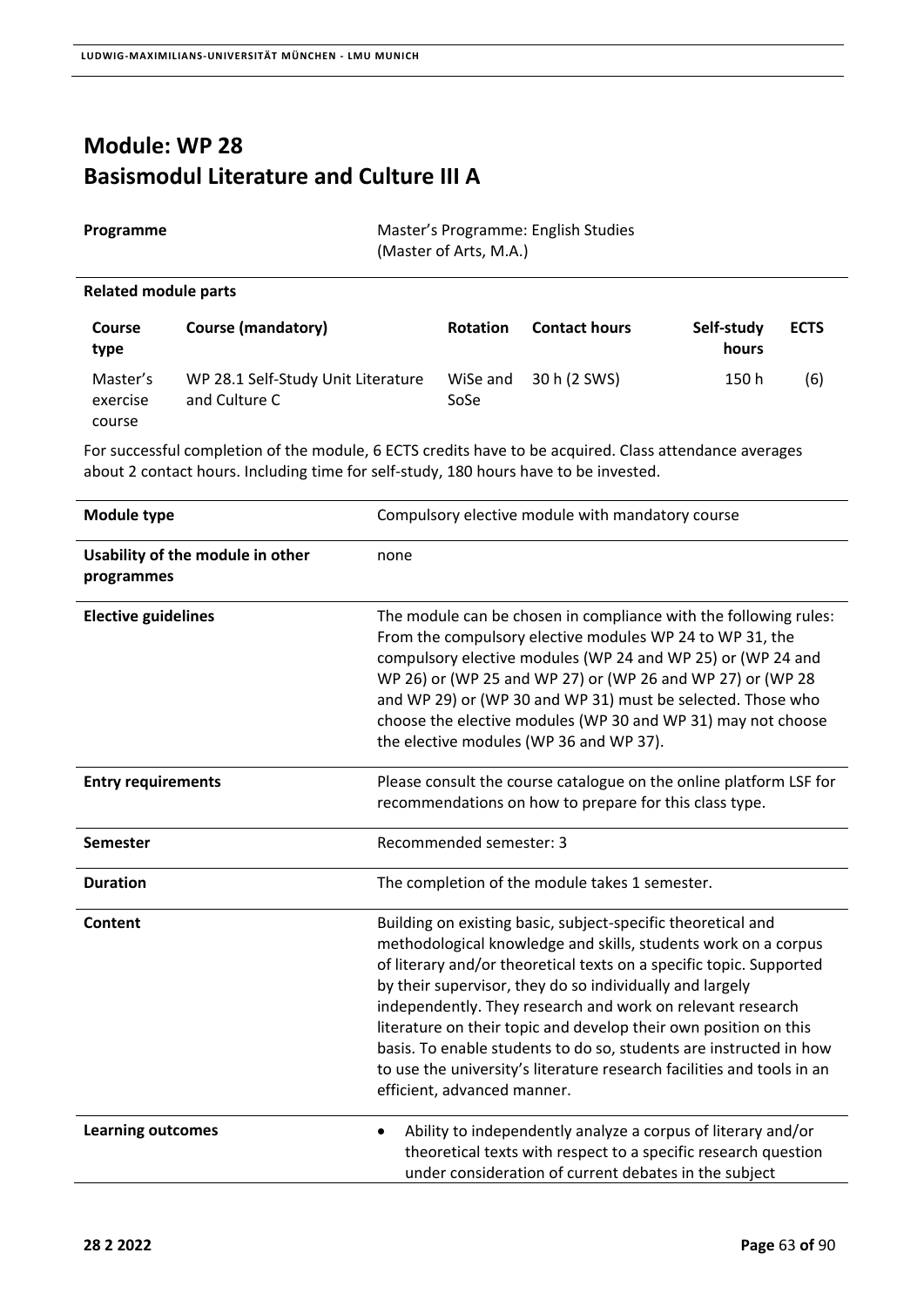|                                                   | Ability to orally present the results of own research in a<br>٠<br>manner adequate to academic discourse<br>Ability to formulate abstract hypotheses based on one's own<br>$\bullet$<br>research findings, and to position these findings in a larger<br>research context |
|---------------------------------------------------|---------------------------------------------------------------------------------------------------------------------------------------------------------------------------------------------------------------------------------------------------------------------------|
| <b>Type of examination</b>                        | Oral examination                                                                                                                                                                                                                                                          |
| <b>Type of assessment</b>                         | The module will not be graded.                                                                                                                                                                                                                                            |
| <b>Requirements for acquiring ECTS</b><br>credits | ECTS credits will be granted when the module examination (or the<br>examination of pertinent mandatory and potential compulsory<br>elective module parts) has/have been successfully completed.                                                                           |
| <b>Responsible contact</b>                        | apl. Prof. Dr. Enno Ruge                                                                                                                                                                                                                                                  |
|                                                   |                                                                                                                                                                                                                                                                           |
| Language(s)                                       | English                                                                                                                                                                                                                                                                   |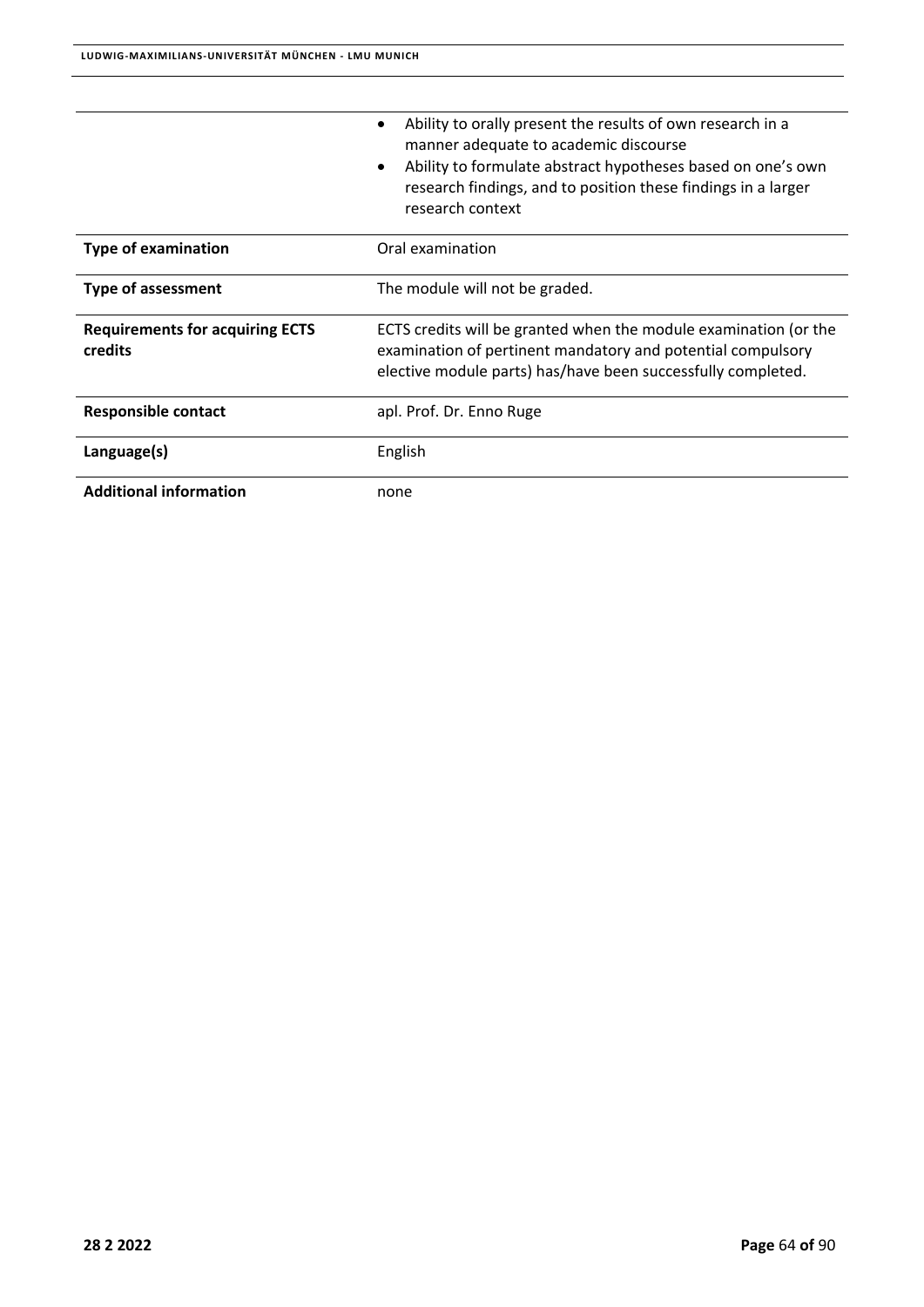#### **Module: WP 29 Basismodul Literature and Culture III B**

| Programme             |                           | Master's Programme: English Studies<br>(Master of Arts, M.A.) |                      |                     |  |
|-----------------------|---------------------------|---------------------------------------------------------------|----------------------|---------------------|--|
|                       | Related module parts      |                                                               |                      |                     |  |
| <b>Course</b><br>type | <b>Course (mandatory)</b> | <b>Rotation</b>                                               | <b>Contact hours</b> | Self-study<br>hours |  |

Master's exercise course WP 29.1 Masterübung English Literature and Culture B WiSe and 30 h (2 SWS) 150 h (6) SoSe

For successful completion of the module, 6 ECTS credits have to be acquired. Class attendance averages about 2 contact hours. Including time for self‐study, 180 hours have to be invested.

| Module type                                    | Compulsory elective module with mandatory course                                                                                                                                                                                                                                                                                                                                                                                                                                                                                                                                                                                                                                             |
|------------------------------------------------|----------------------------------------------------------------------------------------------------------------------------------------------------------------------------------------------------------------------------------------------------------------------------------------------------------------------------------------------------------------------------------------------------------------------------------------------------------------------------------------------------------------------------------------------------------------------------------------------------------------------------------------------------------------------------------------------|
| Usability of the module in other<br>programmes | Gemeinsamer Geistes- und Sozialwissenschaftlicher<br>$\bullet$<br>Profilbereich (PStO 2012): WP Ang 15<br>Gemeinsamer Geistes- und Sozialwissenschaftlicher<br>$\bullet$<br>Profilbereich (PStO 2020): WP Ang 16                                                                                                                                                                                                                                                                                                                                                                                                                                                                             |
| <b>Elective guidelines</b>                     | The module can be chosen in compliance with the following rules:<br>From the compulsory elective modules WP 24 to WP 31, the<br>compulsory elective modules (WP 24 and WP 25) or (WP 24 and<br>WP 26) or (WP 25 and WP 27) or (WP 26 and WP 27) or (WP 28 and<br>WP 29) or (WP 30 and WP 31) must be selected. Those who choose<br>the elective modules (WP 30 and WP 31) may not choose the<br>elective modules (WP 36 and WP 37).                                                                                                                                                                                                                                                          |
| <b>Entry requirements</b>                      | Please consult the course catalogue on the online platform LSF for<br>recommended preparatory reading.                                                                                                                                                                                                                                                                                                                                                                                                                                                                                                                                                                                       |
| <b>Semester</b>                                | Recommended semester: 3                                                                                                                                                                                                                                                                                                                                                                                                                                                                                                                                                                                                                                                                      |
| <b>Duration</b>                                | The completion of the module takes 1 semester.                                                                                                                                                                                                                                                                                                                                                                                                                                                                                                                                                                                                                                               |
| Content                                        | In this Master's exercise course students expand their<br>methodological expertise and their knowledge and skills in literary<br>studies by applying them to a chosen body of texts which, taken<br>together, provide a comprehensive insight into the growth and<br>development, the cultural contexts and the current state of<br>research of a chosen topic regarding a specific genre, a specific<br>author or specific period of literary history. Students focus primarily<br>on various theories of literary and cultural criticism as well as on<br>the theory behind different models and approaches of literary<br>studies, cultural studies and media studies and their practical |

**ECTS**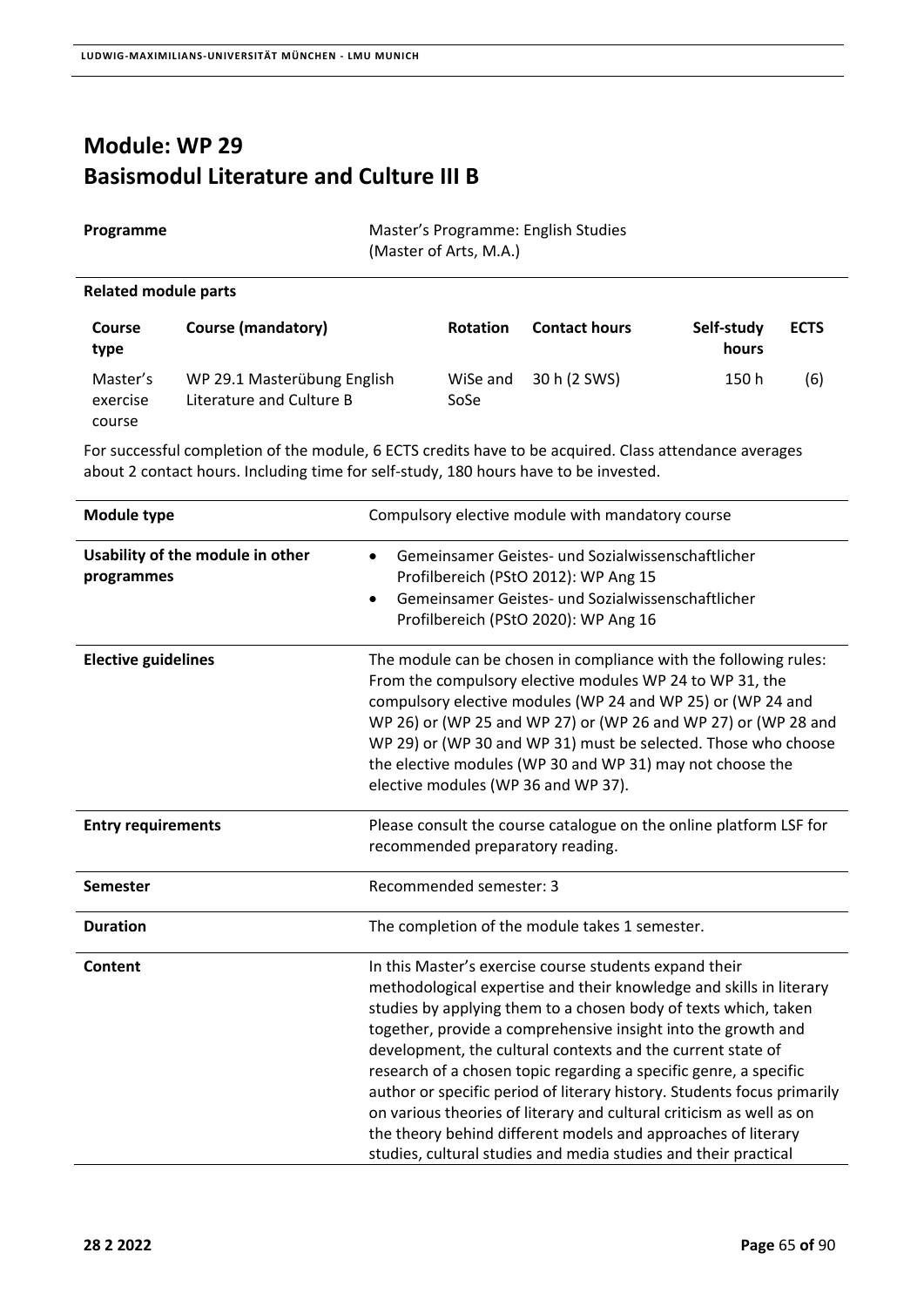|                                                   | application.                                                                                                                                                                                                                                                                                                                                                                                                                                                                                                                                     |
|---------------------------------------------------|--------------------------------------------------------------------------------------------------------------------------------------------------------------------------------------------------------------------------------------------------------------------------------------------------------------------------------------------------------------------------------------------------------------------------------------------------------------------------------------------------------------------------------------------------|
| <b>Learning outcomes</b>                          | Advanced knowledge about current scholarly debates as well as<br>of transcultural and transdisciplinary interrelations<br>Ability to critically reflect on one's own methodological<br>$\bullet$<br>approaches based on the study of a diversified body of texts<br>and their contexts<br>Advanced competence in formulating and presenting one's<br>٠<br>individual research question<br>Competence in oral and written elaboration of findings in a<br>$\bullet$<br>manner appropriate to the high standards of advanced<br>academic discourse |
| <b>Type of examination</b>                        | Essay                                                                                                                                                                                                                                                                                                                                                                                                                                                                                                                                            |
| <b>Type of assessment</b>                         | The module will not be graded.                                                                                                                                                                                                                                                                                                                                                                                                                                                                                                                   |
| <b>Requirements for acquiring ECTS</b><br>credits | ECTS credits will be granted when the module examination (or the<br>examination of pertinent mandatory and potential compulsory<br>elective module parts) has/have been successfully completed.                                                                                                                                                                                                                                                                                                                                                  |
| <b>Responsible contact</b>                        | Dr. Gabriela Schmidt                                                                                                                                                                                                                                                                                                                                                                                                                                                                                                                             |
| Language(s)                                       | English                                                                                                                                                                                                                                                                                                                                                                                                                                                                                                                                          |
| <b>Additional information</b>                     | none                                                                                                                                                                                                                                                                                                                                                                                                                                                                                                                                             |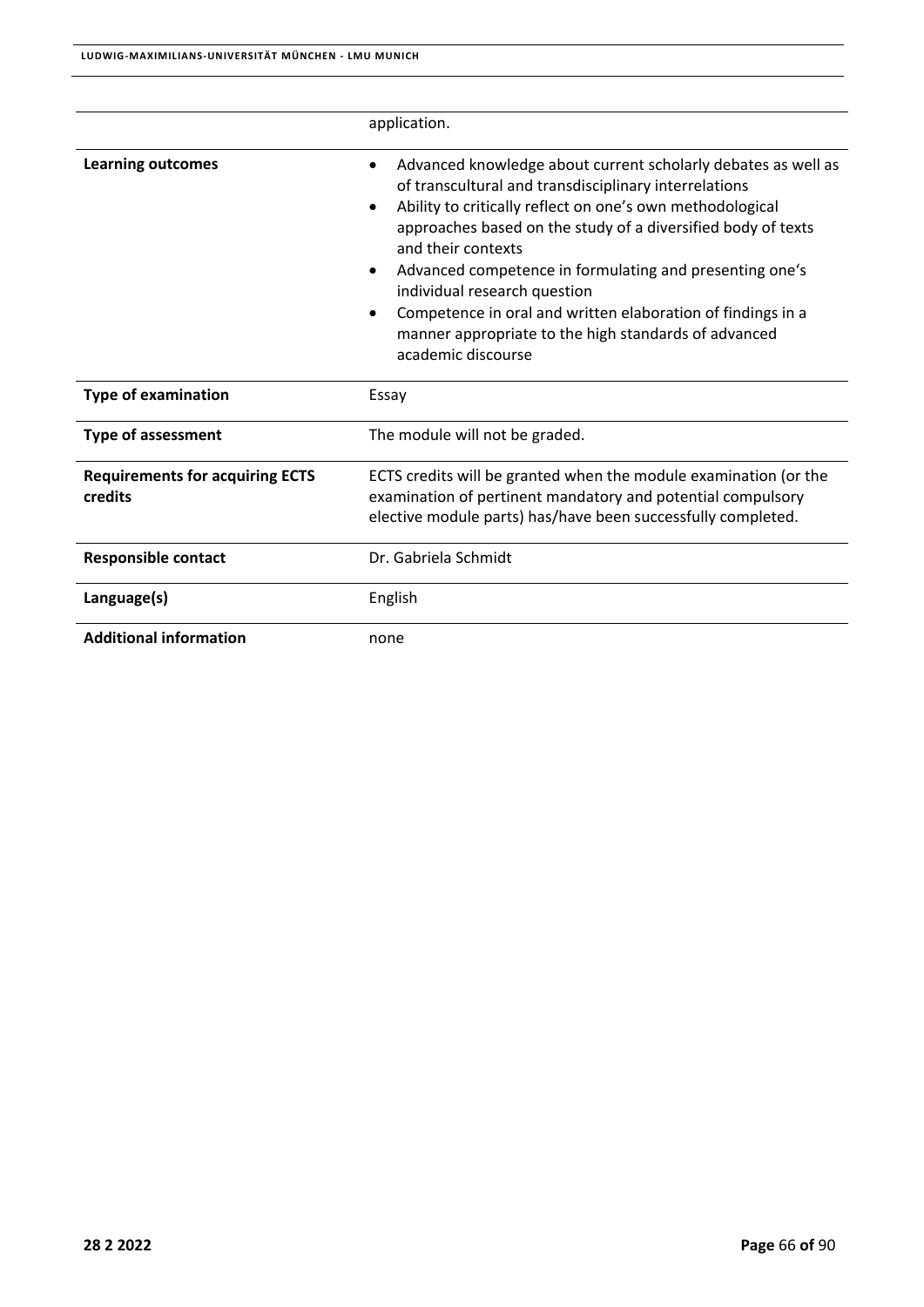### **Module: WP 30 Basismodul English Language Teaching III A**

| Programme            |                           | Master's Programme: English Studies<br>(Master of Arts, M.A.) |                      |            |  |
|----------------------|---------------------------|---------------------------------------------------------------|----------------------|------------|--|
| Related module parts |                           |                                                               |                      |            |  |
| Course               | <b>Course (mandatory)</b> | <b>Rotation</b>                                               | <b>Contact hours</b> | Self-study |  |

| type                |                                                   |      |                       | hours |     |
|---------------------|---------------------------------------------------|------|-----------------------|-------|-----|
| Advanced<br>seminar | WP 30.1 Second Language<br>Acquisition Research 2 | SoSe | WiSe and 30 h (2 SWS) | 150 h | (6) |

For successful completion of the module, 6 ECTS credits have to be acquired. Class attendance averages about 2 contact hours. Including time for self‐study, 180 hours have to be invested.

| <b>Module type</b>                             | Compulsory elective module with mandatory course                                                                                                                                                                                                                                                                                                                                                                                    |
|------------------------------------------------|-------------------------------------------------------------------------------------------------------------------------------------------------------------------------------------------------------------------------------------------------------------------------------------------------------------------------------------------------------------------------------------------------------------------------------------|
| Usability of the module in other<br>programmes | Gemeinsamer Geistes- und Sozialwissenschaftlicher<br>$\bullet$<br>Profilbereich (PStO 2012): WP Ang 19<br>Gemeinsamer Geistes- und Sozialwissenschaftlicher<br>$\bullet$<br>Profilbereich (PStO 2020): WP Ang 23                                                                                                                                                                                                                    |
| <b>Elective guidelines</b>                     | The module can be chosen in compliance with the following rules:<br>From the compulsory elective modules WP 24 to WP 31, the<br>compulsory elective modules (WP 24 and WP 25) or (WP 24 and<br>WP 26) or (WP 25 and WP 27) or (WP 26 and WP 27) or (WP 28 and<br>WP 29) or (WP 30 and WP 31) must be selected. Those who choose<br>the elective modules (WP 30 and WP 31) may not choose the<br>elective modules (WP 36 and WP 37). |
| <b>Entry requirements</b>                      | Please consult the course catalogue on the online platform LSF for<br>recommended preparatory reading.                                                                                                                                                                                                                                                                                                                              |
| <b>Semester</b>                                | Recommended semester: 3                                                                                                                                                                                                                                                                                                                                                                                                             |
| <b>Duration</b>                                | The completion of the module takes 1 semester.                                                                                                                                                                                                                                                                                                                                                                                      |
| Content                                        | In this module, chosen subject areas are researched theoretically<br>and independently at an advanced level and they are discussed<br>with regard to diverse teaching and learning constellations.<br>Students critically assess specialist literature on this area against<br>the background of their comprehensive familiarity with theoretical<br>concepts, research methods and questions of practical application.             |
| <b>Learning outcomes</b>                       | Ability to critically assess traditional and current theories and<br>$\bullet$<br>methods of Teaching English as a Foreign Language<br>Ability to reflect on established teaching concepts, critically<br>$\bullet$<br>assess and evaluate recent findings relating to teaching and<br>learning research and discuss the extent to which they can be                                                                                |

**ECTS**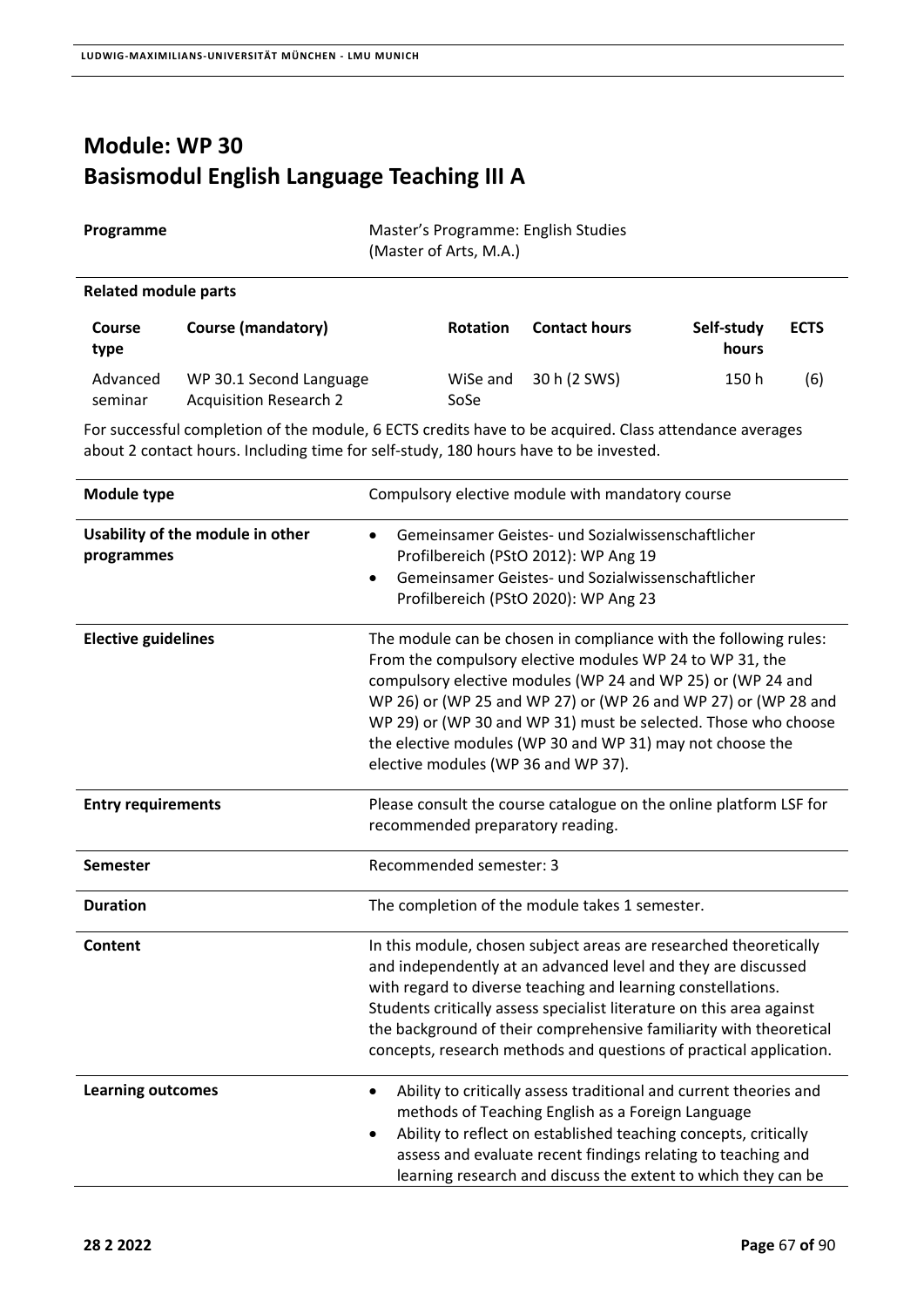|                                                   | applied practically both to individually selected specific learning<br>and teaching situations and to diverse learner groups and their<br>different learning objectives<br>Ability to independently develop theoretical and application-<br>$\bullet$<br>oriented questions within a chosen subject area against the<br>backdrop of traditional and current research positions and<br>ability to answer these questions using appropriate methods of<br>description and analysis<br>Advanced skills for presenting one's own research both orally<br>$\bullet$<br>and in written form |
|---------------------------------------------------|---------------------------------------------------------------------------------------------------------------------------------------------------------------------------------------------------------------------------------------------------------------------------------------------------------------------------------------------------------------------------------------------------------------------------------------------------------------------------------------------------------------------------------------------------------------------------------------|
| <b>Type of examination</b>                        | Seminar paper                                                                                                                                                                                                                                                                                                                                                                                                                                                                                                                                                                         |
| <b>Type of assessment</b>                         | The module will be graded.                                                                                                                                                                                                                                                                                                                                                                                                                                                                                                                                                            |
| <b>Requirements for acquiring ECTS</b><br>credits | ECTS credits will be granted when the module examination (or the<br>examination of pertinent mandatory and potential compulsory<br>elective module parts) has/have been successfully completed.                                                                                                                                                                                                                                                                                                                                                                                       |
| <b>Responsible contact</b>                        | Dr. Dorottya Ruisz                                                                                                                                                                                                                                                                                                                                                                                                                                                                                                                                                                    |
| Language(s)                                       | English                                                                                                                                                                                                                                                                                                                                                                                                                                                                                                                                                                               |
| <b>Additional information</b>                     | none                                                                                                                                                                                                                                                                                                                                                                                                                                                                                                                                                                                  |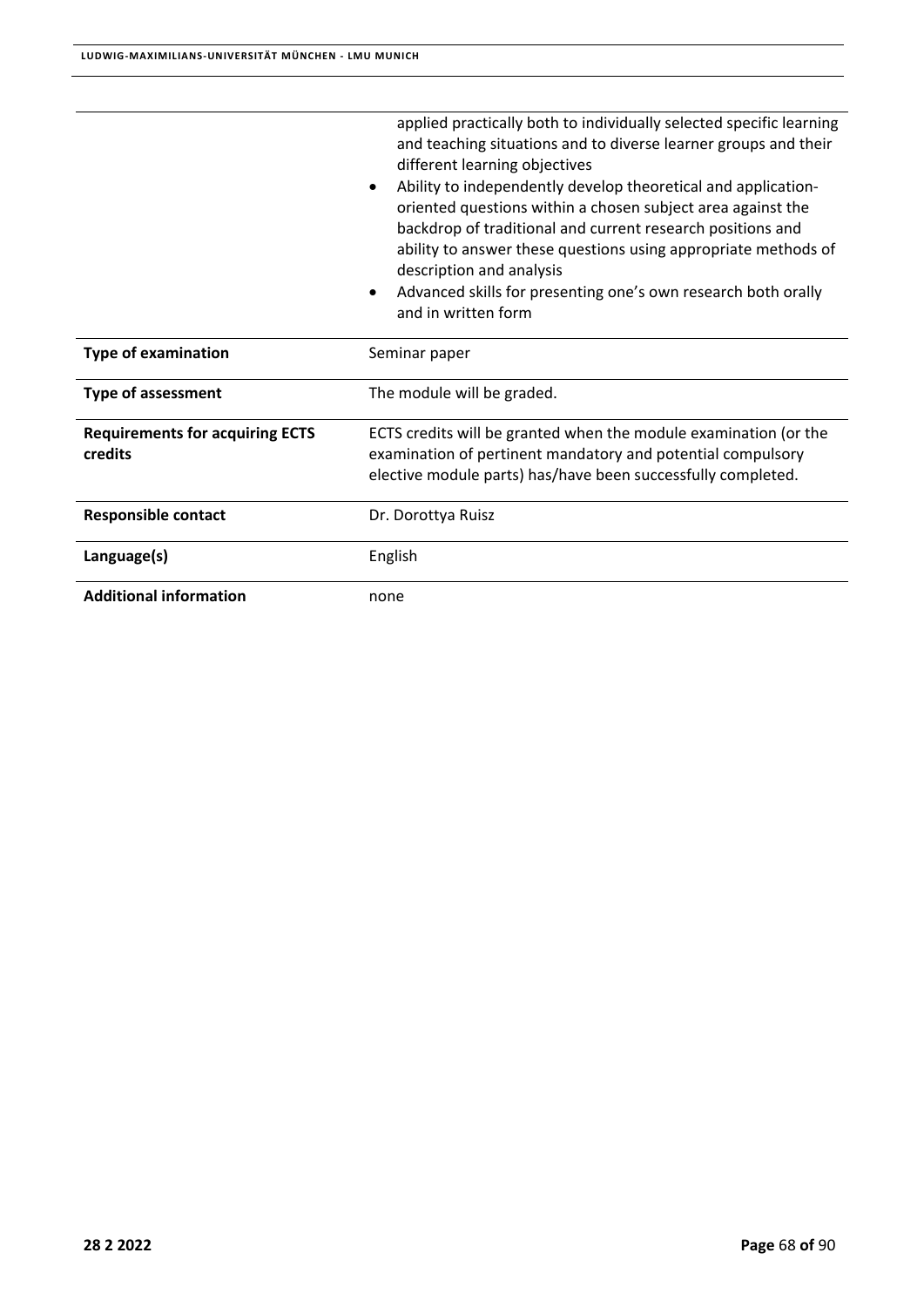### **Module: WP 31 Basismodul English Language Teaching III B**

| Master's Programme: English Studies<br>Programme<br>(Master of Arts, M.A.) |                                                  |                  |                      |                     |             |
|----------------------------------------------------------------------------|--------------------------------------------------|------------------|----------------------|---------------------|-------------|
| Related module parts                                                       |                                                  |                  |                      |                     |             |
| Course<br>type                                                             | <b>Course (mandatory)</b>                        | <b>Rotation</b>  | <b>Contact hours</b> | Self-study<br>hours | <b>ECTS</b> |
| Master's<br>exercise<br>course                                             | WP 31.1 Masterübung English<br>Language Teaching | WiSe and<br>SoSe | 30 h (2 SWS)         | 150 h               | (6)         |

| Module type                                    | Compulsory elective module with mandatory course                                                                                                                                                                                                                                                                                                                                                                                    |
|------------------------------------------------|-------------------------------------------------------------------------------------------------------------------------------------------------------------------------------------------------------------------------------------------------------------------------------------------------------------------------------------------------------------------------------------------------------------------------------------|
| Usability of the module in other<br>programmes | none                                                                                                                                                                                                                                                                                                                                                                                                                                |
| <b>Elective guidelines</b>                     | The module can be chosen in compliance with the following<br>rules: From the compulsory elective modules WP 24 to WP 31,<br>the compulsory elective modules (WP 24 and WP 25) or (WP 24<br>and WP 26) or (WP 25 and WP 27) or (WP 26 and WP 27) or (WP<br>28 and WP 29) or (WP 30 and WP 31) must be selected. Those<br>who choose the elective modules (WP 30 and WP 31) may not<br>choose the elective modules (WP 36 and WP 37). |
| <b>Entry requirements</b>                      | Please consult the course catalogue on the online platform LSF<br>for recommended preparatory reading.                                                                                                                                                                                                                                                                                                                              |
| <b>Semester</b>                                | Recommended semester: 3                                                                                                                                                                                                                                                                                                                                                                                                             |
| <b>Duration</b>                                | The completion of the module takes 1 semester.                                                                                                                                                                                                                                                                                                                                                                                      |
| Content                                        | This module deepens knowledge of selected areas in Teaching<br>English as a Foreign Language. The focus is not only on the<br>analysis and discussion of the selected subject areas but also on<br>their practical application in classroom situations.                                                                                                                                                                             |
| <b>Learning outcomes</b>                       | Familiarity with the theoretical foundations and the practical<br>$\bullet$<br>relevance of selected areas of English Language Teaching<br>Ability to develop and test one's own teaching approaches in<br>$\bullet$<br>these areas under expert supervision                                                                                                                                                                        |
| <b>Type of examination</b>                     | Oral examination                                                                                                                                                                                                                                                                                                                                                                                                                    |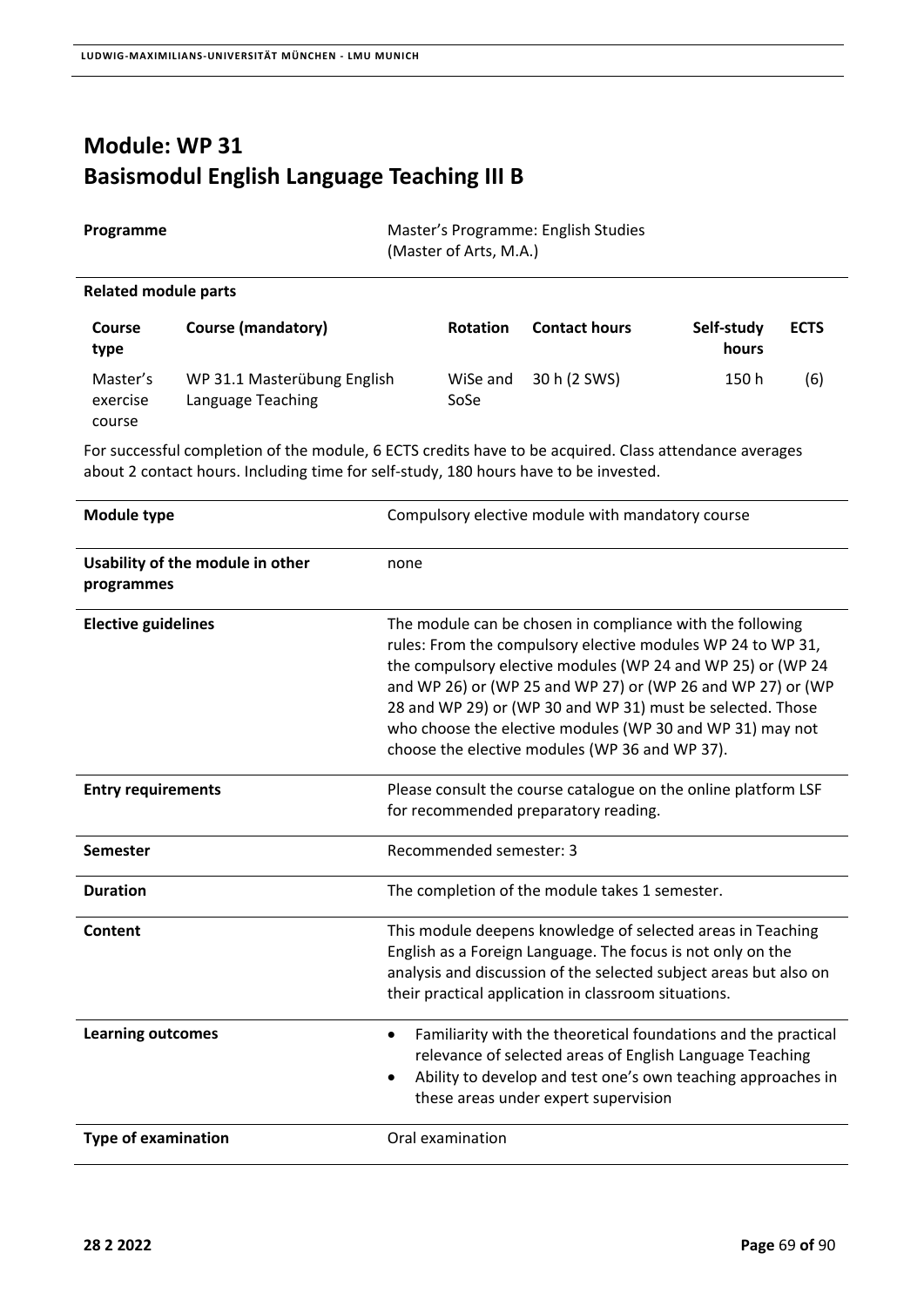| <b>Type of assessment</b>                      | The module will not be graded.                                                                                                                                                                     |
|------------------------------------------------|----------------------------------------------------------------------------------------------------------------------------------------------------------------------------------------------------|
| <b>Requirements for acquiring ECTS credits</b> | ECTS credits will be granted when the module examination (or<br>the examination of pertinent mandatory and potential<br>compulsory elective module parts) has/have been successfully<br>completed. |
| <b>Responsible contact</b>                     | Dr. Dorottya Ruisz                                                                                                                                                                                 |
| Language(s)                                    | English                                                                                                                                                                                            |
| <b>Additional information</b>                  | none                                                                                                                                                                                               |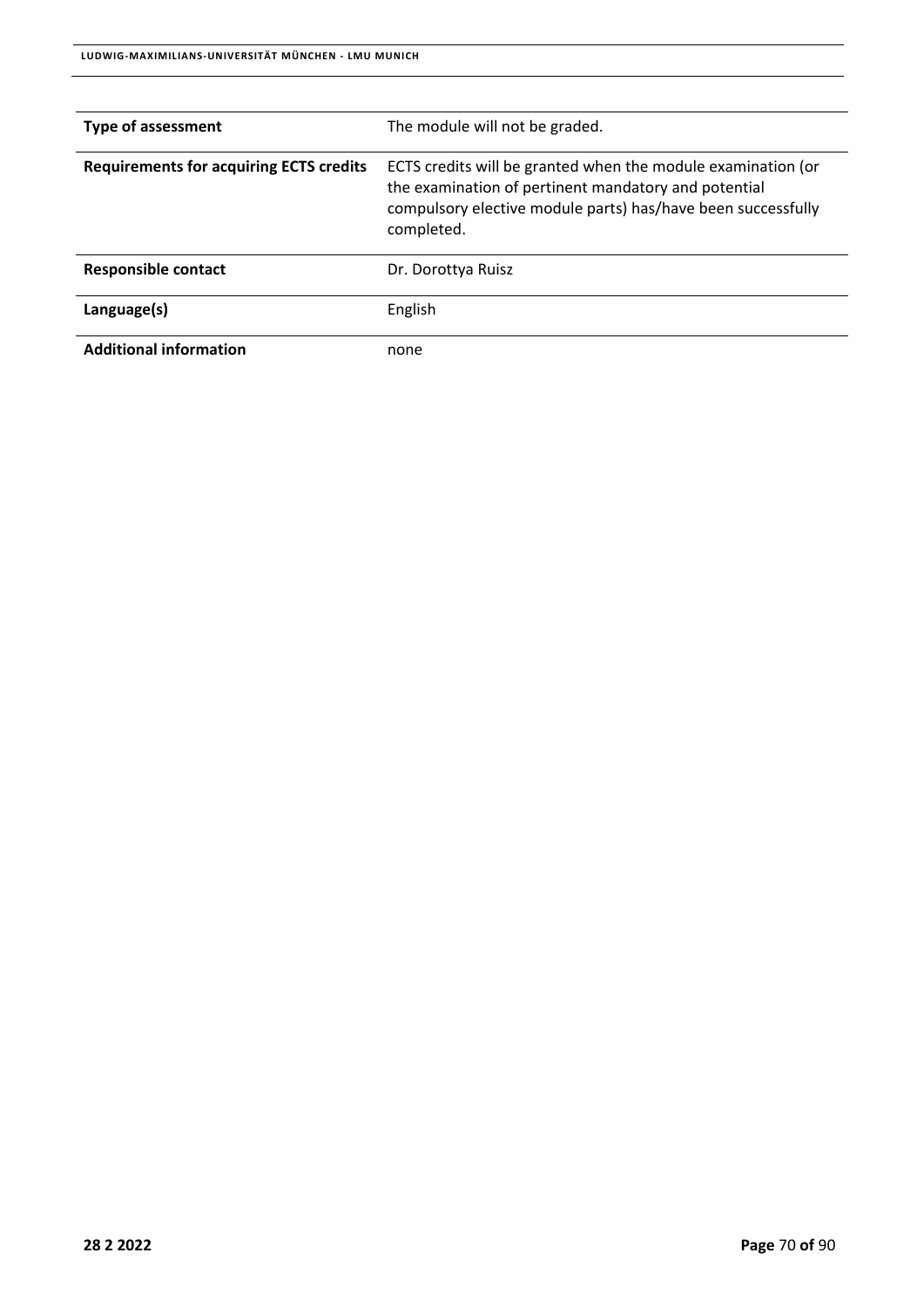#### **Module: WP 32 Profilmodul Linguistics III A**

**Programme Master's Programme: English Studies** (Master of Arts, M.A.)

#### **Related module parts**

| <b>Course</b><br>type | Course (mandatory)                | <b>Rotation</b>  | <b>Contact hours</b> | Self-study<br>hours | <b>ECTS</b> |
|-----------------------|-----------------------------------|------------------|----------------------|---------------------|-------------|
| Master's<br>seminar   | WP 32.1 Masterseminar Linguistics | WiSe and<br>SoSe | 30 h (2 SWS)         | 240 h               | (9)         |

| <b>Module type</b>                             | Compulsory elective module with mandatory course                                                                                                                                                                                                                                                                                                                                                                                                                                                                                                                       |
|------------------------------------------------|------------------------------------------------------------------------------------------------------------------------------------------------------------------------------------------------------------------------------------------------------------------------------------------------------------------------------------------------------------------------------------------------------------------------------------------------------------------------------------------------------------------------------------------------------------------------|
| Usability of the module in other<br>programmes | Gemeinsamer Geistes- und Sozialwissenschaftlicher Profilbereich<br>$\bullet$<br>(PStO 2012): WP Ang 7<br>Gemeinsamer Geistes- und Sozialwissenschaftlicher Profilbereich<br>$\bullet$<br>(PStO 2020): WP Ang 7<br>Masterstudiengang "Mittelalter- und Renaissancestudien": WP<br>$\bullet$<br>128                                                                                                                                                                                                                                                                      |
| <b>Elective guidelines</b>                     | The module can be chosen in compliance with the following rules:<br>From the compulsory elective modules (WP 18 and WP 19), (WP 20<br>and WP 21), (WP 22 and WP 23), (WP 32 and WP 33), (WP 34 and WP<br>35) or (WP 36 and WP 37), compulsory elective modules totalling 30<br>ECTS points must be selected. It is recommended to choose<br>compulsory elective modules totalling 15 ECTS points each in the 2nd<br>and 3rd semester. Students who choose the compulsory elective<br>modules (WP 22 and WP 23) may not choose the compulsory elective<br>module WP 17. |
|                                                | As an alternative to the elective modules WP 18 to WP 23 and WP 32<br>to WP 37, elective modules totalling 30 ECTS points can be selected<br>from the Gemeinsamer Geistes- und Sozialwissenschaftlicher<br>Profilbereich. It is recommended to choose compulsory elective<br>modules totalling 15 ECTS points each in the 2nd and 3rd semester.<br>The elective modules of the subject "Anglistik (Ang)" within the<br>Gemeinsamer Geistes- und Sozialwissenschaftlicher Profilbereich may<br>not be chosen.                                                           |
|                                                | Students may only choose either from the elective modules WP 18 to<br>WP 23 and WP 32 to WP 37 or from the Gemeinsamer Geistes- und<br>Sozialwissenschaftlicher Profilbereich.                                                                                                                                                                                                                                                                                                                                                                                         |
| <b>Entry requirements</b>                      | Please consult the course catalogue on the online platform LSF for                                                                                                                                                                                                                                                                                                                                                                                                                                                                                                     |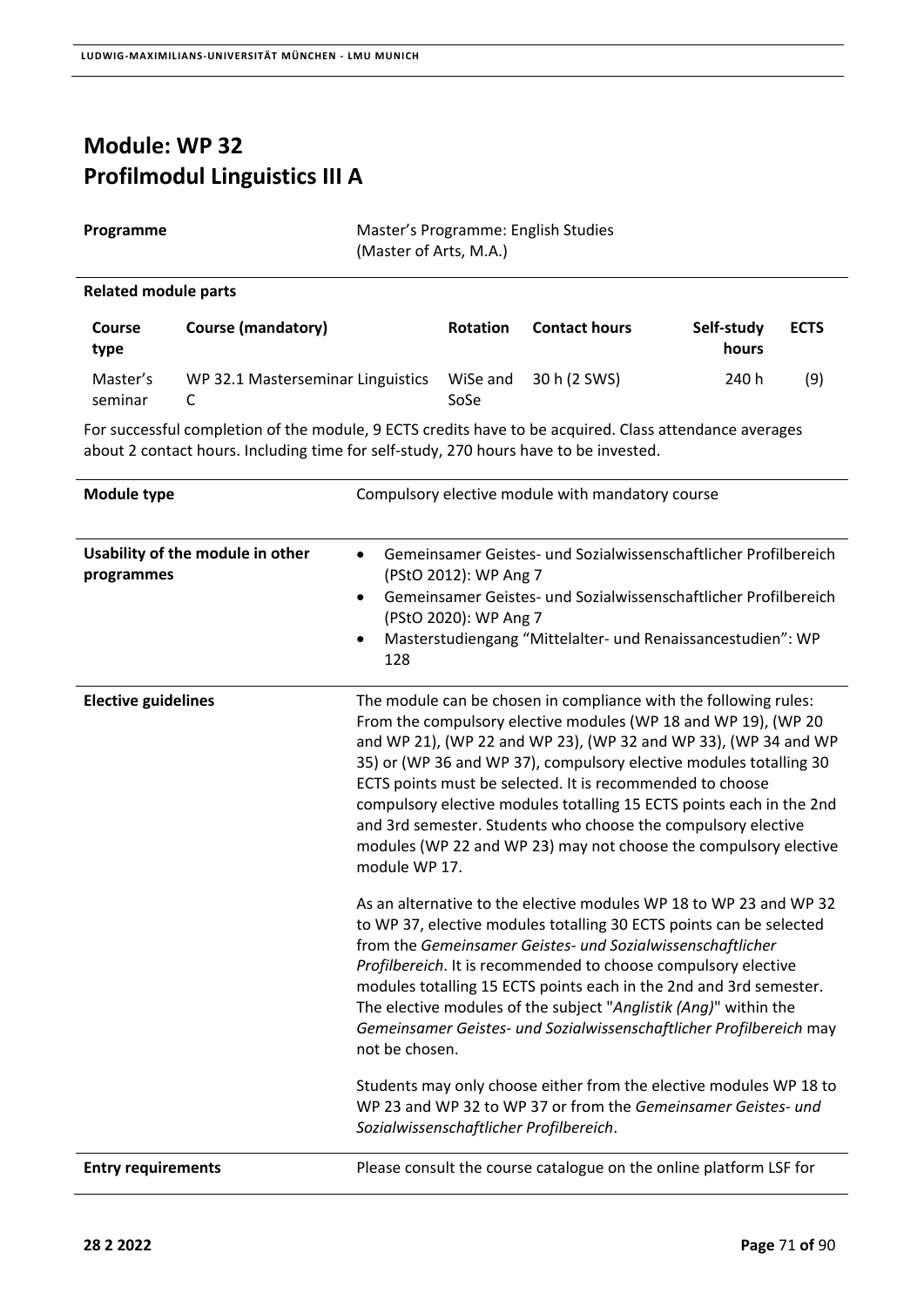|                                                   | recommended preparatory reading.                                                                                                                                                                                                                                                                                                                                                                                                                       |
|---------------------------------------------------|--------------------------------------------------------------------------------------------------------------------------------------------------------------------------------------------------------------------------------------------------------------------------------------------------------------------------------------------------------------------------------------------------------------------------------------------------------|
| Semester                                          | Recommended semester: 3                                                                                                                                                                                                                                                                                                                                                                                                                                |
| <b>Duration</b>                                   | The completion of the module takes 1 semester.                                                                                                                                                                                                                                                                                                                                                                                                         |
| Content                                           | Based on the critical review of most recent research literature,<br>students comprehensively discuss a selected issue from current<br>synchronic or diachronic linguistic research. Students independently<br>explore a current issue and critically discuss pertinent theoretical and<br>approaches in the light of the most recent research.                                                                                                         |
| <b>Learning outcomes</b>                          | Enhanced competence in critically assessing the current<br>$\bullet$<br>discussion of linguistic concepts and models<br>Ability to discuss various theoretical and methodological<br>$\bullet$<br>concepts with regard to a specific research purpose at a high<br>academic level<br>Ability to elaborate on one's own findings orally and in writing, in<br>$\bullet$<br>a manner appropriate to the high standards of advanced<br>academic discourse |
| <b>Type of examination</b>                        | Seminar paper or written examination or documentation                                                                                                                                                                                                                                                                                                                                                                                                  |
| <b>Type of assessment</b>                         | The module will be graded.                                                                                                                                                                                                                                                                                                                                                                                                                             |
| <b>Requirements for acquiring ECTS</b><br>credits | ECTS credits will be granted when the module examination (or the<br>examination of pertinent mandatory and potential compulsory<br>elective module parts) has/have been successfully completed.                                                                                                                                                                                                                                                        |
| <b>Responsible contact</b>                        | Dr. Franziska Günther                                                                                                                                                                                                                                                                                                                                                                                                                                  |
| Language(s)                                       | English                                                                                                                                                                                                                                                                                                                                                                                                                                                |
| <b>Additional information</b>                     | none                                                                                                                                                                                                                                                                                                                                                                                                                                                   |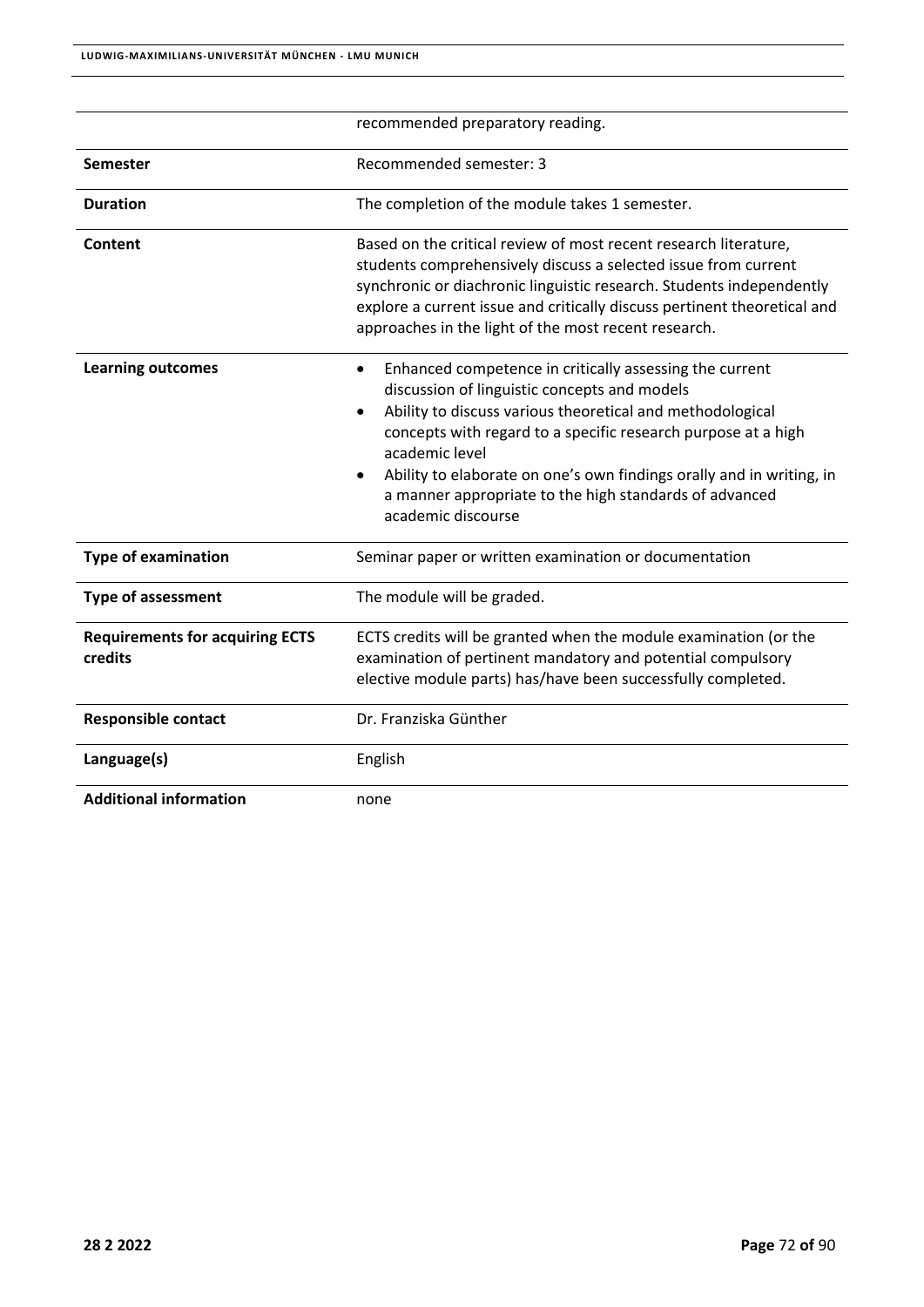## **Module: WP 33 Profilmodul Linguistics III B**

**Programme Master's Programme: English Studies** (Master of Arts, M.A.)

#### **Related module parts**

| <b>Course</b><br>type          | Course (mandatory)               | <b>Rotation</b>  | <b>Contact hours</b> | Self-study<br>hours | <b>ECTS</b> |
|--------------------------------|----------------------------------|------------------|----------------------|---------------------|-------------|
| Master's<br>exercise<br>course | WP 33.1 Graduate Exercise Course | WiSe and<br>SoSe | 30 h (2 SWS)         | 150 h               | (6)         |

For successful completion of the module, 6 ECTS credits have to be acquired. Class attendance averages about 2 contact hours. Including time for self‐study, 180 hours have to be invested.

| Module type                                    | Compulsory elective module with mandatory course                                                                                                                                                                                                                                                                                                                                                                                                                                                                                                                       |  |
|------------------------------------------------|------------------------------------------------------------------------------------------------------------------------------------------------------------------------------------------------------------------------------------------------------------------------------------------------------------------------------------------------------------------------------------------------------------------------------------------------------------------------------------------------------------------------------------------------------------------------|--|
| Usability of the module in other<br>programmes | none                                                                                                                                                                                                                                                                                                                                                                                                                                                                                                                                                                   |  |
| <b>Elective guidelines</b>                     | The module can be chosen in compliance with the following rules:<br>From the compulsory elective modules (WP 18 and WP 19), (WP 20<br>and WP 21), (WP 22 and WP 23), (WP 32 and WP 33), (WP 34 and WP<br>35) or (WP 36 and WP 37), compulsory elective modules totalling 30<br>ECTS points must be selected. It is recommended to choose<br>compulsory elective modules totalling 15 ECTS points each in the 2nd<br>and 3rd semester. Students who choose the compulsory elective<br>modules (WP 22 and WP 23) may not choose the compulsory elective<br>module WP 17. |  |
|                                                | As an alternative to the elective modules WP 18 to WP 23 and WP 32<br>to WP 37, elective modules totalling 30 ECTS points can be selected<br>from the Gemeinsamer Geistes- und Sozialwissenschaftlicher<br>Profilbereich. It is recommended to choose compulsory elective<br>modules totalling 15 ECTS points each in the 2nd and 3rd semester.<br>The elective modules of the subject "Anglistik (Ang)" within the<br>Gemeinsamer Geistes- und Sozialwissenschaftlicher Profilbereich may<br>not be chosen.                                                           |  |
|                                                | Students may only choose either from the elective modules WP 18 to<br>WP 23 and WP 32 to WP 37 or from the Gemeinsamer Geistes- und<br>Sozialwissenschaftlicher Profilbereich.                                                                                                                                                                                                                                                                                                                                                                                         |  |
| <b>Entry requirements</b>                      | Please consult the course catalogue on the online platform LSF for<br>recommended preparatory reading.                                                                                                                                                                                                                                                                                                                                                                                                                                                                 |  |
| <b>Semester</b>                                | Recommended semester: 3                                                                                                                                                                                                                                                                                                                                                                                                                                                                                                                                                |  |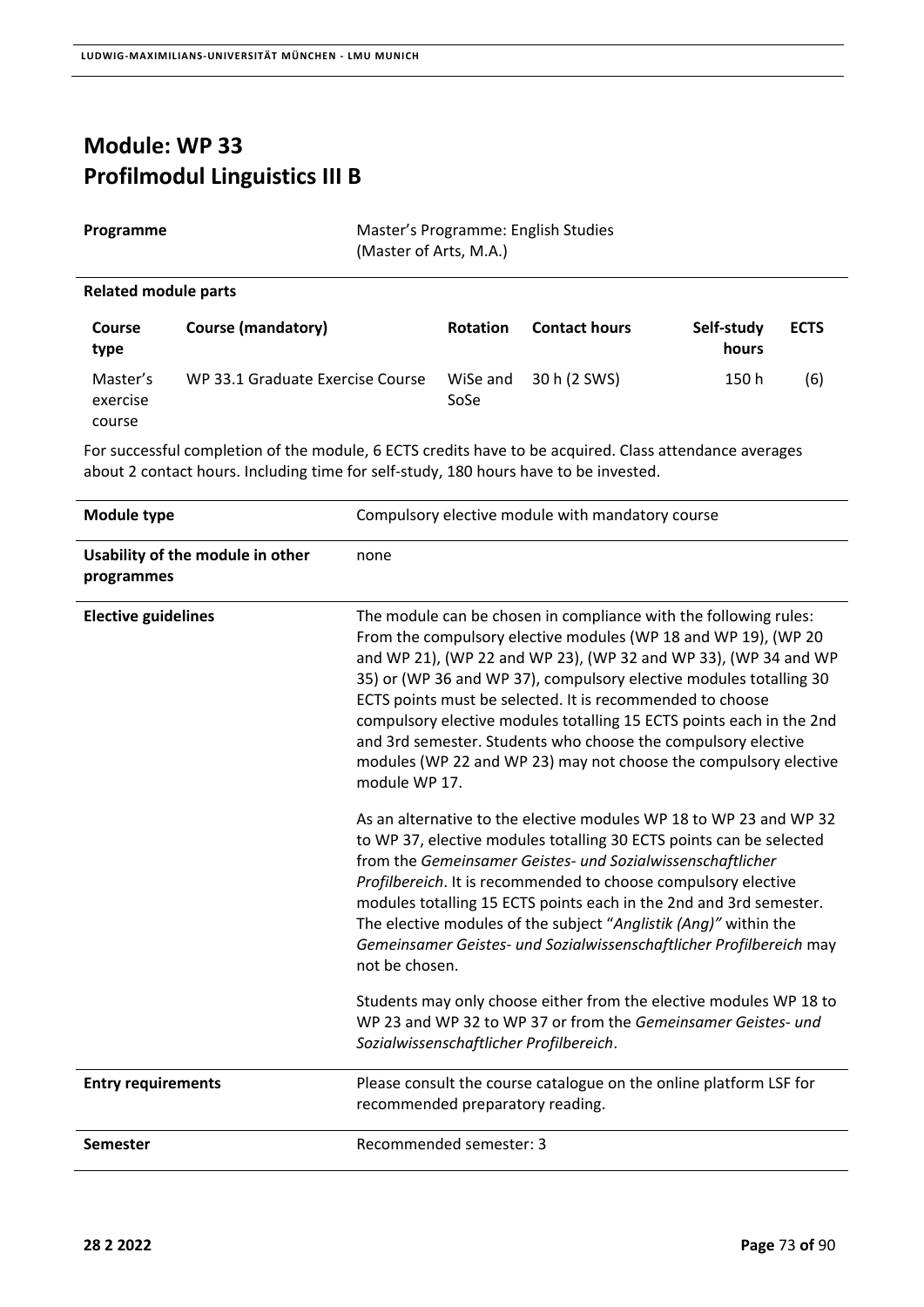| <b>Duration</b>                                   | The completion of the module takes 1 semester.                                                                                                                                                                                                                                                                                                                                                                                                      |  |
|---------------------------------------------------|-----------------------------------------------------------------------------------------------------------------------------------------------------------------------------------------------------------------------------------------------------------------------------------------------------------------------------------------------------------------------------------------------------------------------------------------------------|--|
| Content                                           | In this exercise course students are introduced to recent, theoretical<br>and methodological, synchronic and diachronic linguistics research<br>approaches which they then investigate by practical application to<br>select sample texts and discourses in form of corpora. In active<br>discussion within their peer group, students explore recent<br>methodological approaches to specific problems of synchronic or<br>diachronic linguistics. |  |
| <b>Learning outcomes</b>                          | Familiarity with select descriptive models<br>٠<br>Ability to critically assess and analyze these models within the<br>٠<br>framework of more general linguistic contexts<br>Advanced information and research skills<br>$\bullet$<br>Competence in debating varying linguistic positions and<br>viewpoints                                                                                                                                         |  |
| <b>Type of examination</b>                        | position paper ("Thesenpapier")                                                                                                                                                                                                                                                                                                                                                                                                                     |  |
| <b>Type of assessment</b>                         | The module will not be graded.                                                                                                                                                                                                                                                                                                                                                                                                                      |  |
| <b>Requirements for acquiring ECTS</b><br>credits | ECTS credits will be granted when the module examination (or the<br>examination of pertinent mandatory and potential compulsory<br>elective module parts) has/have been successfully completed.                                                                                                                                                                                                                                                     |  |
| <b>Responsible contact</b>                        | Dr. Franziska Günther                                                                                                                                                                                                                                                                                                                                                                                                                               |  |
| Language(s)                                       | English                                                                                                                                                                                                                                                                                                                                                                                                                                             |  |
| <b>Additional information</b>                     | none                                                                                                                                                                                                                                                                                                                                                                                                                                                |  |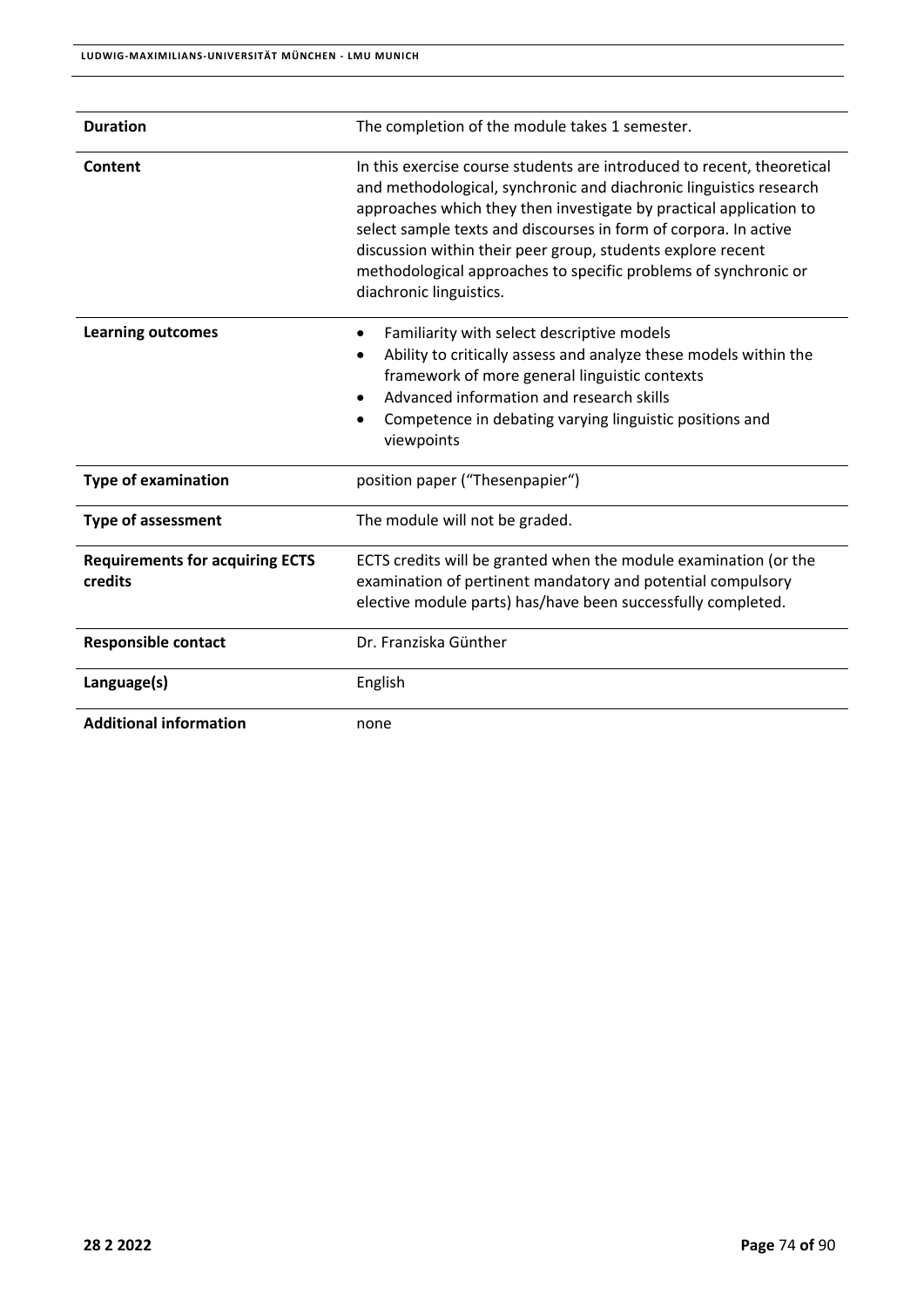and Culture

### **Module: WP 34 Profilmodul Literature and Culture III A**

| Programme<br>(Master of Arts, M.A.) |                                   |                 | Master's Programme: English Studies |                     |             |
|-------------------------------------|-----------------------------------|-----------------|-------------------------------------|---------------------|-------------|
| <b>Related module parts</b>         |                                   |                 |                                     |                     |             |
| Course<br>type                      | <b>Course (mandatory)</b>         | <b>Rotation</b> | <b>Contact hours</b>                | Self-study<br>hours | <b>ECTS</b> |
| Project                             | WP 34.1 Projektseminar Literature | WiSe and        | 30 h (2 SWS)                        | 240 h               | (9)         |

For successful completion of the module, 9 ECTS credits have to be acquired. Class attendance averages about 2 contact hours. Including time for self‐study, 270 hours have to be invested.

SoSe

| Module type                                    | Compulsory elective module with mandatory course                                                                                                                                                                                                                                                                                                                                                                                                                                                                                                                       |
|------------------------------------------------|------------------------------------------------------------------------------------------------------------------------------------------------------------------------------------------------------------------------------------------------------------------------------------------------------------------------------------------------------------------------------------------------------------------------------------------------------------------------------------------------------------------------------------------------------------------------|
| Usability of the module in other<br>programmes | none                                                                                                                                                                                                                                                                                                                                                                                                                                                                                                                                                                   |
| <b>Elective guidelines</b>                     | The module can be chosen in compliance with the following rules:<br>From the compulsory elective modules (WP 18 and WP 19), (WP 20<br>and WP 21), (WP 22 and WP 23), (WP 32 and WP 33), (WP 34 and WP<br>35) or (WP 36 and WP 37), compulsory elective modules totalling 30<br>ECTS points must be selected. It is recommended to choose<br>compulsory elective modules totalling 15 ECTS points each in the 2nd<br>and 3rd semester. Students who choose the compulsory elective<br>modules (WP 22 and WP 23) may not choose the compulsory elective<br>module WP 17. |
|                                                | As an alternative to the elective modules WP 18 to WP 23 and WP 32<br>to WP 37, elective modules totalling 30 ECTS points can be selected<br>from the Gemeinsamer Geistes- und Sozialwissenschaftlicher<br>Profilbereich. It is recommended to choose compulsory elective<br>modules totalling 15 ECTS points each in the 2nd and 3rd semester.<br>The elective modules of the subject "Anglistik (Ang)" within the<br>Gemeinsamer Geistes- und Sozialwissenschaftlicher Profilbereich may<br>not be chosen.                                                           |
|                                                | Students may only choose either from the elective modules WP 18 to<br>WP 23 and WP 32 to WP 37 or from the Gemeinsamer Geistes- und<br>Sozialwissenschaftlicher Profilbereich.                                                                                                                                                                                                                                                                                                                                                                                         |
| <b>Entry requirements</b>                      | Please consult the course catalogue on the online platform LSF for<br>recommendations on how to prepare for this class type.                                                                                                                                                                                                                                                                                                                                                                                                                                           |
| <b>Semester</b>                                | Recommended semester: 3                                                                                                                                                                                                                                                                                                                                                                                                                                                                                                                                                |
| <b>Duration</b>                                | The completion of the module takes 1 semester.                                                                                                                                                                                                                                                                                                                                                                                                                                                                                                                         |

seminar

 $\overline{a}$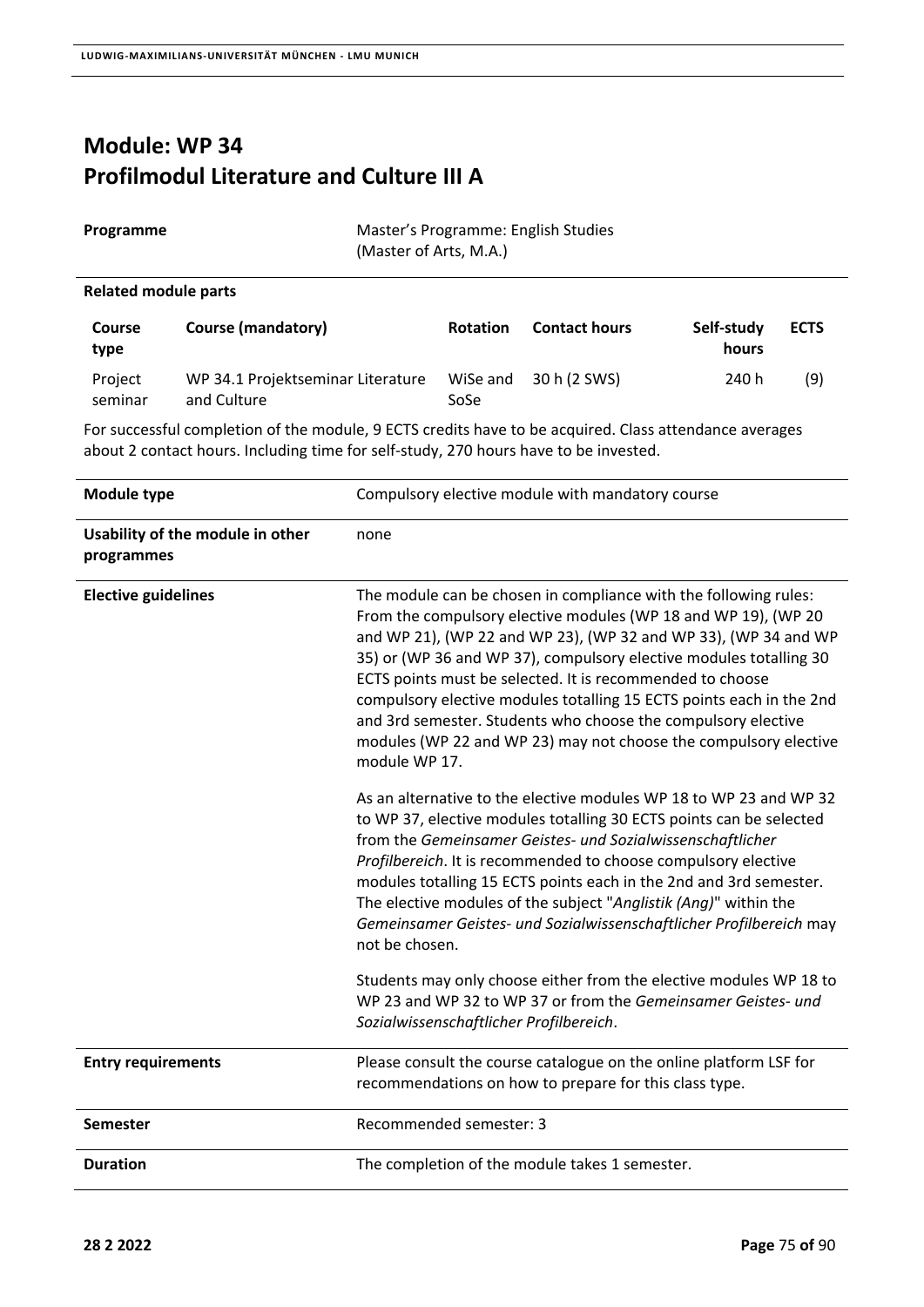| Content                                           | Supervised by the seminar teacher, students organize and realize a<br>practical project (e.g. organizing a subject-related event, a theater<br>project, a project which complements a university event, etc.) or an<br>excursion project (e.g. participation at a conference, an excursion to<br>an English-speaking country with a focus on a literary and/or cultural<br>studies topic, etc.) or an internship. These projects should be focused<br>on a specific topic or research question. Aims, process and result of<br>the project are summarized and discussed in a project report. |
|---------------------------------------------------|----------------------------------------------------------------------------------------------------------------------------------------------------------------------------------------------------------------------------------------------------------------------------------------------------------------------------------------------------------------------------------------------------------------------------------------------------------------------------------------------------------------------------------------------------------------------------------------------|
|                                                   | Alternatively, students can work on several tasks throughout the<br>semester, which are solved based on relevant research literature<br>and/or an own empirical analysis and whose results are documented<br>in the form of a written report.                                                                                                                                                                                                                                                                                                                                                |
| <b>Learning outcomes</b>                          | Ability to develop, plan and realize a practically oriented project<br>and to summarize its results in an appropriate manner<br>Ability to critically discuss the project or event in a manner which<br>reflects its outcome (content and methods)                                                                                                                                                                                                                                                                                                                                           |
| <b>Type of examination</b>                        | Project report or documentation                                                                                                                                                                                                                                                                                                                                                                                                                                                                                                                                                              |
| <b>Type of assessment</b>                         | The module will be graded.                                                                                                                                                                                                                                                                                                                                                                                                                                                                                                                                                                   |
| <b>Requirements for acquiring ECTS</b><br>credits | ECTS credits will be granted when the module examination (or the<br>examination of pertinent mandatory and potential compulsory<br>elective module parts) has/have been successfully completed.                                                                                                                                                                                                                                                                                                                                                                                              |
| <b>Responsible contact</b>                        | apl. Prof. Dr. Enno Ruge                                                                                                                                                                                                                                                                                                                                                                                                                                                                                                                                                                     |
| Language(s)                                       | English                                                                                                                                                                                                                                                                                                                                                                                                                                                                                                                                                                                      |
| <b>Additional information</b>                     | none                                                                                                                                                                                                                                                                                                                                                                                                                                                                                                                                                                                         |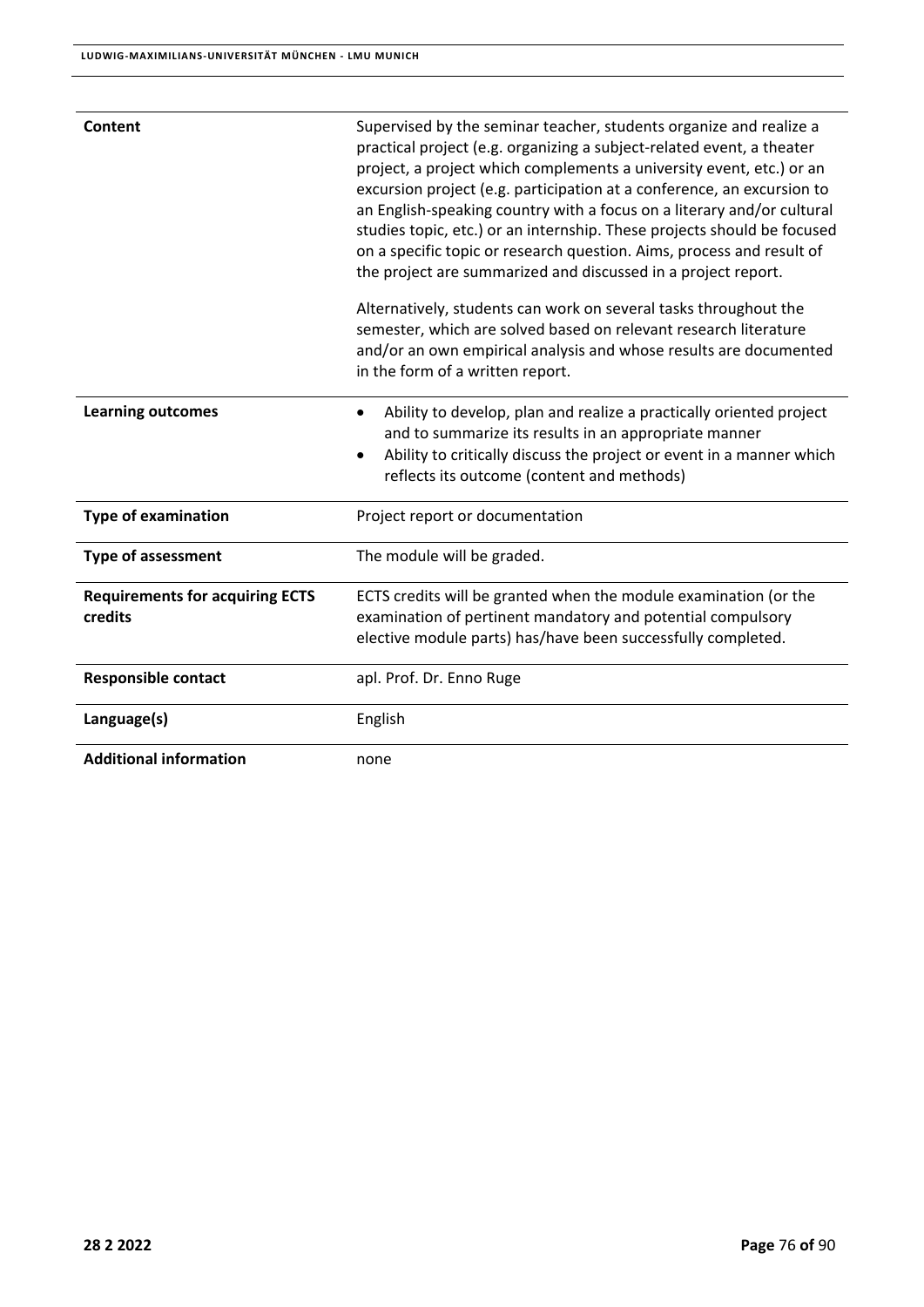## **Module: WP 35 Profilmodul Literature and Culture III B**

|                             | (Master of Arts, M.A.) |  |
|-----------------------------|------------------------|--|
| <b>Related module parts</b> |                        |  |

| <b>Course</b><br>type | <b>Course (mandatory)</b>                             | <b>Rotation</b>  | <b>Contact hours</b> | Self-study<br>hours | <b>ECTS</b> |
|-----------------------|-------------------------------------------------------|------------------|----------------------|---------------------|-------------|
| Lecture               | WP 35.1 Vorlesung English<br>Literature and Culture C | WiSe and<br>SoSe | 30 h (2 SWS)         | 150 h               | (6)         |

For successful completion of the module, 6 ECTS credits have to be acquired. Class attendance averages about 2 contact hours. Including time for self‐study, 180 hours have to be invested.

| Module type                                    | Compulsory elective module with mandatory course                                                                                                                                                                                                                                                                                                                                                                                                                                                                                                                       |
|------------------------------------------------|------------------------------------------------------------------------------------------------------------------------------------------------------------------------------------------------------------------------------------------------------------------------------------------------------------------------------------------------------------------------------------------------------------------------------------------------------------------------------------------------------------------------------------------------------------------------|
| Usability of the module in other<br>programmes | Gemeinsamer Geistes- und Sozialwissenschaftlicher Profilbereich<br>$\bullet$<br>(PStO 2012): WP Ang 14<br>Gemeinsamer Geistes- und Sozialwissenschaftlicher Profilbereich<br>$\bullet$<br>(PStO 2020): WP Ang 15                                                                                                                                                                                                                                                                                                                                                       |
| <b>Elective guidelines</b>                     | The module can be chosen in compliance with the following rules:<br>From the compulsory elective modules (WP 18 and WP 19), (WP 20<br>and WP 21), (WP 22 and WP 23), (WP 32 and WP 33), (WP 34 and WP<br>35) or (WP 36 and WP 37), compulsory elective modules totalling 30<br>ECTS points must be selected. It is recommended to choose<br>compulsory elective modules totalling 15 ECTS points each in the 2nd<br>and 3rd semester. Students who choose the compulsory elective<br>modules (WP 22 and WP 23) may not choose the compulsory elective<br>module WP 17. |
|                                                | As an alternative to the elective modules WP 18 to WP 23 and WP 32<br>to WP 37, elective modules totalling 30 ECTS points can be selected<br>from the Gemeinsamer Geistes- und Sozialwissenschaftlicher<br>Profilbereich. It is recommended to choose compulsory elective<br>modules totalling 15 ECTS points each in the 2nd and 3rd semester.<br>The elective modules of the subject "Anglistik (Ang)" within the<br>Gemeinsamer Geistes- und Sozialwissenschaftlicher Profilbereich may<br>not be chosen.                                                           |
|                                                | Students may only choose either from the elective modules WP 18 to<br>WP 23 and WP 32 to WP 37 or from the Gemeinsamer Geistes- und<br>Sozialwissenschaftlicher Profilbereich.                                                                                                                                                                                                                                                                                                                                                                                         |
| <b>Entry requirements</b>                      | Please consult the course catalogue on the online platform LSF for<br>recommended preparatory reading.                                                                                                                                                                                                                                                                                                                                                                                                                                                                 |
| <b>Semester</b>                                | Recommended semester: 3                                                                                                                                                                                                                                                                                                                                                                                                                                                                                                                                                |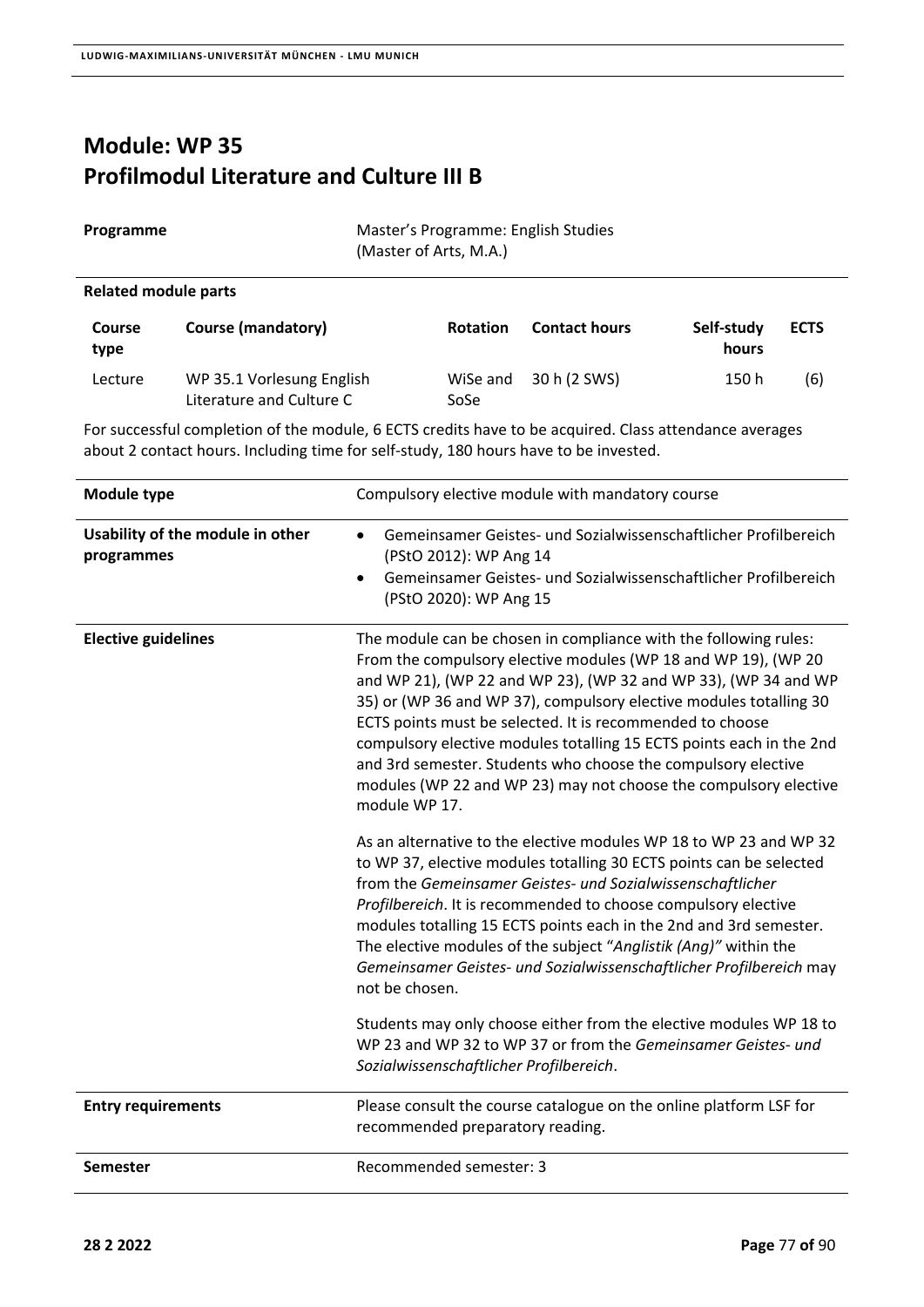| <b>Duration</b>                                   | The completion of the module takes 1 semester.                                                                                                                                                                                                                                                                                                                                                                                                                                                                                                                                                                                                                                                                                                                                         |  |
|---------------------------------------------------|----------------------------------------------------------------------------------------------------------------------------------------------------------------------------------------------------------------------------------------------------------------------------------------------------------------------------------------------------------------------------------------------------------------------------------------------------------------------------------------------------------------------------------------------------------------------------------------------------------------------------------------------------------------------------------------------------------------------------------------------------------------------------------------|--|
| Content                                           | This lecture aims at further widening students' expertise in literary<br>and cultural studies and at enabling students to apply this expertise<br>to the analysis of specific genres, literary periods and contexts. Based<br>on a wide range of texts, students broaden and deepen their<br>overview not only of a chosen period in literary history, a genre or an<br>author or group of authors but also of the media and socio-cultural<br>contexts of the production, distribution and reception of literature.                                                                                                                                                                                                                                                                   |  |
| <b>Learning outcomes</b>                          | Deepened knowledge and insights into the cultural and literary<br>$\bullet$<br>contexts of diverse texts, genres and authors with a special view<br>to the specific historical means and techniques of communication<br>Ability to analyze a broad range of texts and their reception<br>$\bullet$<br>throughout literary history within the context of the literary,<br>cultural and medial communication structure of their times<br>Profound knowledge of current literary critical debates and<br>$\bullet$<br>ability to identify one's own position within these debates<br>Ability to relate one's knowledge to a wider context of<br>$\bullet$<br>interdisciplinary discussion and to reflect and reproduce newly<br>acquired knowledge in an adequate and target-oriented way |  |
| <b>Type of examination</b>                        | Written or oral examination                                                                                                                                                                                                                                                                                                                                                                                                                                                                                                                                                                                                                                                                                                                                                            |  |
| <b>Type of assessment</b>                         | The module will not be graded.                                                                                                                                                                                                                                                                                                                                                                                                                                                                                                                                                                                                                                                                                                                                                         |  |
| <b>Requirements for acquiring ECTS</b><br>credits | ECTS credits will be granted when the module examination (or the<br>examination of pertinent mandatory and potential compulsory<br>elective module parts) has/have been successfully completed.                                                                                                                                                                                                                                                                                                                                                                                                                                                                                                                                                                                        |  |
| <b>Responsible contact</b>                        | Dr. Gabriela Schmidt                                                                                                                                                                                                                                                                                                                                                                                                                                                                                                                                                                                                                                                                                                                                                                   |  |
| Language(s)                                       | English                                                                                                                                                                                                                                                                                                                                                                                                                                                                                                                                                                                                                                                                                                                                                                                |  |
| <b>Additional information</b>                     | none                                                                                                                                                                                                                                                                                                                                                                                                                                                                                                                                                                                                                                                                                                                                                                                   |  |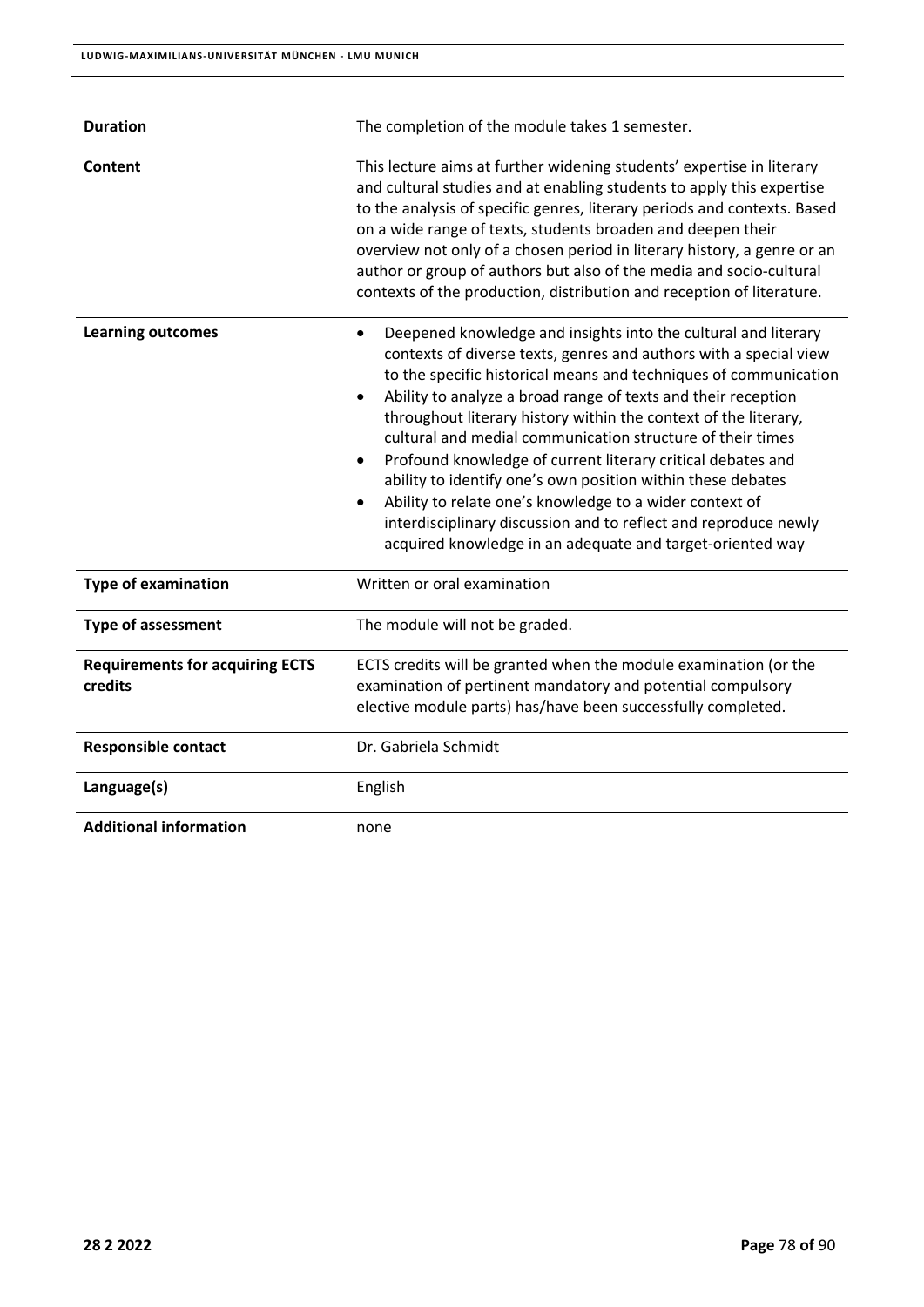# **Module: WP 36 Profilmodul English Language Teaching III A**

| Programme            | Master's Programme: English Studies<br>(Master of Arts, M.A.) |
|----------------------|---------------------------------------------------------------|
| Related module parts |                                                               |

| <b>Course</b><br>type | Course (mandatory)                                | <b>Rotation</b>  | <b>Contact hours</b> | Self-study<br>hours | <b>ECTS</b> |
|-----------------------|---------------------------------------------------|------------------|----------------------|---------------------|-------------|
| Advanced<br>seminar   | WP 36.1 Second Language<br>Acquisition Research 2 | WiSe and<br>SoSe | 30 h (2 SWS)         | 150 h               | (6)         |

For successful completion of the module, 6 ECTS credits have to be acquired. Class attendance averages about 2 contact hours. Including time for self‐study, 180 hours have to be invested.

| Module type                                    | Compulsory elective module with mandatory course                                                                                                                                                                                                                                                                                                                                                                                                                                                                                                                                                                                                                                                                                                                                                                                                                                                                                                                                                                                                                                                                                                                                                                                                                         |
|------------------------------------------------|--------------------------------------------------------------------------------------------------------------------------------------------------------------------------------------------------------------------------------------------------------------------------------------------------------------------------------------------------------------------------------------------------------------------------------------------------------------------------------------------------------------------------------------------------------------------------------------------------------------------------------------------------------------------------------------------------------------------------------------------------------------------------------------------------------------------------------------------------------------------------------------------------------------------------------------------------------------------------------------------------------------------------------------------------------------------------------------------------------------------------------------------------------------------------------------------------------------------------------------------------------------------------|
| Usability of the module in other<br>programmes | Gemeinsamer Geistes- und Sozialwissenschaftlicher<br>$\bullet$<br>Profilbereich (PStO 2012): WP Ang 19<br>Gemeinsamer Geistes- und Sozialwissenschaftlicher<br>$\bullet$<br>Profilbereich (PStO 2020): WP Ang 23                                                                                                                                                                                                                                                                                                                                                                                                                                                                                                                                                                                                                                                                                                                                                                                                                                                                                                                                                                                                                                                         |
| <b>Elective guidelines</b>                     | The module can be chosen in compliance with the following rules:<br>From the compulsory elective modules (WP 18 and WP 19), (WP 20<br>and WP 21), (WP 22 and WP 23), (WP 32 and WP 33), (WP 34 and<br>WP 35) or (WP 36 and WP 37), compulsory elective modules<br>totalling 30 ECTS points must be selected. It is recommended to<br>choose compulsory elective modules totalling 15 ECTS points each<br>in the 2nd and 3rd semester. Students who choose the compulsory<br>elective modules (WP 22 and WP 23) may not choose the<br>compulsory elective module WP 17.<br>As an alternative to the elective modules WP 18 to WP 23 and WP<br>32 to WP 37, elective modules totalling 30 ECTS points can be<br>selected from the Gemeinsamer Geistes- und<br>Sozialwissenschaftlicher Profilbereich. It is recommended to choose<br>compulsory elective modules totalling 15 ECTS points each in the<br>2nd and 3rd semester. The elective modules of the subject<br>"Anglistik (Ang)" within the Gemeinsamer Geistes- und<br>Sozialwissenschaftlicher Profilbereich may not be chosen.<br>Students may only choose either from the elective modules WP 18<br>to WP 23 and WP 32 to WP 37 or from the Gemeinsamer Geistes-<br>und Sozialwissenschaftlicher Profilbereich. |
| <b>Entry requirements</b>                      | Please consult the course catalogue on the online platform LSF for<br>recommended preparatory reading.                                                                                                                                                                                                                                                                                                                                                                                                                                                                                                                                                                                                                                                                                                                                                                                                                                                                                                                                                                                                                                                                                                                                                                   |
| <b>Semester</b>                                | Recommended semester: 3                                                                                                                                                                                                                                                                                                                                                                                                                                                                                                                                                                                                                                                                                                                                                                                                                                                                                                                                                                                                                                                                                                                                                                                                                                                  |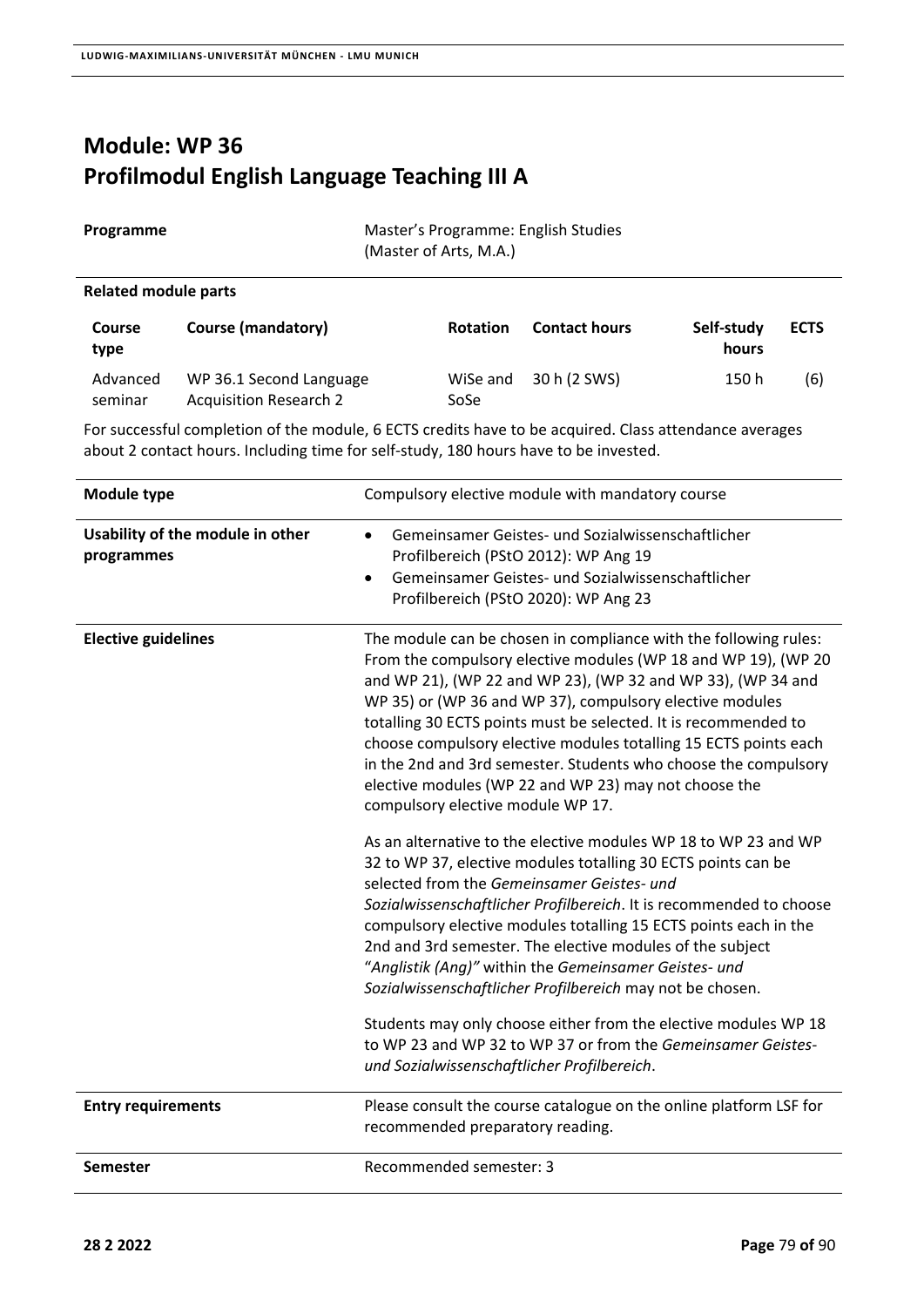| <b>Duration</b>                                   | The completion of the module takes 1 semester.                                                                                                                                                                                                                                                                                                                                                                                                                                                                                                                                                                                                                                                                                                                                                                                                                                  |
|---------------------------------------------------|---------------------------------------------------------------------------------------------------------------------------------------------------------------------------------------------------------------------------------------------------------------------------------------------------------------------------------------------------------------------------------------------------------------------------------------------------------------------------------------------------------------------------------------------------------------------------------------------------------------------------------------------------------------------------------------------------------------------------------------------------------------------------------------------------------------------------------------------------------------------------------|
| Content                                           | In this module, chosen subject areas are researched theoretically<br>and independently on an advanced level and they are discussed<br>with regard to diverse teaching and learning constellations.<br>Students critically assess specialist literature on this area against<br>the background of their comprehensive familiarity with the<br>theoretical concepts, research methods and questions of practical<br>application.                                                                                                                                                                                                                                                                                                                                                                                                                                                  |
| <b>Learning outcomes</b>                          | Ability to critically assess traditional and current theories and<br>methods of Teaching English as a Foreign Language<br>Ability to reflect on established teaching concepts, to critically<br>٠<br>assess and evaluate recent findings of teaching and learning<br>research and to discuss the extent to which they can be applied<br>practically both to individually selected specific learning and<br>teaching situations and to diverse learner groups and their<br>different learning objectives<br>Ability to independently develop theoretical and application-<br>oriented questions within a chosen subject area against the<br>backdrop of traditional and current research positions and to<br>answer these questions using appropriate methods of<br>description and analysis<br>Ability to present their results convincingly both orally and in<br>written form |
| <b>Type of examination</b>                        | Seminar paper                                                                                                                                                                                                                                                                                                                                                                                                                                                                                                                                                                                                                                                                                                                                                                                                                                                                   |
| <b>Type of assessment</b>                         | The module will be graded.                                                                                                                                                                                                                                                                                                                                                                                                                                                                                                                                                                                                                                                                                                                                                                                                                                                      |
| <b>Requirements for acquiring ECTS</b><br>credits | ECTS credits will be granted when the module examination (or the<br>examination of pertinent mandatory and potential compulsory<br>elective module parts) has/have been successfully completed.                                                                                                                                                                                                                                                                                                                                                                                                                                                                                                                                                                                                                                                                                 |
| <b>Responsible contact</b>                        | Dr. Dorottya Ruisz                                                                                                                                                                                                                                                                                                                                                                                                                                                                                                                                                                                                                                                                                                                                                                                                                                                              |
| Language(s)                                       | English                                                                                                                                                                                                                                                                                                                                                                                                                                                                                                                                                                                                                                                                                                                                                                                                                                                                         |
| <b>Additional information</b>                     | none                                                                                                                                                                                                                                                                                                                                                                                                                                                                                                                                                                                                                                                                                                                                                                                                                                                                            |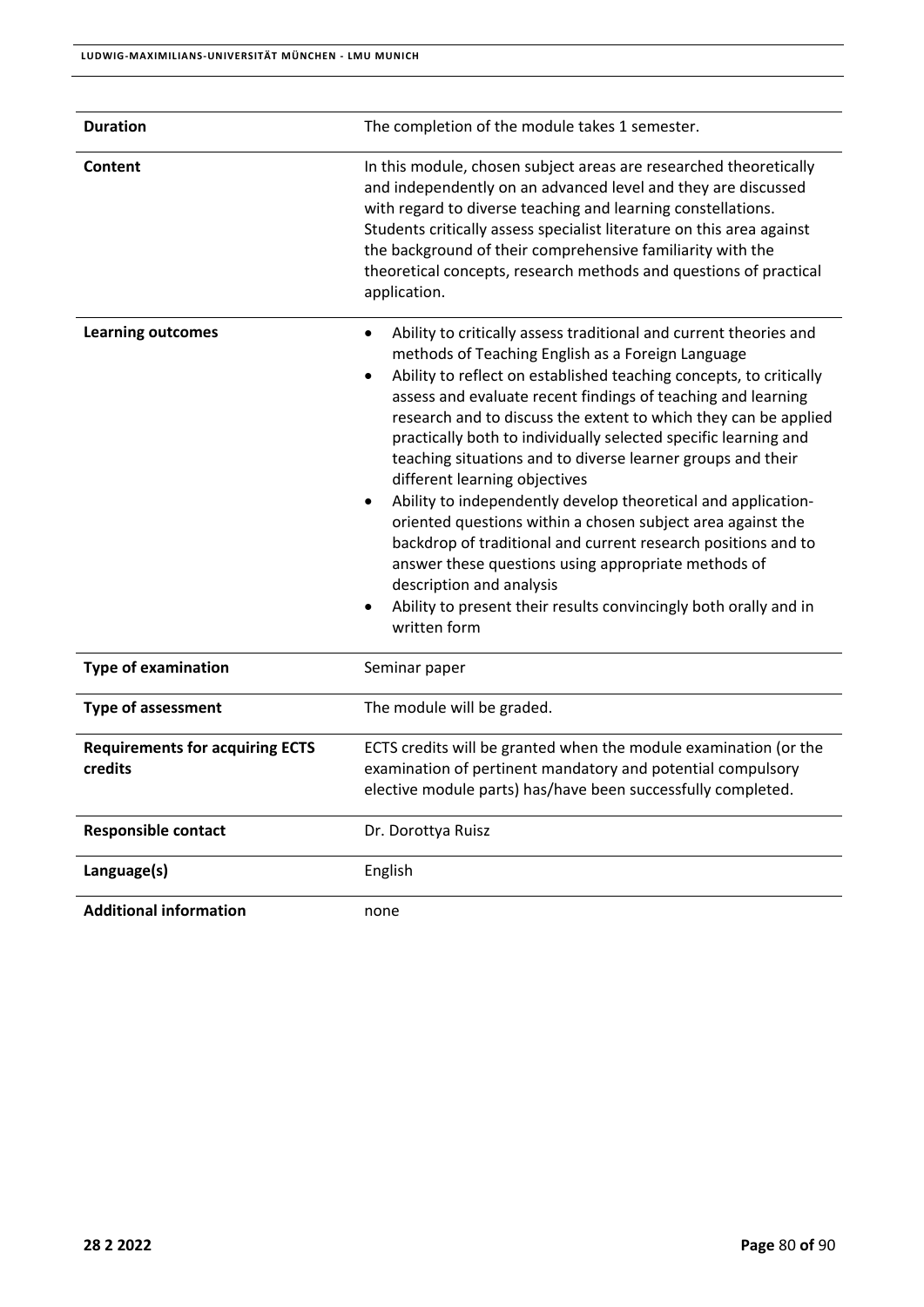# **Module: WP 37 Profilmodul English Language Teaching III B**

Programme **Access Programme:** English Studies

| <b>Related module parts</b>                                                                                                                                                                    |                                        |      |                  |                                                                                                                                    |                     |             |
|------------------------------------------------------------------------------------------------------------------------------------------------------------------------------------------------|----------------------------------------|------|------------------|------------------------------------------------------------------------------------------------------------------------------------|---------------------|-------------|
| Course<br>type                                                                                                                                                                                 | <b>Course (mandatory)</b>              |      | <b>Rotation</b>  | <b>Contact hours</b>                                                                                                               | Self-study<br>hours | <b>ECTS</b> |
| Project<br>seminar                                                                                                                                                                             | WP 37.1 Project Seminar: Field<br>Work |      | WiSe and<br>SoSe | 30 h (2 SWS)                                                                                                                       | 240 h               | (9)         |
| For successful completion of the module, 9 ECTS credits have to be acquired. Class attendance averages<br>about 2 contact hours. Including time for self-study, 270 hours have to be invested. |                                        |      |                  |                                                                                                                                    |                     |             |
| Module type                                                                                                                                                                                    |                                        |      |                  | Compulsory elective module with mandatory course                                                                                   |                     |             |
| programmes                                                                                                                                                                                     | Usability of the module in other       | none |                  |                                                                                                                                    |                     |             |
| <b>Elective guidelines</b>                                                                                                                                                                     |                                        |      |                  | The module can be chosen in compliance with the following rules:<br>From the compulsory elective modules (WP 18 and WP 19), (WP 20 |                     |             |

(Master of Arts, M.A.)

| <b>Module type</b>                             | Compulsory elective module with mandatory course                                                                                                                                                                                                                                                                                                                                                                                                                                                                                                                       |
|------------------------------------------------|------------------------------------------------------------------------------------------------------------------------------------------------------------------------------------------------------------------------------------------------------------------------------------------------------------------------------------------------------------------------------------------------------------------------------------------------------------------------------------------------------------------------------------------------------------------------|
| Usability of the module in other<br>programmes | none                                                                                                                                                                                                                                                                                                                                                                                                                                                                                                                                                                   |
| <b>Elective guidelines</b>                     | The module can be chosen in compliance with the following rules:<br>From the compulsory elective modules (WP 18 and WP 19), (WP 20<br>and WP 21), (WP 22 and WP 23), (WP 32 and WP 33), (WP 34 and WP<br>35) or (WP 36 and WP 37), compulsory elective modules totalling 30<br>ECTS points must be selected. It is recommended to choose<br>compulsory elective modules totalling 15 ECTS points each in the 2nd<br>and 3rd semester. Students who choose the compulsory elective<br>modules (WP 22 and WP 23) may not choose the compulsory elective<br>module WP 17. |
|                                                | As an alternative to the elective modules WP 18 to WP 23 and WP 32<br>to WP 37, elective modules totalling 30 ECTS points can be selected<br>from the Gemeinsamer Geistes- und Sozialwissenschaftlicher<br>Profilbereich. It is recommended to choose compulsory elective<br>modules totalling 15 ECTS points each in the 2nd and 3rd semester.<br>The elective modules of the subject "Anglistik (Ang)" within the<br>Gemeinsamer Geistes- und Sozialwissenschaftlicher Profilbereich may<br>not be chosen.                                                           |
|                                                | Students may only choose either from the elective modules WP 18 to<br>WP 23 and WP 32 to WP 37 or from the Gemeinsamer Geistes- und<br>Sozialwissenschaftlicher Profilbereich.                                                                                                                                                                                                                                                                                                                                                                                         |
| <b>Entry requirements</b>                      | Please consult the course catalogue on the online platform LSF for<br>recommendations on how to prepare for this class type.                                                                                                                                                                                                                                                                                                                                                                                                                                           |
| <b>Semester</b>                                | Recommended semester: 3                                                                                                                                                                                                                                                                                                                                                                                                                                                                                                                                                |
| <b>Duration</b>                                | The completion of the module takes 1 semester.                                                                                                                                                                                                                                                                                                                                                                                                                                                                                                                         |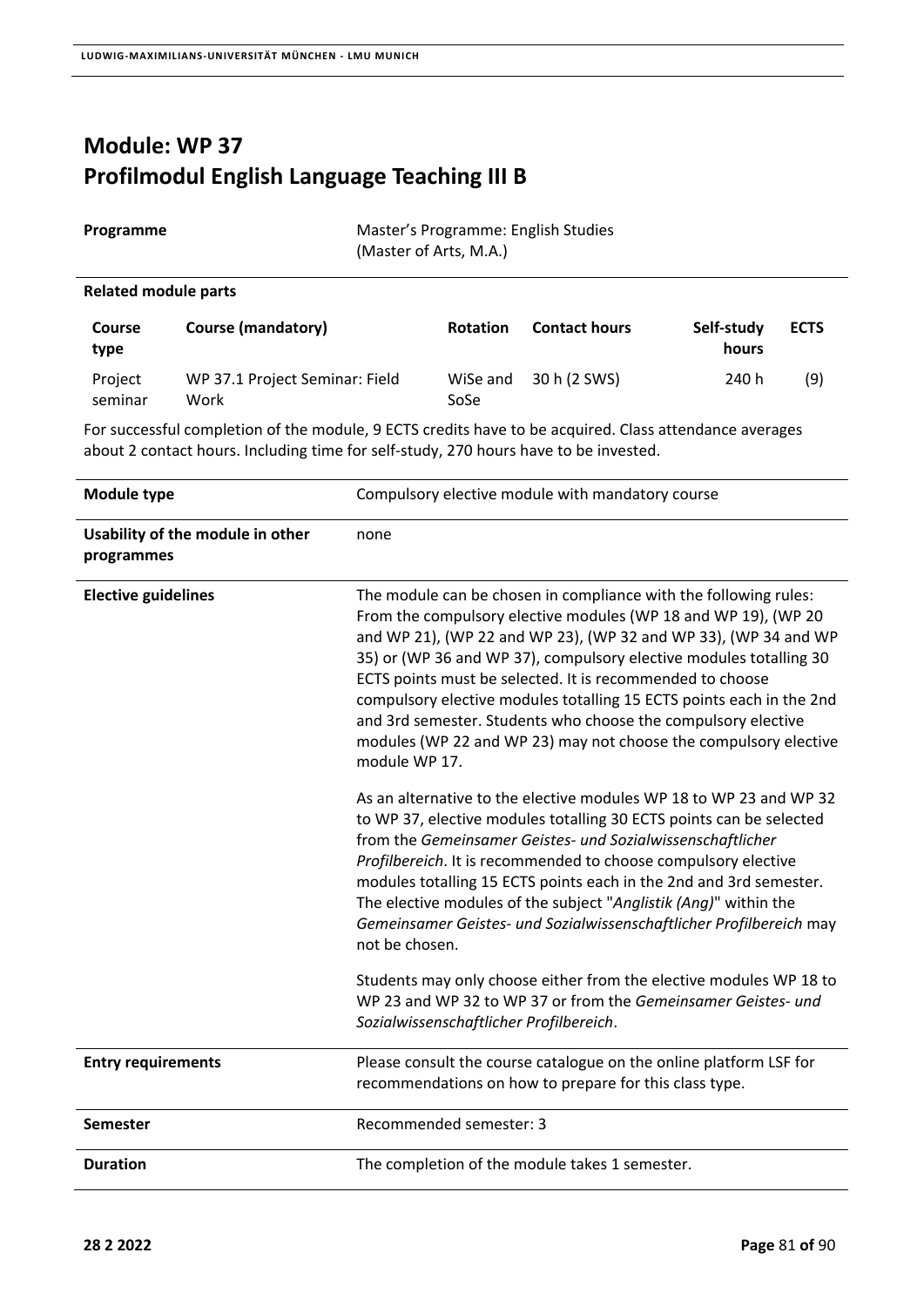| Content                                           | Students carry out a project on a select topic related to Teaching<br>English as a Foreign Language. The project usually reaches out to<br>areas outside university and contains field work in areas such as<br>primary and secondary schools.                      |  |
|---------------------------------------------------|---------------------------------------------------------------------------------------------------------------------------------------------------------------------------------------------------------------------------------------------------------------------|--|
| <b>Learning outcomes</b>                          | Ability to plan projects related to Teaching English as a Foreign<br>Language<br>Ability to carry out a project that aims to improve English<br>language teaching<br>Ability analyze and reflect on the processes of project<br>implementation and project outcomes |  |
| <b>Type of examination</b>                        | Portfolio                                                                                                                                                                                                                                                           |  |
| <b>Type of assessment</b>                         | The module will be graded.                                                                                                                                                                                                                                          |  |
| <b>Requirements for acquiring ECTS</b><br>credits | ECTS credits will be granted when the module examination (or the<br>examination of pertinent mandatory and potential compulsory<br>elective module parts) has/have been successfully completed.                                                                     |  |
| <b>Responsible contact</b>                        | Dr. Stefanie Fuchs                                                                                                                                                                                                                                                  |  |
| Language(s)                                       | English                                                                                                                                                                                                                                                             |  |
| <b>Additional information</b>                     | none                                                                                                                                                                                                                                                                |  |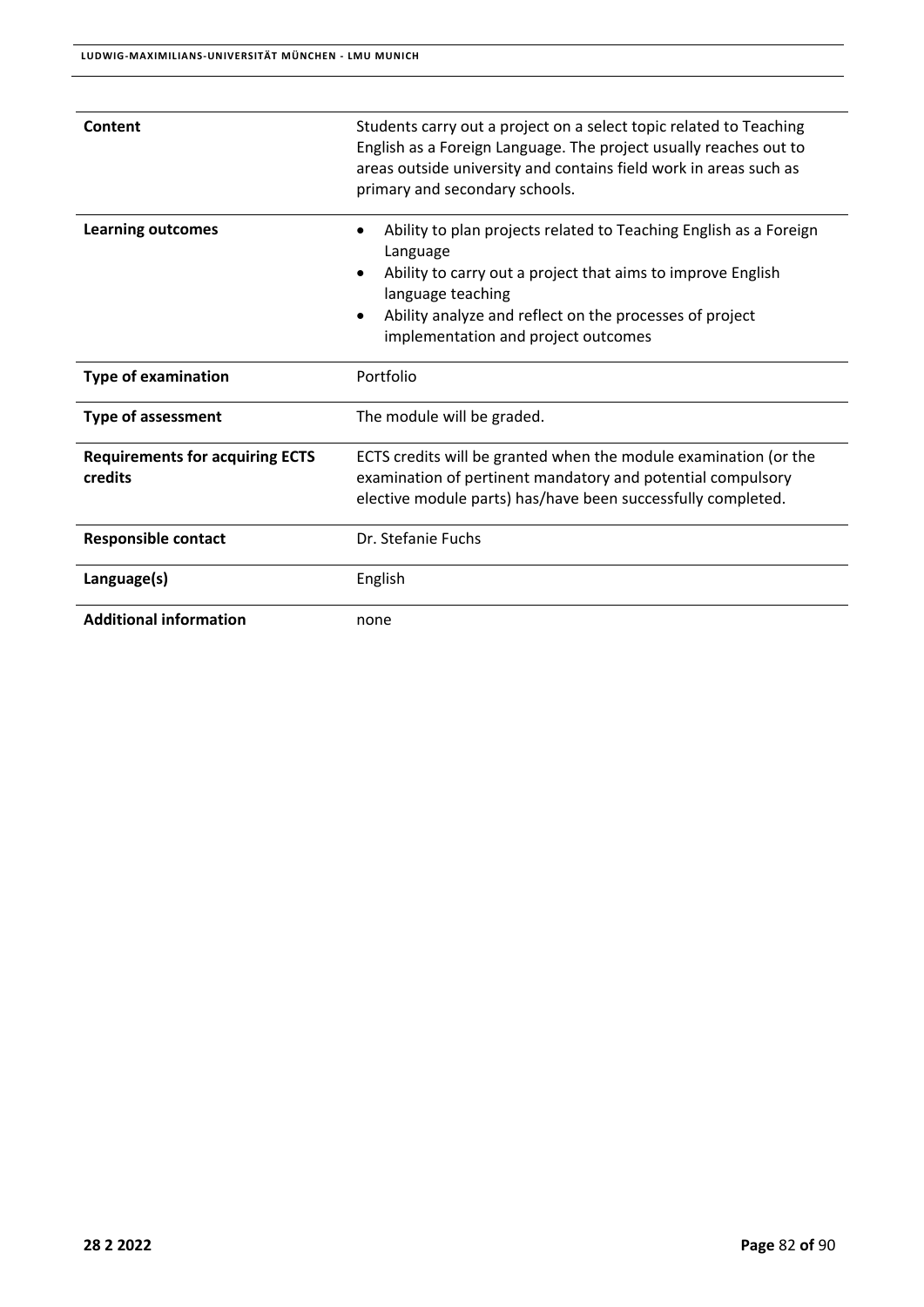## **Module: WP 38 Profilmodul Linguistics IV (synchron)**

| Programme | Master's Programme: English Studies |
|-----------|-------------------------------------|
|           | (Master of Arts, M.A.)              |

#### **Related module parts**

| Course type        | <b>Course (mandatory)</b>                      | <b>Rotation</b>      | <b>Contact hours</b>     | Self-study<br>hours | <b>ECTS</b> |
|--------------------|------------------------------------------------|----------------------|--------------------------|---------------------|-------------|
| Master's<br>thesis | WP 38.1 Masterarbeit Synchronic<br>Linguistics | WiSe and $-$<br>SoSe |                          | 810 h               | (27)        |
| Disputation        | WP 38.2 Disputation Synchronic<br>Linguistics  | WiSe and<br>SoSe     | $\overline{\phantom{a}}$ | 90 h                | (3)         |

For successful completion of the module, 30 ECTS credits have to be acquired. Including time for self‐study, 900 hours have to be invested.

| <b>Module type</b>                             | Compulsory elective module with mandatory courses                                                                                                                                                                                              |  |
|------------------------------------------------|------------------------------------------------------------------------------------------------------------------------------------------------------------------------------------------------------------------------------------------------|--|
| Usability of the module in other<br>programmes | none                                                                                                                                                                                                                                           |  |
| <b>Elective guidelines</b>                     | The module can be chosen in compliance with the following rules:<br>With regard to the compulsory elective modules WP 38-WP 41,<br>one compulsory elective module must be chosen.                                                              |  |
| <b>Entry requirements</b>                      | It is highly recommended to leave Module 38 until the end of the<br>Master's programme when several research-focused modules<br>(seminar, project seminar) in (synchronic) Linguistics will have been<br>completed.                            |  |
| <b>Semester</b>                                | Recommended semester: 4                                                                                                                                                                                                                        |  |
| <b>Duration</b>                                | The completion of the module takes 1 semester.                                                                                                                                                                                                 |  |
| Content                                        | Writing of the MA thesis: Independent research on a topic from<br>synchronic linguistics on the basis of the relevant literature and<br>theories and drawing on knowledge and skills acquired in the<br>course of the MA programme.            |  |
|                                                | The topic of the Disputation is the MA thesis written by the<br>candidate. The focus is on discussing the topic and methodological<br>approach taken in the thesis and the defense of the hypotheses<br>brought forward in the thesis.         |  |
| <b>Learning outcomes</b>                       | Advanced, subject-specific knowledge<br>$\bullet$<br>Ability to contribute in a theoretically well-founded, innovative<br>manner to the academic discourse in a specific field, to<br>independently apply subject-specific methods to answer a |  |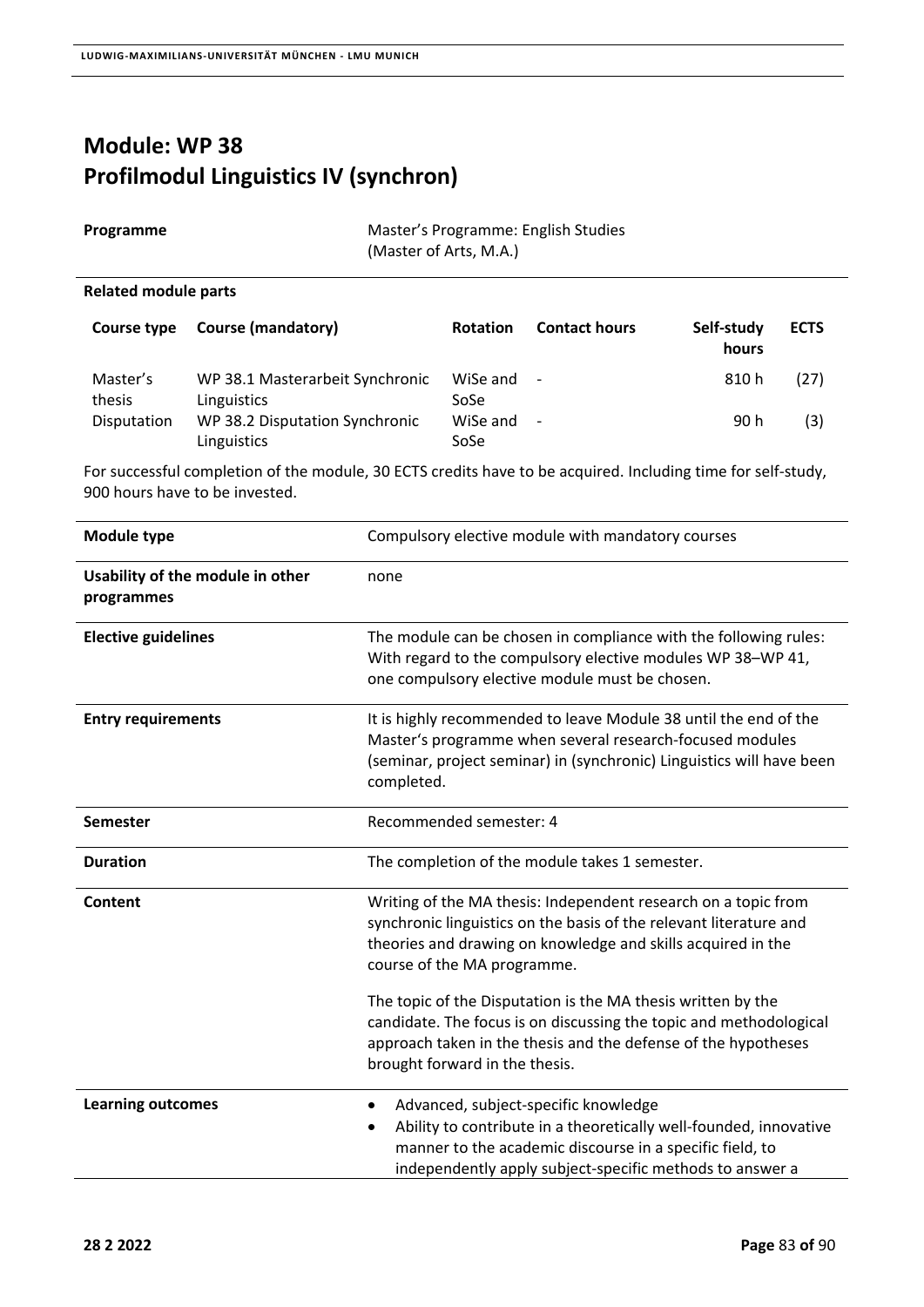|                                                   | particular research question, and to do so within a delimited<br>time period and in an appropriate written form<br>Ability to defend the hypotheses, claims and conclusions<br>$\bullet$<br>brought forward in one's own work<br>Ability to argue in a critical, academic discourse situation<br>Ability to critically assess topics related to the MA thesis and to<br>٠<br>comment on them in a grounded manner<br>Ability to draw on basic linguistic knowledge<br>$\bullet$                                                                                                                                                                                                                                                                                                              |
|---------------------------------------------------|----------------------------------------------------------------------------------------------------------------------------------------------------------------------------------------------------------------------------------------------------------------------------------------------------------------------------------------------------------------------------------------------------------------------------------------------------------------------------------------------------------------------------------------------------------------------------------------------------------------------------------------------------------------------------------------------------------------------------------------------------------------------------------------------|
| <b>Type of examination</b>                        | Master's thesis and disputation                                                                                                                                                                                                                                                                                                                                                                                                                                                                                                                                                                                                                                                                                                                                                              |
| <b>Type of assessment</b>                         | The module will be graded.                                                                                                                                                                                                                                                                                                                                                                                                                                                                                                                                                                                                                                                                                                                                                                   |
| <b>Requirements for acquiring ECTS</b><br>credits | ECTS credits will be granted when the module examination (or the<br>examination of pertinent mandatory and potential elective<br>compulsary module parts) has/have been successfully completed.                                                                                                                                                                                                                                                                                                                                                                                                                                                                                                                                                                                              |
| <b>Responsible contact</b>                        | Dr. Franziska Günther                                                                                                                                                                                                                                                                                                                                                                                                                                                                                                                                                                                                                                                                                                                                                                        |
| Language(s)                                       | English                                                                                                                                                                                                                                                                                                                                                                                                                                                                                                                                                                                                                                                                                                                                                                                      |
| <b>Additional information</b>                     | Enrollment for the MA thesis is not via LSF but via a special<br>procedure during an enrollment period defined by the examination<br>committee. The procedure and the enrollment period are<br>announced on the websites of the Department of English and<br>American Studies and of the examination office (PAGS).<br>Participation in the Disputation presupposes that the thesis has<br>been passed. Candidates are invited to the Disputation by their<br>examiner.<br>The MA thesis and the Disputation constitute two separate<br>examinations. In case of failure of the MA thesis, the Disputation<br>does not take place. In case of failure of the Disputation, only the<br>Disputation (but not the passed thesis) has to be (and can be)<br>repeated in the subsequent semester. |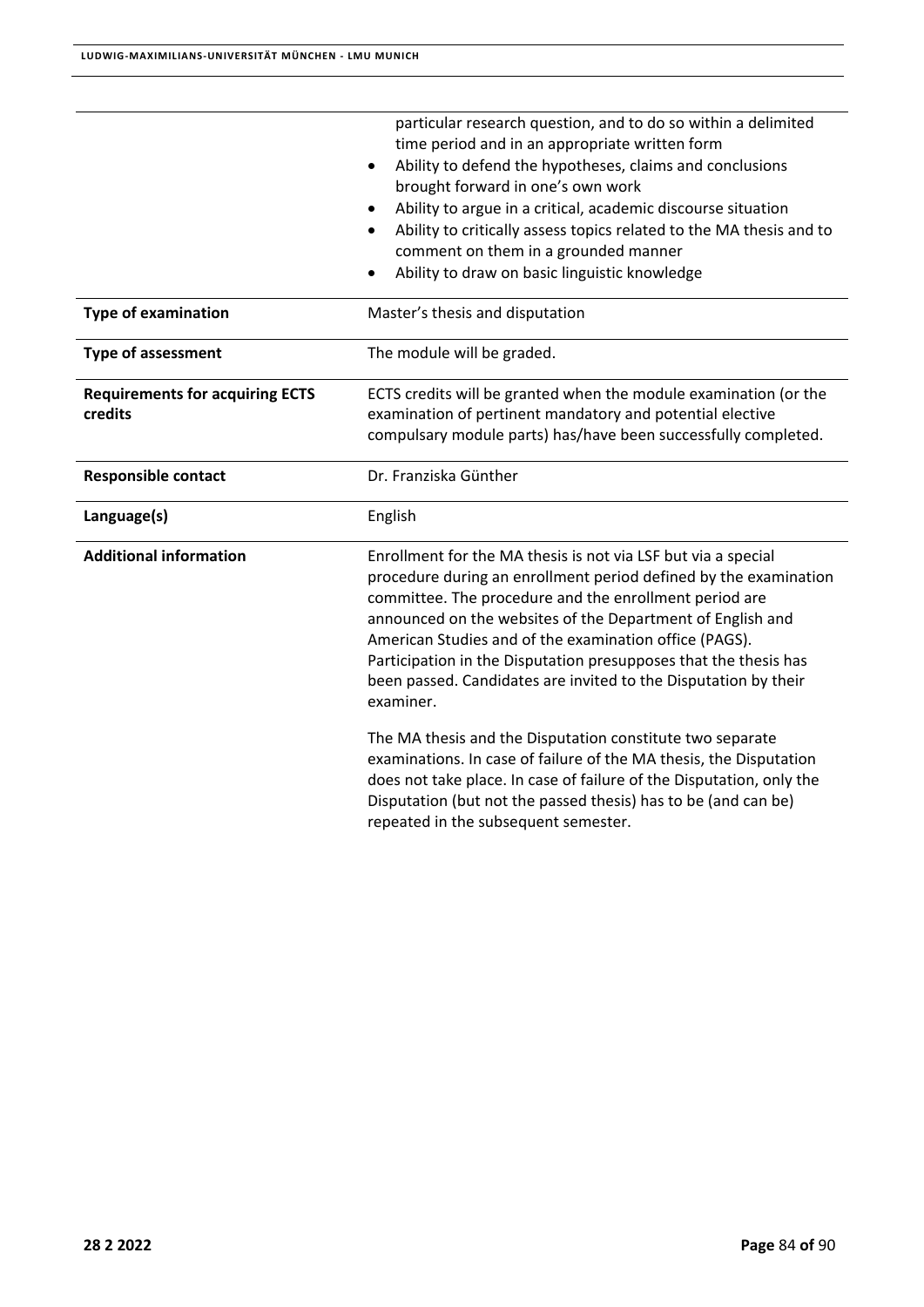## **Module: WP 39 Profilmodul Linguistics IV (diachron)**

 $\overline{a}$ 

| Programme            |                    | Master's Programme: English Studies<br>(Master of Arts, M.A.) |                      |                                     |  |
|----------------------|--------------------|---------------------------------------------------------------|----------------------|-------------------------------------|--|
| Related module parts |                    |                                                               |                      |                                     |  |
| Course type          | Course (mandatory) | <b>Rotation</b>                                               | <b>Contact hours</b> | Self-study<br><u> La La La La L</u> |  |

|             |                                 |          |                          | hours |      |
|-------------|---------------------------------|----------|--------------------------|-------|------|
| Master's    | WP 39.1 Masterarbeit Diachronic | WiSe and | $\overline{\phantom{a}}$ | 810 h | (27) |
| thesis      | Linguistics                     | SoSe     |                          |       |      |
| Disputation | WP 39.2 Disputation Diachronic  | WiSe and | $\overline{\phantom{a}}$ | 90 h  | (3)  |
|             | Linguistics                     | SoSe     |                          |       |      |

For successful completion of the module, 30 ECTS credits have to be acquired. Including time for self‐study, 900 hours have to be invested.

| Module type                                    | Compulsory elective module with mandatory courses                                                                                                                                                                                      |  |
|------------------------------------------------|----------------------------------------------------------------------------------------------------------------------------------------------------------------------------------------------------------------------------------------|--|
| Usability of the module in other<br>programmes | none                                                                                                                                                                                                                                   |  |
| <b>Elective guidelines</b>                     | The module can be chosen in compliance with the following<br>rules: With regard to the compulsory elective modules WP 38-<br>WP 41, one compulsory elective module must be chosen.                                                     |  |
| <b>Entry requirements</b>                      | It is highly recommended to leave Module 39 until the end of<br>the Master's programme when several research-focused<br>modules (seminar, project seminar) in (diachronic) Linguistics<br>will have been completed.                    |  |
| <b>Semester</b>                                | Recommended semester: 4                                                                                                                                                                                                                |  |
| <b>Duration</b>                                | The completion of the module takes 1 semester.                                                                                                                                                                                         |  |
| Content                                        | Writing of the MA thesis: Independent research on a topic from<br>synchronic linguistics on the basis of the relevant literature and<br>theories and drawing on knowledge and skills acquired in the<br>course of the MA programme.    |  |
|                                                | The topic of the Disputation is the MA thesis written by the<br>candidate. The focus is on discussing the topic and<br>methodological approach taken in the thesis and the defense of<br>the hypotheses brought forward in the thesis. |  |
| <b>Learning outcomes</b>                       | Advanced, subject-specific knowledge<br>$\bullet$<br>Ability to contribute in a theoretically well-founded,<br>innovative manner to the academic discourse in a specific<br>field, to independently apply subject-specific methods to  |  |

**ECTS**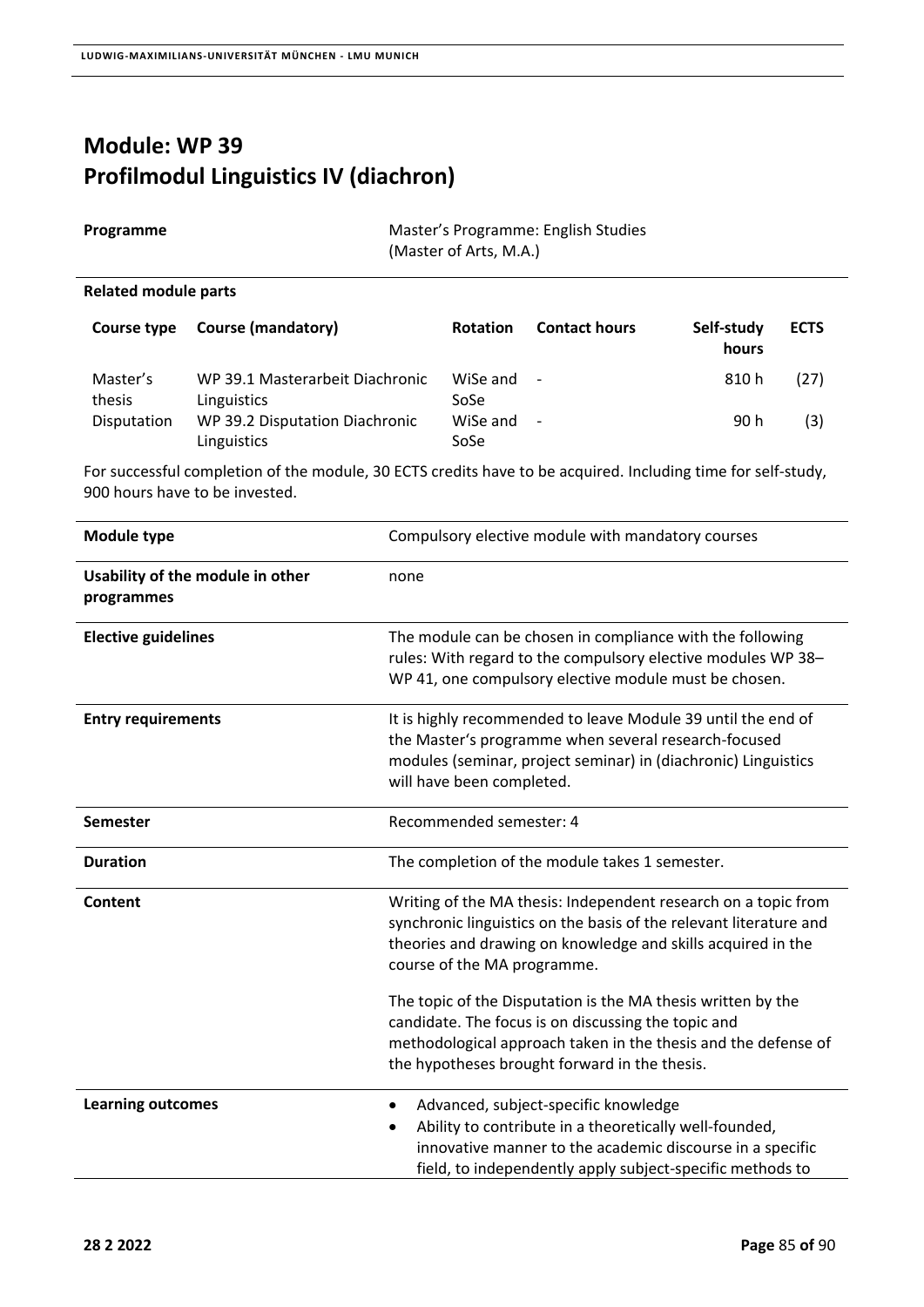|                                                | answer a particular research question, and to do so within a<br>delimited time period an in an appropriate written form<br>Ability to defend the hypotheses, claims and conclusions<br>$\bullet$<br>brought forward in one's own work<br>Ability to argue in a critical, academic discourse situation<br>Ability to critically assess topics related to the MA thesis and<br>to comment on them in a grounded manner<br>Ability to draw on basic linguistic knowledge                                                                                                                                                                                                                                                                                                                        |  |
|------------------------------------------------|----------------------------------------------------------------------------------------------------------------------------------------------------------------------------------------------------------------------------------------------------------------------------------------------------------------------------------------------------------------------------------------------------------------------------------------------------------------------------------------------------------------------------------------------------------------------------------------------------------------------------------------------------------------------------------------------------------------------------------------------------------------------------------------------|--|
| <b>Type of examination</b>                     | Master's thesis and disputation                                                                                                                                                                                                                                                                                                                                                                                                                                                                                                                                                                                                                                                                                                                                                              |  |
| <b>Type of assessment</b>                      | The module will be graded.                                                                                                                                                                                                                                                                                                                                                                                                                                                                                                                                                                                                                                                                                                                                                                   |  |
| <b>Requirements for acquiring ECTS credits</b> | ECTS credits will be granted when the module examination (or<br>the examination of pertinent mandatory and potential<br>compulsory elective module parts) has/have been successfully<br>completed.                                                                                                                                                                                                                                                                                                                                                                                                                                                                                                                                                                                           |  |
| <b>Responsible contact</b>                     | Dr. Franziska Günther                                                                                                                                                                                                                                                                                                                                                                                                                                                                                                                                                                                                                                                                                                                                                                        |  |
| Language(s)                                    | English                                                                                                                                                                                                                                                                                                                                                                                                                                                                                                                                                                                                                                                                                                                                                                                      |  |
| <b>Additional information</b>                  | Enrollment for the MA thesis is not via LSF but via a special<br>procedure during an enrollment period defined by the<br>examination committee. The procedure and the enrollment<br>period are announced on the websites of the Department of<br>English and American Studies and of the examination office<br>(PAGS). Participation in the Disputation presupposes that the<br>thesis has been passed. Candidates are invited to the<br>Disputation by their examiner.<br>The MA thesis and the Disputation constitute two separate<br>examinations. In case of failure of the MA thesis, the Disputation<br>does not take place. In case of failure of the Disputation, only<br>the Disputation (but not the passed thesis) has to be (and can<br>be) repeated in the subsequent semester. |  |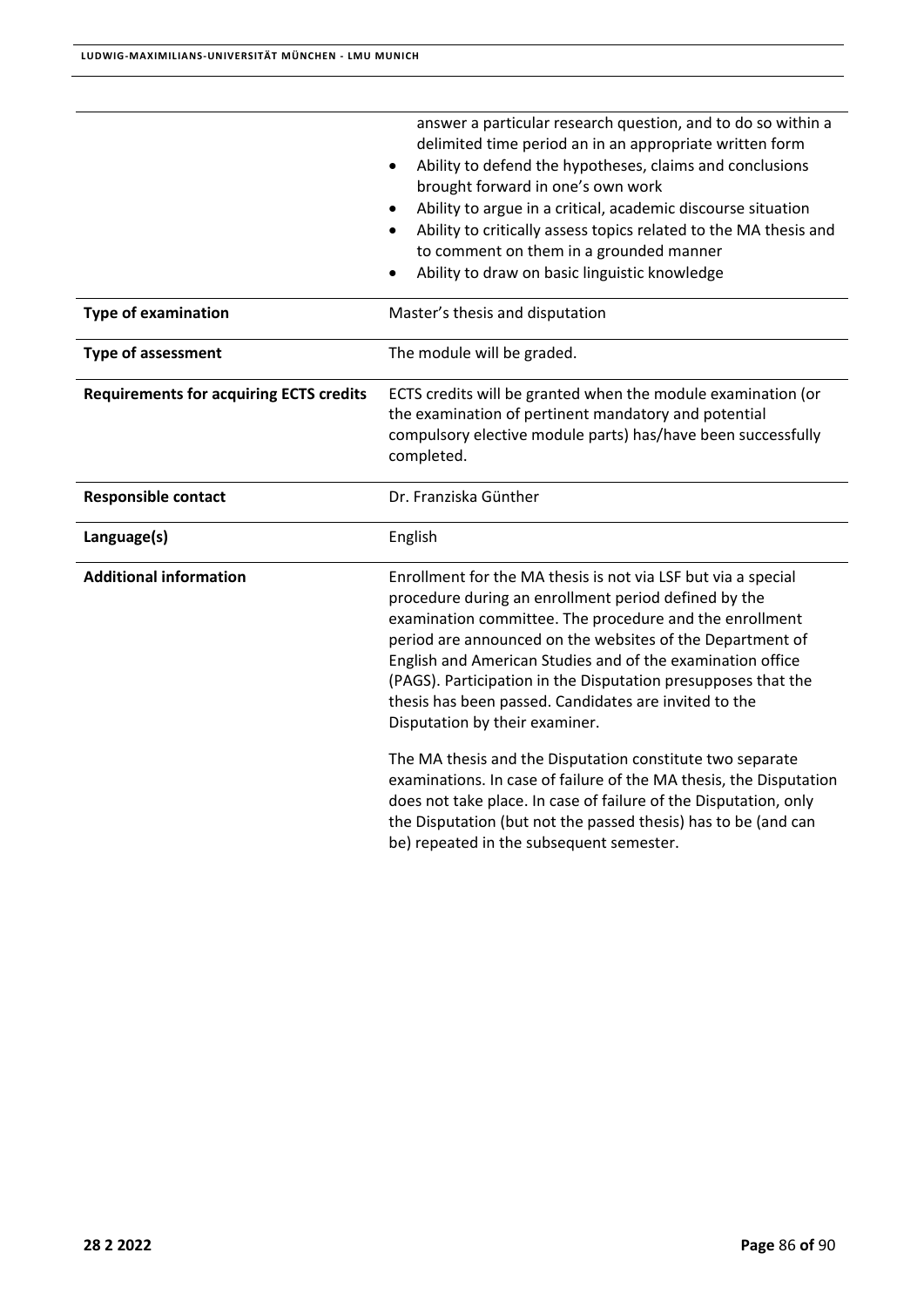## **Module: WP 40 Profilmodul Literature and Culture IV**

| Programme | Master's Programme: English Studies |
|-----------|-------------------------------------|
|           | (Master of Arts, M.A.)              |

#### **Related module parts**

| Course type  | <b>Course (mandatory)</b>                      | <b>Rotation</b>  | <b>Contact hours</b> | Self-study<br>hours | <b>ECTS</b> |
|--------------|------------------------------------------------|------------------|----------------------|---------------------|-------------|
| Masterarbeit | WP 40.1 Masterarbeit Literature<br>and Culture | WiSe and<br>SoSe | $\sim$               | 810 h               | (27)        |
| Disputation  | WP 40.2 Disputation Literature<br>and Culture  | WiSe and<br>SoSe | $\sim$               | 90 h                | (3)         |

For successful completion of the module, 30 ECTS credits have to be acquired. Including time for self‐study, 900 hours have to be invested.

| Module type                                    | Compulsory elective module with mandatory courses                                                                                                                                                                                                                                                                                                                                                                                                            |  |
|------------------------------------------------|--------------------------------------------------------------------------------------------------------------------------------------------------------------------------------------------------------------------------------------------------------------------------------------------------------------------------------------------------------------------------------------------------------------------------------------------------------------|--|
| Usability of the module in other<br>programmes | none                                                                                                                                                                                                                                                                                                                                                                                                                                                         |  |
| <b>Elective guidelines</b>                     | The module can be chosen in compliance with the following rules:<br>With regard to the compulsory elective modules WP 38-WP 41,<br>one compulsory elective module must be chosen.                                                                                                                                                                                                                                                                            |  |
| <b>Entry requirements</b>                      | It is highly recommended to leave Module 40 until the end of the<br>Master's programme when several research-focused modules<br>(seminar, project seminar) in Literature and Culture will have been<br>completed.                                                                                                                                                                                                                                            |  |
| Semester                                       | Recommended semester: 4                                                                                                                                                                                                                                                                                                                                                                                                                                      |  |
| <b>Duration</b>                                | The completion of the module takes 1 semester.                                                                                                                                                                                                                                                                                                                                                                                                               |  |
| Content                                        | Writing of the Ma thesis: The MA thesis is an independently written<br>research paper. MA candidates apply their methodological and<br>subject-specific knowledge and skills to investigate a<br>comprehensive topic. For this purpose, both close readings and<br>analyses of the primary literature and a critical discussion of the<br>relevant research literature are required.<br>The thesis is presented in the Disputation. Candidates discuss topic |  |
|                                                | and methods of their work and defend their research hypotheses,<br>claims and conclusions.                                                                                                                                                                                                                                                                                                                                                                   |  |
| <b>Learning outcomes</b>                       | Ability to contribute in a theoretically well-founded manner to<br>٠<br>the academic discourse on a specific topic area<br>Ability to usefully select, present and critically discuss the                                                                                                                                                                                                                                                                    |  |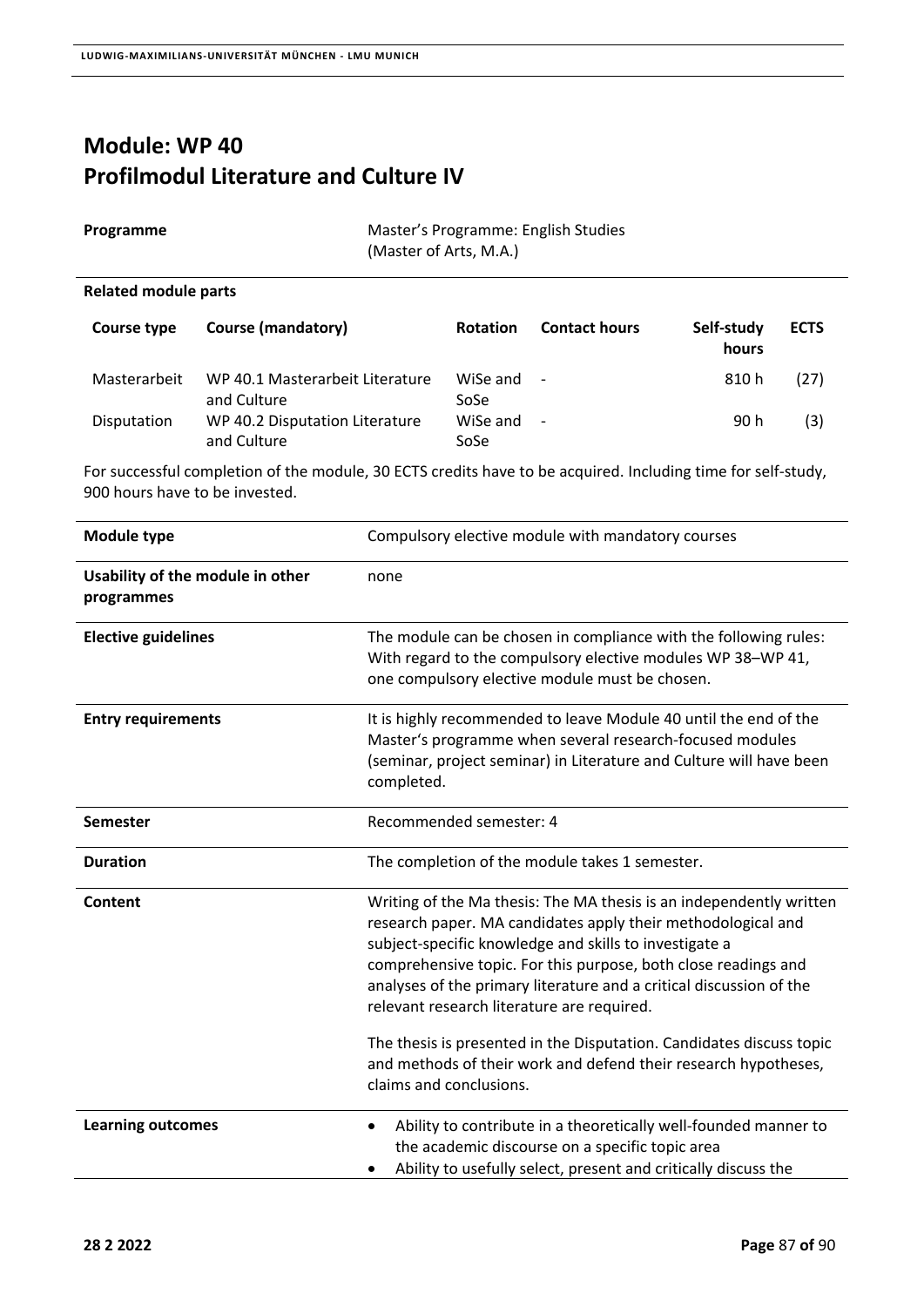|                                                   | relevant research literature on a topic and to develop<br>independent solutions to theoretical and methodological<br>problems<br>Ability to provide a piece of writing that complies with the<br>standard and requirements of advanced academic discourse<br>Ability to provide a coherent defense of the hypotheses, claims<br>and conclusions brought forward in one's own work and to do<br>so using the right, subject-specific terminology<br>Ability to argue in a critical, academic discourse situation<br>Ability to critically assess topics related to the MA thesis and to<br>$\bullet$<br>comment on them in a grounded manner |  |
|---------------------------------------------------|---------------------------------------------------------------------------------------------------------------------------------------------------------------------------------------------------------------------------------------------------------------------------------------------------------------------------------------------------------------------------------------------------------------------------------------------------------------------------------------------------------------------------------------------------------------------------------------------------------------------------------------------|--|
| <b>Type of examination</b>                        | Master's thesis and disputation                                                                                                                                                                                                                                                                                                                                                                                                                                                                                                                                                                                                             |  |
| <b>Type of assessment</b>                         | The module will be graded.                                                                                                                                                                                                                                                                                                                                                                                                                                                                                                                                                                                                                  |  |
| <b>Requirements for acquiring ECTS</b><br>credits | ECTS credits will be granted when the module examination (or the<br>examination of pertinent mandatory and potential compulsory<br>elective module parts) has/have been successfully completed.                                                                                                                                                                                                                                                                                                                                                                                                                                             |  |
| <b>Responsible contact</b>                        | Dr. Franziska Günther                                                                                                                                                                                                                                                                                                                                                                                                                                                                                                                                                                                                                       |  |
| Language(s)                                       | English                                                                                                                                                                                                                                                                                                                                                                                                                                                                                                                                                                                                                                     |  |
| <b>Additional information</b>                     | Enrollment for the MA thesis is not via LSF but via a special<br>procedure during an enrollment period defined by the examination<br>committee. The procedure and the enrollment period are<br>announced on the websites of the Department of English and<br>American Studies and of the examination office (PAGS).<br>Participation in the Disputation presupposes that the thesis has<br>been passed. Candidates are invited to the Disputation by their<br>examiner.                                                                                                                                                                     |  |
|                                                   | The MA thesis and the Disputation constitute two separate<br>examinations. In case of failure of the MA thesis, the Disputation<br>does not take place. In case of failure of the Disputation, only the<br>Disputation (but not the passed thesis) has to be (and can be)<br>repeated in the subsequent semester.                                                                                                                                                                                                                                                                                                                           |  |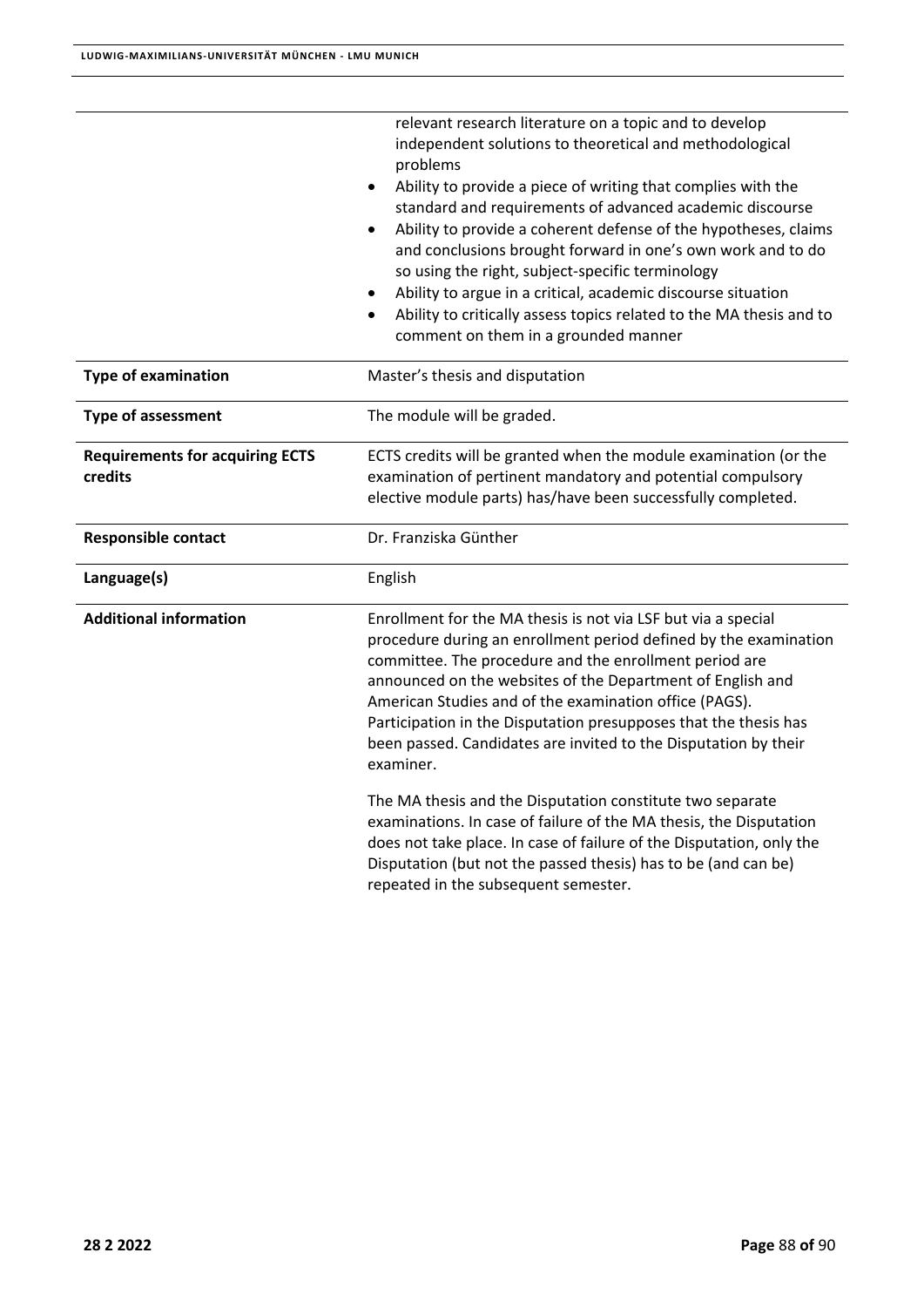## **Module: WP 41 Profilmodul English Language Teaching IV**

| Programme                   | Master's Programme: English Studies<br>(Master of Arts, M.A.) |                      |                          |                     |             |
|-----------------------------|---------------------------------------------------------------|----------------------|--------------------------|---------------------|-------------|
| <b>Related module parts</b> |                                                               |                      |                          |                     |             |
| Course type                 | <b>Course (mandatory)</b>                                     | <b>Rotation</b>      | <b>Contact hours</b>     | Self-study<br>hours | <b>ECTS</b> |
| Master's<br>thesis          | WP 41.1 Masterarbeit English<br>Language Teaching             | WiSe and $-$<br>SoSe |                          | 810 h               | (27)        |
| Disputation                 | WP 41.2 Disputation English<br>Language Teaching              | WiSe and<br>SoSe     | $\overline{\phantom{a}}$ | 90 h                | (3)         |

For successful completion of the module, 30 ECTS credits have to be acquired. Including time for self‐study, 900 hours have to be invested.

| <b>Module type</b>                             | Compulsory elective module with mandatory courses                                                                                                                                                                                                                                                  |  |
|------------------------------------------------|----------------------------------------------------------------------------------------------------------------------------------------------------------------------------------------------------------------------------------------------------------------------------------------------------|--|
| Usability of the module in other<br>programmes | none                                                                                                                                                                                                                                                                                               |  |
| <b>Elective guidelines</b>                     | The module can be chosen in compliance with the following rules:<br>With regard to the compulsory elective modules WP 38-WP 41,<br>one compulsory elective module must be chosen.                                                                                                                  |  |
| <b>Entry requirements</b>                      | It is highly recommended to leave Module 41 until the end of the<br>Master's programme when several research-focused modules<br>(seminar, project seminar) in TEFL will have been completed.                                                                                                       |  |
| <b>Semester</b>                                | Recommended semester: 4                                                                                                                                                                                                                                                                            |  |
| <b>Duration</b>                                | The completion of the module takes 1 semester.                                                                                                                                                                                                                                                     |  |
| Content                                        | Writing of the MA thesis: The students carry out independent<br>research on a topic in the field of Teaching English as a Foreign<br>Language. This requires using the relevant literature and drawing<br>on the knowledge and skills which they have gained in the course<br>of the MA programme. |  |
|                                                | The thesis is presented in the Disputation. The focus of the<br>discussion will be the topic of the thesis and the methods used.<br>Candidates will need to defend the main ideas that were presented<br>in their theses.                                                                          |  |
| <b>Learning outcomes</b>                       | Ability to contribute to the academic discourse related to<br>$\bullet$<br>Teaching English as a Foreign Language (TEFL)<br>Ability to conduct this contribution independently using<br>innovative ideas to find relevant research questions and answer                                            |  |